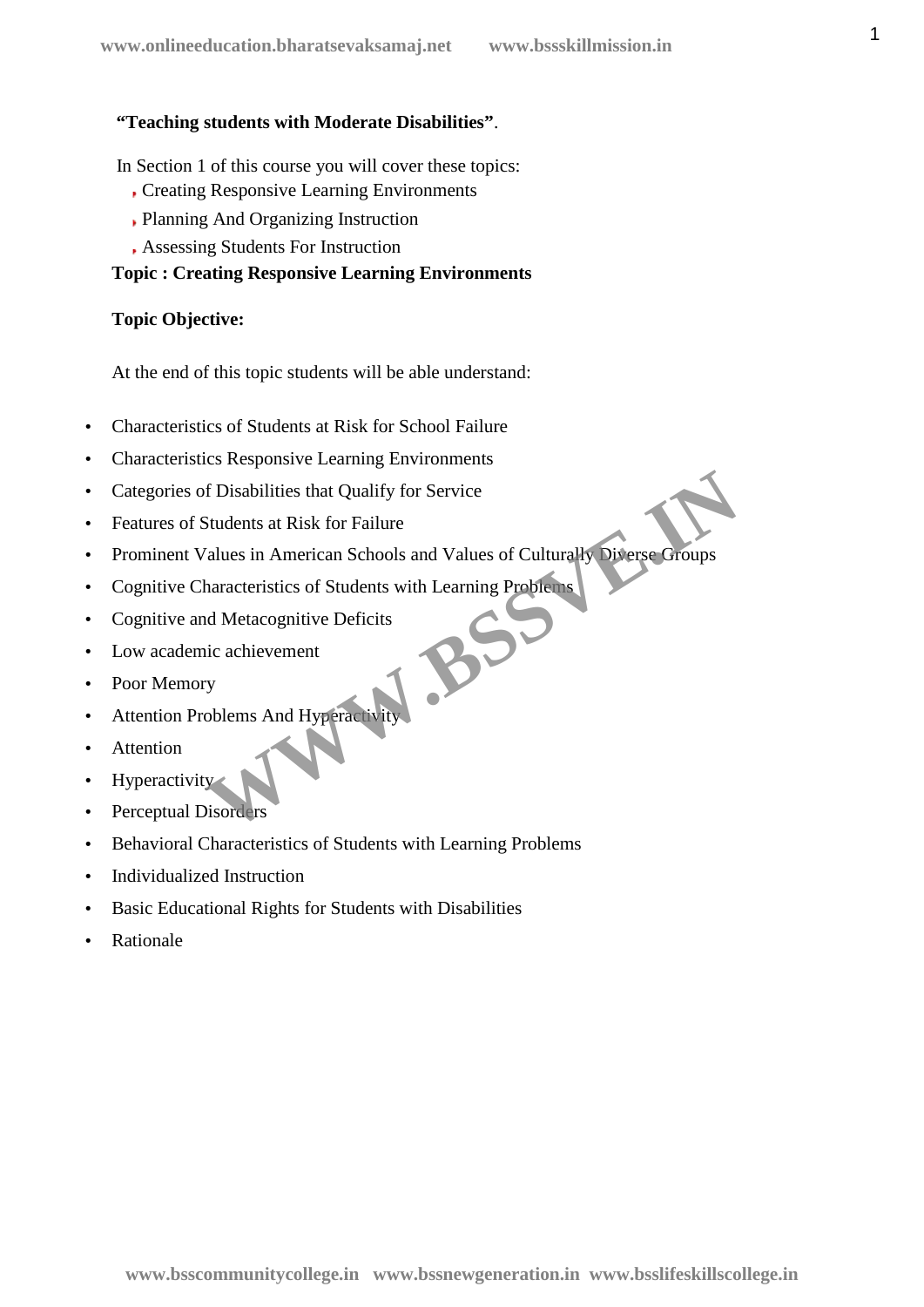### **Definition/Overview:**

The use of technology in both teaching and learning is both a response to, and a reason for, these changed practices. Technology provides new ways of catering for the traditional learning needs of students and also enables new forms of support appropriate to technology-based delivery. One of the outcomes of the increased use of technology is the development of online approaches to teaching and learning. This requires a re-conceptualization of the role of support mechanisms for students, which has implications for the professional development of academic staff. This article considers the ways in which the wider trends in education impact upon on-line learning environments and the implications of this for professionals involved in the development and delivery of the courses. Particular consideration will be given to the range of approaches of support in online delivery, which include stand-alone resources and generic support, parallel or adjunct learning opportunities, and integrated strategies. It examines these in relation to the characteristics of pedagogically defensible teaching activity and proposes ways of conceptualizing the work practices of professional staff involved in student support, professional development, discipline-based teaching and resource development. W.BSC

### **Key Points:**

### **1. Characteristics of Students at Risk for School Failure**

To be "at risk" is controversial. When children do not succeed in school, educators and others disagree about who or what is to blame. Because learning is a process that takes place both inside and outside school, an ecological approach offers a working description of the term at risk. In this view, inadequacies in any arena of life--the school, the home, or the community--can contribute to academic failure when not compensated for in another arena. Why is there a need to focus especially on at-risk students? The personal, economic, and social costs of academic underachievement are high and growing. Each year, increasing numbers of students enter school with circumstances in their lives that schools are ill prepared to accommodate. Yet from this academically and culturally diverse population must come the next generation of scientists, engineers, and other skilled professionals.

2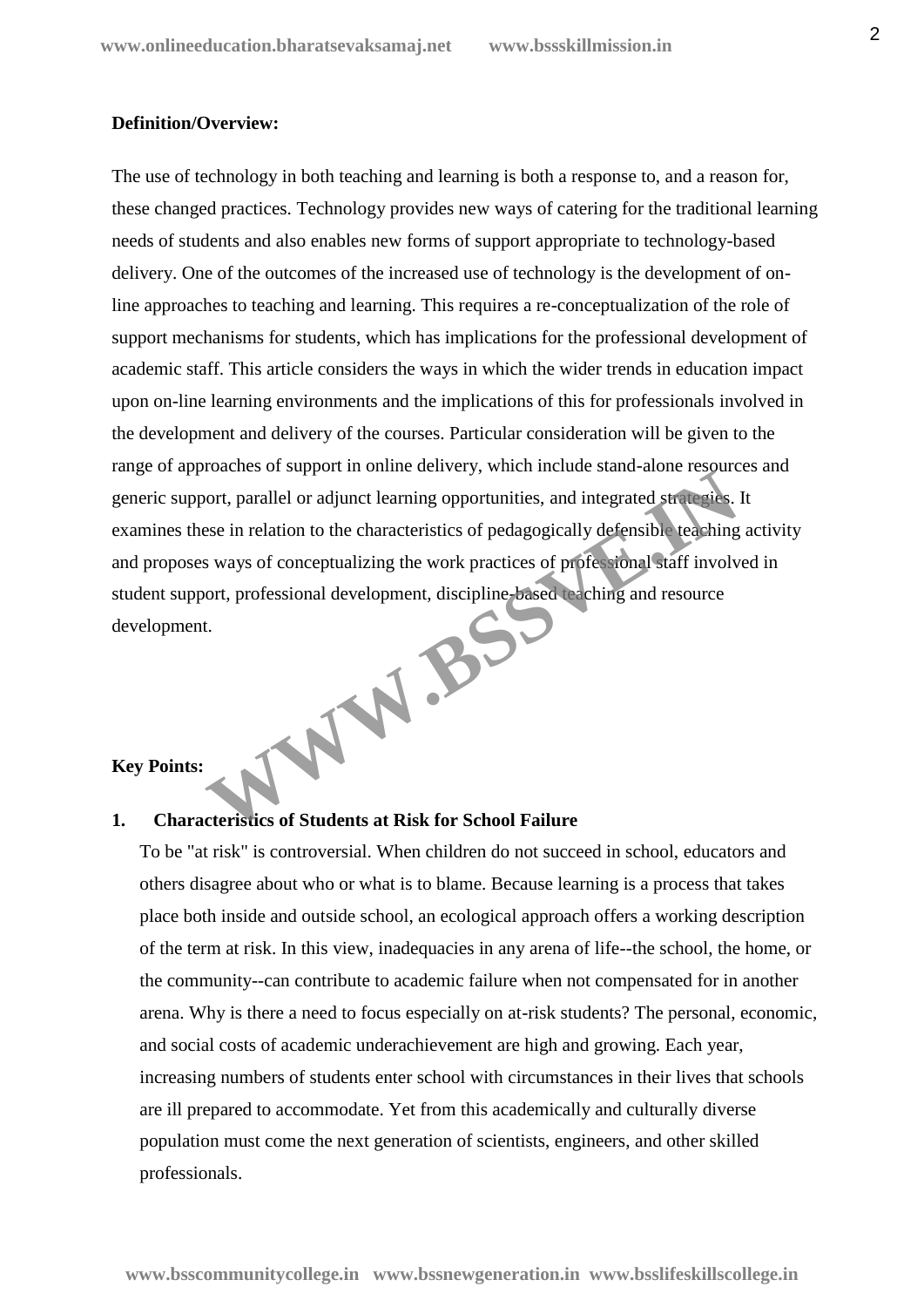Traditionally, schools have responded to student diversity and poor academic performance with approaches such as ability grouping, grade retention, special education, and pull-out programs--in which students are removed from their regular classrooms and offered remedial instruction in particular subjects. After 30 years of practice, however, researchers and educators now believe these approaches may actually reduce student engagement and learning opportunities while stigmatizing students. (For a summary of the research, see Compensatory Education: Traditional Responses and Current Tensions." Instead, the most promising alternative approaches focus on student assets (including their backgrounds and prior experiences), varied teaching strategies, and meaningful learning in collaborative settings. Also of critical importance to each child's success is the school's emphasis on high expectations for all students.

Today, schools are encouraging the development of thinking skills in remedial programs. They also are embracing school wide restructuring programs and heterogenous grouping as alternatives to pull-out programs. Many of these new programs and practices have proven themselves in the classroom. Schools also are exploring new ways to involve parents and families in their children's education. Research indicates that parent involvement makes an enormous impact on students' attitudes, attendance, and academic achievement. This Pathways issue illustrates what schools are doing to successfully teach and support at-risk students. chools are encouraging the development of thinking skills in remedial provide are embracing school wide restructuring programs and het rogenous gatives to pull-out programs. Many of these new programs and precises a<br>hemsel

### **2. Characteristics Responsive Learning Environments**

- The typical paradigm for classical conditioning involves repeatedly pairing an unconditioned stimulus (which unfailingly evokes a particular response) with another previously neutral stimulus (which does not normally evoke the response). Following conditioning, the response occurs both to the unconditioned stimulus and to the other, unrelated stimulus (now referred to as the "conditioned stimulus"). The response to the conditioned stimulus is termed a conditioned response.
- The progressive amplification of a response follows repeated administrations of a stimulus. An everyday example of this mechanism is the repeated tonic stimulation of peripheral nerves that will occur if a person rubs his arm continuously. After a while, this stimulation will create a warm sensation that will eventually turn painful. The pain is the result of the progressively amplified synaptic response of the peripheral nerves warning the person that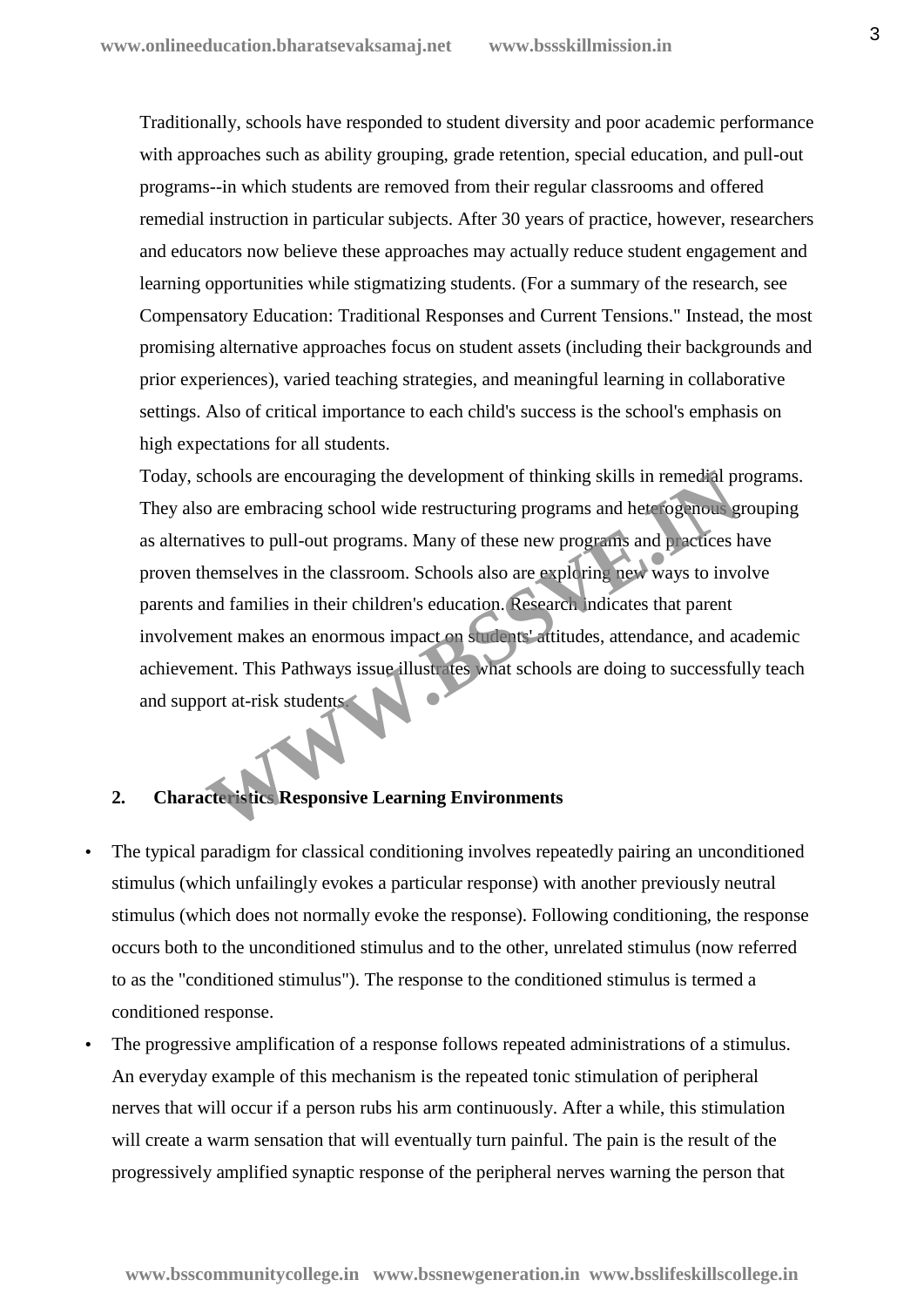the stimulation is harmful. Sensitization is thought to underlie both adaptive as well as maladaptive learning processes in the organism.

### **3. Categories of Disabilities that Qualify for Service**

- specific learning disabilities
- speech or language impairments
- mental retardation
- emotional disturbance
- multiple disabilities
- hearing impairments
- orthopedic impairments
- other health impairments
- visual impairments
- autism
- deaf-blindness
- traumatic brain injury
- ADHDThese students receive services under other health impairments or Section 504 of the Rehabilitation Act of 197

**WWW.BSSVE.IN**

### **4. Features of Students at Risk for Failure**

Following are the features that are involve in the failure of the students:

- disabilities
- poverty
- limited family support
- cultural differences
- language differences
- ineffective teaching
- lack of educational funding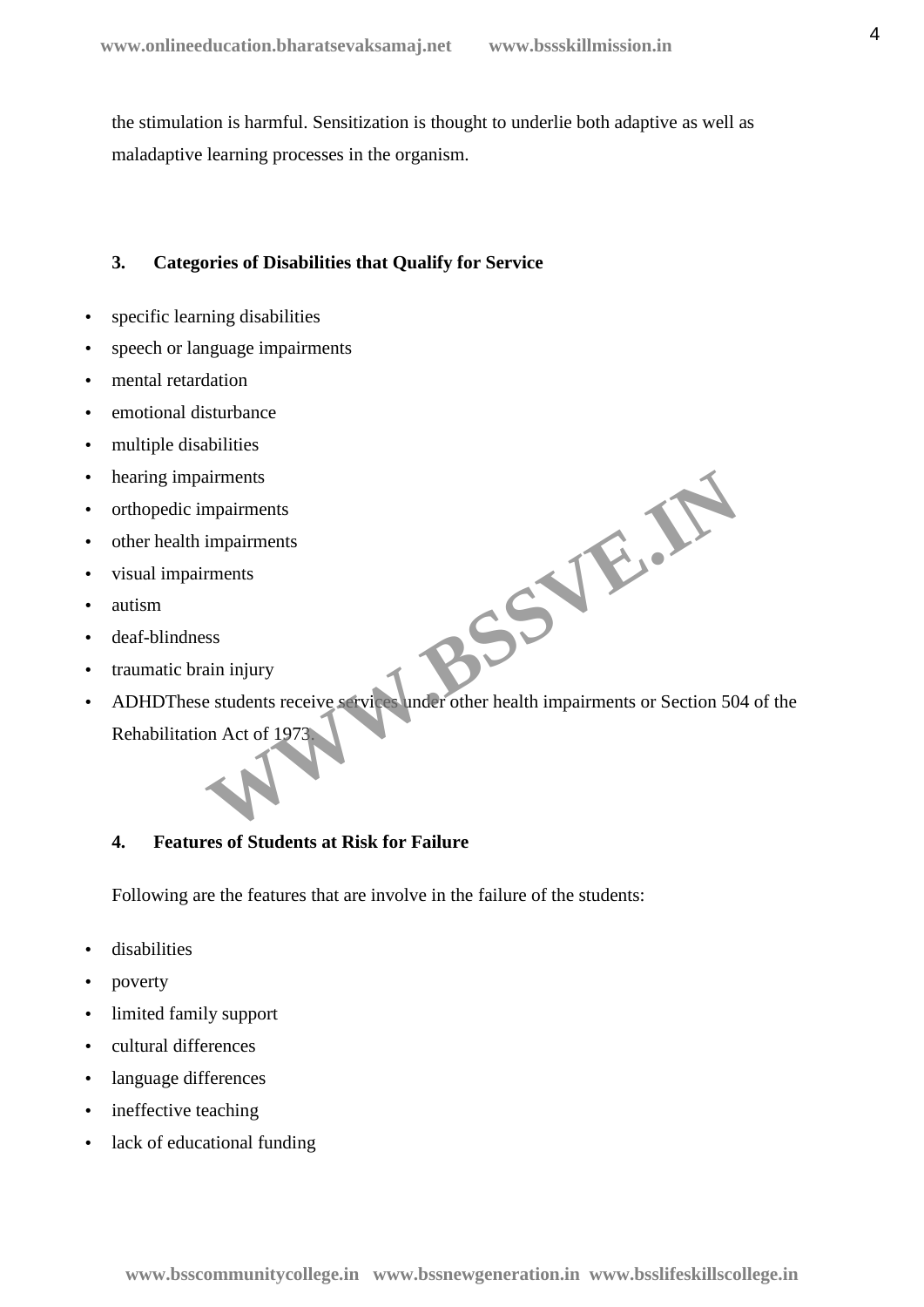### **5. Prominent Values in American Schools and Values of Culturally Diverse Groups**

### **6**. **Cognitive Characteristics of Students with Learning Problems 6.1 Cognitive And Metacognitive Deficits**

Metacognition is referred to as one's "inner language" or as "thinking about one's own thinking" or more specifically metacognition refers to an individual's self-knowledge about their cognition and to the ability to be able to influence one's own cognition. Research on metacognition has strong possibilities and opportunities to influence our understanding of learning strategies for students with learning disabilities.

### **6.2 low academic achievement**

There is no clear cause of the achievement gap within schools, but there are many cultural, genetic and structural factors that have had an impact on this discrepancy. Annette Lareau suggested that students who lack middle-class cultural capital and have limited parental involvement are likely to have lower academic achievement than their resourceful peers. Other researchers suggest that academic achievement is more closely tied to race and socioeconomic status. Regardless of which factors have the greatest impact on the gap, it is clear that minority students are more likely to find themselves at a distinct disadvantage in school in comparison to white students. Still others have argued that the achievement gap may be to a significant extent explained by genetic/hereditary causes. The their cognition and to the ability to be able to influence one's own cogner and on metacognition has strong possibilities and opportunites to influenting of learning strategies for students with learning disabilities.<br>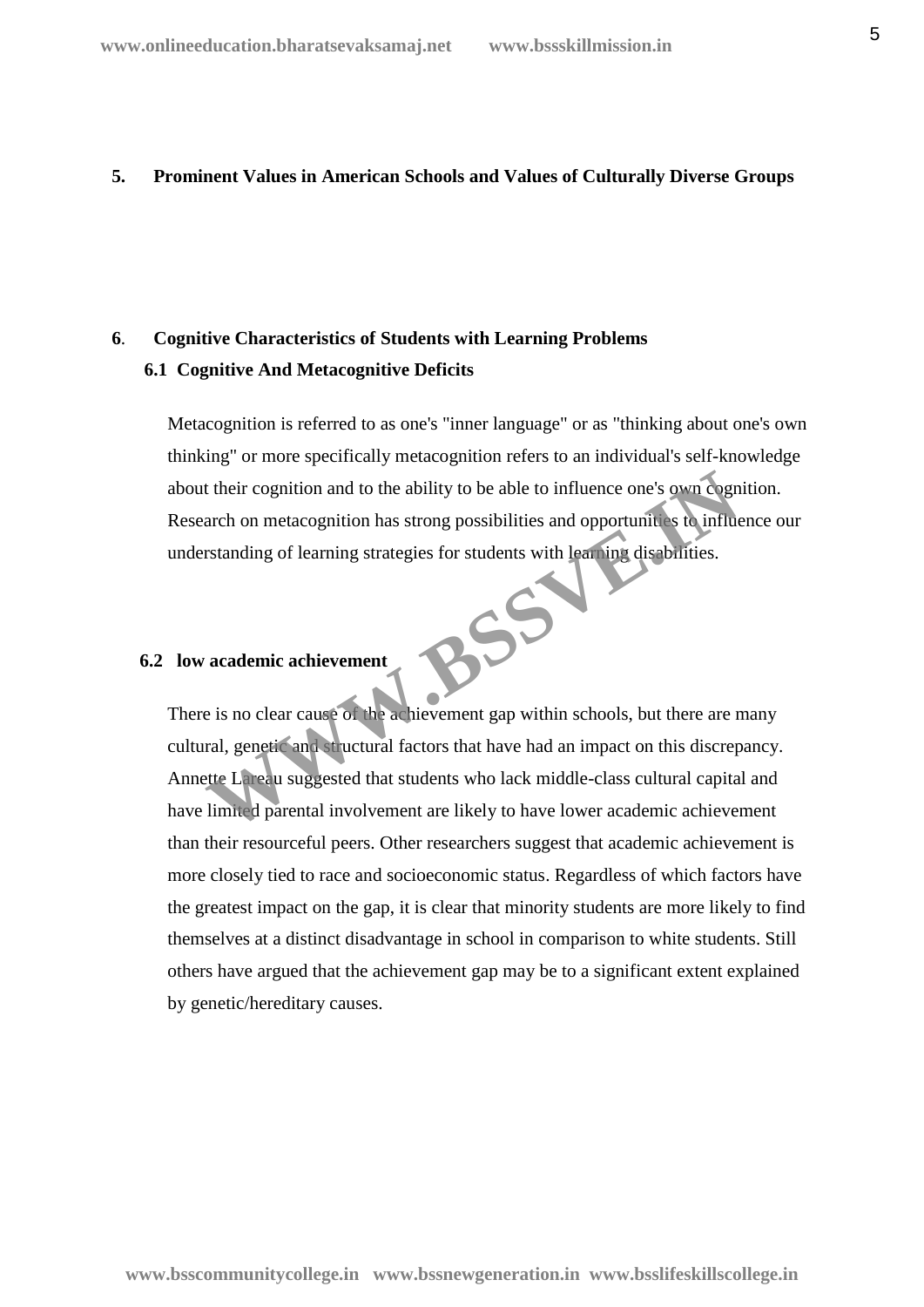### **6.3 Poor Memory**

Working memory is the ability to store information temporarily in your head. We use this type of memory every day when we have to remember a pin code or when we are following a recipe but are no longer looking at the page in the recipe book. Children at school also use this type of memory when writing down instructions from their teachers. Working memory is a bit like a mental jotting pad and how good this is in someone will either ease their path to learning or seriously prevent them from learning.

### **6.4 Attention Problems and Hyperactivity**

Attention: easily distracted, day-dreaming, not finishing work, difficulty listening.

**Hyperactivity**: restlessness, often characterized by an inability to sit still, fidgeting, squirminess, climbing on things, restless sleep. Hyperactivity is common among children with ADHD but tends to disappear during adulthood. However, over half of children with ADHD continue to have some symptoms of inattention throughout their lives. Twin studies indicate that the disorder is highly heritable and that genetics are a factor in about 75% of ADHD cases. Hyperactivity also seems to be primarily a genetic condition however other causes do have an effect **example 12**<br> **Example 12**<br> **Example 12**<br> **Example 12**<br> **Example 12**<br> **Example 12**<br> **Example 12**<br> **Example 12**<br> **Example 12**<br> **Example 12**<br> **Example 12**<br> **Example 12**<br> **Example 12**<br> **Example 12**<br> **Example 12**<br> **Example 12** 

### **6.5 Perceptual Disorders**

Perceptual disorder is a disorder characterized by a continual presence of visual disturbances that are reminiscent of those generated by the ingestion of hallucinogenic substances. Previous use of hallucinogens is needed, though not sufficient, for diagnosing someone with the disorder. For an individual to be diagnosed with HPPD, the symptoms cannot be due to another medical condition.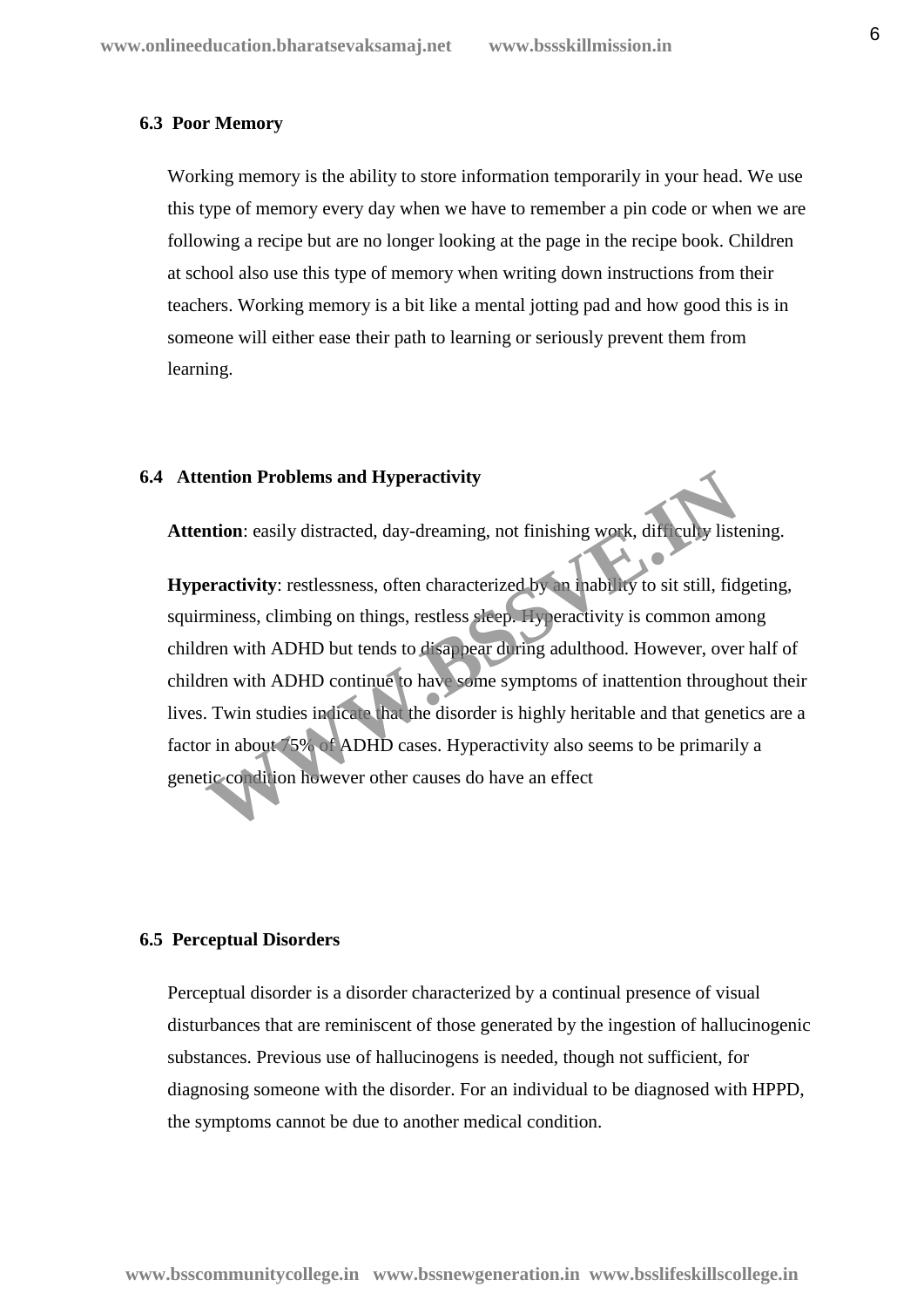### **7. Behavioral Characteristics of Students with Learning Problems**

It includes:

- adaptive behavior deficits
- disruptive behavior
- withdrawal

### **8. Individualized Instruction**

- Enables students to work on appropriate tasks or content under conditions that motivate.
- Does not imply that all students receive one-to-one instruction.<br>• Tailors daily instruction to students educational needs.<br>• Can occur within various educational arrangements.<br>• Matches the learner of
- Tailors daily instruction to students educational needs.
- Can occur within various educational arrangements.
- Matches the learner, the task, and instructional interventions.

# **9**. **Basic Educational Rights for Students with Disabilities** ply that all students receive one-to-one instruction.<br>
instruction to students educational needs.<br>
learner, the task, and instructional interventions<br>
learner, the task, and instructional interventions<br> **Educational Rights**

- nondiscriminatory evaluation
- right to a free and appropriate education
- least restrictive environment (LRE)
- provision of supplementary aid and services

### **10. Rationale**

- Some students with learning or behavioral problems may need special services but not qualify to receive them.
- Special education system leads to stigmatization of students.
- In special education, the emphasis is on failure rather than on prevention.
- Special education system does not lead to cooperative schoolparent relationships.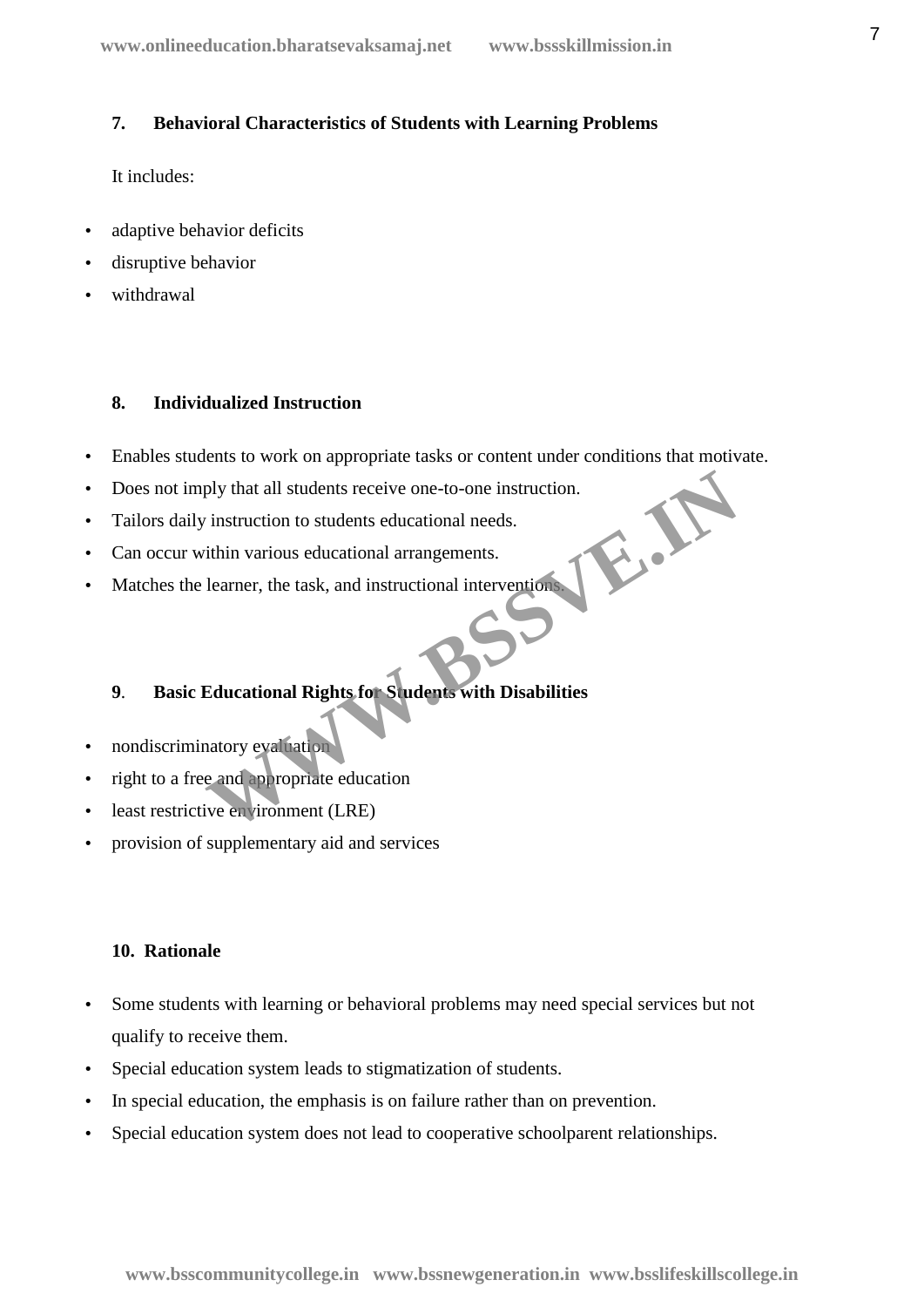### **Topic : Planning And Organizing Instruction**

### **Topic Objective:**

At the end of this topic students will be able understand:

- Priority registration
- Personal Assistant (P.A.)
- Reader Service
- Recording of lectures on audio-tape
- Transcription of audio-tape of lecture
- Copies of lecture's notes and/or overheads
- Note taker
- Time extension on out-of-lecture assignments **WWW.BSSVE.IN**
- Materials in alternative formats
- Word-processing facilities
- Photocopying Facilities
- Special Library Arrangements
- Counseling and Medical Service
- Study skills courses
- Instructional Arrangements
- Arrangement of Students
- Arrangement of Materials
- Arrangement of Special Areas and Centers
- Large Group Instruction
- Guidelines for Large Group Instruction
- Disadvantages of Large Group Instruction
- Guidelines for Small Group Instruction
- Advantages of Having a Paraprofessional
- Activities Included in Training Paraprofessionals
- Research on Peer Tutoring
- Classroom Equipment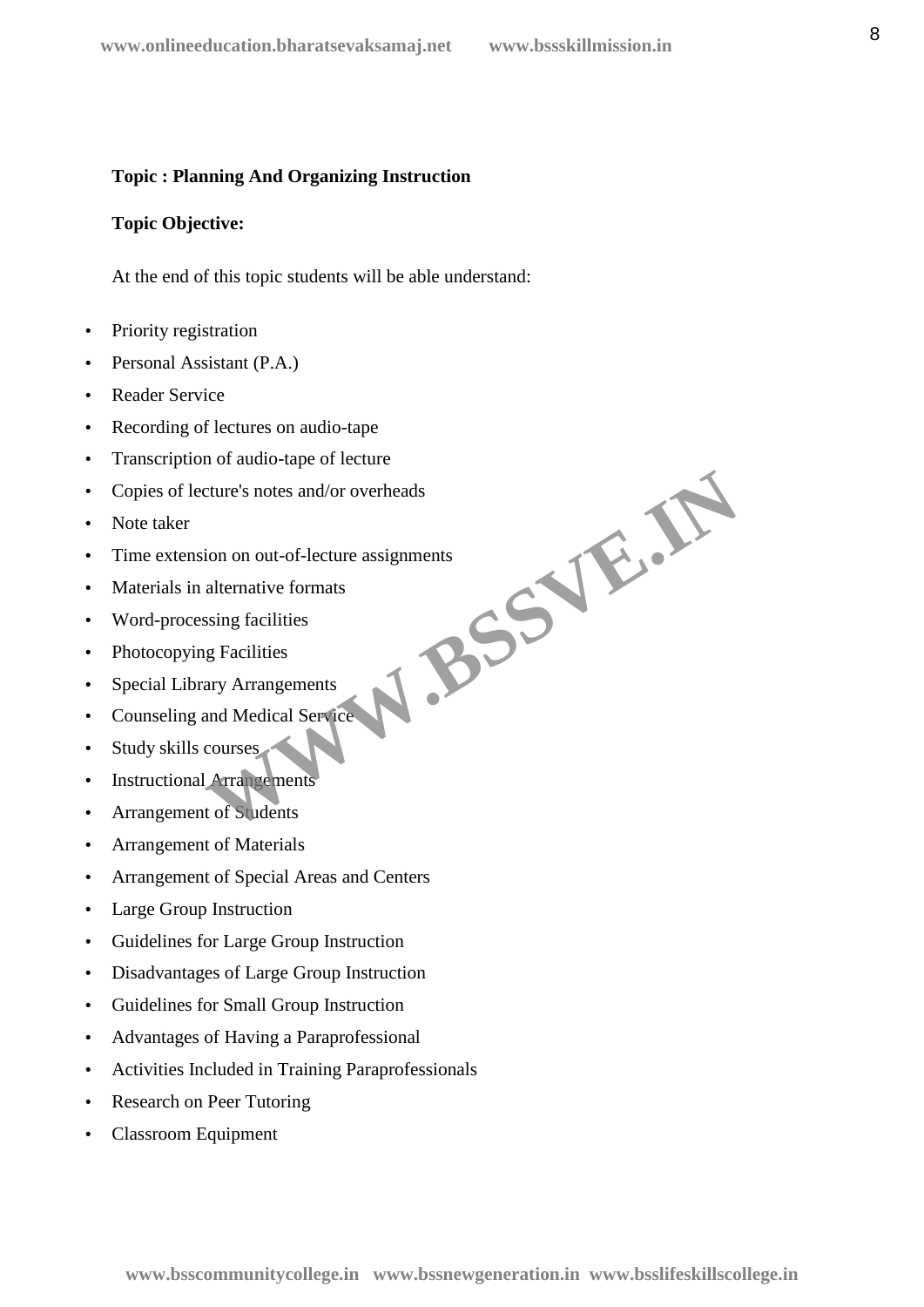### **Definition/Overview:**

A lesson plan is a teacher's detailed description of the course of instruction for an individual lesson. Planning and Organizing Instruction for students with physical disabilities include:

### **Key Points:**

### **1. Priority registration**

Students with disabilities may be allowed to register at an earlier time to general registration each academic year. **WASS** 

### **2. Personal Assistant (P.A.)**

Some colleges provide personal assistants for students who require assistance during the day. However, most students who require the service of a P.A. personally employ her or him.

### **3. Reader Service**

Some colleges provide a reader service. The required texts are read and recorded onto tape either by volunteers or paid staff.

### **4. Recording of lectures on audio-tape**

Lectures are recorded on audio-tape and later used by the students to take notes or transcribe.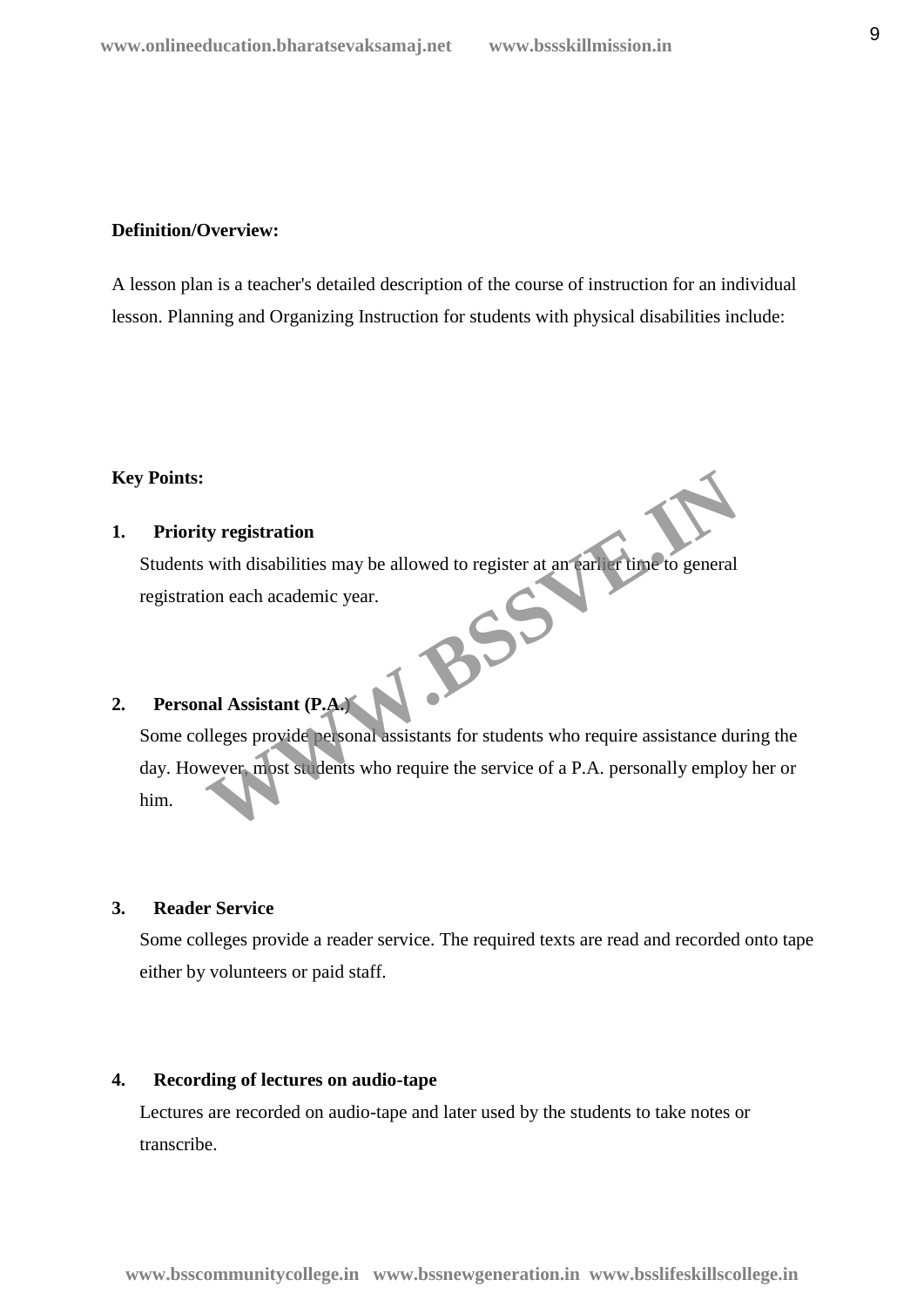### **5. Transcription of audio-tape of lecture**

Arrangements are made to transcribe the lecture into text.

### **6. Copies of lecture's notes and/or overheads**

Students may ask lecturers for their notes and overheads. Some students ask for these before the lecture is delivered so that they can follow the lecture more easily. It is important to note that some lecturers speak from notes that are meaningless to anyone but themselves, whilst some may not use notes at all. Others may be unwilling for their own reasons, good or otherwise, to let anyone see their notes. Students must be prepared for these situations. **WWW.BSSVE.IN**

### **7. Note taker**

A classmate may be employed to take notes for a student who has difficulty writing, or may offer to make carbon copies of her or his notes for the student.

### **8. Time extension on out-of-lecture assignments**

On essays, fieldwork, projects etc. In obtaining time extensions, students should avoid the accumulation of assignments.

### **9. Materials in alternative formats**

Students may be able to access notes on the internet or via e-mail.

### **10. Word-processing facilities**

Most colleges will provide students with disabilities access to word-processing facilities. Students may receive priority in queuing for use of a word-processor. Some colleges provide word-processing tuition on a one-to-one basis.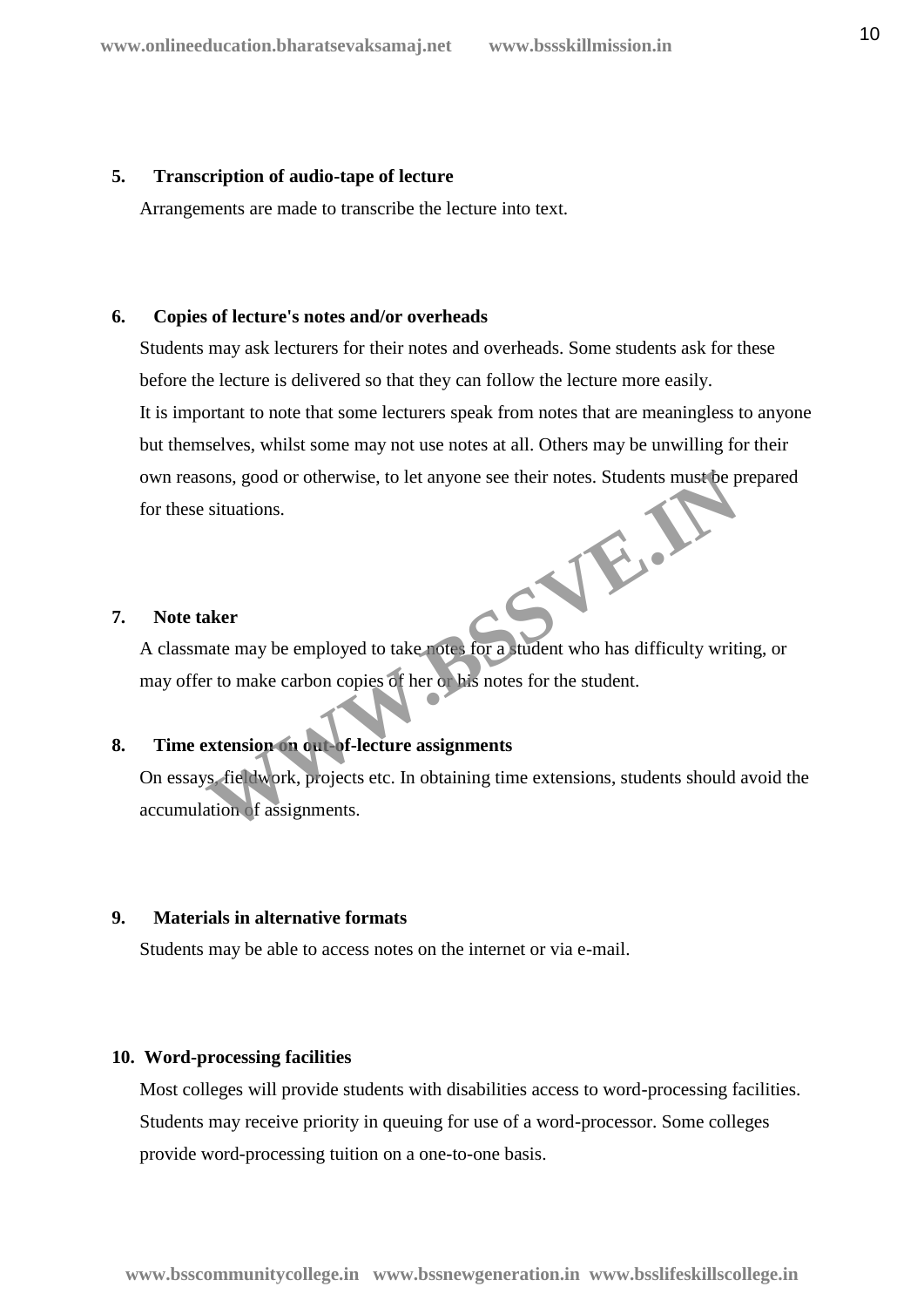### **11. Photocopying Facilities**

Many colleges provide photocopying facilities free of charge or at a reduced rate to students with disabilities.

### **12. Special Library Arrangements**

See chapter on the library.

### **13. Counseling and Medical Service**

Provide counseling service for all students in most colleges/universities. WWW.BSITES

### **14. Study skills courses**

Many institutions provide courses on study skills for students who feel they need extra help in writing and research techniques, spelling and time-management. Students with disabilities should also consider participating in this very valuable service.

### **15. Instructional Arrangements**

### **15.1. Large-Group Instruction**

- Advantages and Disadvantages of Large-Group Instruction
- Guidelines for Large-Group Instruction

### **15.2. Small-Group Instruction**

- Advantages of Small-Group Instruction
- Disadvantages of Small-Group Instruction
- Guidelines for Small-Group Instruction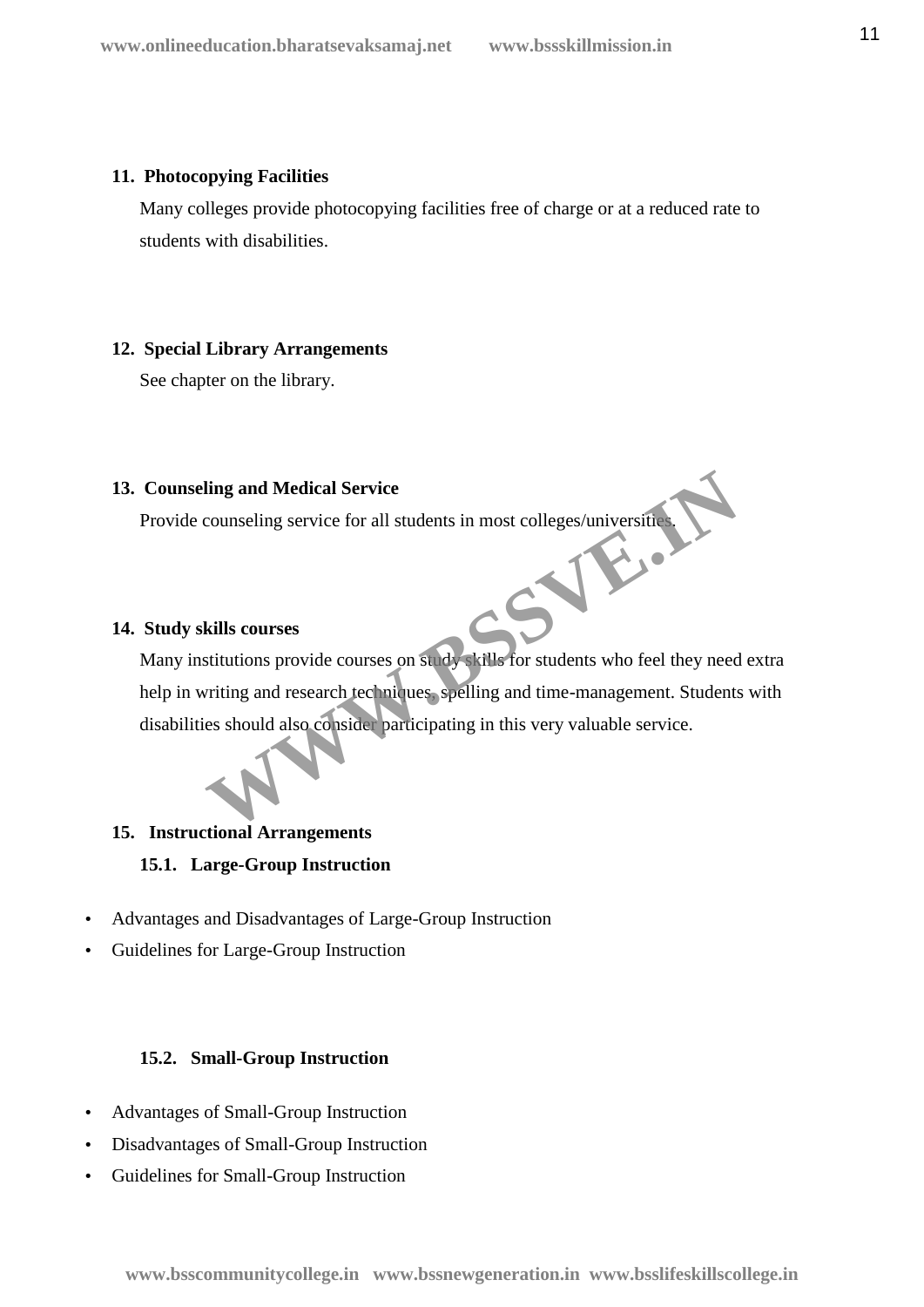### **15.3. One Student with Teacher**

- Adult Helpers with Students
- Planning and Implementing Paraprofessional Programs
- Students Teaching Students: Peer Tutoring
- Description of Peer Tutoring
- Research on Peer Tutoring
- Programming Guidelines for Peer Tutoring

### **15.4. Students Teaching Students: Classwide Peer Tutoring WWW.BSSVE.IN**

- Description of Classwide Peer Tutoring
- Research on Classwide Peer Tutoring
- Programming Guidelines for Classwide Peer Tutoring

### **15.5. Students Teaching Students: Cooperative Learning**

- Description of Cooperative Learning
- Research on Cooperative Learning
- Programming Guidelines for Cooperative Learning

### **15.6. Material with Student: Seatwork Activities**

- Learning Considerations
- Teacher Considerations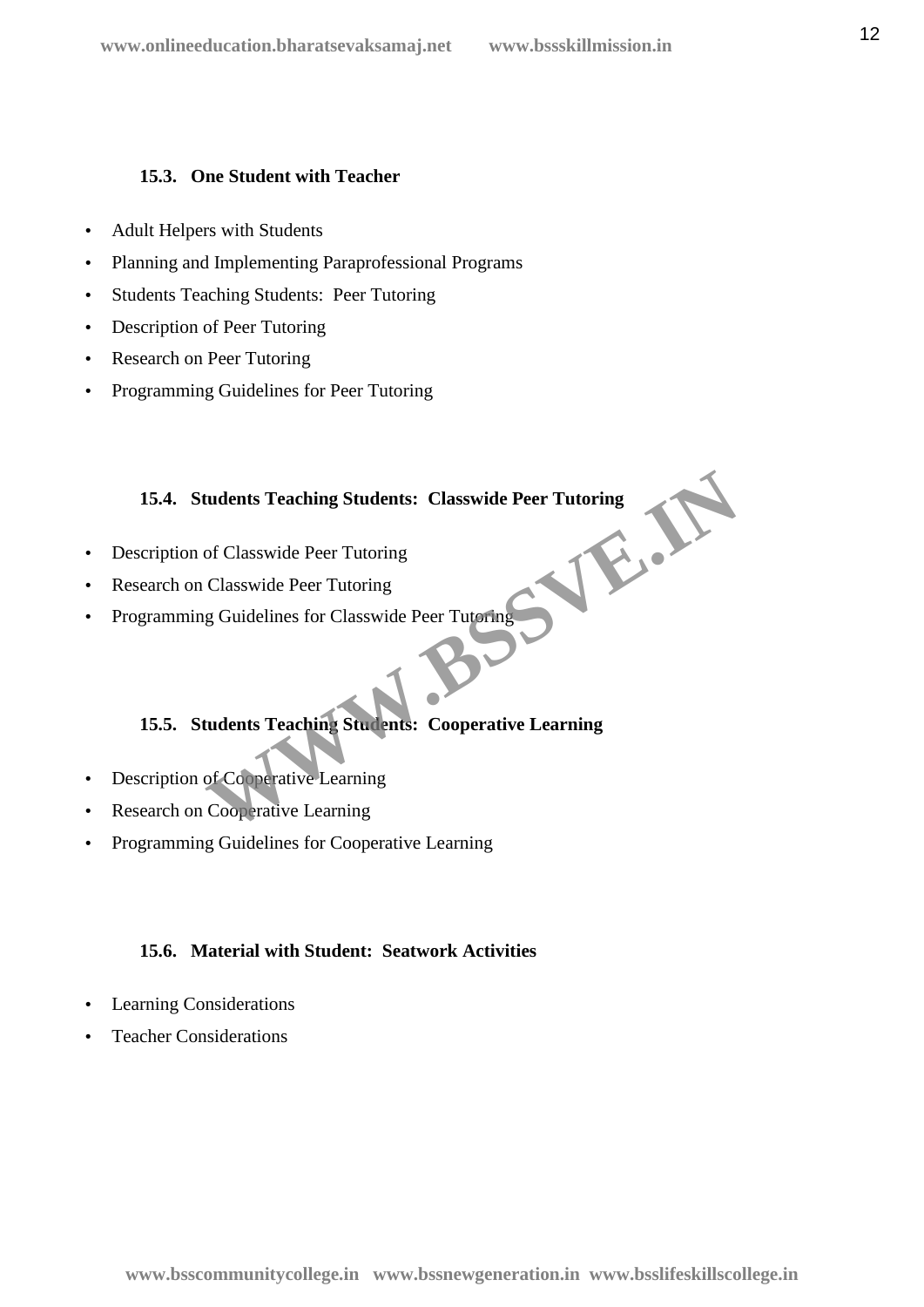**WWW.BSSVE.IN**

### **15.7. Material with Student: Self-Correcting Materials**

- Flap
- Windows
- Stylus
- Matching Cards
- Answer on Back
- Tab
- Pocket
- **Holes**
- Clips
- Strips in a Folder

### **15.8. Scheduling**

- General Scheduling Techniques
- Scheduling at the Elementary Level
- Scheduling at the Secondary Level
- Scheduling in the Resource Room

### **15.9. Classroom Equipment**

- Tape Recorder
- Overhead Projector
- Small-Item Materials

### **16. Arrangement of Students**

- Arrange students so that they can easily see and hear teacher presentations.
- Arrange students so that the teacher has easy access to any student.
- Arrange students so that the teacher easily sees the students.
- Decide whether desks are to be arranged in clusters or rows.
- Place difficult-to-teach or off-task students in the middle of the room near the front.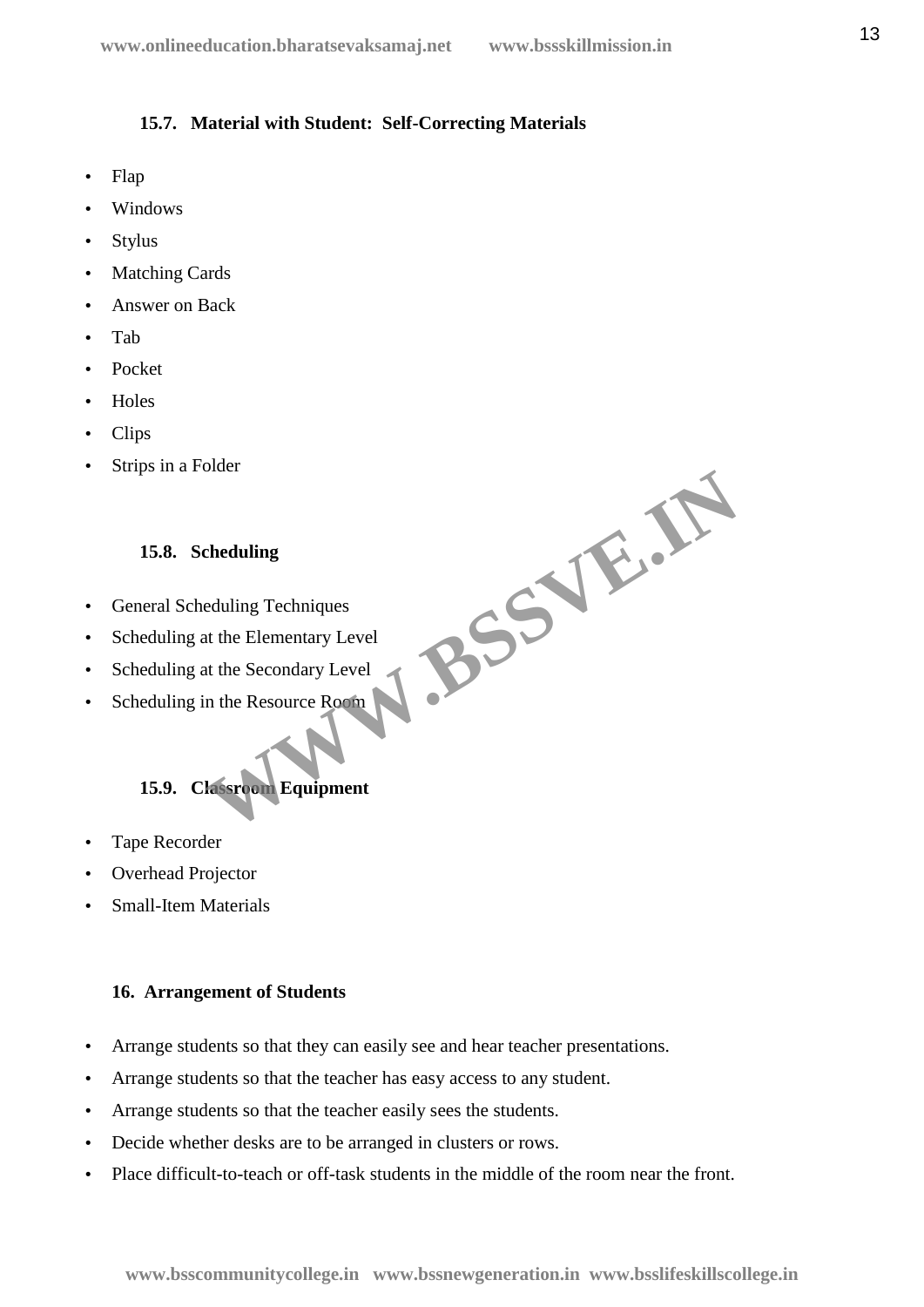### **17. Arrangement of Materials**

- Keep frequently used materials easily accessible.
- Ensure that high-traffic areas are free of congestion.

### **18. Arrangement of Special Areas and Centers**

- Academic Areas
- Teacher Areas
- Individual Student Areas
- Audiovisual Area

### **19. Large Group Instruction**

### **19.1 Advantages**

- It is time-efficient.
- Students are prepared for lecture-type of instruction in postsecondary and secondary settings. **WWW.BSSVE.IN**
- General and special educators who co-teach may share the responsibilities of teaching the large group.

### **19.2 Disadvantages**

- The teacher is unable to deal easily with diverse abilities and skill levels that exist in most classrooms.
- Questions may go unanswered.
- Distractible students may remain off-task.
- Students who need more intensive instruction may fail to receive it.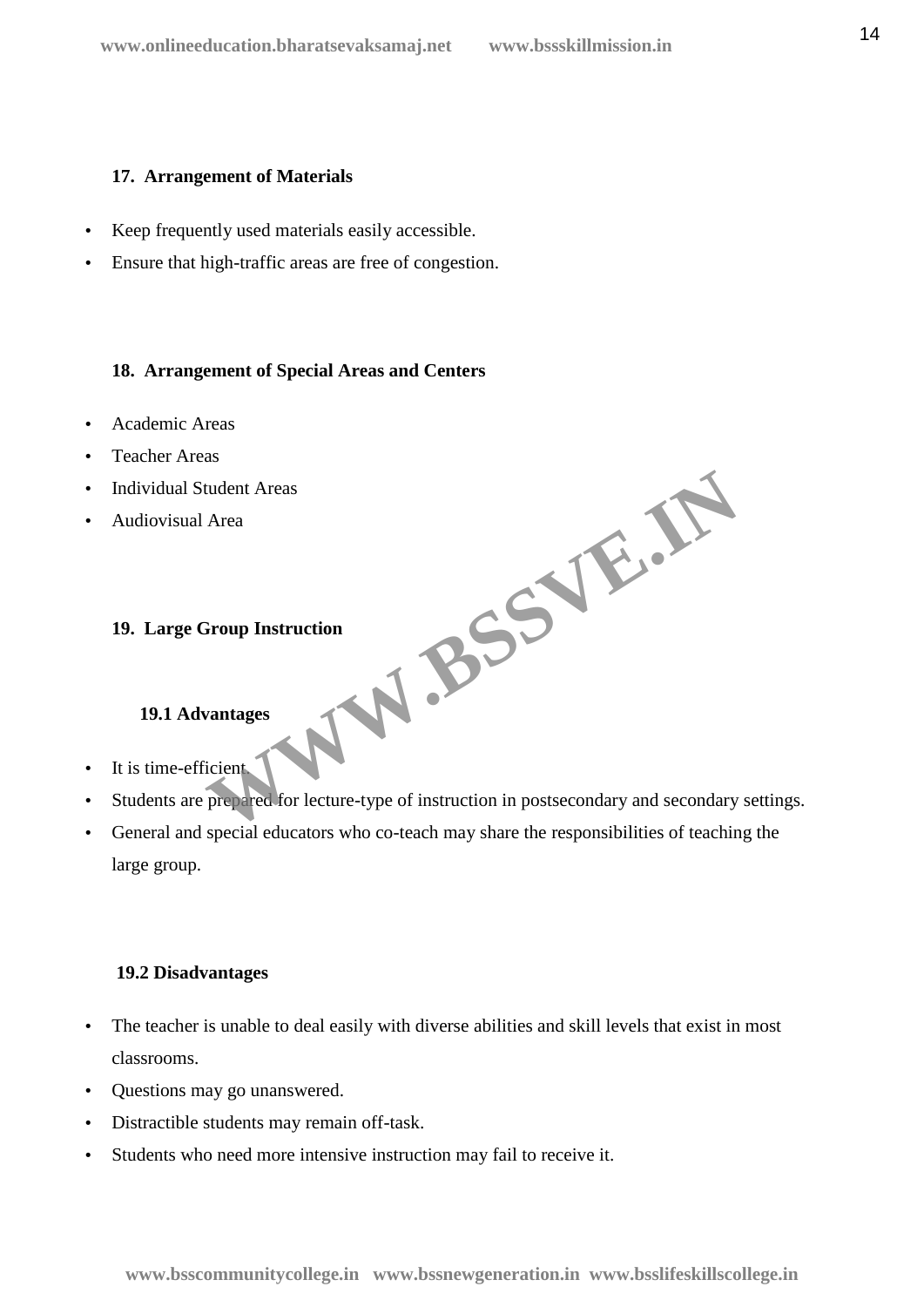- High-ability students may think instructional pace is too slow.
- Low-ability students may think instructional pace is too fast.
- Behavioral problems may arise from frustration.

### **20. Guidelines for Large Group Instruction**

- Keep instruction short.
- Use questions to involve students in the lessons.
- Use lecture-pause routines (RAP).
- Encourage active participation among lower-performing students while maintaining the involvement of higher-achieving students. **WWW.BSSVE.IN**
- Use visual aids to promote understanding of the lecture material.
- Maintain a lively pace.
- Use frequent change-ups.
- Determine the rules for behavior during presentations.
- If students misbehave, praise students who follow the rules.
- Use flexible grouping.
- Use participation buddies to promote student involvement.
- Use response cards to promote participation.
- Use Ask, Pause, and Call.
- Use signals to avoid surprise call-ons.

### **21. Disadvantages of Large Group Instruction**

- Students are required to do more seatwork.
- Teachers must do more planning (for students doing seatwork and for small groups, too).
- Teachers must organize more instructional variables.
- Teachers must provide more instruction in the respective academic or content area.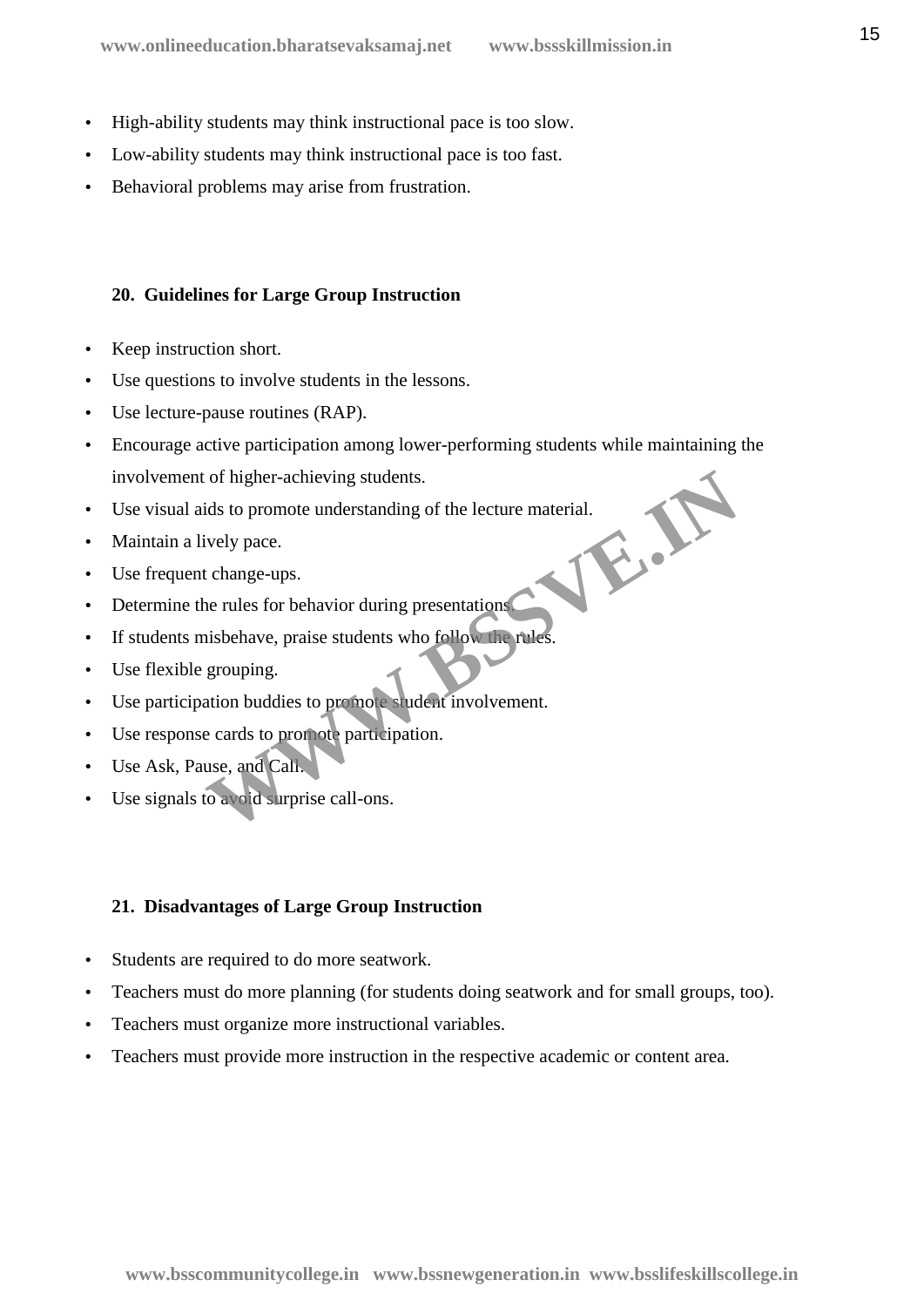### **22. Guidelines for Small Group Instruction**

- Establish rules for small group instruction.
- Make the groups as homogeneous as possible.
- Maintain flexible groupings.
- Locate the small group in the area that allows the teacher to scan the entire class.
- Place the students in a semicircle so that their shoulders align with the students beside them.
- Use motivation activities during small group work.

### **23. Advantages of Having a Paraprofessional**

- Paraprofessionals allow for a supportive instructional arrangement.
- They provide vital, cost-effective services.
- They provide a powerful resource for increasing the engaged learning time of students with learning and behavioral problems.
- Paraprofessionals who speak other languages and understand other cultures can help in working with culturally and linguistically diverse students. onals allow for a supportive instructional arrangement.<br>
e vital, cost-effective services.<br>
e a powerful resource for increasing the engaged fearing time of studen<br>
behavioral problems.<br>
onals who speak other languages and

### **24. Activities Included in Training Paraprofessionals**

- Tour the school and meet key personnel.
- Explain the need for confidentiality and the rules that govern it.
- Review the dress code and appropriate standards of behavior.
- Review the communication system.
- Demonstrate how to operate equipment related to instruction and special needs of students.
- Discuss schedules school events, emergency procedures, and absences.
- Introduce training in instructional procedures regarding presentation techniques, guided practice, corrective feedback, encouragement, and independent-practice activities.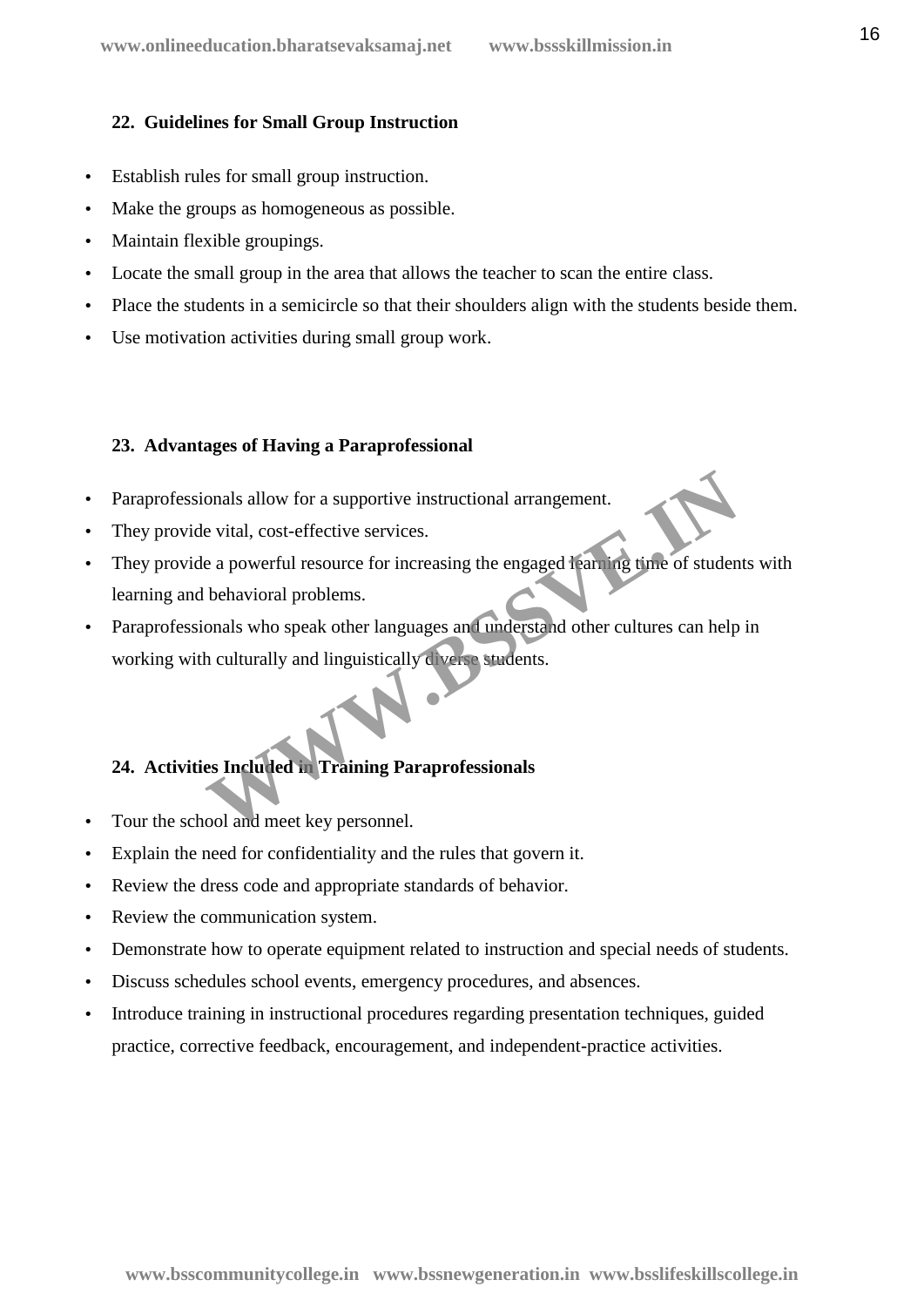### **25. Research on Peer Tutoring**

### **26. Classroom Equipment**

- Tape recorder
- Overhead projector
- Miniature chalkboard
- Flannel board
- Game materials
- Construction materials
- Typewriter
- Durable coverings
- Magnetic board
- Tracing screen
- Mirror

## **Topic : Assessing Students For Instruction WWW.BSSVE.IN**

### **Topic Objective:**

At the end of this topic students will be able understand:

- What to Teach the Individual Student
- How to teach the individual student
- Individualized Programming
- Curriculum-Based Assessment (CBA)
- Curriculum-Based Measurement (CBM)
- Stages of Learning
- Primary Uses of CBM
- Individually Referenced Data Systems
- Sample Box Plot
- CBM to Establish Performance Standards
- Steps in Precision Teaching
- The Value of Using Graphs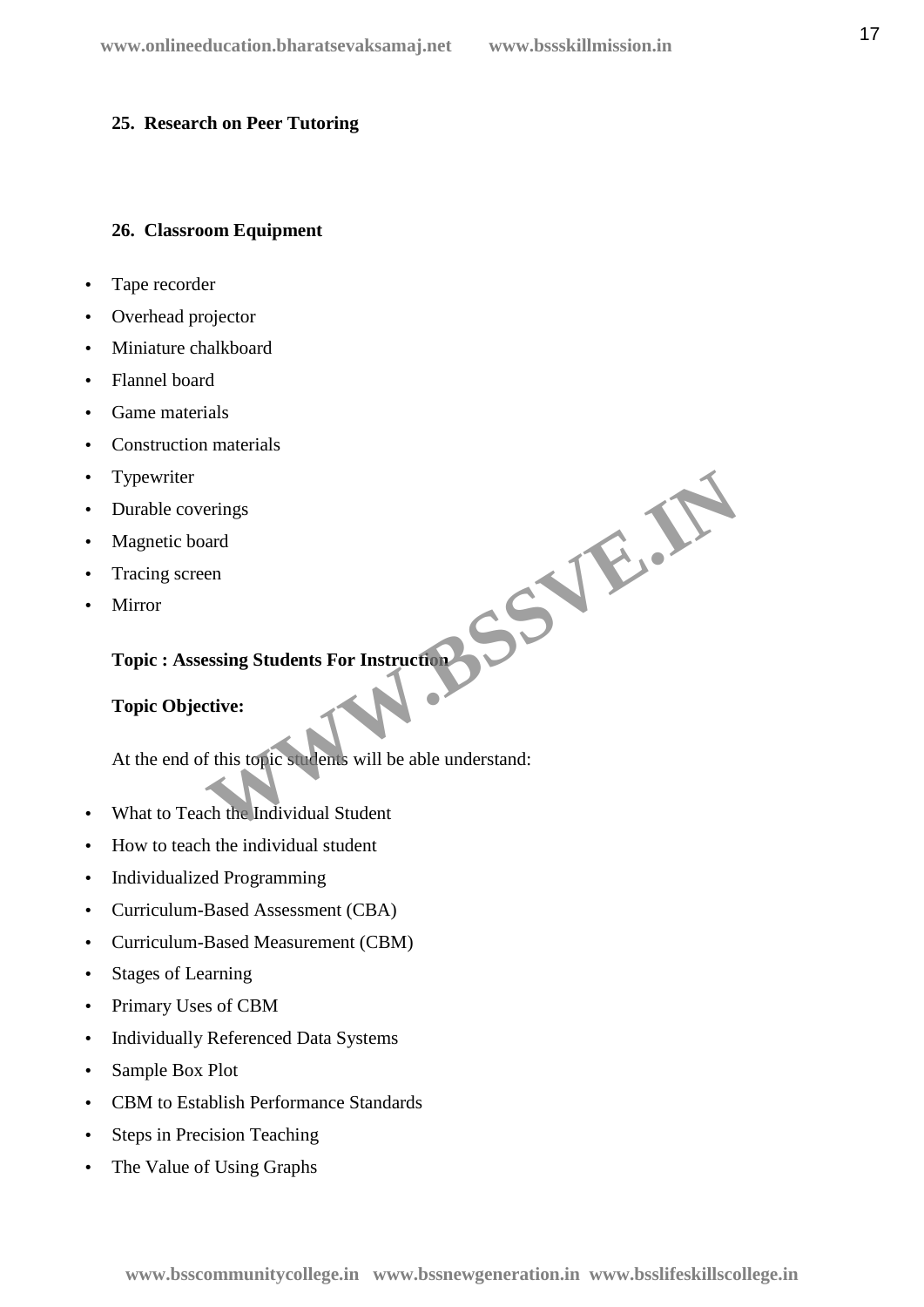- Measures of Change of Performance Over Time
- Commentary on Data-Based Instruction
- Formats for Determining How to Teach
- Guidelines for Systematic Observation
- Six Elements in Portfolio Assessment
- Important Factors in Assessing How to Teach
- Guidelines for Developing an Effective Grading System
- Effective Practices

### **Definition/Overview:**

The student teacher essentially shadows the cooperating teacher for about one week eventually gaining more responsibility in teaching the class as the days progress. The supervisor, as well as cooperating teacher, are to monitor the progress of the student teacher throughout the experience, ensuring its satisfactory. A grade of Pass or Fail in student teaching, as well as satisfactory completion of a school's education program, is an indication as to whether the college recommends the student for certification to teach. teacher essentially shadows the cooperating teacher for about one week,<br>aining more responsibility in teaching the class as the days progress. The<br>is well as cooperating teacher, are to monitor the progress of the student<br>

### **Key Points:**

### **1. What to Teach the Individual Student**

Student teaching is a college-supervised instructional experience; usually the culminating course in a university/college undergraduate education or graduate school program leading to teacher education and certification. Examples of programs include Early Childhood (Birth-Grade 2), Childhood (Grades 1-6), and Adolescence (Grades 7-12). It is required by those earning either a Bachelor of Education or Master of Education degree.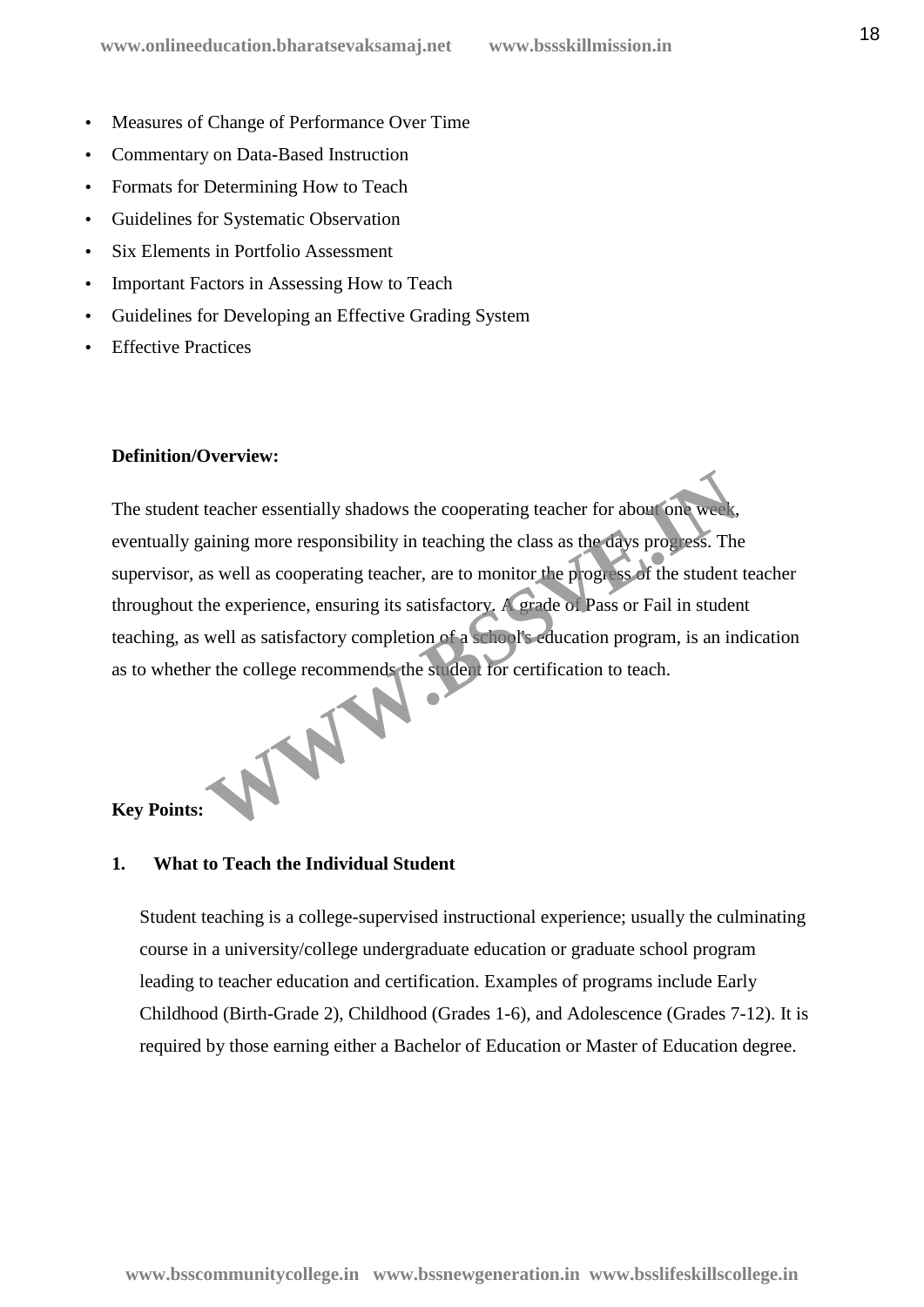### **2. How to teach the individual student**

There are alternative ways to fulfill the student teaching requirement (e.g. NYC Student Teaching Initiative, NYC Summer Teaching Experience Program [STEP]).

There are also ways to substitute student teaching in lieu of professional experience. For example, in New York State, a substitute teacher who worked at least 40 full days in a district (2 half days equal 1 full day ) or a Teaching Assistant who worked full-time for two years in a district, qualifies for the superintendent of that district to sign the OT-11 form. Just drop the form off in the Human Resource Department. However, be sure that the teaching performance was satisfactory and there's nothing in the employment file stating otherwise. Request copies or see the employment file beforehand. Be sure that the substitute teaching is in the grade levels and areas of specialization you plan on being certified in. Check with your State Education Dept. to see what those accepted areas are. Also, if you are in a program leading to certification, talk with the school's Education Dept. to be sure that they accept a student teaching waiver or alternative experience. ing performance was satisfactory and there's nothing in the employment<br>therwise. Request copies or see the employment file beforehand. Be sure<br>teaching is in the grade levels and areas of specialization you plan on t<br>in. C

### **3. Individualized Programming**

 An instructional program that enables the student to work on appropriate tasks or content over time under conditions that motivate.

### 4. **Curriculum-Based Assessment (CBA)**

 An approach that uses direct observation and recording of a students performance in the school curriculum as a basis for obtaining information to make instructional decisions.

### **5. Curriculum-Based Measurement (CBM)**

**www.bsscommunitycollege.in www.bssnewgeneration.in www.bsslifeskillscollege.in**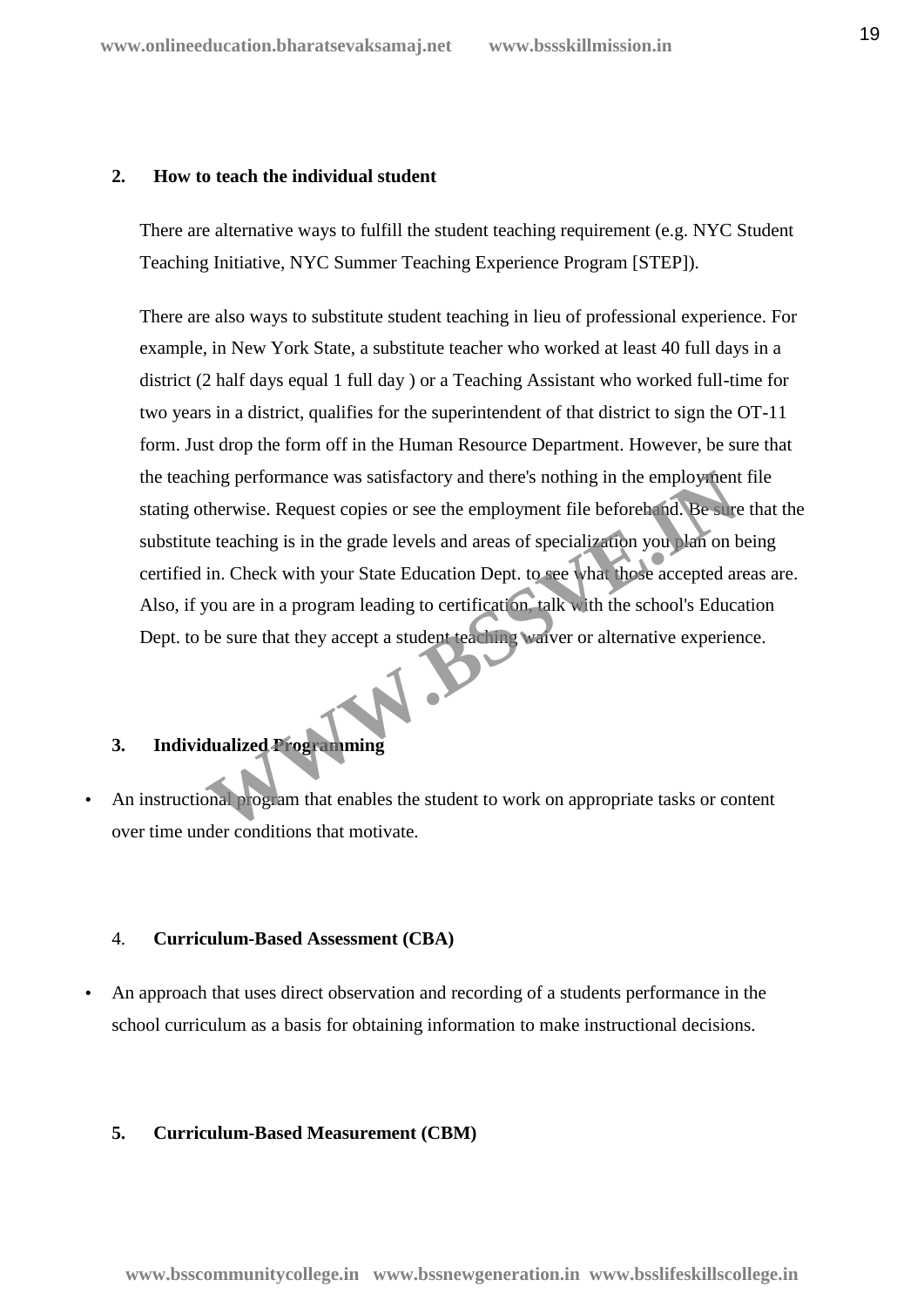The use of specific procedures whereby the students academic skills are assessed from repeated rate samples using stimulus materials taken from the students curriculum.

### **6. Stages of Learning**

### **7. Primary Uses of CBM**

- Establish district or classroom performance standards. **WWW.BSSVE.IN**
- Identify students who need special instruction.
- Monitor individual student progress toward long-range goals.

### **8. Sample Reading Administration Format**

- Randomly select a passage from the goal-level material.
- Place it in front of and facing the student.
- Keep a copy for the examiner.
- Provide directions
- Have the student read orally for one minute.
- Score the students performance in terms of number of words read correctly and note errors for instructional purposes.

### 9. **Sample Reading Administration Format**

- Randomly select a passage from the goal-level material.
- Place it in front of and facing the student.
- Keep a copy for the examiner.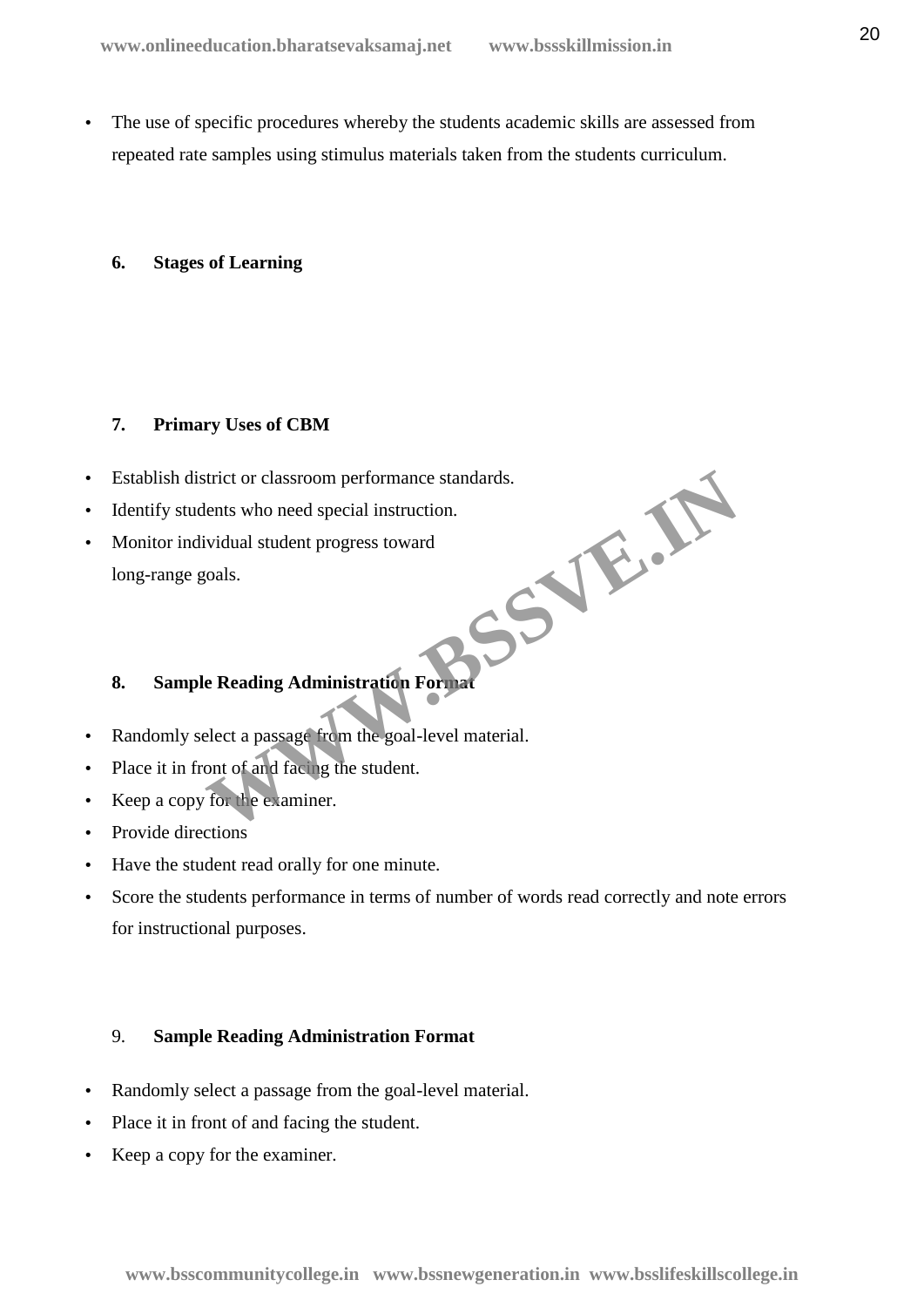- Provide directions
- Have the student read orally for one minute.
- Score the students performance in terms of number of words read correctly and note errors for instructional purposes.

### **10. Individually Referenced Data Systems**

- direct measurement
- repeated measurement
- graphing data
- long-range goal performance monitoring
- short-range goal performance monitoring WW.BSS<sup>WE.IN</sup>
- data analysis
- instructional decisions

### **11. Sample Box Plot**

### 12. **CBM to Establish Performance Standards**

- material selection
- test administration
- performance display and interpretation
- decision-making framework

### **13. Steps in Precision Teaching**

Select a target behavior.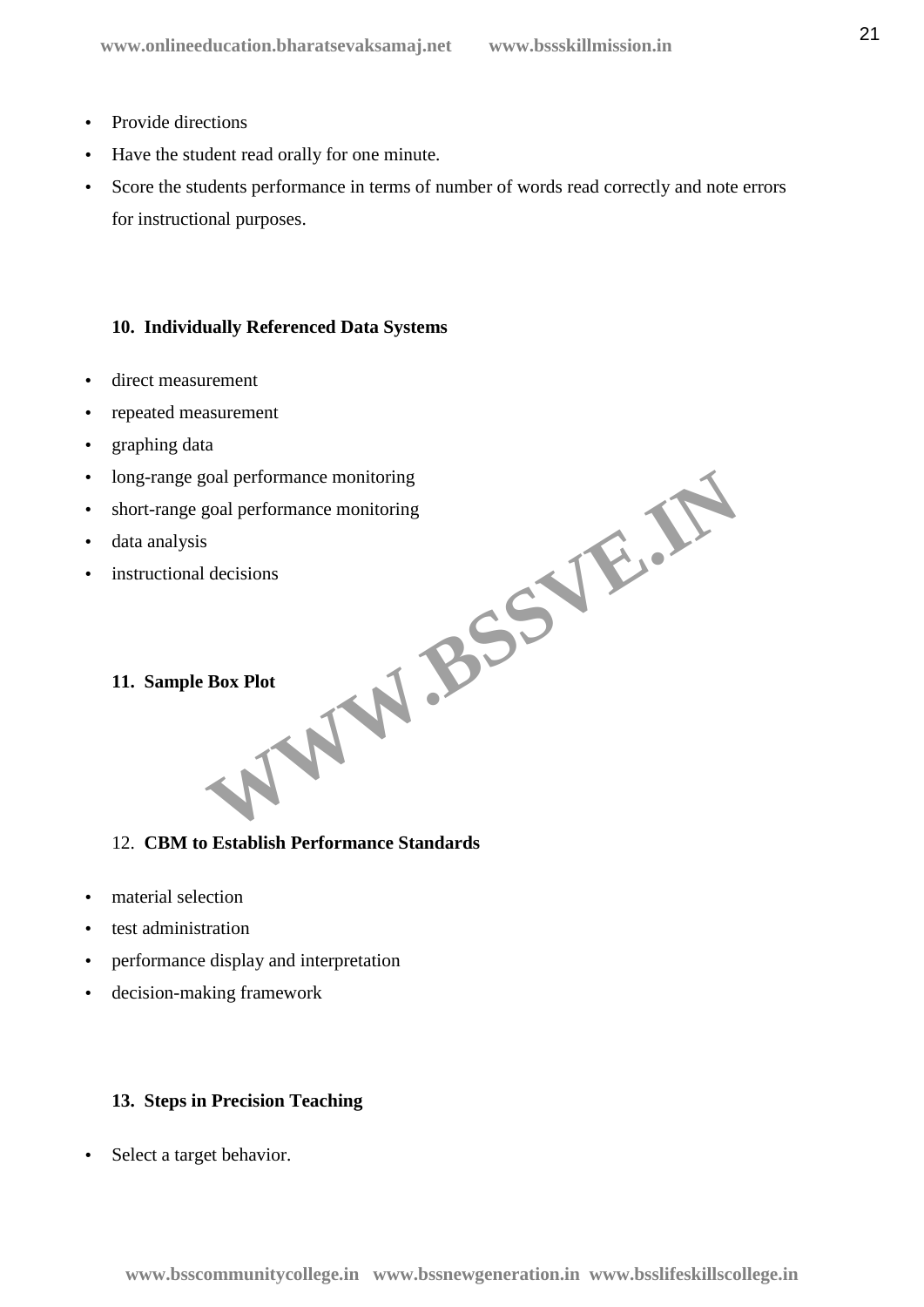- Develop a task sheet or probe for evaluation of student progress in daily timings.
- Graph the data two to five times a week and set instructional aims that correspond to a standard of fluency.
- Design the instructional program.
- Analyze data and make instructional decisions.

### **14. The Value of Using Graphs**

- Graphs provide a visual description of data and reduce large amounts of data.
- Graphs simplify the presentation of results and facilitate communication of program results and student learning. Exemples<br>
Litate the use of data to plan and modify instruction<br>
ide informational and motivational feedback.<br>
We see the USS of Change of Performance Over Time<br>
See the USS of Change of Performance Over Time<br>
See the USS
- Graphs reflect important characteristics of performance.
- Graphs facilitate the use of data to plan and modify instruction.
- Graphs provide informational and motivational feedback.

### **15. Measures of Change of Performance Over Time**

### **16. Commentary on Data-Based Instruction**

- A positive association can be seen between data-based monitoring and student achievements.
- CBM measurements have good reliability and validity.
- Self-selected goals yield better performance than assigned goals.
- When teachers establish moderately to highly ambitious goals, students achieve better.
- CBM combined with classwide peer tutoring has proven to be effective for classes of diverse learners.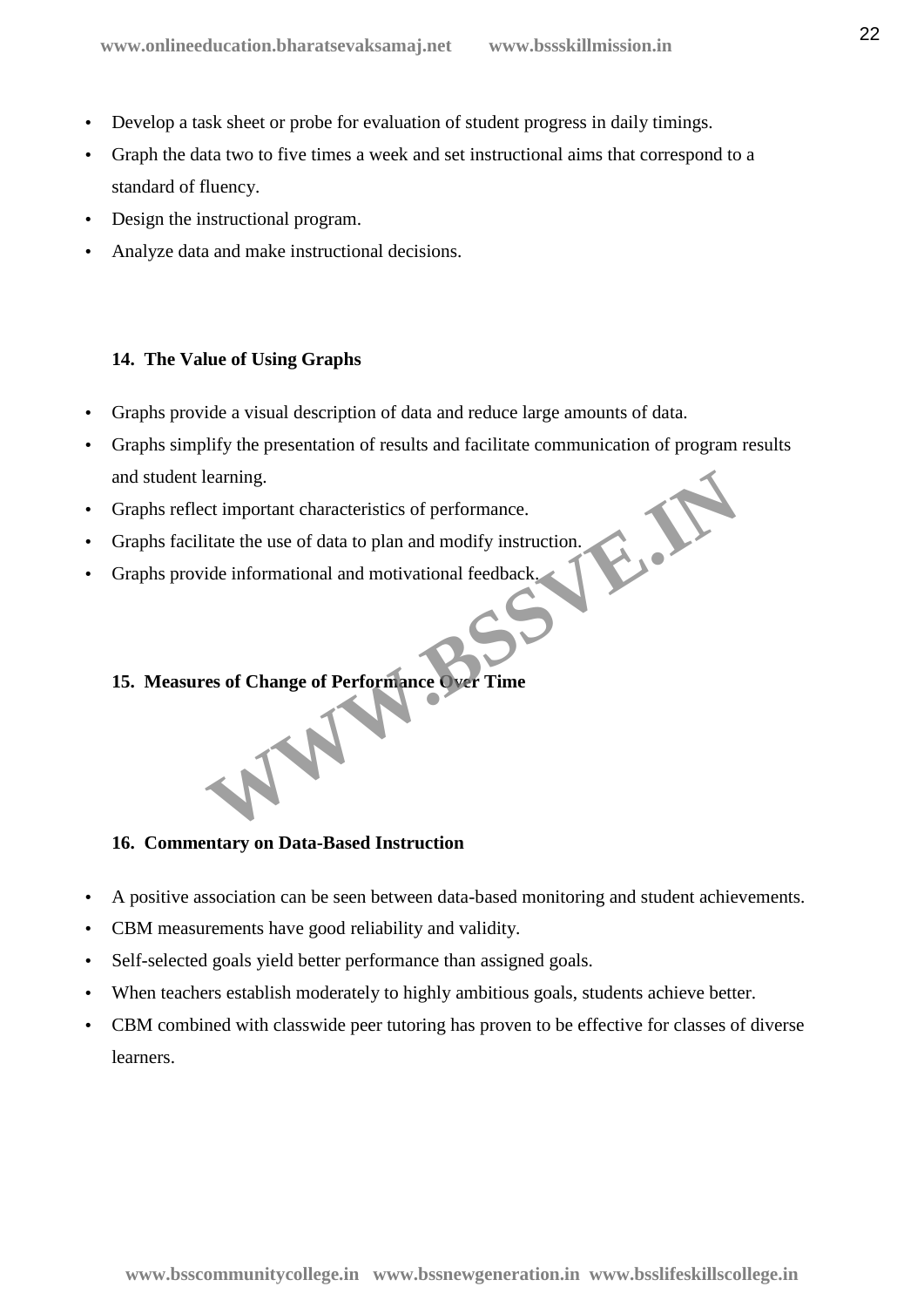### **17. Formats for Determining How to Teach**

Teacher must use following formats for teaching the students:

- systematic observation
- formal assessment
- criterion tests
- rating scales
- interviews
- charting
- alternative assessment

### 18. **Guidelines for Systematic Observation**

- Select the behavior to be observed. Make sure that the target behavior is identifiable to the extent that it is measurable. **INTERNATION CONSERVANCE CONSERVANCE CONSERVANCE IS MEASURED AND A SURVEY OF STATISTICAL IS MEAN UP TO A SURVEY AND A SURVEY OF STATISTICAL CONSEQUENT EVENTS.<br>
RECORD AND THE UP OF STATISTICAL CONSEQUENT EVENTS.<br>
RECORD TH**
- Select a method of recording the behavior and record its frequency.
- Describe the conditions under which the observations are made. These include time, place, activity, antecedent event, and consequent event.

### 19. **Six Elements in Portfolio Assessment**

- Valued outcomes are targeted by assessment.
- Authentic tasks (real work) are used for assessment.
- Selected tasks involve cooperative endeavors among students and between the teacher and the student.
- Multiple dimensions (e.g., content, strategies, methods of inquiry, and work processes) are used to evaluate learning.
- The completion of products includes reflection and self-evaluation.
- Assessment and instruction are integrated.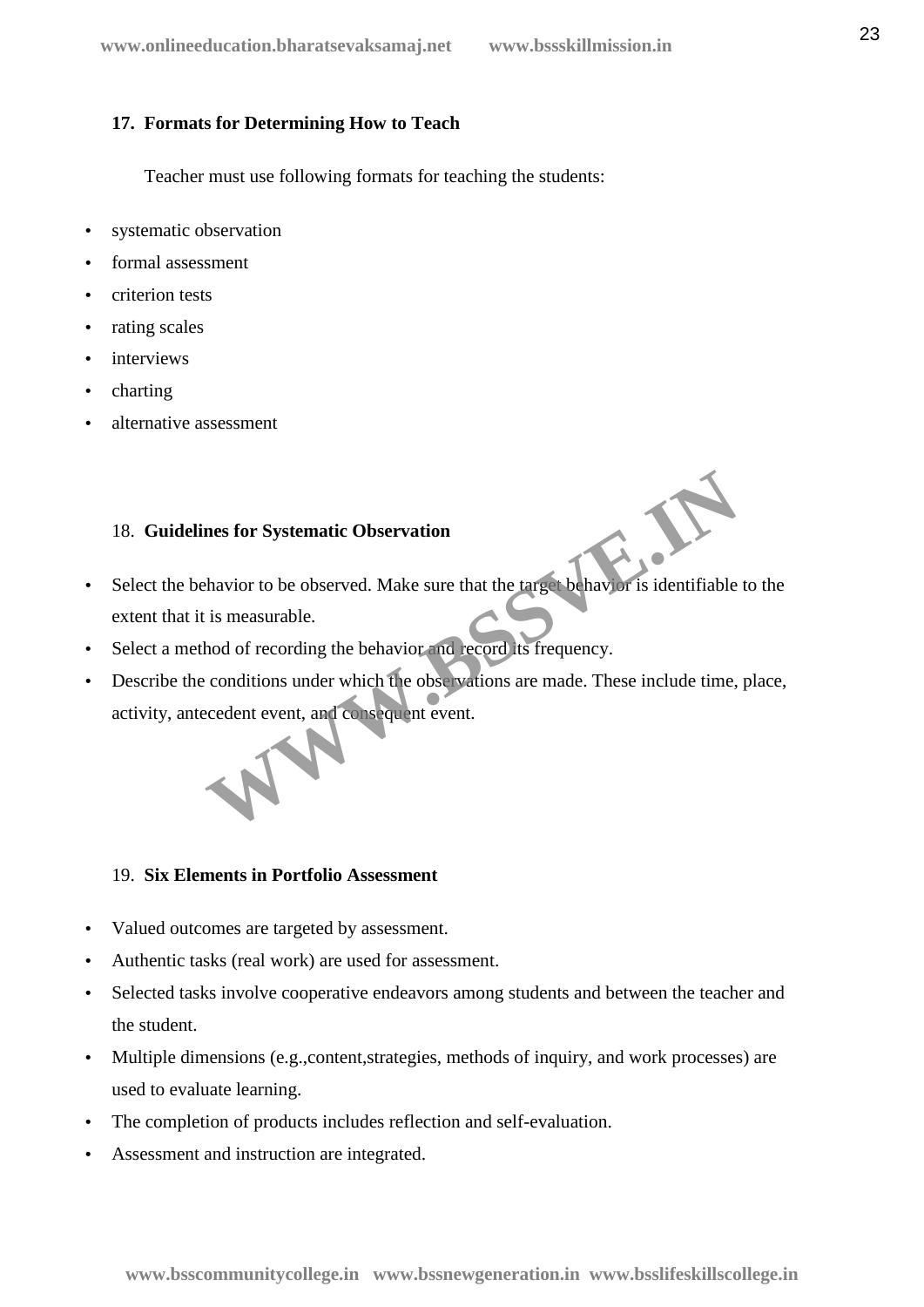### **20. Important Factors in Assessing How to Teach**

### **21. Guidelines for Developing an Effective Grading System**

- Determine grades on the basis of course objectives.
- Use multiple evaluation methods.
- Teach students to understand the grading system.
- Monitor the performance of students frequently and give feedback.
- Remember that an effective grading system is a motivational tool.
- Determine whether districtwide grading procedures exist.
- Use alternative grading systems for students with learning problems. **WWW.BSSVE.IN**

### **22. Effective Practices**

- Communicate expectations and grading guidelines to parents and students.
- Inform students and their families of current performance regularly.
- Review exemplary models of classroom assignments with students.
- Use a range of assignments.
- Employ CBA alternatives to traditional testing.
- Involve students in grading process.
- Avoid competition among students.
- Give separate grades for content and style.
- Design valid tests.
- Teach test-taking skills.
- Use extra credit judiciously for motivation.
- Use median scores to determine grades.
- Use Internet to communicate.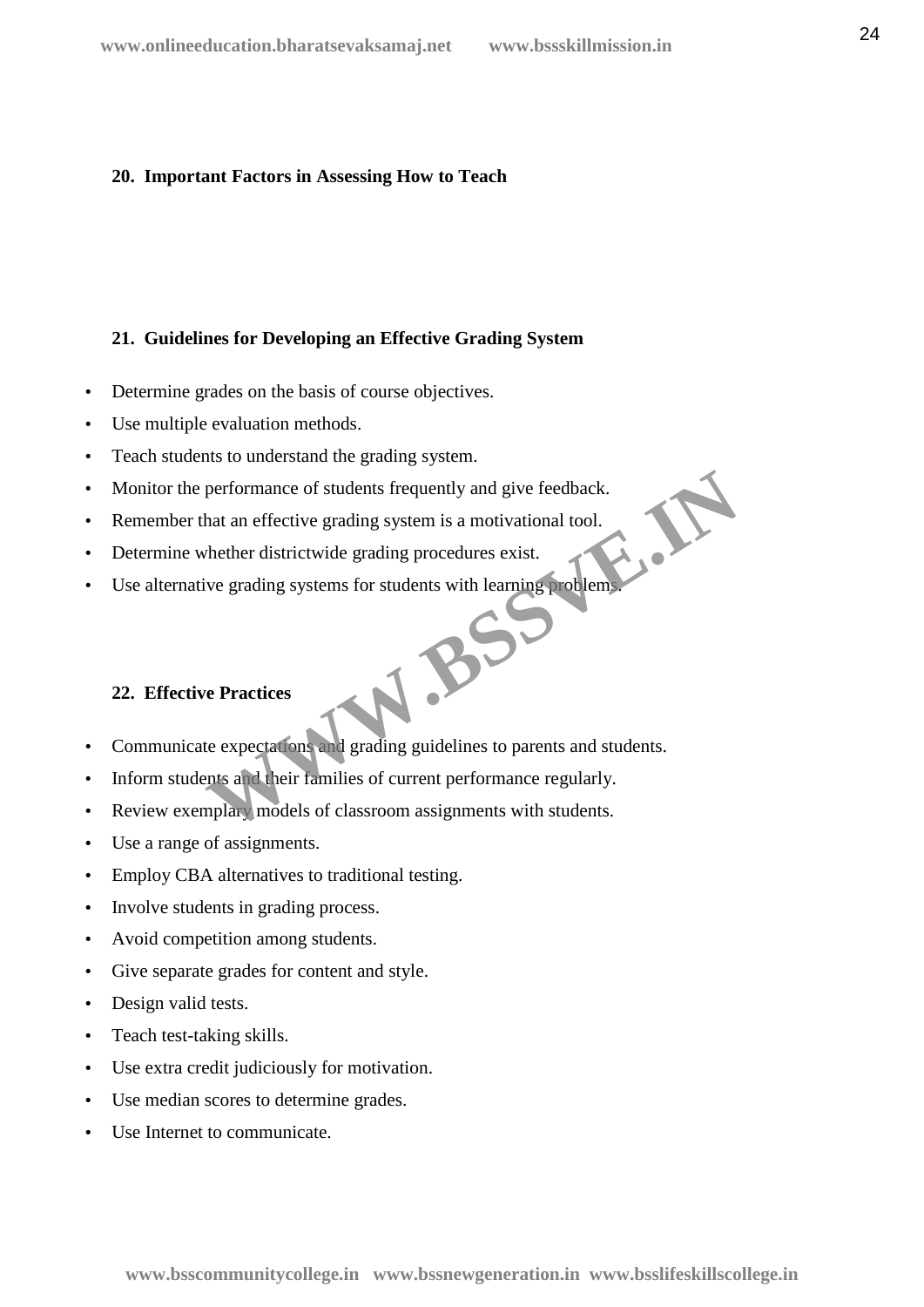### **23. Benefits of Record-Keeping**

- Students enjoy participating in recording their progress.
- Teachers gain satisfaction.
- Teachers can target learning difficulties and make timely interventions.
- Teachers can share progress.
- Data can be used to help make program- placement decisions.
	- In Section 2 of this course you will cover these topics:
	- Teaching Students And Managing Instruction
	- Promoting Social, Emotional, And Behavioral Development

W.B.W

Assessing And Teaching Language

### **Topic : Teaching Students And Managing Instruction**

### **Topic Objective:**

At the end of this topic students will be able understand:

- Continuum of Instructional Choice
- Setting Demands of an Implicit Learning Environment
- Programmed Instruction
- Systematic Teaching Steps
- Competencies for Opening the Lesson
- Explicit Modeling
- Competencies for Conducting Guided Practice
- Competencies for Conducting Independent Practice
- Competencies for Promoting Generalization
- Steps for Teaching Self-Recording
- Competencies for Fostering Independence
- Self-Management Activities for Students
- Competencies for Using Questions
- Questions to Help Teachers Assess Classroom Tone
- Classroom Rule Guidelines
- Steps in Presenting Rules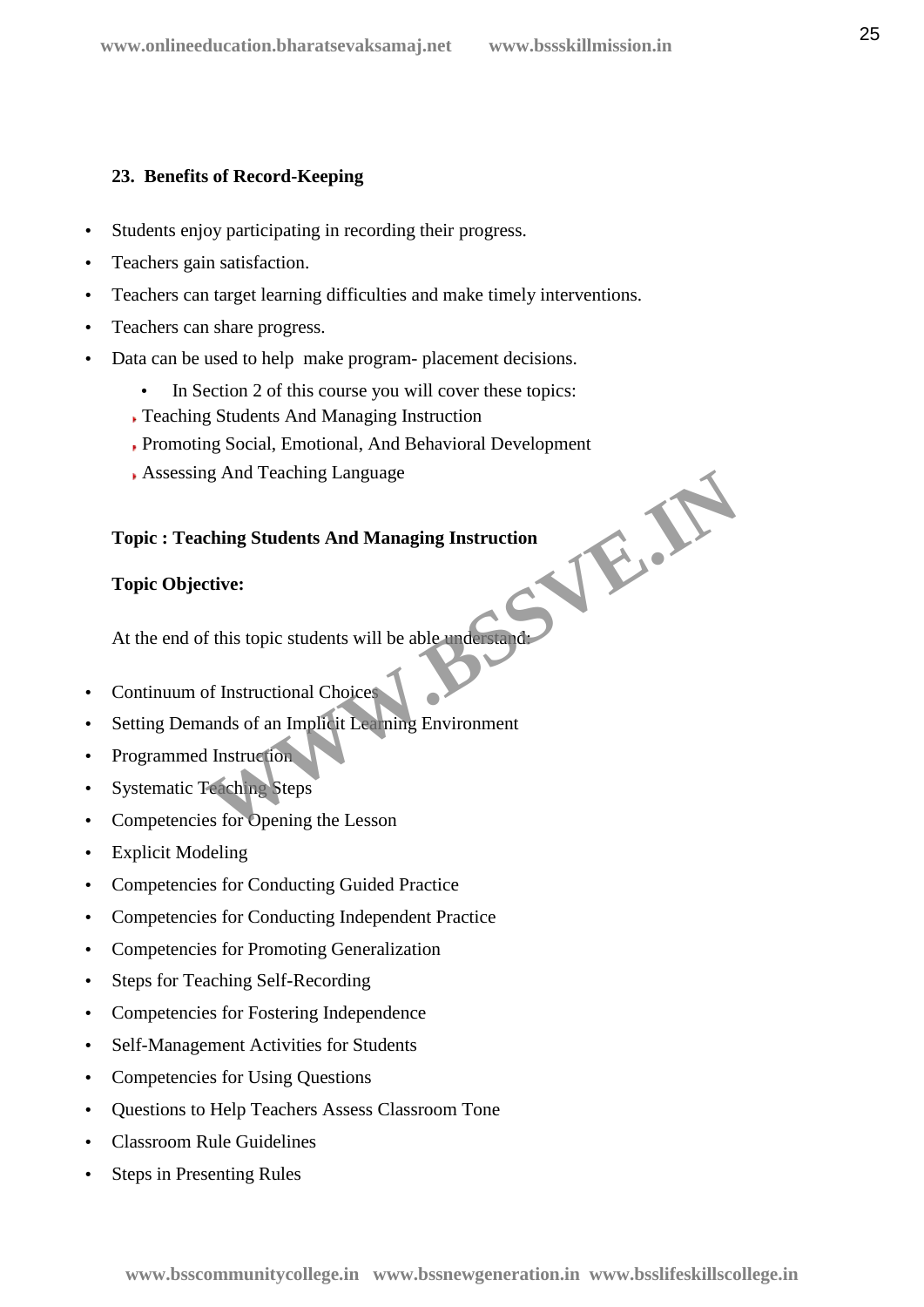- Teaching Appropriate Behavior Regarding Rules and Routines
- Accommodations Involving Materials
- Accommodations Involving Interactive Instruction
- Accommodations Involving Student Performance
- Material Selection Factors
- Guidelines for Designing a Curriculum

### **Definition/Overview:**

It typically consists of self-teaching with the aid of a specialized textbook or teaching machine that presents material structured in a logical and emperically developed sequence or sequences. Programmed instruction may be presented by a teacher to as well and it has been argued that the principles of Programmed Instruction can improve classic lectures and textbooks. W.BSC

### **Key Points:**

**1 Continuum of Instructional Choices**

### **2 Setting Demands of an Implicit Learning Environment**

- Learners must have sufficient prior knowledge.
- Learners must attend to teacher presentations, teacherstudent interactions, and studentstudent interactions.
- Learners must use cognitive and metacognitive processes.
- Students must be active participants in their learning.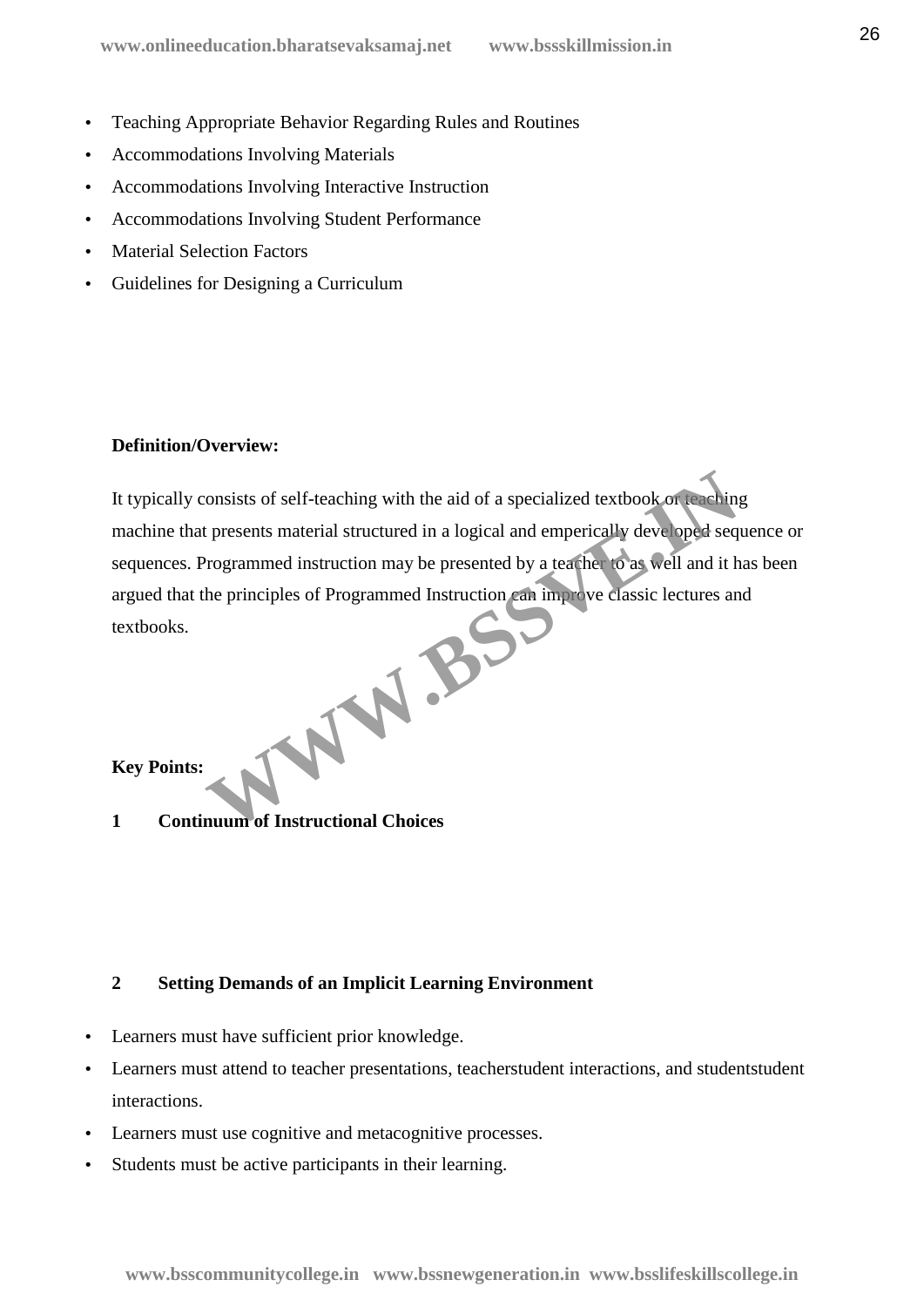- Students must engage in cooperative learning arrangements.
- Students must recognize their own learning characteristics and maintain a proactive attitude about learning.

### **3 Programmed Instruction**

Programmed instruction allows students to progress through a unit of study at their own rate, checking their own answers and advancing only after answering correctly. In one simplified form of PI, after each step, they are presented with a question to test their comprehension, then are immediately shown the correct answer or given additional information. However the objective of the instructional programming is to present the material in very small increments. The more sophisticated forms of programmed instruction may have the questions or tasks programmed well enough that the presentation and test model--an extropolation from traditional and classical instruction is not necessarily utilized. **WWW.BSSVE.IN**

### **4 Systematic Teaching Steps**

- opening a lesson
- conducting an interactive presentation
- closing the lesson
	- **5 Competencies for Opening the Lesson**

### **6 Explicit Modeling**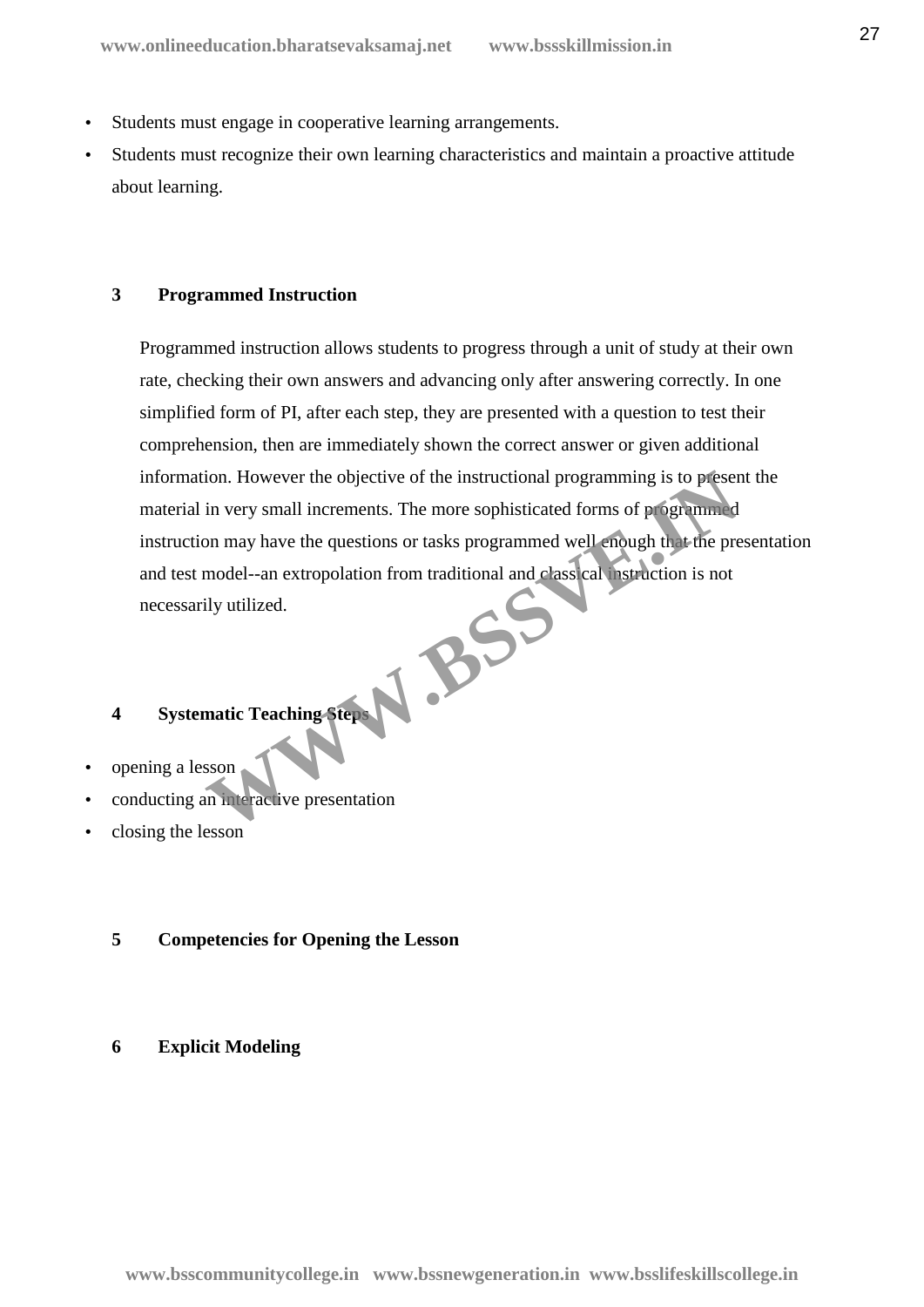### **7 Competencies for Conducting Guided Practice**

### **8 Competencies for Conducting Independent Practice**

### **9 Competencies for Promoting Generalization**

## **10 Steps for Teaching Self-Recording WWW.BSSVE.IN**

- Provide rationale.
- Demonstrate and model.
- Practice with feedback.

### **11 Competencies for Fostering Independence**

### **12 Self-Management Activities for Students**

- Select activities from a list designed to help them achieve objectives.
- Manage their own work schedules using check-off sheets.
- Use audiovisual equipment independently.
- Select instructional materials and return them to the proper place.
- Tutor one another when feasible.
- Ask for adult help when necesssary.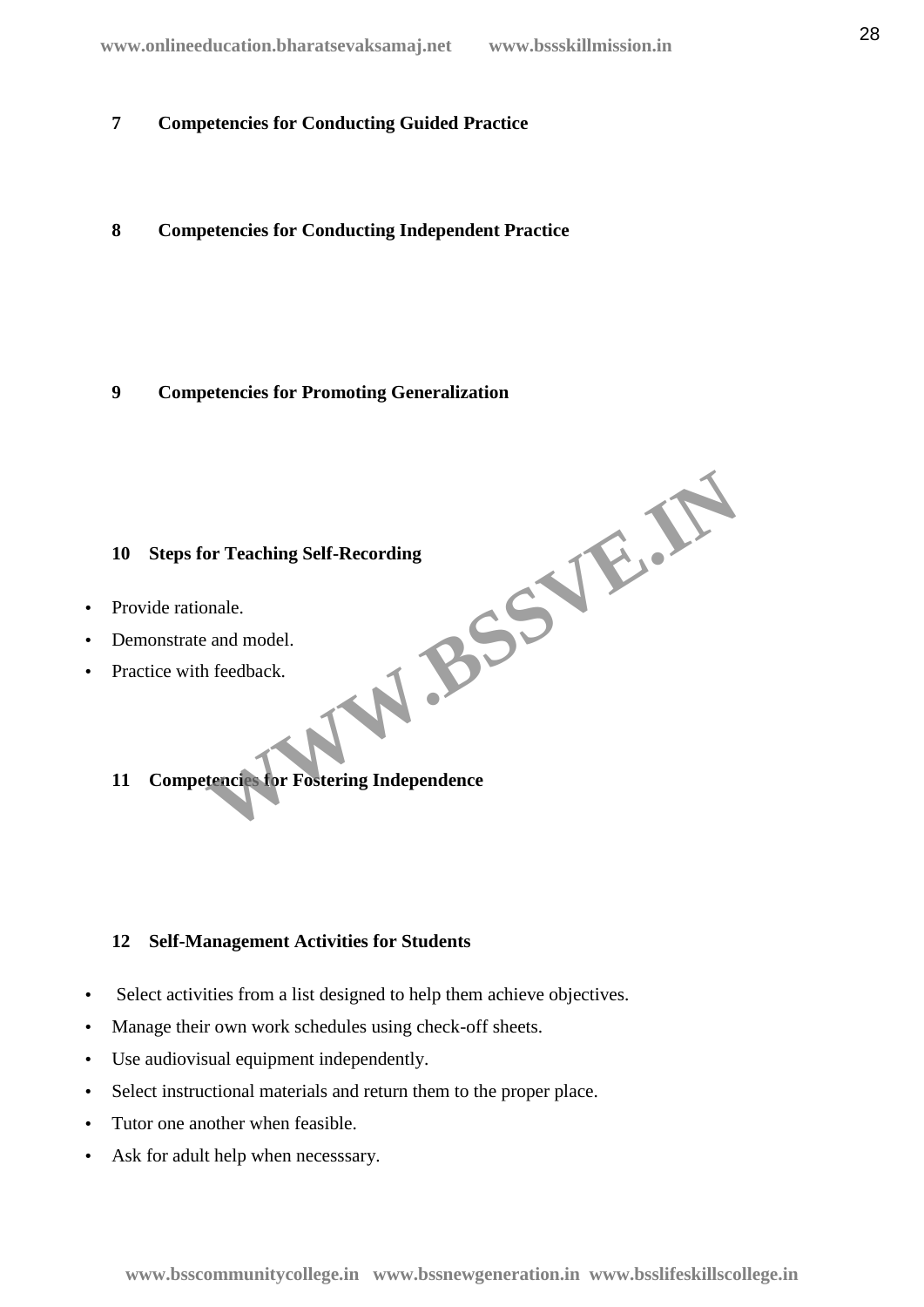- Self-correct work.
- Administer timings on probes for targeted behaviors.
- Model appropriate learning and social behavior for one another.
- Develop techniques for modifying their own behavior.
- Find solutions to social conflicts without teacher intervention.

### **13 Competencies for Using Questions**

### **14 Questions to Help Teachers Assess Classroom Tone** WWW.BS

- Do I strive to maintain good physical health?
- Do I strive to maintain good emotional health?
- Do I treat students with respect?
- Do I enjoy teaching?
- Do I behave confidently?
- Do I have a positive attitude toward students and peers?
- Do I accept the challenge of educating all learners?
- Do I change my position when a compelling reason exists to do so?
- $\bullet$  Am I happy?
- Am I effective at helping students learn?
- Do I listen to students and peers well?
- Do I have a sense of humor?

### **15 Classroom Rule Guidelines**

- Select the minimum number of rules.
- State the rules positively.
- Determine consistent consequences for rule fulfillment or infraction.
- Tailor rules to individual classroom goals and to individual teaching styles.
- Include school rules within class rules.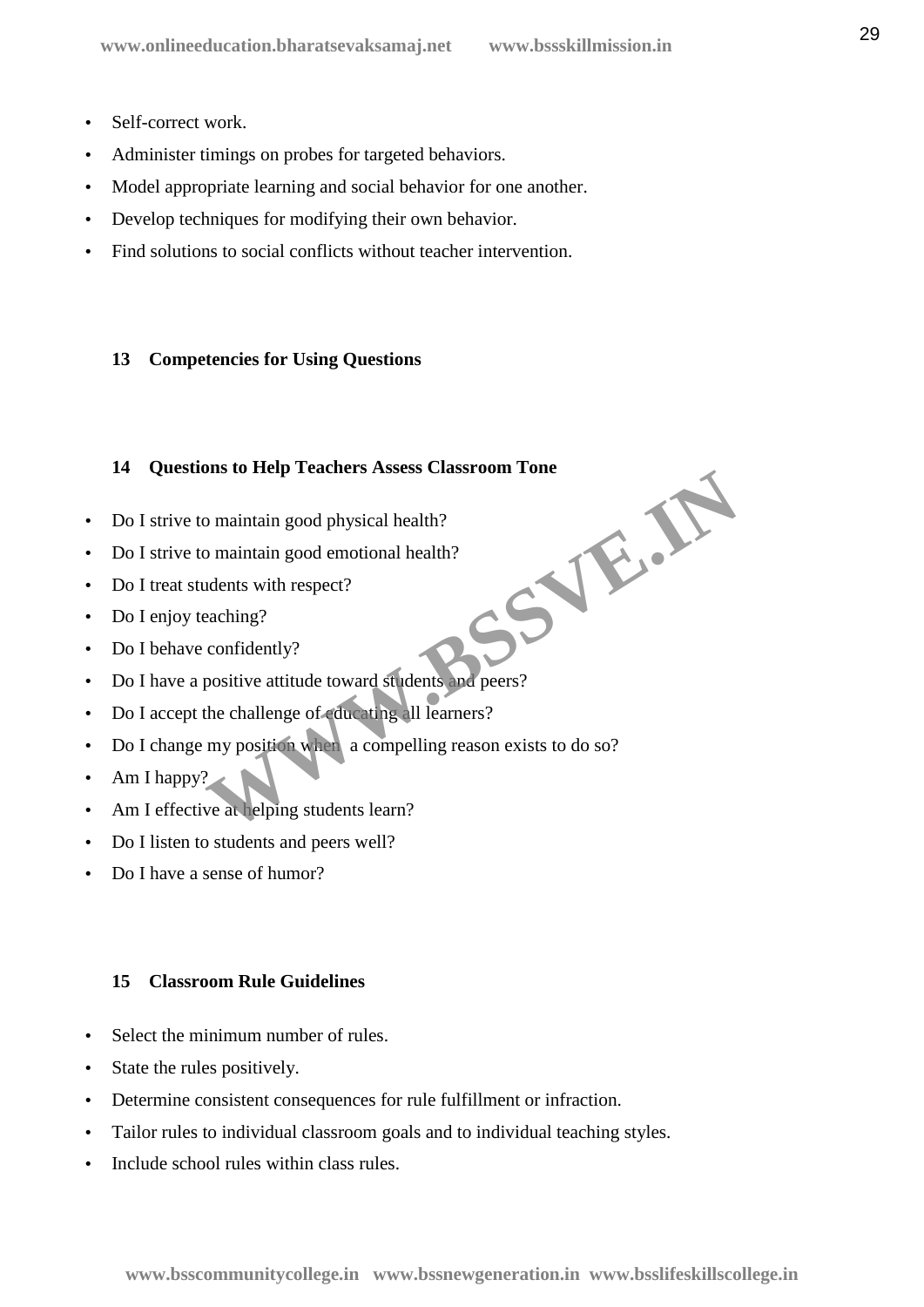Display rules where they can be easily seen by the teacher and students.

### **16 Steps in Presenting Rules**

- Present each rule and discuss why it is important.
- Clarify each rule and the expected behaviors associated with it.
- Once a rule has been presented and discussed, immediately begin to reinforce students for appropriate rule-based behaviors.
- Discuss the consequences for breaking the rules.

# **17 Teaching Appropriate Behavior Regarding Rules and Routines** mg Appropriate Behavior Regarding Rules and Routines<br>d organizers.<br>behavioral expectations.<br>the behavioral expectations.<br>ded practice with feedback.<br>havioral expectations.<br>havioral expectations.

- Use advanced organizers.
- Describe the behavioral expectations.
- Demonstrate the behavioral expectations.
- Conduct guided practice with feedback.
- Conduct independent practice with feedback.
- Maintain behavioral expectations.

### **18 Accommodations Involving Materials**

- Use a tape recorder.
- Clarify or simplify written directions.
- Present small amount of work.
- Block out extraneous stimuli.
- Highlight essential information.
- Locate place in consumable material.
- Provide additional practice activities.
- Provide glossary in content areas.
- Develop reading guides.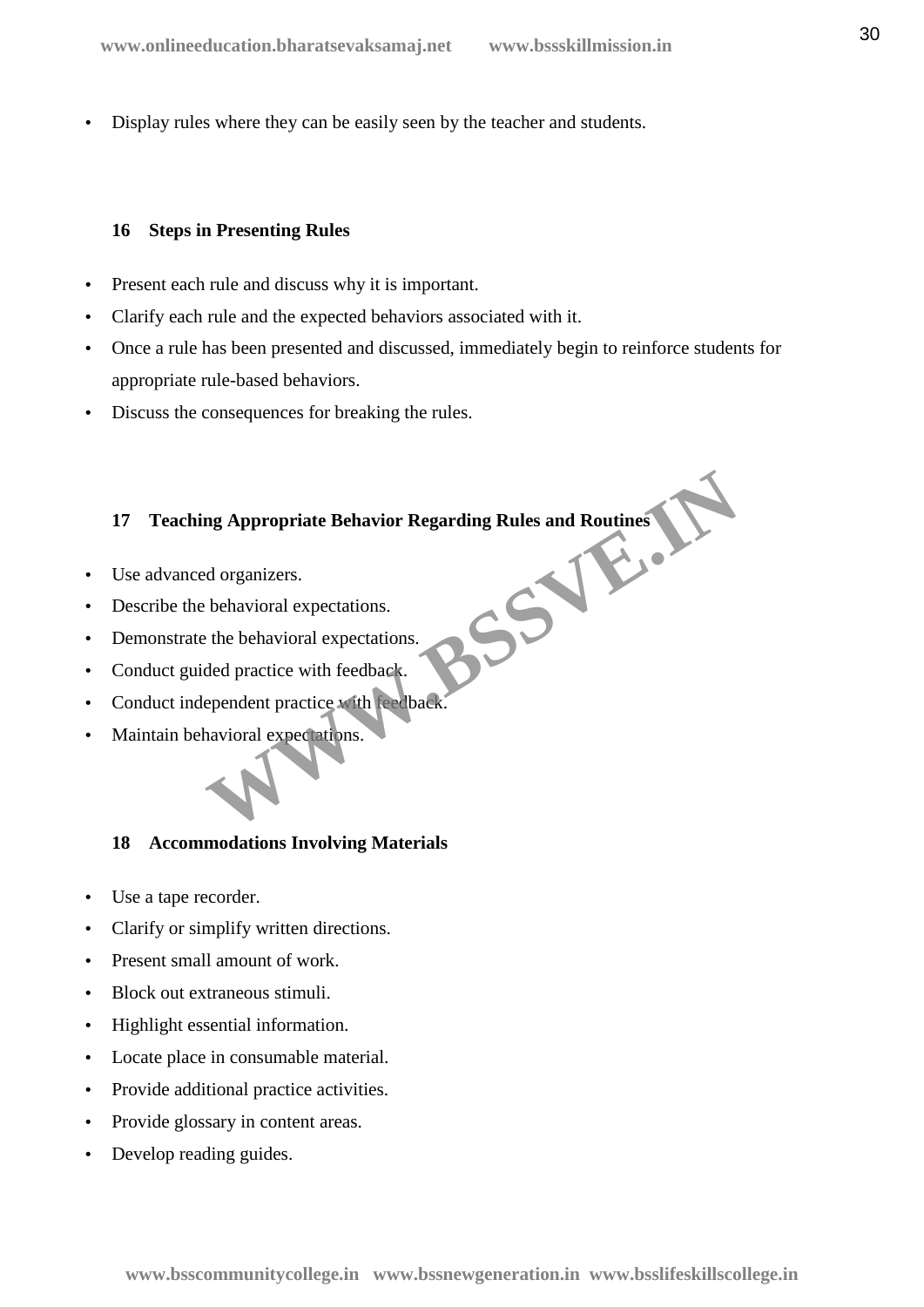### **19 Accommodations Involving Interactive Instruction**

- Use explicit teaching procedures.
- Repeat directions.
- Maintain daily routines.
- Provide a copy of lecture notes.
- Provide students with a graphic organizer.
- Use step-by-step instruction.
- Combine verbal and visual information.
- Write key points or words on the chalk board.
- Use balanced presentations and activities.
- Use mnemonic instruction.
- Emphasize daily review.

### **20 Accommodations Involving Student Performance**

- Change response mode.
- Provide an outline of the lecture.
- Encourage use of graphic organizers.
- Place students close to the teacher.
- Encourage use of assignment books or calendars.
- Reduce copying activities.
- Have students turn lined paper vertically for math.
- Use cues to denote important items.
- Design hierarchical worksheets.
- Allow use of instructional aids.
- Display work samples.
- Use peer-mediated learning.
- Encourage note-sharing.
- Use flexible work times.
- Provide additional practice.

W.B.W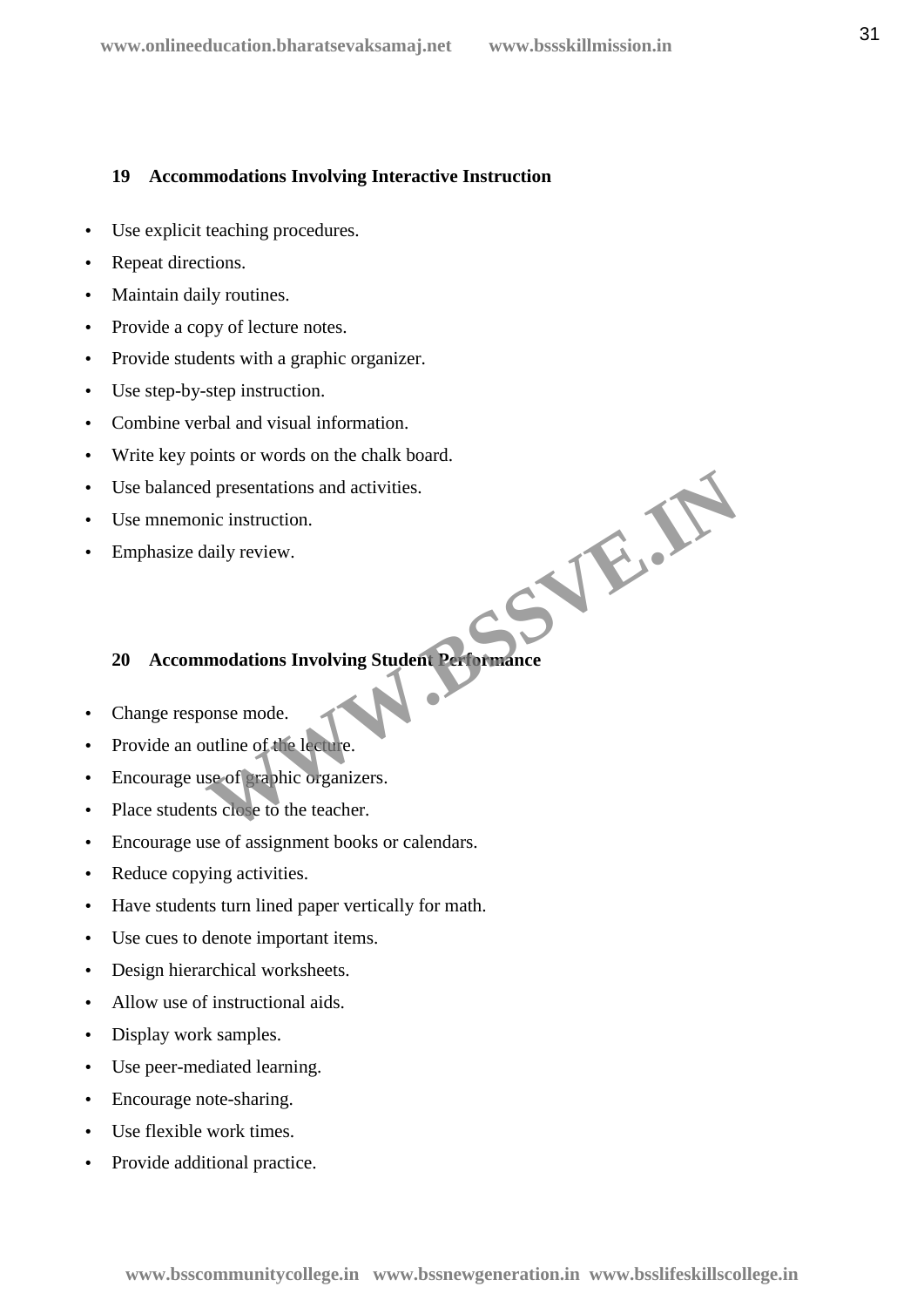**WWW.BSSVE.IN**

Use assignment substitutions or adjustments.

### **21 Material Selection Factors**

### Curriculum materials should:

- promote best instructional practices.
- foster learner understanding.
- guide the assessment of relevant prior knowledge.
- guide mastery learning.
- provide guidelines for learner diversity.

### **22 Guidelines for Designing a Curriculum**

- Introduce information cumulatively.
- Build retention.
- Separate confusing elements and terminology.
- Make learning more meaningful by stressing Relationships.
- Reduce processing demands.
- Require faster responses

### **Topic : Promoting Social, Emotional, And Behavioral Development**

### **Topic Objective:**

At the end of this topic students will be able understand:

- Social-emotional development
- Speed and pattern of development
- Mechanisms of social and emotional development
- Individual differences
- Behaviorism theory
- Mechanisms of development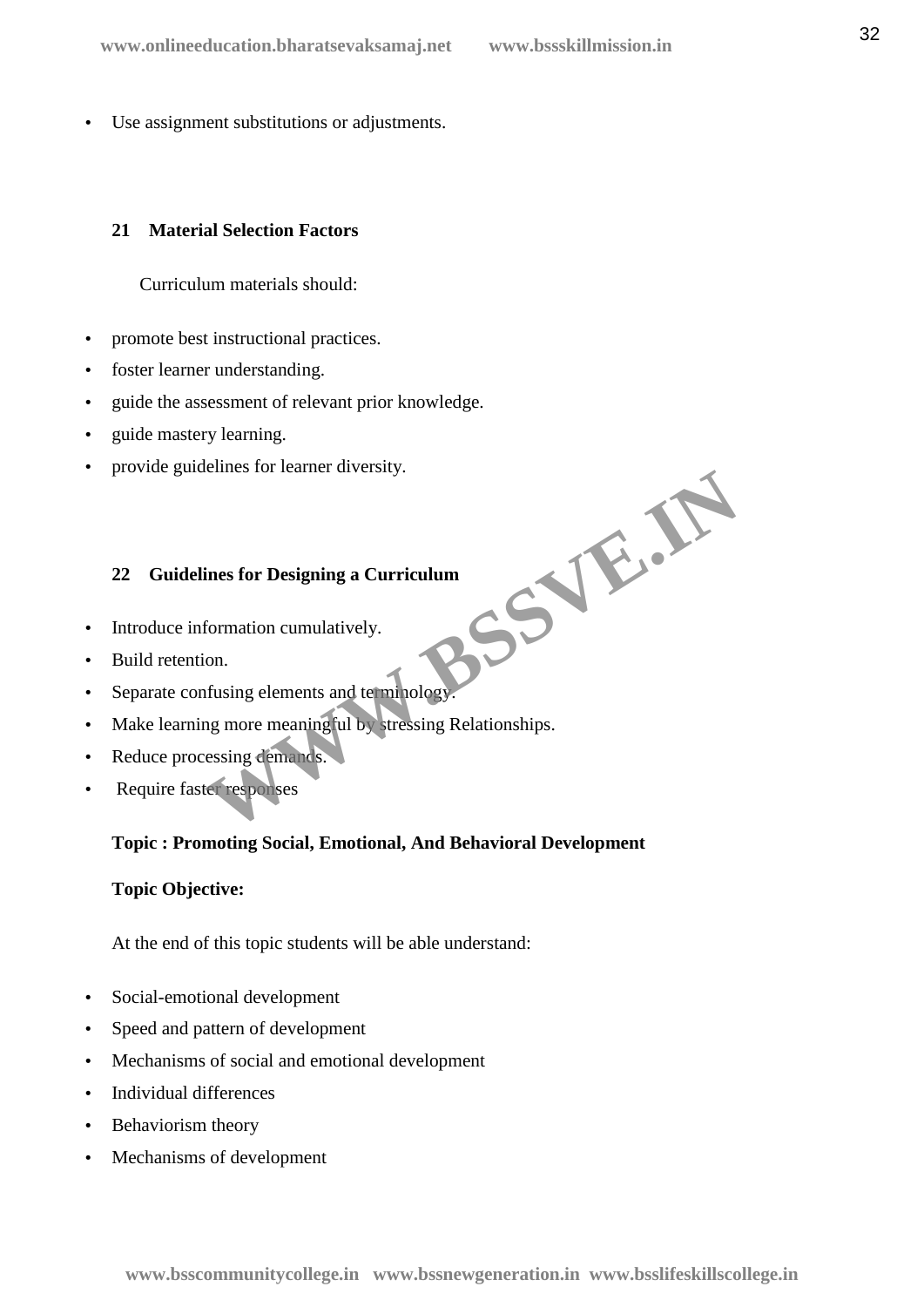- Naturalistic Observations
- General Techniques for Promoting Social, Emotional, and Behavioral Development
- Variables Related to Effective Instruction of Difficult-to-Teach Students
- Effects of Modeling on Students
- Consequences with Adolescents
- Activities for Increasing On-Task Behavior

### **Definition/Overview:**

Social behavior of children has been shown to imitate peers. One study reported on average 13 imitative acts/child/hour.[140] In addition, peers frequently reinforce each others behavior [141][142] Among the aspects of social development responsive to peer reinforcement are sex-typed behavior,[143][144] modes of initiating interaction[145] and aggression.[146] This lead to comprehensive behavioral models for moral and social behavior. From the distribution of children has been shown to imitate peers. One study reported on a<br>acts/child/hour.[140] In addition, peers frequently reinforce each others<br>Among the aspects of social development responsive to pee

The generation of a comprehensive behavioral development model of moral and social behavior. Their behavior-analytical approach to a comprehensive model highlights how the basic behavioral processes are thought to be involved in the acquisition and maintenance of early moral behavior patterns.

### **Key Points:**

### **1. Social-emotional development**

Newborn infants do not seem to experience fear or have preferences for contact with any specific people.By about 8-10 months, they go through a fairly rapid change and become fearful of perceived threats; they also begin to prefer familiar people and show anxiety and distress when separated from them or approached by strangers. The capacity for empathy and the understanding of social rules begin in the preschool period and continue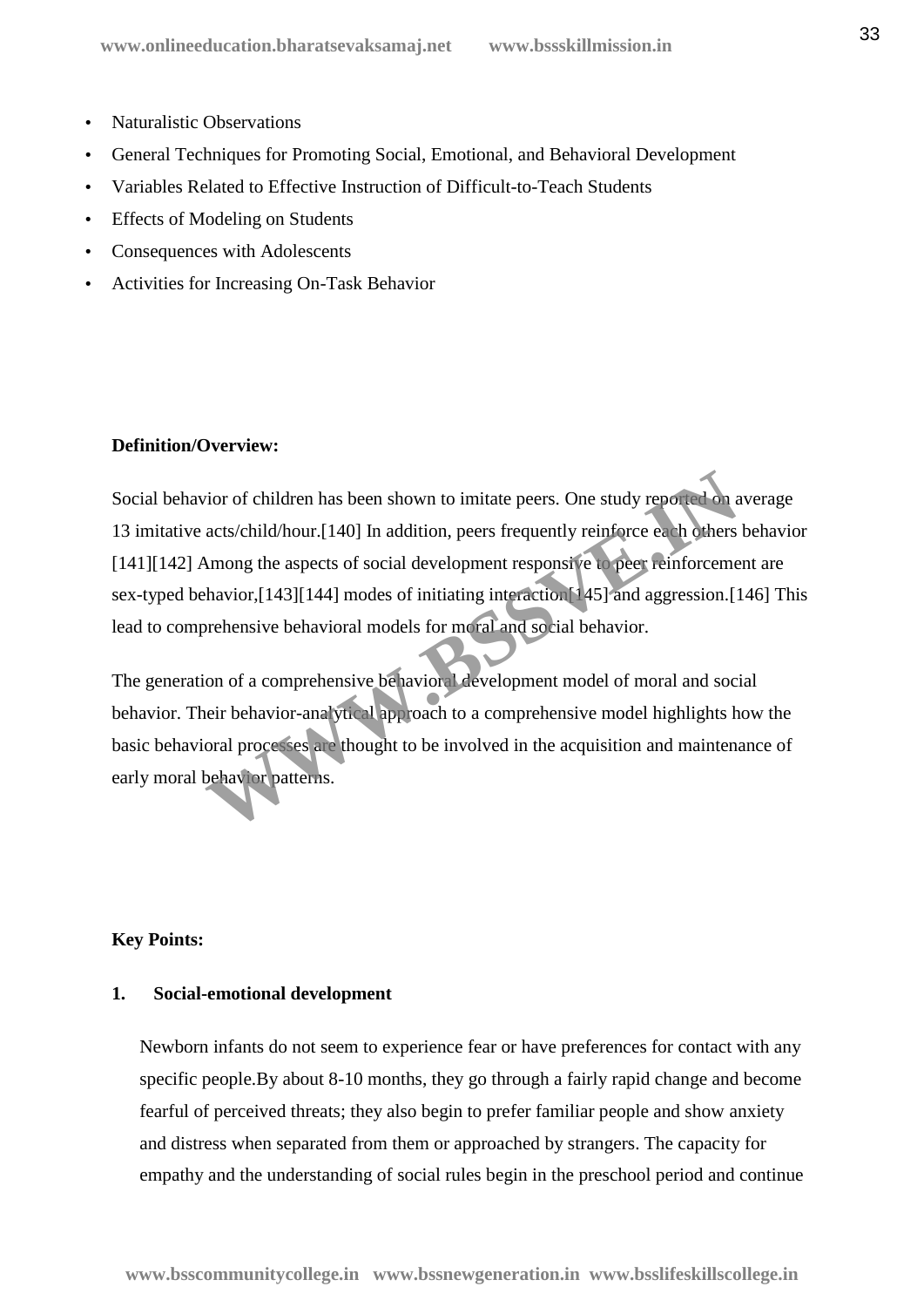to develop into adulthood. Middle childhood is characterized by friendships with age mates, and adolescence by emotions connected with sexuality and the beginnings of romantic love. Anger seems most intense during the toddler and early preschool period and during adolescence.

### **2. Speed and pattern of development**

Some aspects of social-emotional development, like empathy, develop gradually, but others, like fearfulness, seem to involve a rather sudden reorganization of the child's experience of emotion. Sexual and romantic emotions develop in connection with physical maturation.

### **3. Mechanisms of social and emotional development**

Genetic factors appear to regulate some social-emotional developments that occur at predictable ages, such as fearfulness, and attachment to familiar people. Experience plays a role in determining which people are familiar, which social rules are obeyed,and how anger is expressed maturation.<br>
misms of social and emotional development<br>
factors appear to regulate some social emotional developments that occu<br>
ble ages, such as fearfulness, and attributed to familiar people. Experier<br>
determining which

### **4. Individual differences**

Individual differences in the sequence of social-emotional development are unusual, but the intensity or expressiveness of emotions can vary greatly from one normal child to another. Individual tendencies to various types of reactivity are probably constitutional, and they are referred to as temperamental differences. Atypical development of social emotional characteristics may be mildly unusual, or may be so extreme as to indicate mental illness. Temperamental traits are thought to be stable and enduring throughout the life span. Children who are active and angry as infants can be expected to be active and angry as older children, adolescents and adults.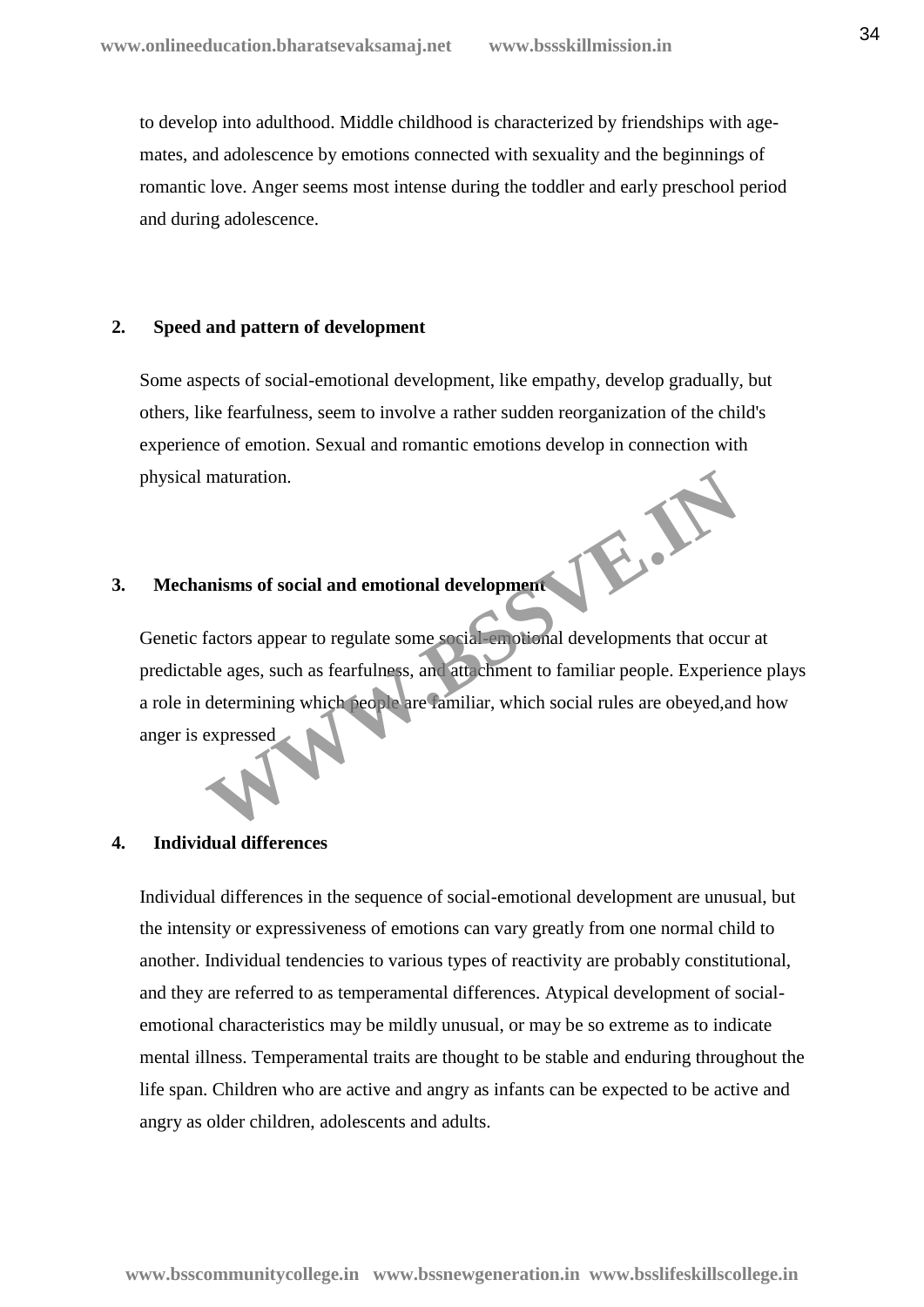### **5. Behaviorism theory**

Behaviorism theory forms the foundation of the behavioral model of development. He wrote extensively on child development and conducted research (see Little Albert experiment). Watson was instrumental in the modification of William James stream of consciousness approach to construct a stream of behavior theory. Watson also helped bring a natural science perspective to child psychology by introducing objective research methods based on observable and measurable behavior. Following Watsons lead, B.F. Skinner further extended this model to cover operant conditioning and verbal behavior. the identification of developmental milestones is of interest to researchers and to children's caregivers, many aspects of developmental change are continuous and do not display noticeable milestones of change. Continuous developmental changes, like growth in stature, involve fairly gradual and predictable progress toward adult characteristics. When developmental change is discontinuous, however, researchers may identify not only milestones of development, but related age periods often called stages. A stage is a period of time, often associated with a known chronological age range, during which a behavior or physical characteristic is qualitatively different from what it is at other ages. When an age period is referred to as a stage, the term implies not only this qualitative difference, but also a predictable sequence of developmental events, such that each stage is both preceded and followed by specific other periods associated with characteristic behavioral or physical qualities. **Example 18 and Solution** and predictable progress toward adult characterized experimental change is discontinuous, however, researchers mey identify extones of development, but related age periods of encalled stages. A st

### **6. Mechanisms of development**

Although developmental change runs parallel with chronological age, age itself cannot cause development. The basic mechanisms or causes of developmental change are genetic factors and environmental factors. One kind of environmental guidance of development has been described as experience-dependent plasticity, in which behavior is altered as a result of learning from the environment. Plasticity of this type can occur throughout the lifespan and may involve many kinds of behavior, including some emotional reactions.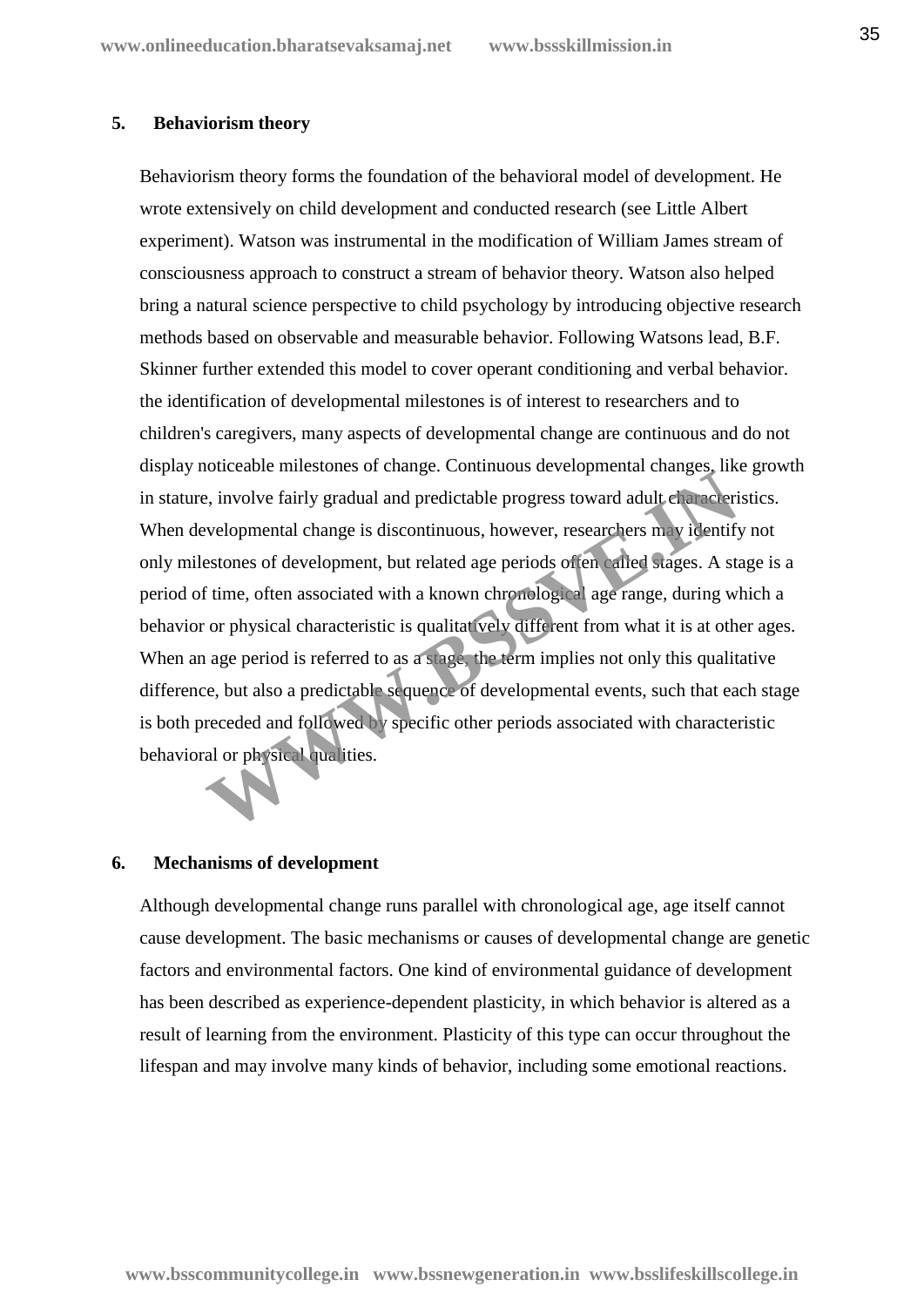### **7. Functional Behavior Plan (Two processes)**

- 1. Descriptive analysis that uses multiple sources (checklists, interviews, behavior rating scales, and direct observation)
- 2. Functional analysis that is used to test and confirm hypotheses about the function of the problem behavior.

### **8. Social, Emotional, and Behavioral Characteristics**

- Social skills deficits
- Poor self-concept
- Dependency
- Loneliness
- Disruptive behavior
- Hyperactivity
- Distractibility
- Impulsivity
- **9. Student Profiles** WW.BSS<sup>VE.IN</sup>

### **10. Weaknesses of Self-Report Instruments for Self-Concept**

- Potential for bias
- Desire of students to give responses that please
- Social desirability
- Reading-level difficulties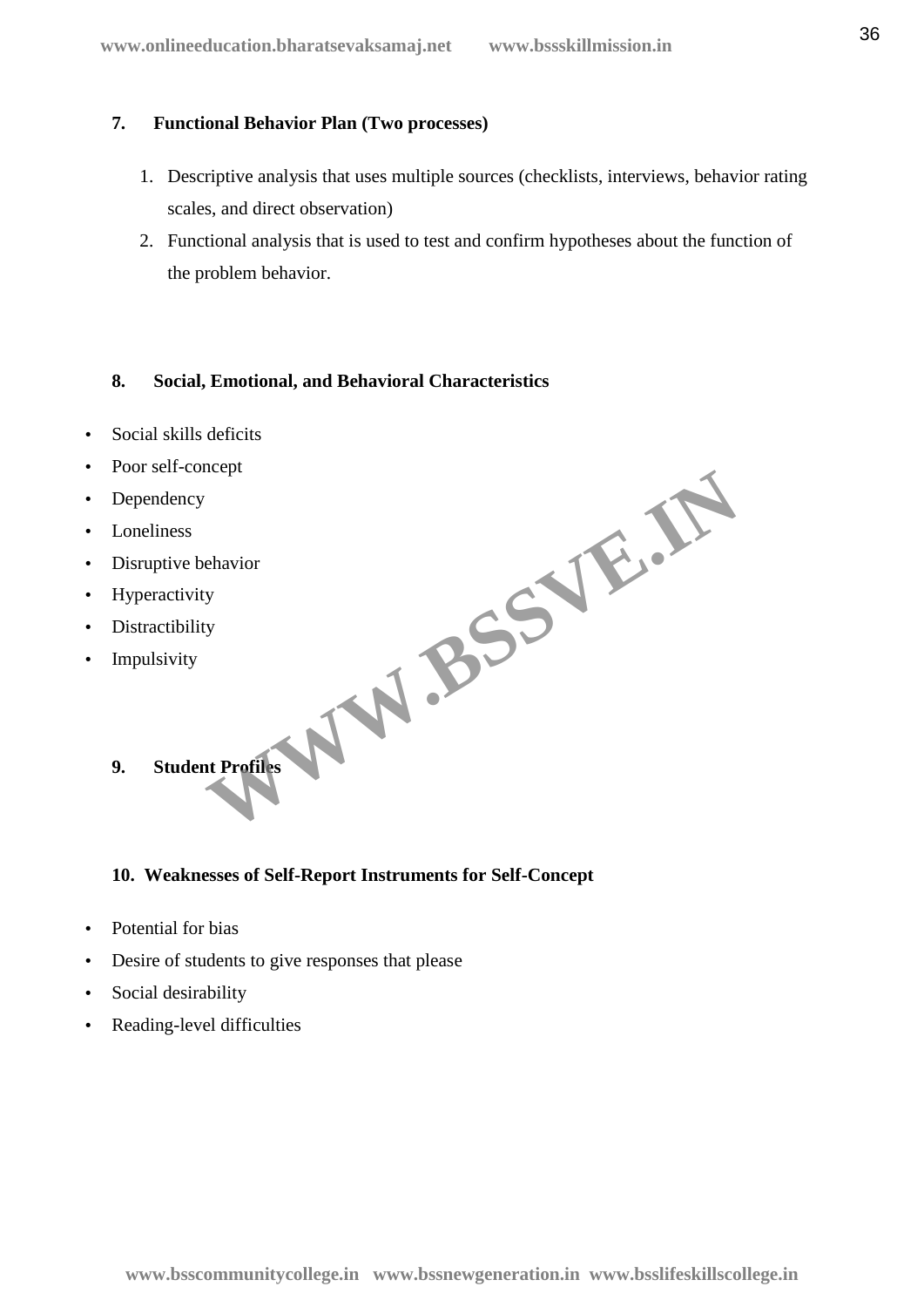### **11. Informal Self-Report Techniques for the teacher are:**

- teacher-made checklists
- yes-or-no, true-false format
- questionnaires with open-ended or sentence completion questions
- interviews
- autobiographies

### **12. Naturalistic Observations**

- Observation of behavior
- Observation of teacherstudent interaction
- Observation of environment
- Role-play assessment

### **13. General Techniques for Promoting Social, Emotional, and Behavioral Development WARDER AND Social, Emotional, and Behavioral Dev**

- Teach for success.
- Teach effectively.
- Provide feedback.

### **14. Variables Related to Effective Instruction of Difficult-to-Teach Students**

### **15. Focus on Promoting Proactivity**

- Set goals.
- Give responsibility.
- Engage in self-appreciation.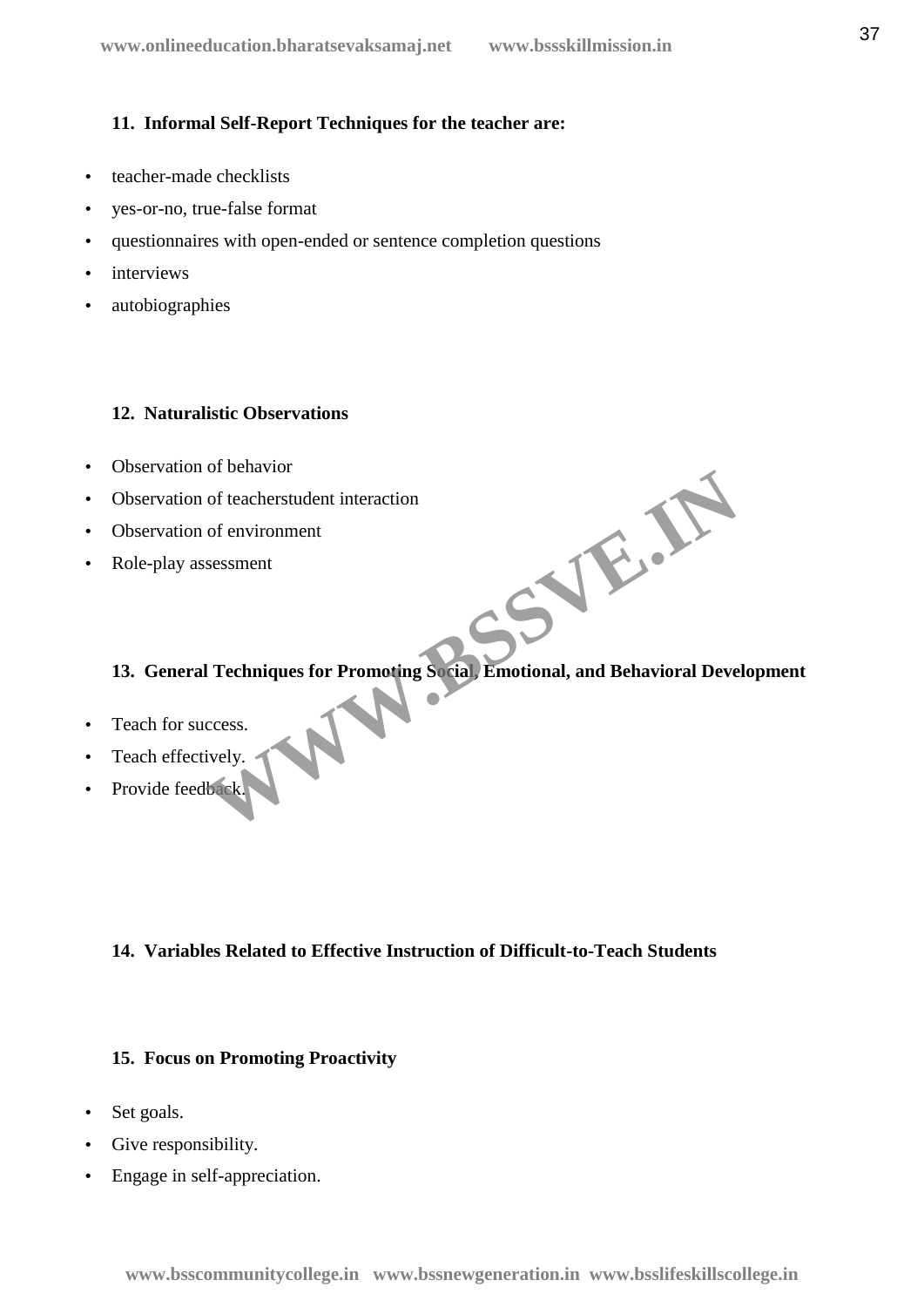### **16. Promote Cooperation**

- Promote positive interactions among students.
- Use peer tutoring.
- Use cooperative learning.

### **17. Teach Self-Management**

- Self-monitoring
- Self-evaluation
- Self-reinforcement

### **18. Effects of Modeling on Students**

- New behaviors may be learned from models. **355 F.A.M.**
- Previously acquired behaviors may be strengthened as the students observe similar desirable behaviors of the model being reinforced.
- Previously acquired behaviors may be weakened as the students observe the model receiving punishment for similar unacceptable behaviors.

### **19. Reinforcement Defined**

- Reinforcer: an event that follows a behavior and results in maintaining or increasing the probability or rate of the behavior
- Positive reinforcement: adding something pleasurable or positive to the environment
- Negative reinforcement: withdrawing something unpleasant or negative from the environment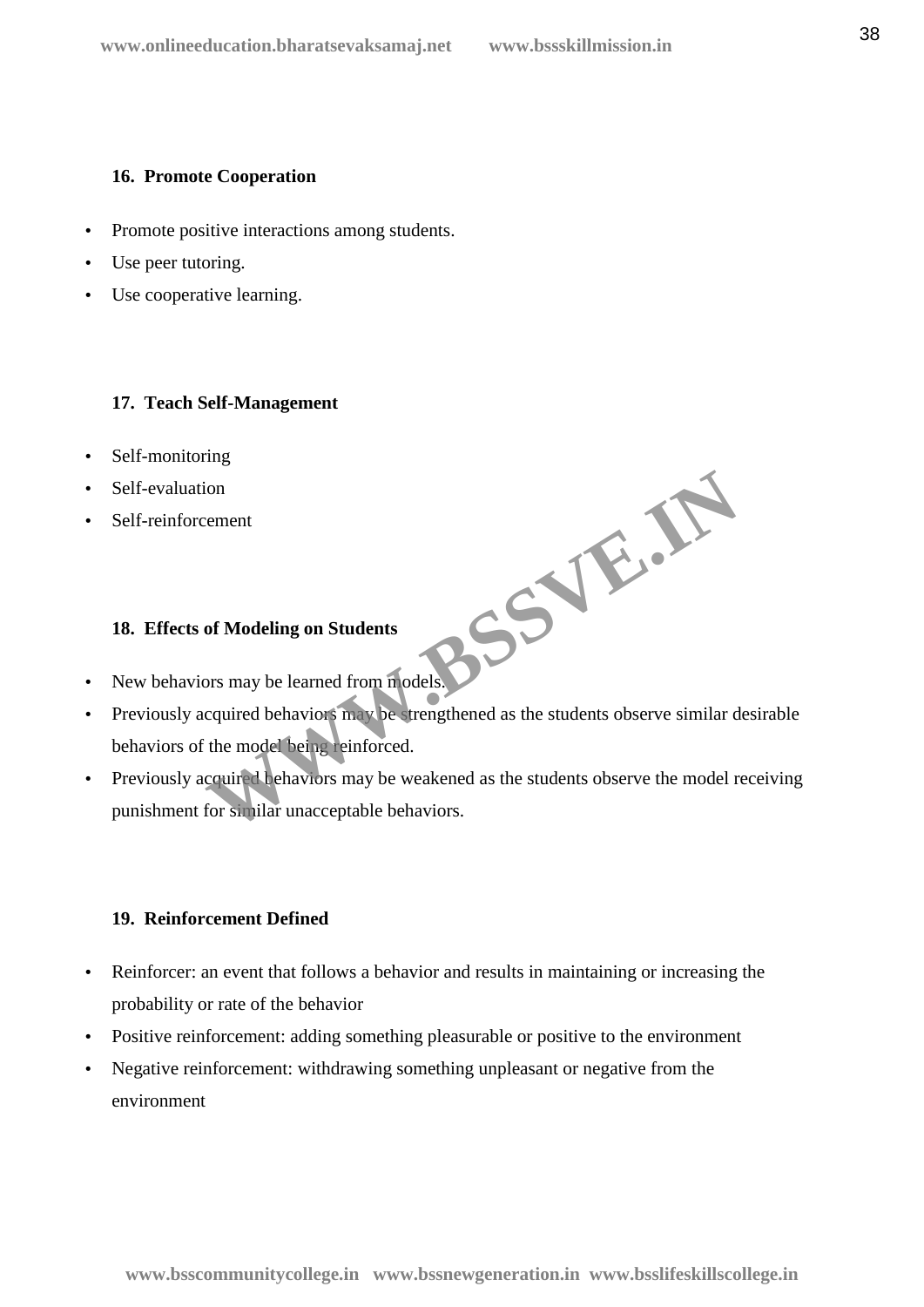### **20. Features of Effective Praise**

- Good praise adheres to the ifthen rule.
- Good praise frequently includes students names.
- Good praise is descriptive.
- Good praise conveys that the teacher really means what is said.
- Good praise is varied.
- Good praise does not disrupt the flow of individual or class activities.

### **21. Punishment Guidelines**

- Punishment must change the behavior in the desired direction.
- Punishment always should be used in conjunction with the reinforcement plan. must change the behavior in the desired direction.<br>always should be used in conjunction with the reinforcement plan<br>always should be administered calmly.<br>should be used discriminately.<br>shable behavior is targeted it should
- Punishment always should be administered calmly.
- Punishment should be used discriminately.
- Once a punishable behavior is targeted it should be punished consistently.

### **22. Consequences with Adolescents**

- Stress the natural consequences of the behavior.
- Use conditioned reinforcers.
- Consider using peer interactions as reinforcers.
- Develop a continuum of consequences for managing inappropriate behaviors.

### **23. Activities for Increasing On-Task Behavior**

- Allow the student who avoids academic tasks to choose from a variety of activities within a skill area.
- Shortly after assigning an academic task provide a reward for students who have started the work and completed several problems.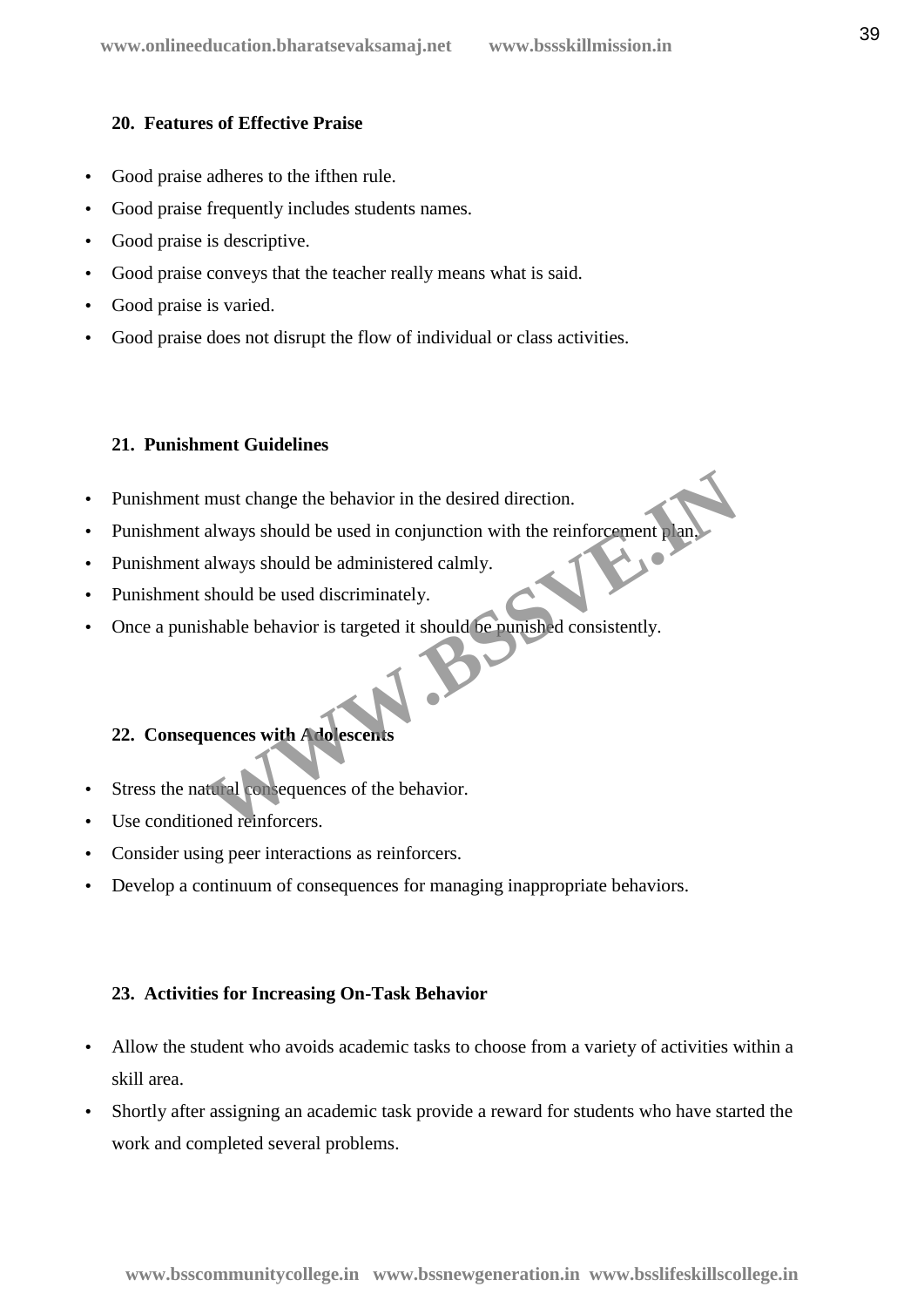- Allow the student who avoids academic tasks to choose from a variety of activities within a skill area.
- Shortly after assigning an academic task provide a reward for students who have started the work and completed several problems.
- Use self-correcting materials.
- Use a spinner to provide reinforcement.
- Use assistance cards.
- Use feedback charts for managing behavior.
- Have students earn the privilege of doing homework at home.

### **Topic : Assessing And Teaching Language**

### **Topic Objective:**

At the end of this topic students will be able understand: W.B.W

- Standardization and Coordination
- Quality and Fairness
- Guideline for Assessing and Teaching Language
- Communicative Language Teaching
- Language Acquisition
- Nativist theories
- Language acquisition device and Universal Grammar
- Components of Language
- Needs of Bilingual and Culturally Diverse Students
- Five Major Reasons for Language Assessment
- Normal Language Assessment
- Informal Language Assessment
- Language Service Delivery Models
- Classroom-Based Language Models
- Teaching Language Skills
- Commercial Language Programs
- Computer Software Programs in Language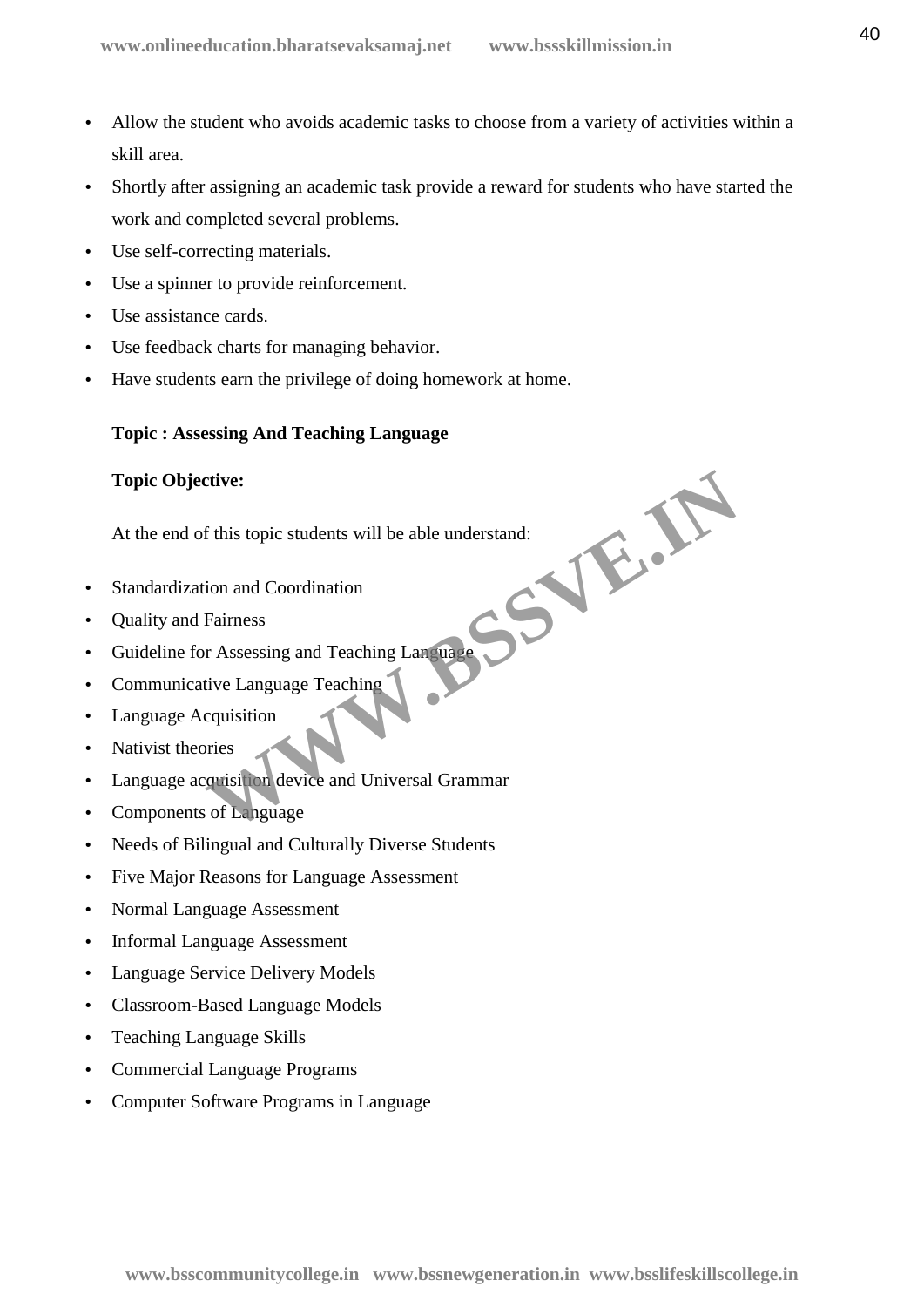### **Definition/Overview:**

Language education includes the teaching and learning of a language. It can include improving a learner's native language; however, it is more commonly used with regard to second language acquisition, that is, the learning of a foreign or second language, and that is the meaning that is treated in this article. As such, language education is a branch of applied linguistics.

### **Key Points:**

### **1. Standardization and Coordination**

Many have claimed that there is little coordination internationally in assessment or testing initiatives. Lambert (2001) observed, and many would agree, that the widespread adoption of the American Council on the Teaching of Foreign Languages (ACTFL) proficiency standards, testing protocols, and rating scales in the United States has helped standardize and modernize language teaching methods in that economy, particularly at the postsecondary level. The emphasis on oral proficiency and on the ability to speak about a range of topics accurately and fluently on the Oral Proficiency Interview has motivated teachers and students to pay more attention to oral skills and less to textual translation than was previously the case. The Teachers of English to Speakers of Other Languages, a global network of educators, develops standardized practices for their profession that are widely accepted in the United States and elsewhere. However, according to Lambert, better coordination between Foreign Language (FL) curriculum development and evaluation in the United States and in Europe is needed, For example, under the direction of the Council of Europe (2001), an impressive functional approach to task-based teaching and assessment has been developed in Europe for at least 20 foreign languages across a wide range of proficiency levels. The Common European Framework for Languages (CEFL) is now guiding language teaching policies and assessment in most countries in the European Union, even though this effort is not well known in North WE.AS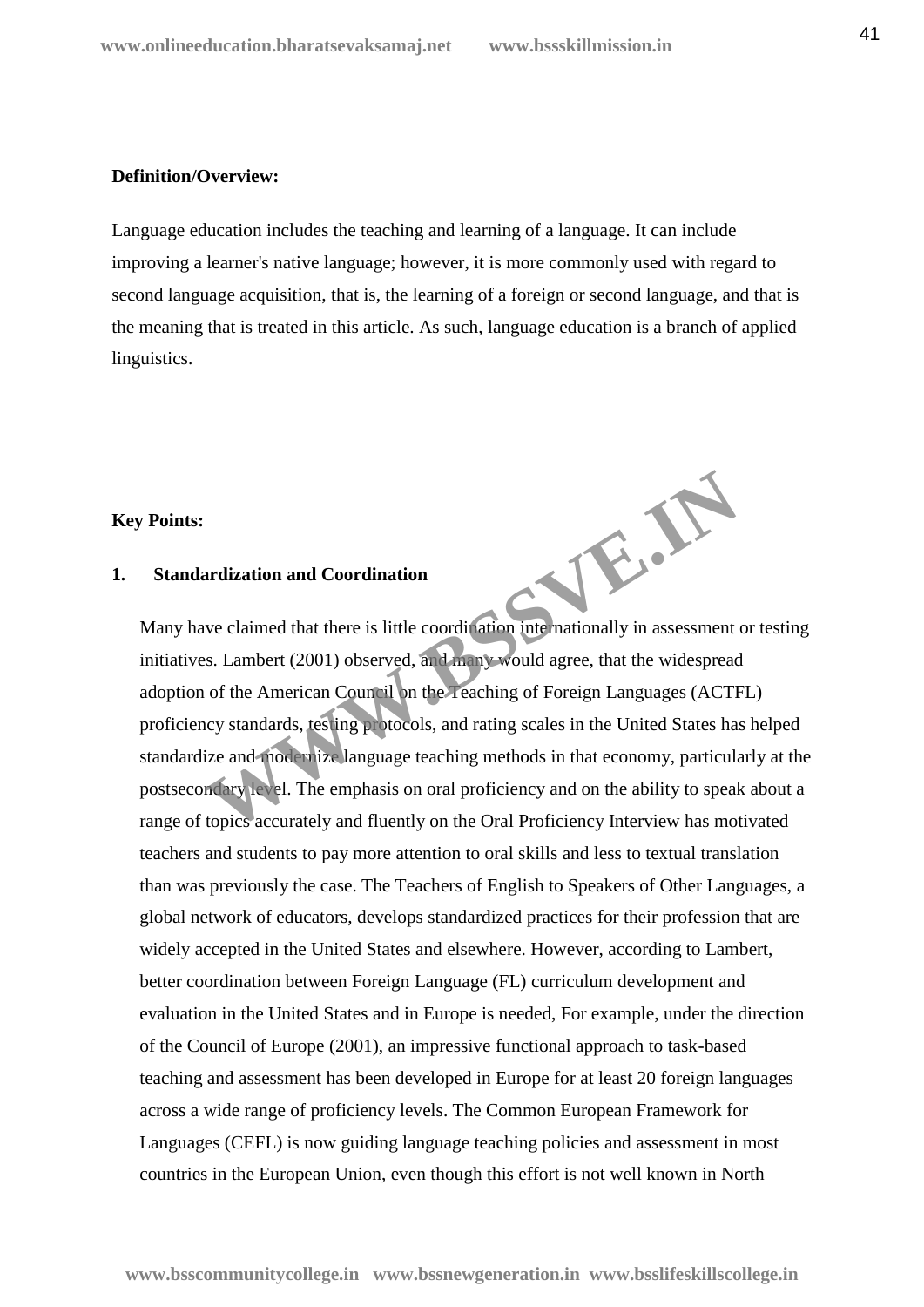American FL education or policy circles. However, a section of the Modern Language Journal provides a good introduction to CEFL and a number of commentaries and critiques by European experts regarding its implementation and its connection with pedagogy and curriculum. The action-oriented can do ideology underlining the CEFL, the use of language portfolios prepared by students, and a hands-on approach to assessment are highly consistent with a 21st-century orientation to and appreciation of practical language competencies.

### **2. Quality and Fairness**

Kunnan emphasizes that the most important challenge in large-scale assessment is the issue of fairness. He defines fairness in terms of the use of fair content and test methods in assessing language ability and the fair use of the scores obtained from the test. Whether test users rely on international or locally developed tests, they have a responsibility to ensure adequate evidence exists to support the interpretations and use of the scores from the test. In cases where there is a lack of evidence available in the public domain for a high-stakes EFL measure, test score users should be cautious about the inferences they make on the basis of the scores. emphasizes that the most important challenge in large-scale assessment fairness. He defines fairness in terms of the use of fair content and test m<br>ing language ability and the fair use of the scores obtaned from the test.

Among APEC member economies, ETS and Cambridge-ESOL are two major players with regard to English language test development, and they have detailed protocols in place to monitor the quality and fairness of their tests. ETS has aligned its test

development practices with those advocated in the Code of Fair Testing Practices, and Cambridge-ESOL's practices conform to the standards for test quality and fairness advocated in the ALTE Code of Practice (2001). As a result, the English proficiency tests and supporting documentation produced by these leading test development centers not only meet current international standards, but they also represent exemplars for the global language testing community.

Among current trends in assessing English language ability, four issues have implications for APEC economies: (1) adoption of professional standards to the design and use of high-stakes assessments, (2) determination of the standard (norms) of English to be

**www.bsscommunitycollege.in www.bssnewgeneration.in www.bsslifeskillscollege.in**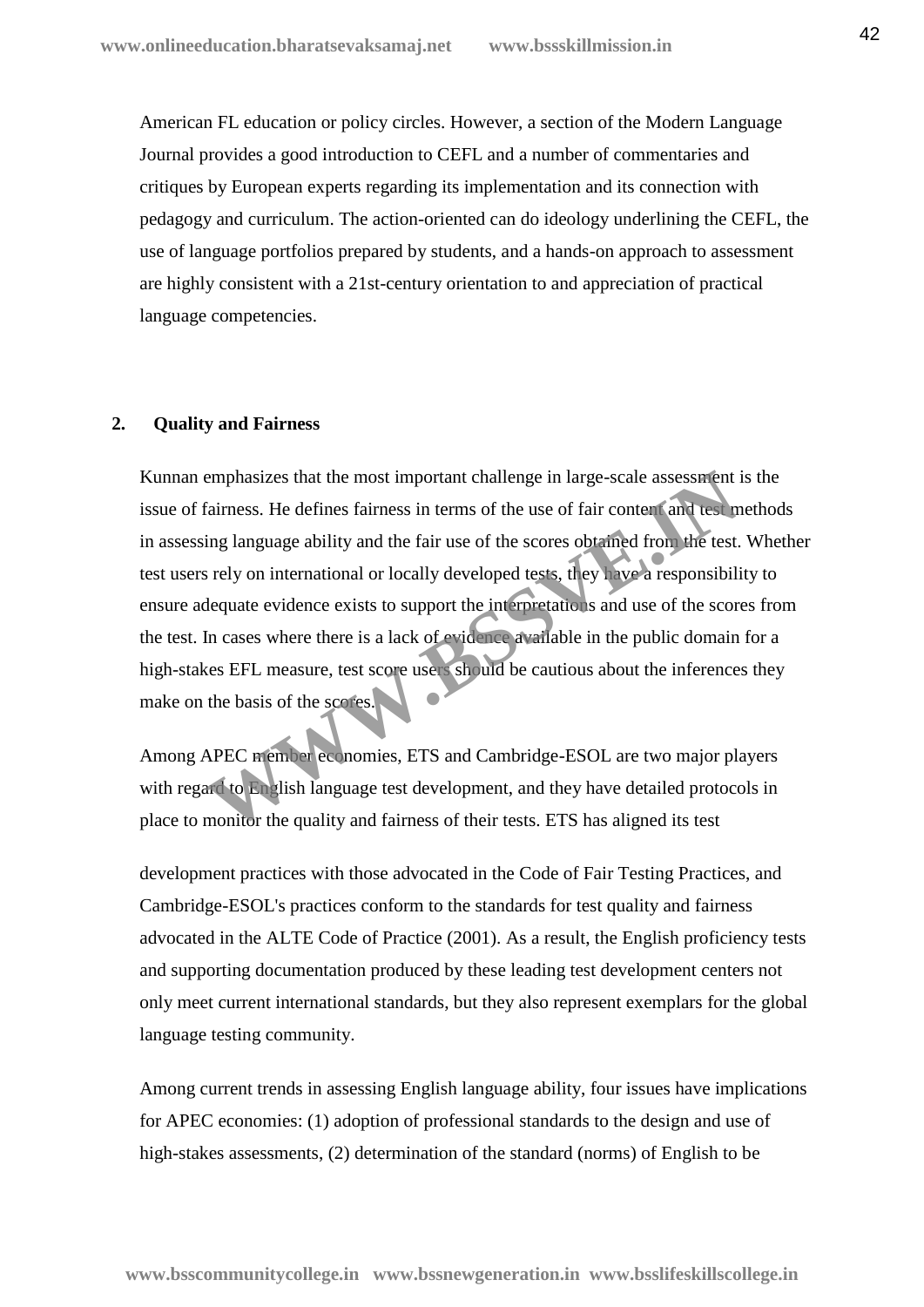applied to assessment of EFL ability, (3) representation of L2 ability, and (4) inclusion of performance-based tasks of speaking and writing ability in high-stakes tests. When APEC economy members decide that a locally developed EFL test is preferable to an international test, a theoretical conceptualization of L2 ability can assist test designers in their work.

### **3. Guideline for Assessing and Teaching Language**

The Common European Framework of Reference for Languages: Learning, Teaching, Assessment, abbreviated as CEFR, is a guideline used to describe achievements of learners of foreign languages across Europe. It was put together by the Council of Europe as the main part of the project "Language Learning for European Citizenship" between 1989 and 1996. Its main aim is to provide a method of assessing and teaching which applies to all languages in Europe. In November 2001 a European Union Council Resolution recommended using the CEFR to set up systems of validation of language ability. The six reference levels (see below) are becoming widely accepted as the European standard for grading an individual's language proficiency. Nonetheless, existing examinati of foreign languages across Europe. It was put together by the Council of ain part of the project "Language Learning for European Citizenship" be 1996. Its main aim is to provide a method of assessing and teaching who all

### **4. Communicative Language Teaching**

Communicative language teaching (CLT) is an approach to the teaching of languages that emphasizes interaction as both the means and the ultimate goal of learning a language. Despite a number of criticisms .[citation needed], it continues to be popular, particularly in Europe, where constructivist views on language learning and education in general dominate academic discourse.

In recent years, Task-based language learning (TBLL), also known as task-based language teaching (TBLT) or task-based instruction (TBI), has grown steadily in popularity. TBLL is a further refinement of the CLT approach, emphasizing the successful completion of tasks as both the organizing feature and the basis for assessment of language instruction.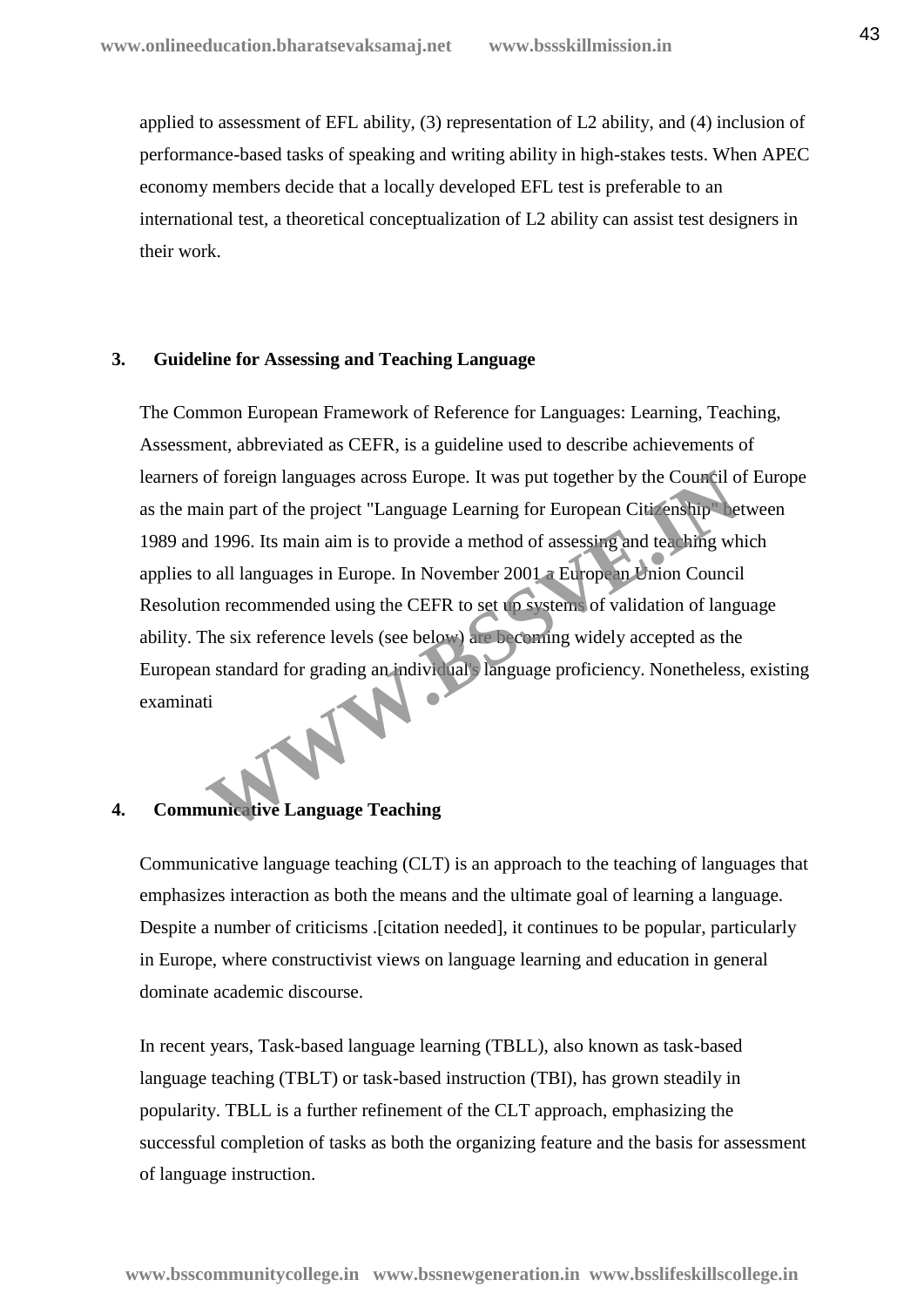### **5. Language Acquisition**

Language Acquisition is the study of the processes through which learners acquire language. By itself, language acquisition refers to first language acquisition, which studies infants' acquisition of their native language, whereas second language acquisition deals with acquisition of additional languages in both children and adults.

### **6. Nativist theories**

Nativist theories hold that children are born with an innate propensity for language acquisition, and that this ability makes the task of learning a first language easier than it would otherwise be. These "hidden assumptions" allow children to quickly figure out what is and isn't possible in the grammar of their native language, and allow them to master that grammar by the age of three. Nativists view language as a fundamental part of the human genome, as the trait that makes humans human, and its acquisition as a natural part of maturation. They believe that children learning language are no different from dolphins learning to swim or songbirds learning to sing. theories hold that children are born with an innate propensity for language, on, and that this ability makes the task of learning a first language easier therwise be. These "hidden assumptions" allow child on to quickly fi

### **7. Language acquisition device and Universal Grammar**

Noam Chomsky originally theorized that children were born with a hard-wired language acquisition device (LAD) in their brains. He later expanded this idea into that of Universal Grammar, a set of innate principles and adjustable parameters that are common to all human languages. According to Chomsky, the presence of Universal Grammar in the brains of children allow them to deduce the structure of their native languages from "mere exposure".

Much of the nativist position is based on the early age at which children show competency in their native grammars, as well as the ways in which they do (and do not) make errors. Some research suggests that infants are born able to distinguish between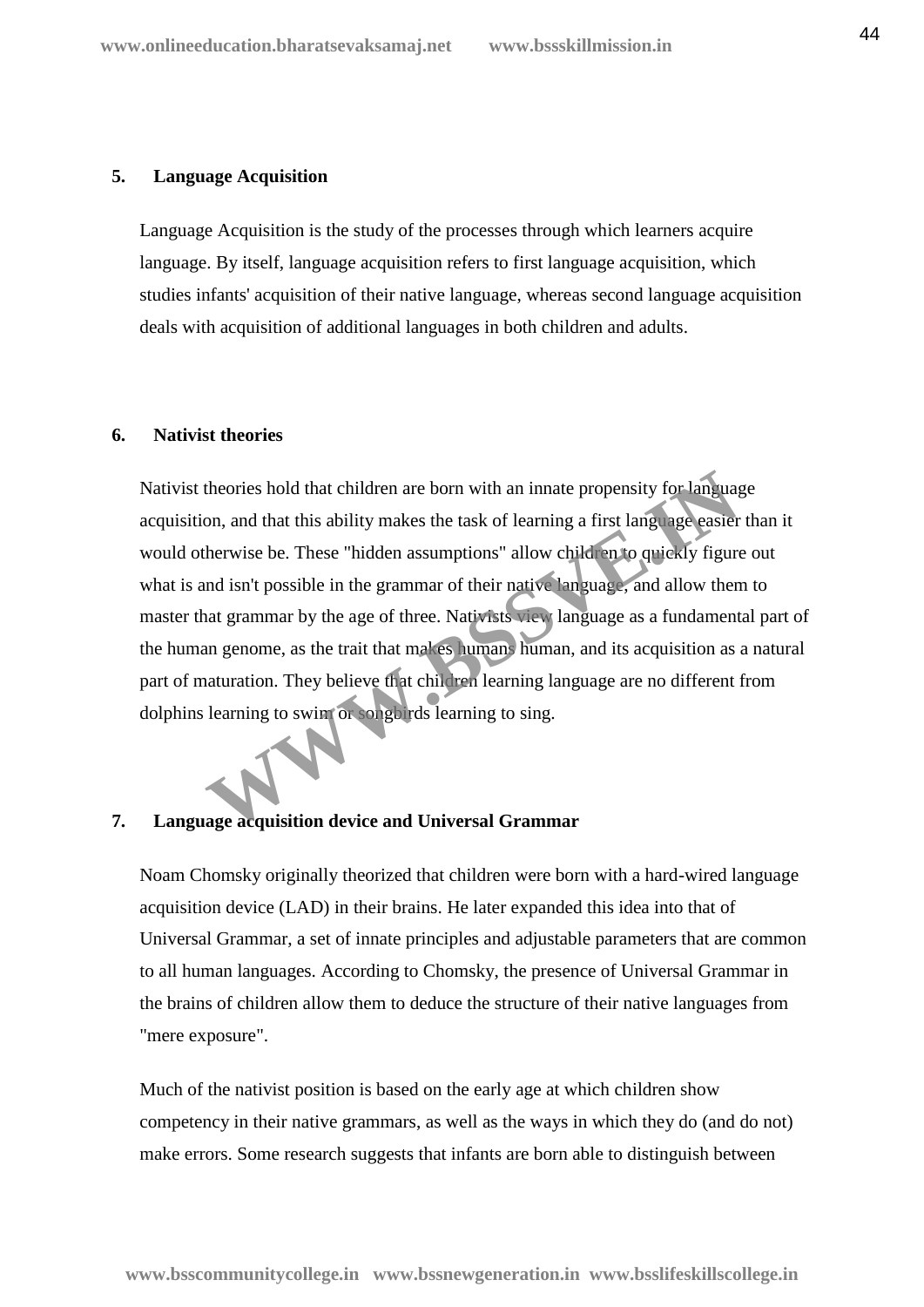phonemes in minimal pairs, distinguishing between bah and pah, for example. Another source of support for this viewpoint is that young children (under the age of three) do not speak in fully formed sentences, instead saying things like 'want cookie' or 'my coat.' They do not, however, say things like 'want my' or 'I cookie,' statements that would break the syntactic structure of the phrase, a component of universal grammar. Children also seem remarkably immune from error correction by adults, which nativists say would not be the case if children were learning from their parents.

### **8. Components of Language**

### **9. Needs of Bilingual and Culturally Diverse Students**

- access to teachers who are proficient in English as well as in the students native language
- use of nonbiased assessment and instruction to formulate appropriate individualized programs
- exposure to curriculum and alternative instructional strategies that promote the academic social relevance of instruction of Bilingual and Culturally Diverse Students<br>
chers who are proficient in English as well as in the students native lang<br>
ased assessment and instruction to I mulate appropriate individualized<br>
curriculum and alternative i

### **10. Five Major Reasons for Language Assessment**

To identify students with potential language problems

- to determine a students language
- to plan appropriate educational intervention programs
- to monitor the students progress
- to evaluate the language intervention program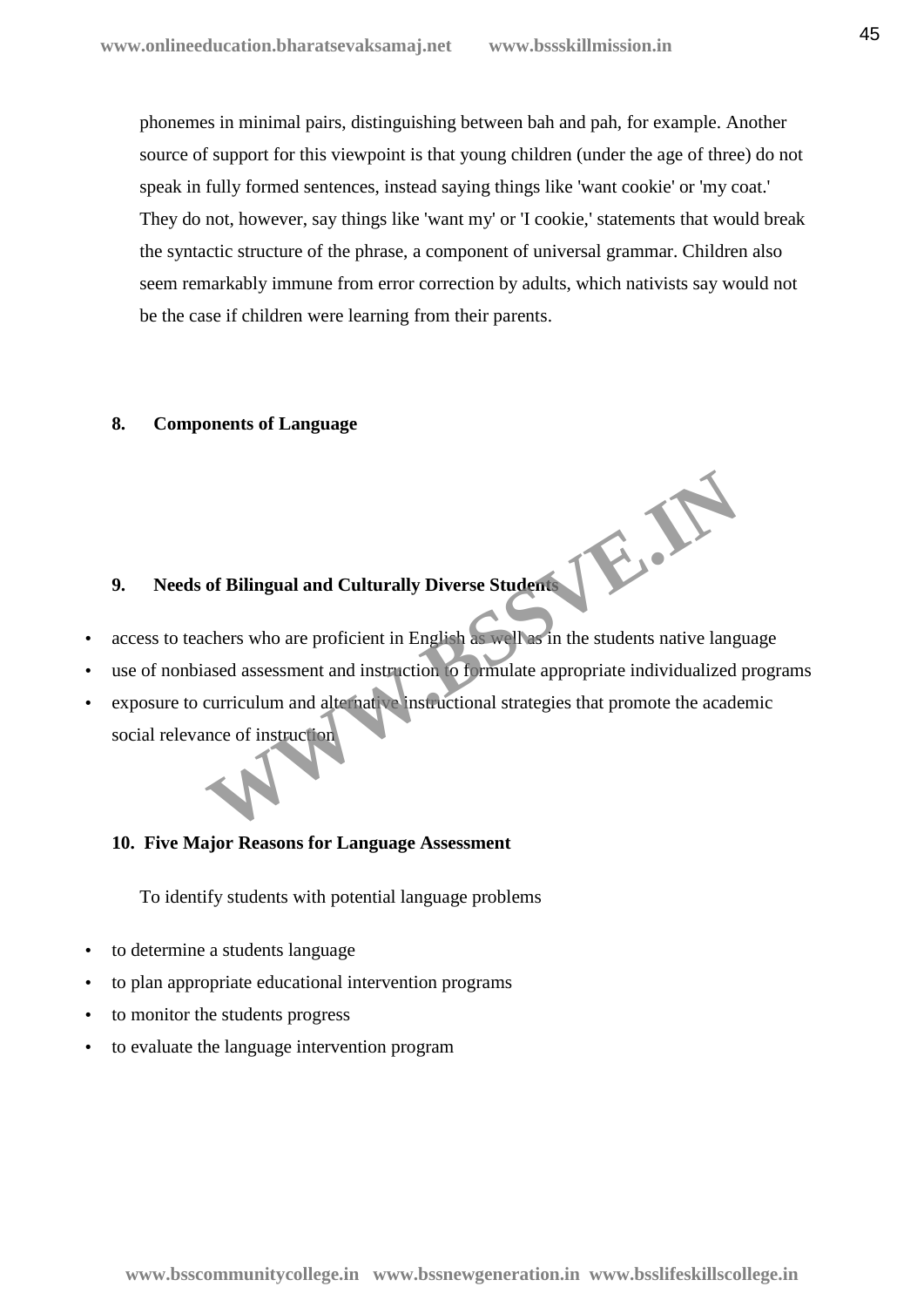### **11. Normal Language Assessment**

- screening tests
- Diagnostic tests

### **12. Informal Language Assessment**

Informal language assessment includes:

- Informal tests of phonology
- Informal tests of morphology
- Informal tests of syntax
- Informal tests of semantics
- Informal tests of pragmatics
- Curriculum-based measurement

### **13. Language Service Delivery Models WWW.BSSVE.IN**

There are three language service delivery models that are:

- Pullout therapy model
- Classroom-based language models
- Strategies-based model

### **14. Classroom-Based Language Models**

Following are the classroom based language models:

- Team teaching
- Self-contained classroom teaching
- One-to-one intervention
- Staff, curriculum, or program development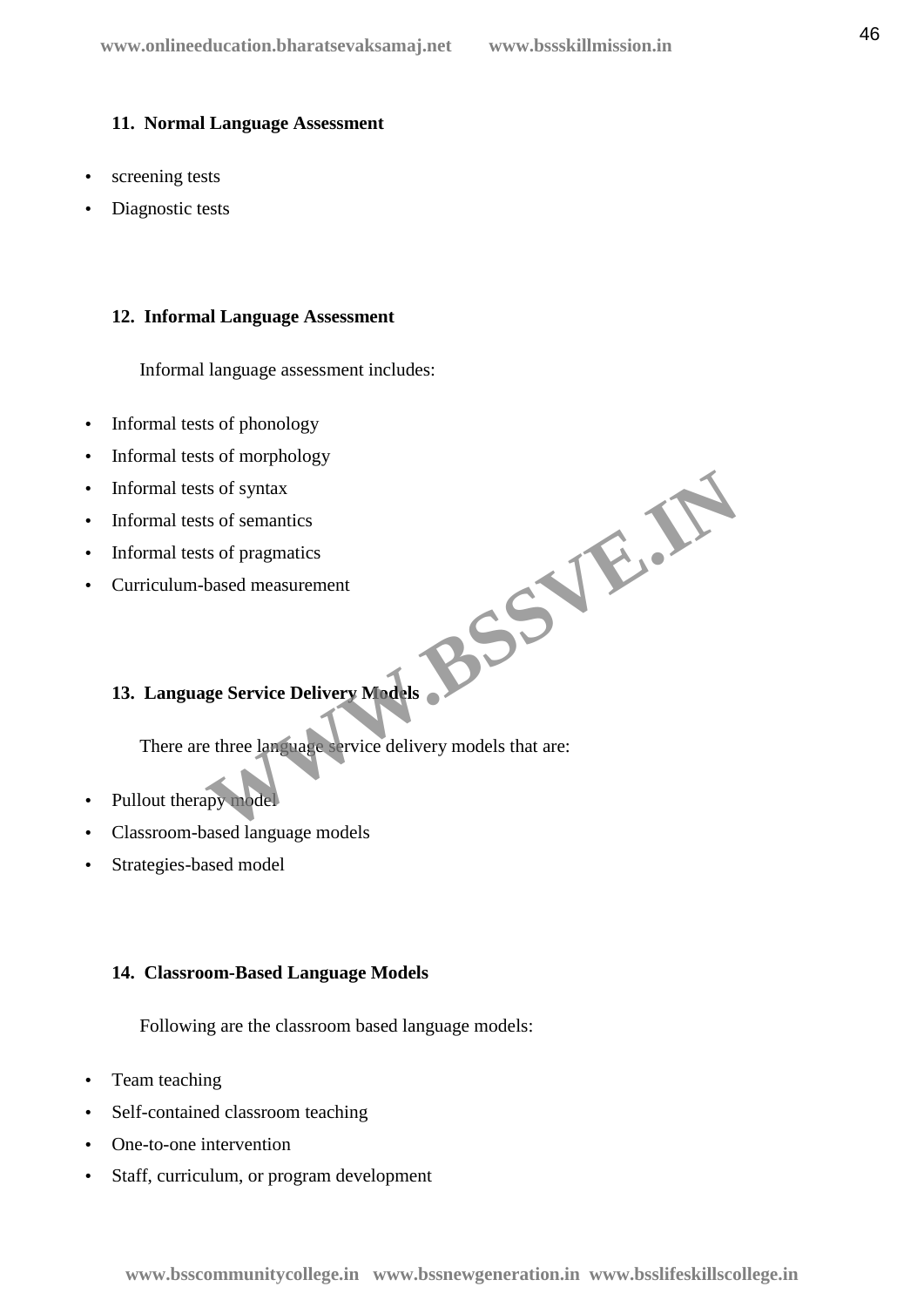Consultation

### **15. Teaching Language Skills**

- Strategies for increasing language comprehension
- Strategies for increasing language production
- Imitation and modeling strategies
- Parental involvement

### **16. Commercial Language Programs**

- Clinical Language Intervention Program
- Fast Forword
- Language for Learning Distar Language II and III
- Lindamood Phoneme Sequencing Program for Reading, Spelling, and Speech W.B.W
- Peabody Language Development Kits
- Teaching Morphology Developmentally

### **17. Computer Software Programs in Language**

- Parts of Speech
- Picture Gallery
- Vocabulary Development
- Words Around Me
	- In Section 3 of this course you will cover these topics:
	- Assessing Reading
	- Teaching Reading
	- Assessing And Teaching Spelling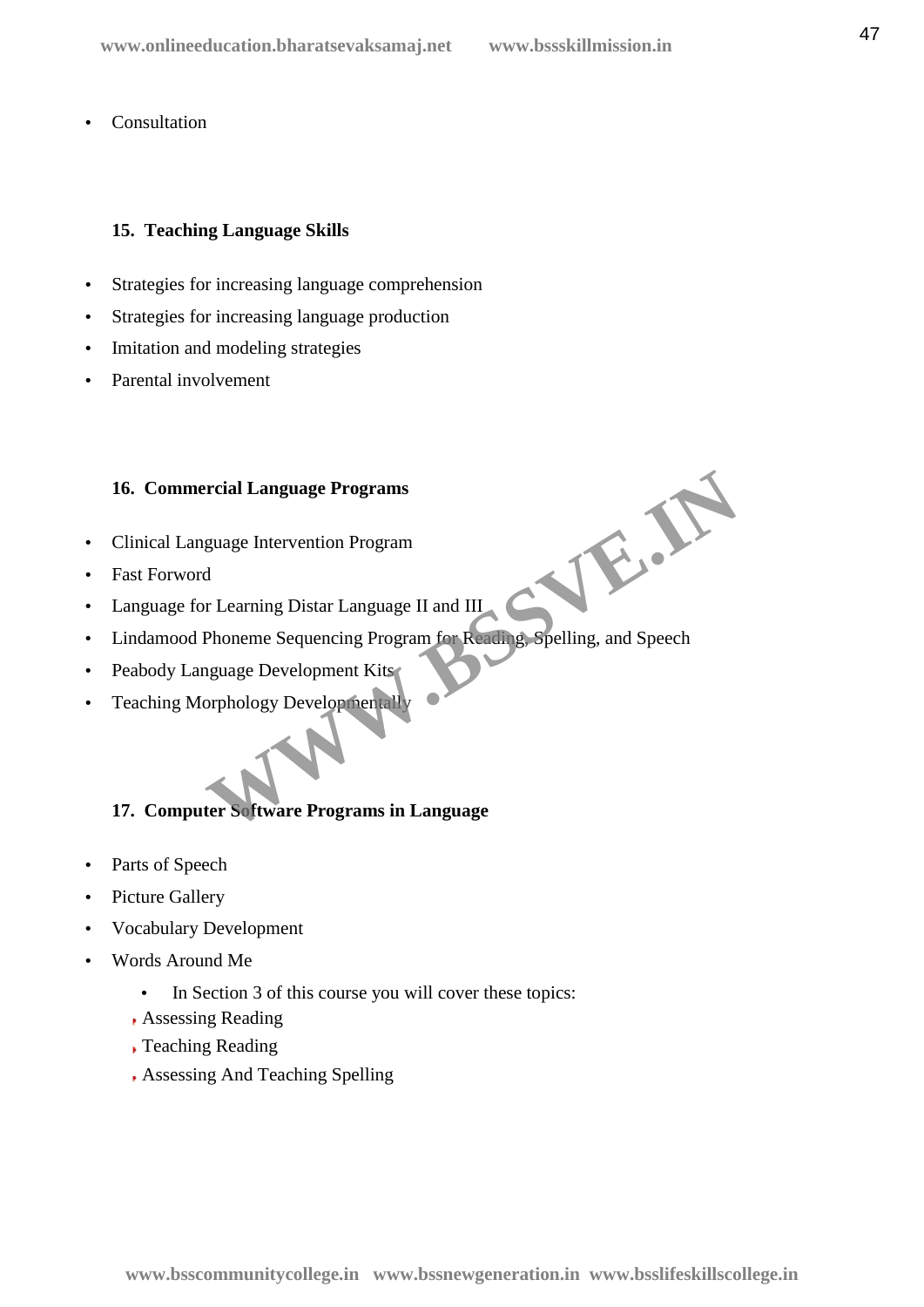### **Topic : Assessing Reading**

### **Topic Objective:**

At the end of this topic students will be able understand:

- Reading
- Top-Down Approach
- Bottom-Up Approach
- Adams Model of the Reading Process
- Challs Reading Stages
- Ehris Phases of Sight Word Development
- Childs Knowledge of Concepts About Print
- Phonological Awareness Language Components WW.BSSVE.IN
- Phonological Awareness Tasks
- Reading Assessment
- Reading Assessment
- Informal Reading Assessment
- Teacher Observation Questions

### **Definition/Overview:**

**Reading:** Reading is a complex cognitive process of decoding symbols for the purpose of deriving meaning (reading comprehension) and/or constructing meaning. Written information is received by the retina, processed by the primary visual cortex, and interpreted in Wernicke's area. Reading is a means of language acquisition, of communication, and of sharing information and ideas.

Readers use a variety of reading strategies to assist with decoding (to translate symbols into sounds or visual representations of language), and comprehension. Readers may use morpheme, semantics, syntax and context cues to identify the meaning of unknown words.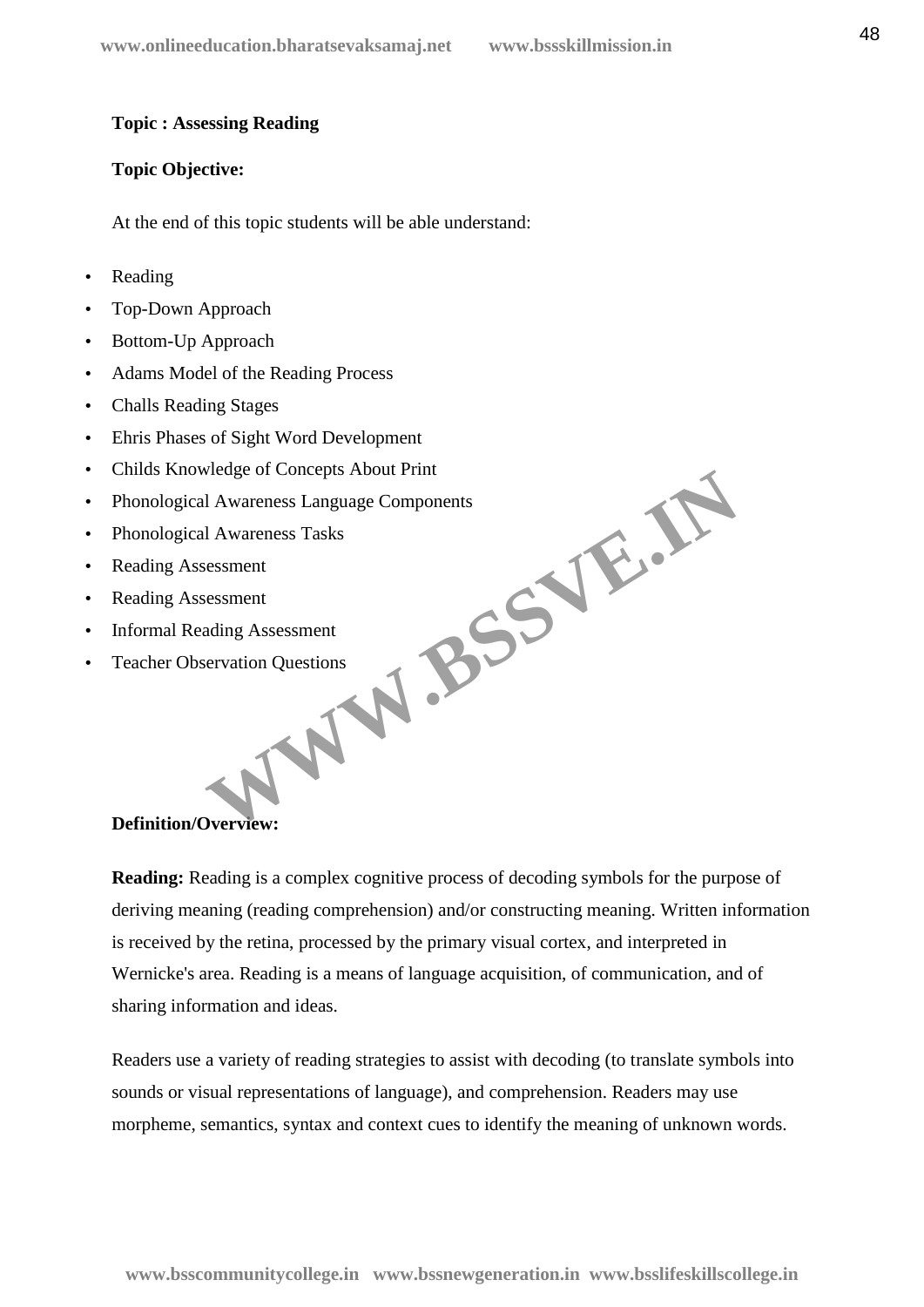Readers integrate the words they have read into their existing framework of knowledge or schema (schemata theory).

### **Key Points:**

### **1. Top-Down Approach**

Top-down reading models suggest that processing of a text begins in the mind of the readers with

- meaning-driven processes, or
- an assumption about the meaning of a text.

From this perspective, readers identify letters and words only to confirm their assumptions about the meaning of the text. Wen processes, or<br>
sperspective, readers identify letters and words only to confirm their<br>
sperspective, readers identify letters and words only to confirm their<br>
ions about the meaning of the text.<br>
sponents generally agr

The proponents generally agree that:

- comprehension is the basis for decoding skills, not a singular result, and
- meaning is brought to print, not derived from print.

A top-down reading model is a reading model that:

- emphasizes what the reader brings to the text
- says reading is driven by meaning, and
- proceeds from whole to part.

### **2. Bottom-Up Approach**

A bottom-up reading model emphasizes a single-direction, part-to-whole processing of a text.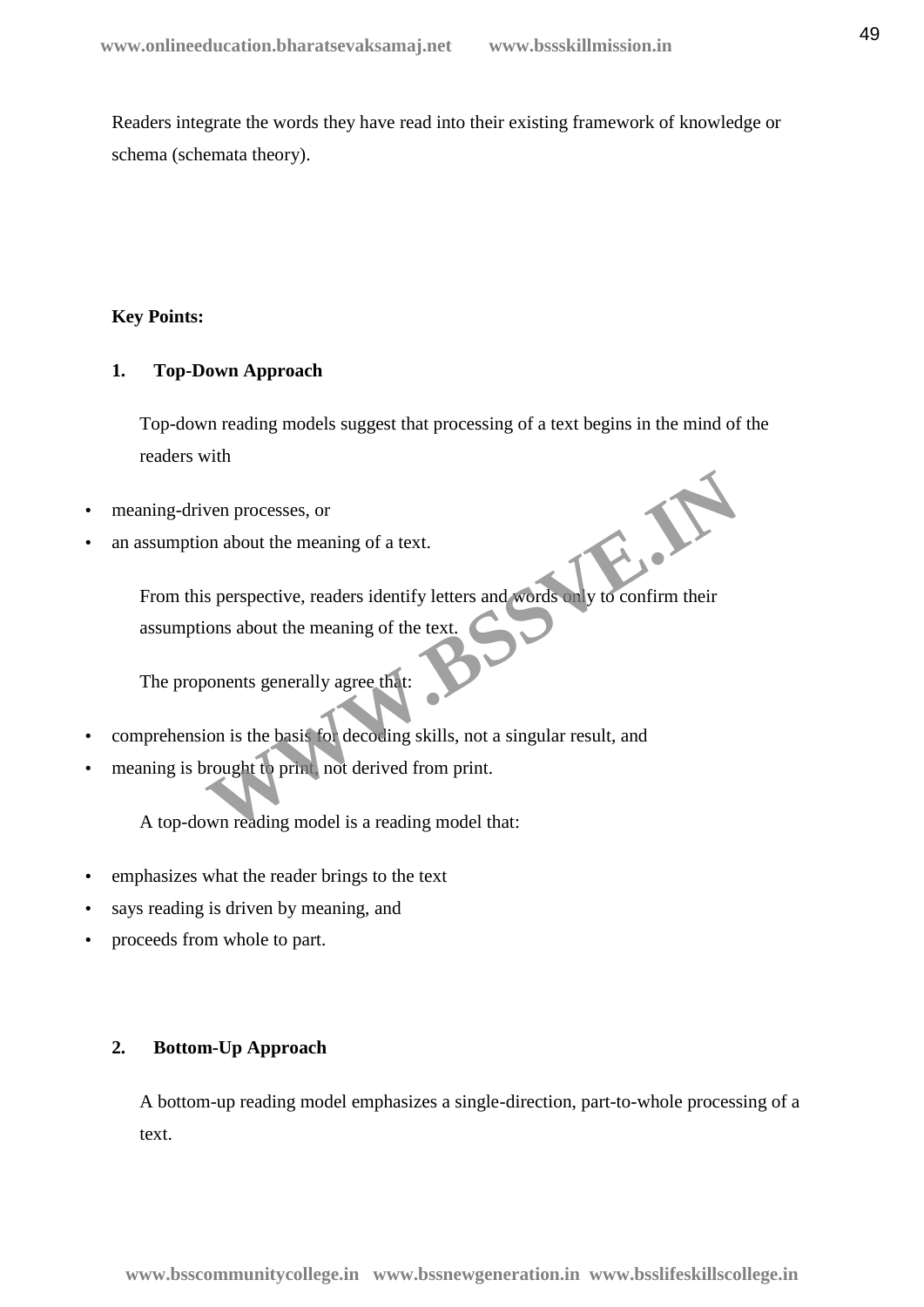In the beginning stages it gives little emphasis to the influences of the reader's world knowledge, contextual information, and other higher-order processing strategies. A bottom-up reading model is a reading model that:

- emphasizes the written or printed text
- says reading is driven by a process that results in meaning (or, in other words, reading is driven by text), and
- proceeds from part to whole.

# **3. Adams Model of the Reading Process WWW.BSSVE.IN**

### **4. Challs Reading Stages**

- Stage 0: prereading
- Stage 1: initial reading or decoding
- Stage 2: confirmation, fluency, and
- ungluing from print
- Stage 3: reading for learning the new
- Stage 4: multiple viewpoints
- Stage 5: construction and reconstruction

### **5. Ehris Phases of Sight Word Development**

- pre-alphabetic phase
- partial alphabetic phase
- full alphabetic phase
- consolidated alphabetic phase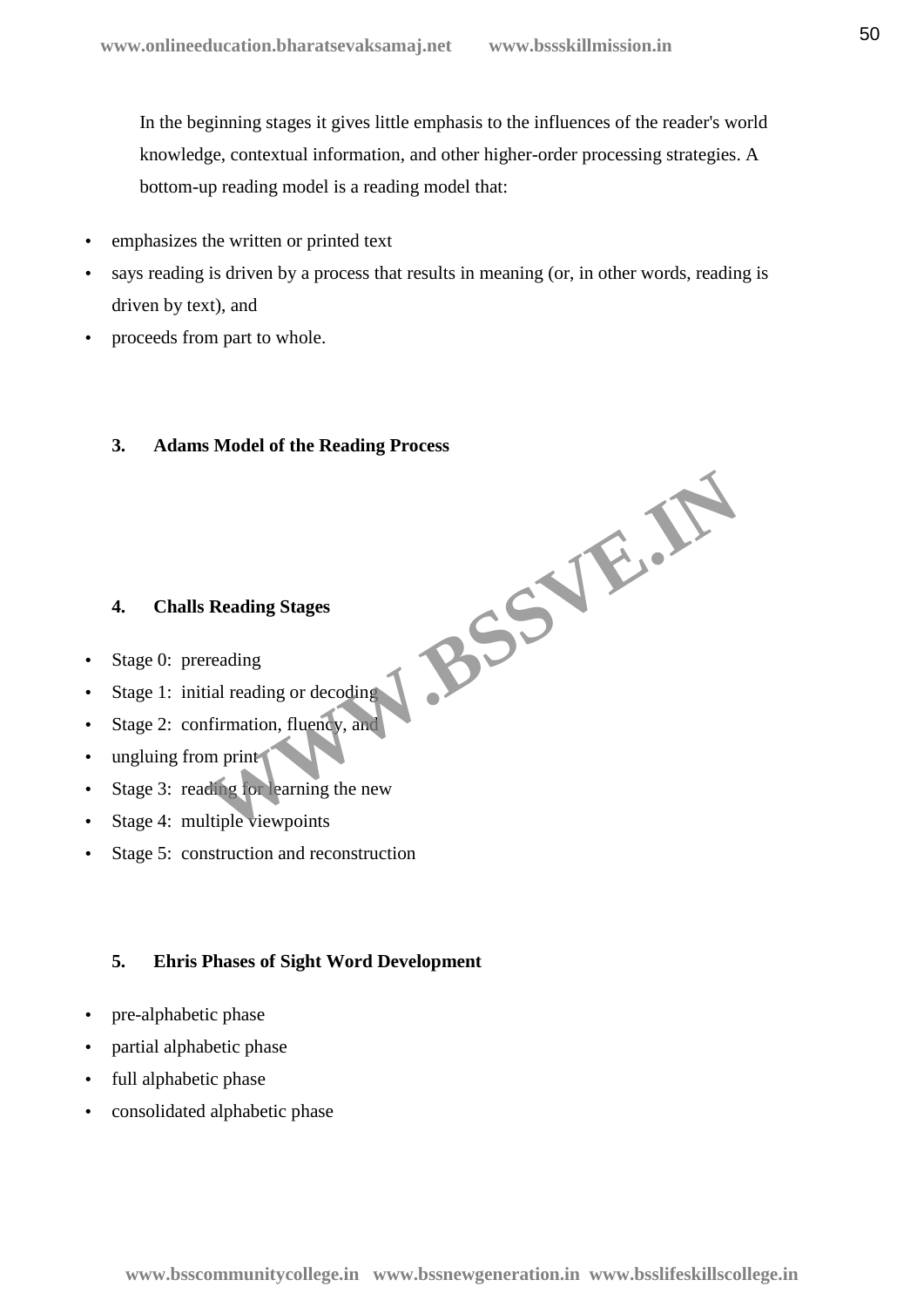### **6. Childs Knowledge of Concepts About Print**

- Point out the front and back.
- Demonstrate awareness that print contains a message.
- Indicate where to start.
- Point to a single word.
- Indicate the direction to read words.
- Indicate that at the end of a line you sweep left to the next lower line.
- Demonstrate an understanding of first and last.
- Indicate that you read the left page before the right page.
- Indicate that you stop at a period.
- Indicate that you pause at a comma.
- Count words in line.
- Point to one letter.
- Point to an uppercase letter.
- Point to the top and the bottom of a page.
- Point to the top and the bottom of a picture **WARE**

### **7. Phonological Awareness Language Components**

- word
- syllable
- onset and rime
- phoneme

### **8. Phonological Awareness Tasks**

- word oddity
- sentence segmentation by words
- word segmentation by syllables
- sound matching
- blending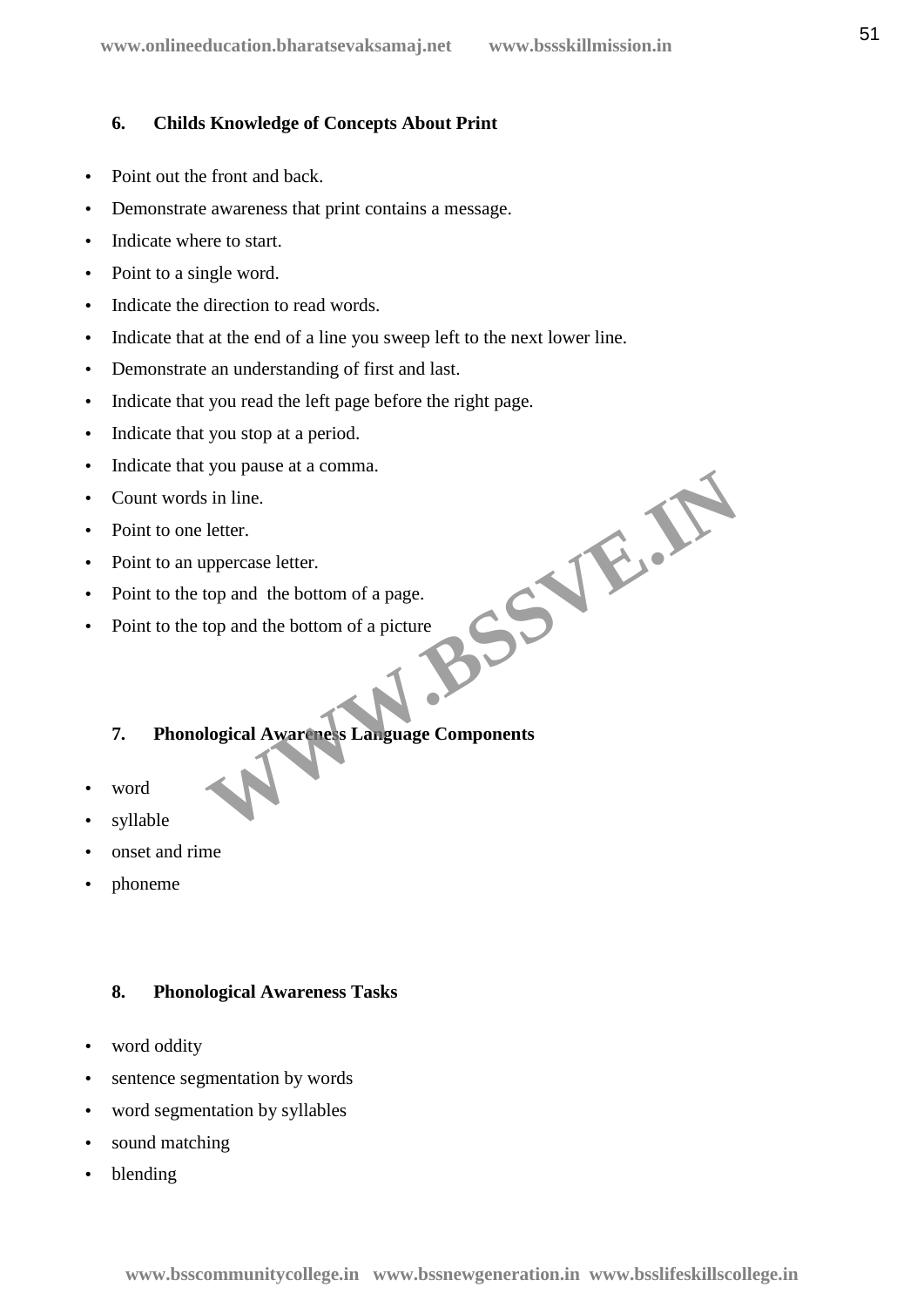**WWW.BSSVE.IN**

- word manipulation
- syllable splitting
- phoneme segmentation

### **9. Reading Assessment**

- Achievement and Diagnostic Tests
- Gates-MacGinitie Reading Tests
- Iowa Tests of Basic Skills
- Kaufman Test of Educational Achievement
- Metropolitan Achievement Tests
- Woodcock-Johnson III Tests of Achievement

### **10. Reading Assessment**

- Criterion-Referenced Tests
- Brigance Diagnostic Comprehensive Inventory of Basic SkillsRevised
- California Diagnostic Reading Test (1990)
- Standardized Reading Inventory2
- Comprehensive Test of Phonological Processing
- DIBELS
- Test of Silent Word Reading Fluency

### **11. Informal Reading Assessment**

- graded word lists
- informal reading inventory

 $\bullet$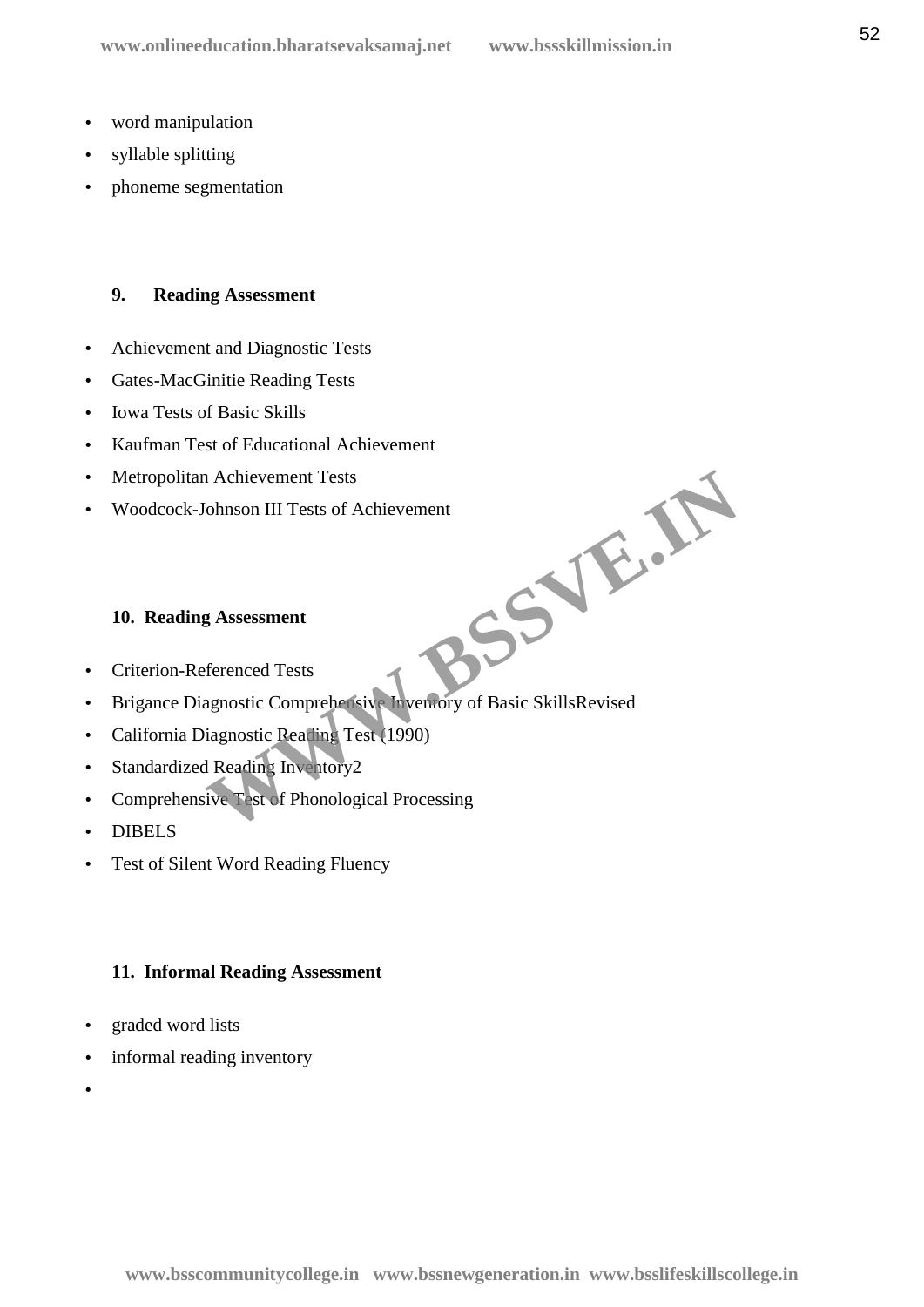### **12. Teacher Observation Questions**

- What is the students attitude toward reading?
- What specific reading interest does the student have?
- Is the student making progress in reading?
- What strengths and weaknesses in reading does the student exhibit?
- During oral reading, does the student read word by word or with fluency?
- What kinds of errors does the student make consistently?
- What word analysis skills does the student use?
- Does the student use content clues to recognize words?
- Does the student have a good sight vocabulary?
- Does the student appear to pay attention to the meaning of the material when reading? WE.A.

### **Topic : Teaching Reading**

### **Topic Objective:**

At the end of this topic students will be able understand:

- Components of Evidence-Based Reading Instruction
- Phonological Awareness Training
- Phonics Instruction
- Fluency Instruction
- Vocabulary Instruction
- Core Reading Programs
- Basal Reading Approach
- Five Components of Effective Research-Based Reading Instruction
- Enhancing Phonological Awareness
- Phonics Instructional Approaches
- Components of Effective Reading Comprehension Interventions for Students with LD
- Reading Approaches
- Directed Reading Activity for Teaching a Reading Lesson
- Literature-Based Reading Activities
- Guidelines for Teaching Phonics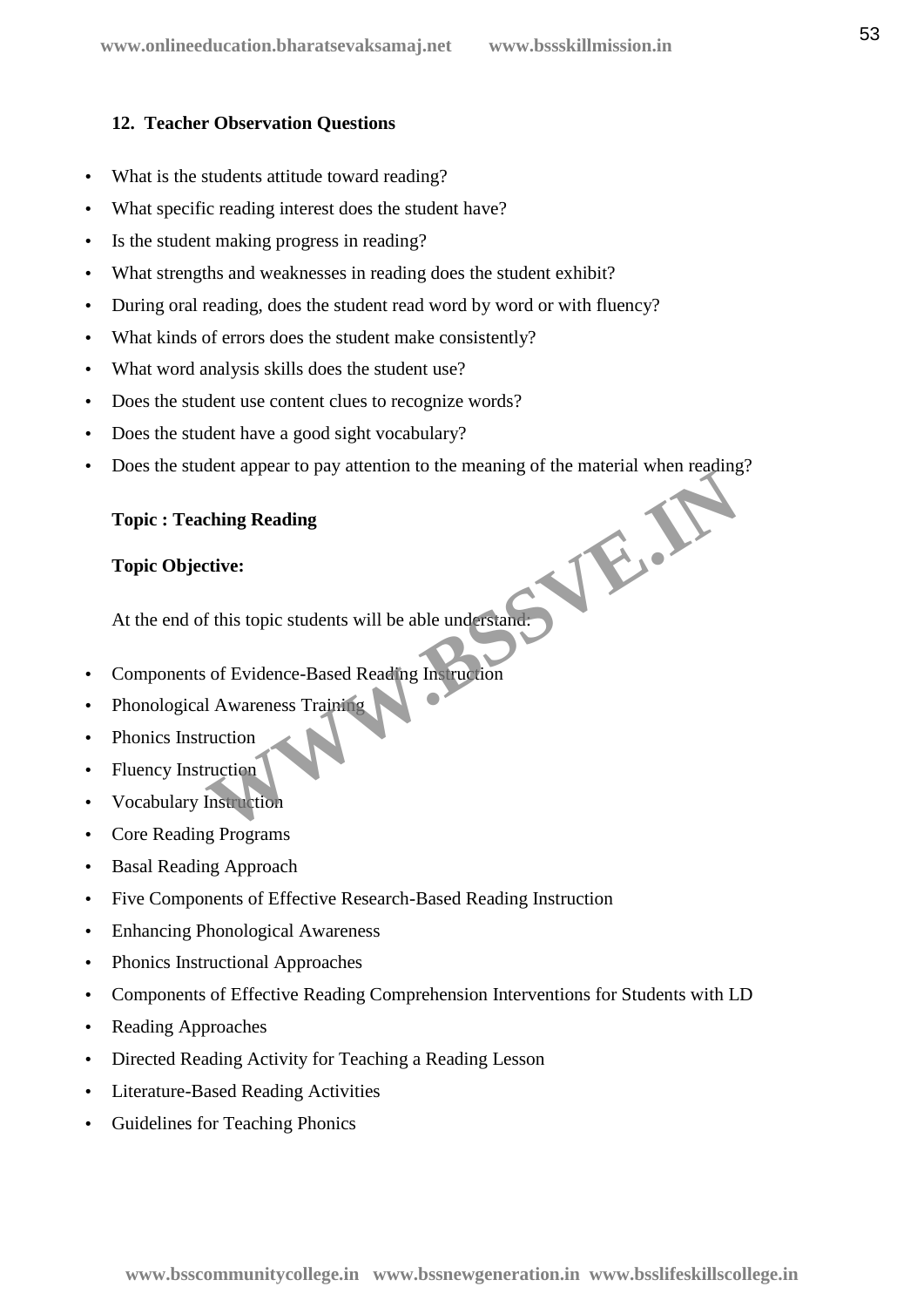- Guidelines for Implementing Whole Language Programs with Students with Learning Problems
- Five Recommendations to Enhance the Effectiveness of Phonological Awareness Instruction
- Teaching Strategies in Reading
- Guidelines for Teaching Adolescents
- Reading Activities
- Commercial Reading Programs

### **Definition/Overview:**

Whole language is a method of teaching reading that emphasizes literature and text comprehension. Students are taught to use critical thinking strategies and to use context to "guess" words that they do not recognize. In the younger grades, children use invented spelling to write their own stories.

In contrast, "Phonics" emphasizes the alphabetic principle -- the idea that letters represent the sounds of speech, and that there are that there are systematic and predictable relationships between written letters and spoken words. Both instructional methods use elements that are emphasized in the other; the differences between the methods are largely related to what is emphasized and the sequence of skill instruction. **Solution:**<br> **WEBSTURN:**<br> **WEBSTURN:**<br> **WEBSTURN:**<br> **WEBSTURN:**<br> **WEBSTURN:**<br> **WEBSTURN:**<br> **WEBSTURN:**<br> **WEBSTURN:**<br> **WEBSTURN:**<br> **WEBSTURN:**<br> **WEBSTURN:**<br> **WEBSTURN:**<br> **WEBSTURN:**<br> **WEBSTURN:**<br> **WEBSTURN:**<br> **WEBSTURN:**<br>

### **Key Points:**

### **1. Components of Evidence-Based Reading Instruction**

### **2. Phonological Awareness Training**

Phonological awareness is the conscious sensitivity to the sound structure of language. It includes the ability to auditorily distinguish units of speech, such as a word's syllables and a syllable's individual phonemes. The ability to segment and blend phonemes is critical for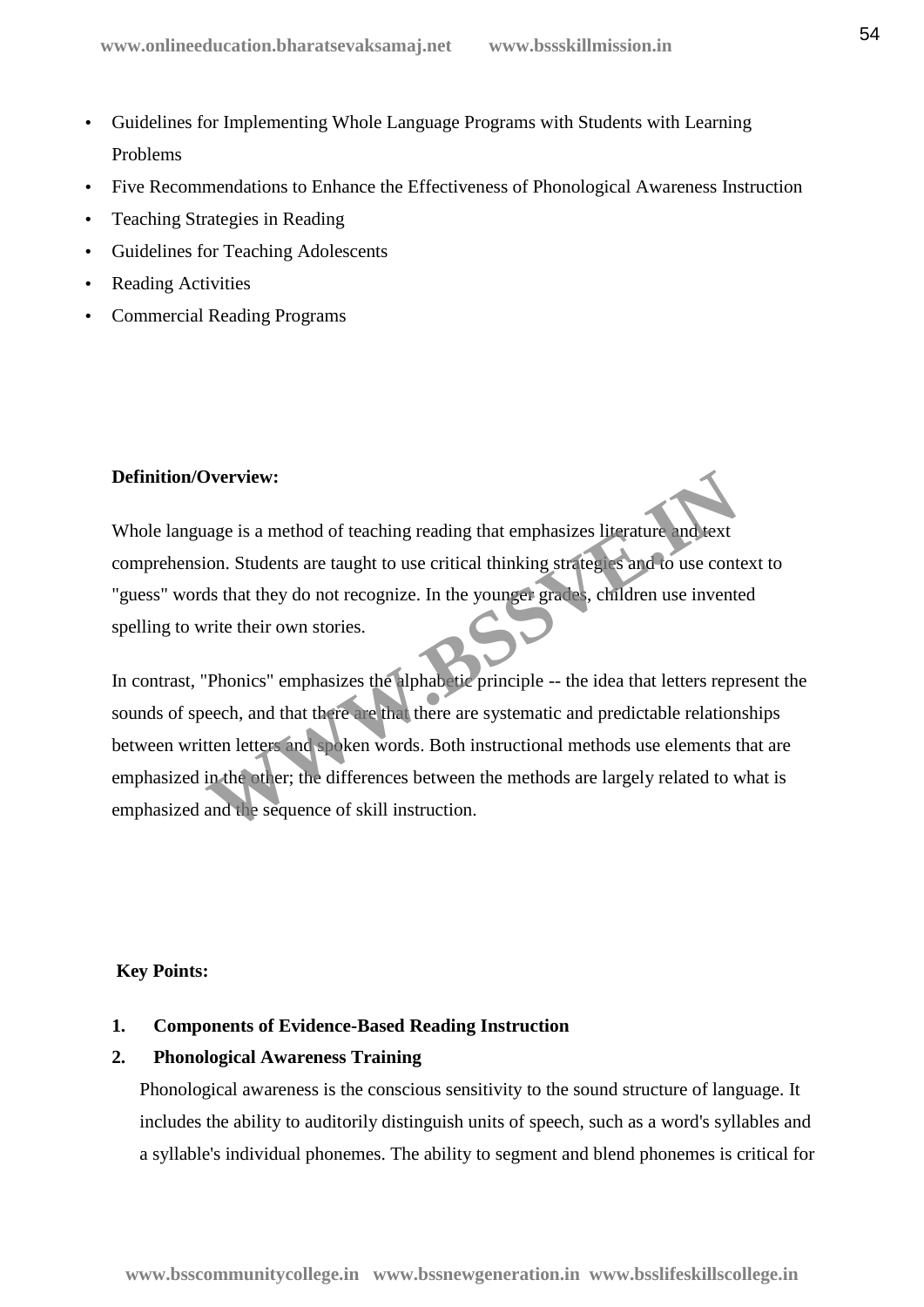the development of decoding skills, reading fluency, and spelling. Phonological awareness is an important and reliable predictor of later reading ability and has, therefore, been the focus of much research. Phonological awareness is often confused with phonics, but it is different. Phonics requires students to match letters or letter patterns with sounds (decoding) and to use this information to read words. Phonological awareness relates ONLY to speech sounds, not to alphabet letters or sound-spellings. Phonemic awareness is a subset of phonological awareness.

Phonological awareness is developed through a variety of activities that expose students to the sound structure of the language and teach them to manipulate it. Specific activities, like clapping the sounds in words and blending phonemes to say words, as well as less directed activities like songs and nursery rhymes are important developing this auditory skill. Research has also shown that students learn phonological awareness in the context of activities that do involve letters and sometimes even spelling. Although phonological awareness is technically only about sounds, research demonstrates the utility of doing phonological awareness practice in the context of reading activities.

### **3. Phonics Instruction**

Phonics instruction is a necessary component of reading instruction, but not sufficient by itself to teach children to read. This result matched the overall goal of whole language instruction and supported the use of phonics for a particular subset of reading skills, especially in the earliest stages of reading instruction. Search has also shown that students learn phonological awareness in the<br>
state do involve letters and sometimes even spelling. Although phonology<br>
sis is technically only about sounds, research demonstrates the utility of

### **4. Fluency Instruction**

Fluency (also called volubility and loquaciousness) is the property of a person or of a system that delivers information quickly and with expertise. **Fluency** is a speech and language pathology term that means the smoothness or flow with which sounds, syllables, words and phrases are joined together when speaking quickly. . Fluency disorders are used as a collective term for cluttering and stuttering. Both disorders have breaks in the fluidity of speech, and both have the fluency breakdown of repetition of parts of speech. Fluency disorders are most often complex in nature and they tend to occur more often in boys than in girls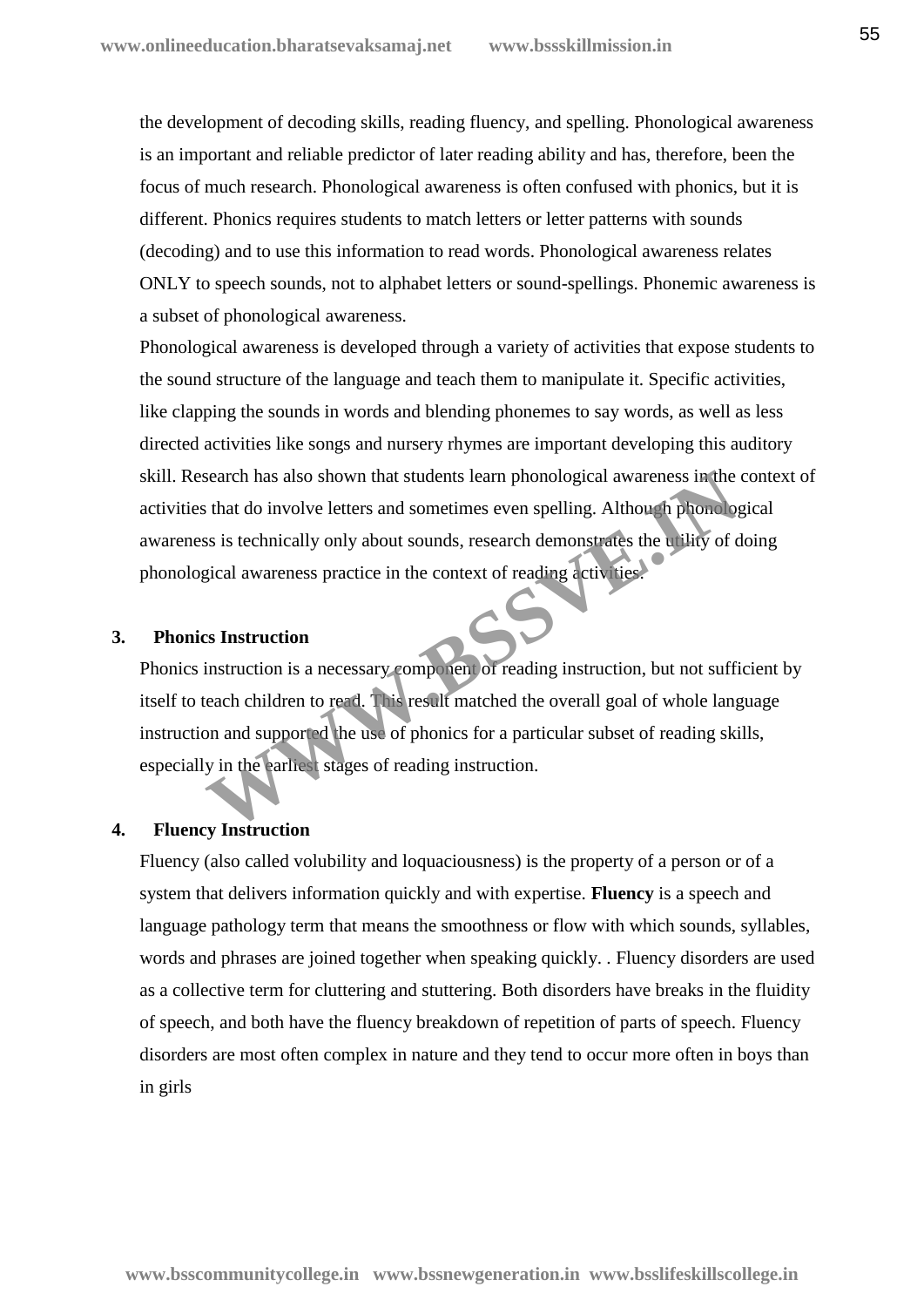### **5. Vocabulary Instruction**

Several theories of vocabulary instruction exist, namely, one focused on intensive instruction of a few high value words, one focused on broad instruction of many useful words, and a third focused on strategies for learning new words.

The idea of focusing intensely on a few words was popularized by Isabel Beck, Margaret McKeown, and Linda Kucan in their book for teachers called Bringing Words to Life: Robust Vocabulary Instruction (2002). They argued that words occur in three "tiers," the lowest (tier 1) being common words such as eat and fish, the top (tier 3) being very content-specific words such as photosynthesis and geopolitical. The tier 2 words were what they considered general academic vocabulary, words with many uses in academic contexts, such as analyze and frequent. Beck et al. suggested that teachers focus on tier 2 words and that they should teach fewer of these words with greater intensity. They suggested that teachers offer multiple examples and develop activities to help students practice these words in increasingly independent ways.

### **6. Core Reading Programs**

A core reading program is the primary instructional tool that teachers use to teach children to learn to read and ensure they reach reading levels that meet or exceed grade-level standards. A core program should address the instructional needs of the majority of students in a respective school or district. In the districts and strategies are not used to provide a rich comprehensive properties and the district these words in increasingly independent ways.<br> **Reading Programs**<br> **Reading Programs**<br> **Reading Programs**<br> **Reading P** 

Historically, core-reading programs have been referred to as basal reading programs in that they serve as the "base" for reading instruction. Adoption of a core does not imply that other materials and strategies are not used to provide a rich, comprehensive program of instruction. The core program, however, should serve as the primary reading program for the school and the expectation is that all teachers within and between the primary grades will use the core program as the base of reading instruction. Such programs may or may not be commercial textbook series.

### **7. Basal Reading Approach**

Basal readers are textbooks used to teach reading and associated skills to schoolchildren. Commonly called "reading books" or "readers", they are usually published as anthologies that combine previously published short stories, excerpts of longer narratives, and original

**www.bsscommunitycollege.in www.bssnewgeneration.in www.bsslifeskillscollege.in**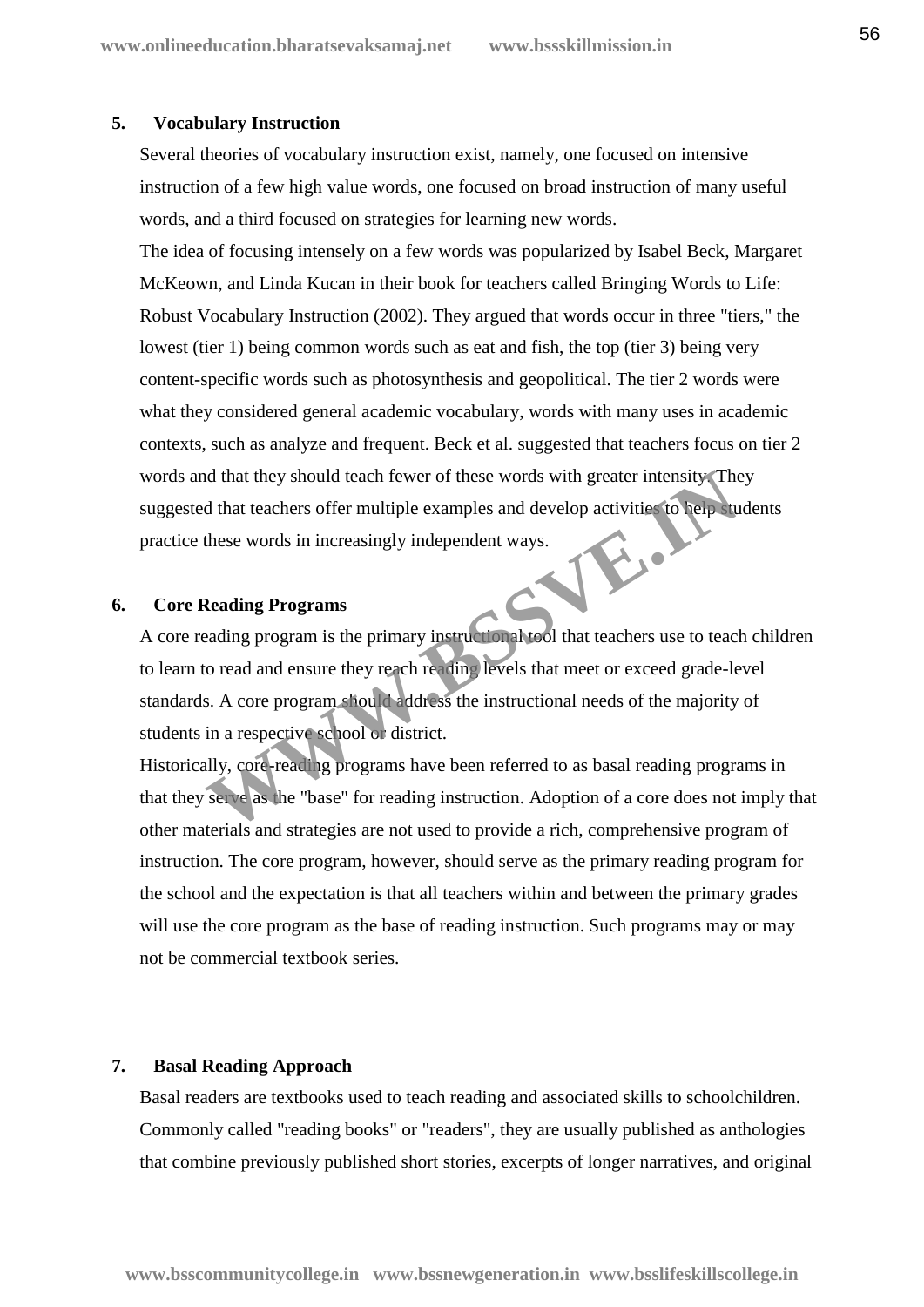works. A standard basal series comes with individual identical books for students, a Teacher's Edition of the book, and a collection of workbooks, assessments, and activities.

### **8. Five Components of Effective Research-Based Reading Instruction**

### **9. Enhancing Phonological Awareness**

- Focus on the auditory features of the word.
- Move from explicit segments of the word to more implicit segments.
- Use phonological properties and dimensions of words to enhance performance.
- Scaffold blending and segmenting through explicit modeling.
- Integrate letter-sound correspondence once learners are proficient with auditory. With andis

### **10. Phonics Instructional Approaches**

- analogy based-phonics
- analytic phonics
- embedded phonics
- phonics through spelling
- onset-rime phonics instruction
- synthetic phonics

### **11. Components of Effective Reading Comprehension Interventions for Students with LD**

- Effective interventions support the view that LD is a result of a language-based disability.
- Combine basic reading skills, fluency, self-questioning strategies, comprehension monitoring, and encourage students to view success as their own effort.
- Vocabulary acquisition and fluency training are necessary but not sufficient.
- Adjunct aids are used.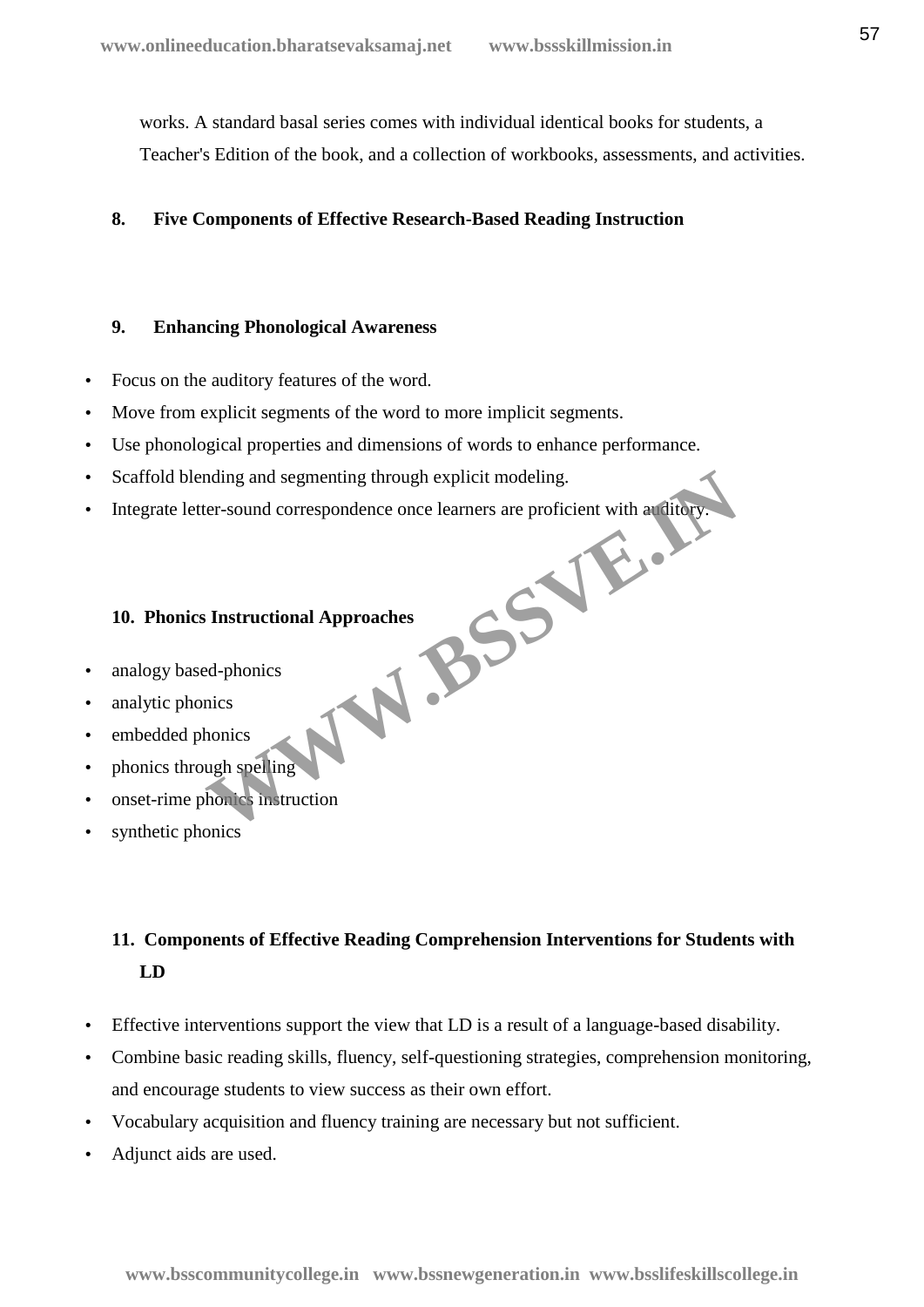- Self-questioning training is included.
- It is essential for teachers to provide modeling, support, guidance, extended practice application, strategic feedback, attributional feedback, and to monitor student progress.
- Direct instruction provides positive results.
- Whole language interventions yield less positive results.

### **12. Reading Approaches**

- basal reading approach
- literature-based reading approach activities
- phonics approach
- linguistic approach
- whole language approach
- language experience approach
- individualized reading approach

## **13. Directed Reading Activity for Teaching a Reading Lesson WWW.BSSVE.IN**

- Motivate the student to learn the material.
- Prepare the student by presenting new concepts and vocabulary.
- Guide the student in reading the story by asking questions that give a purpose or goal for the reading.
- Develop or strengthen skills relating to the materials through drills or workbook activities.
- Assign work to apply the skills acquired during the lesson.
- Evaluate the effectiveness of the lesson.

### **14. Literature-Based Reading Activities**

- teacher reading aloud to children
- oral reading variations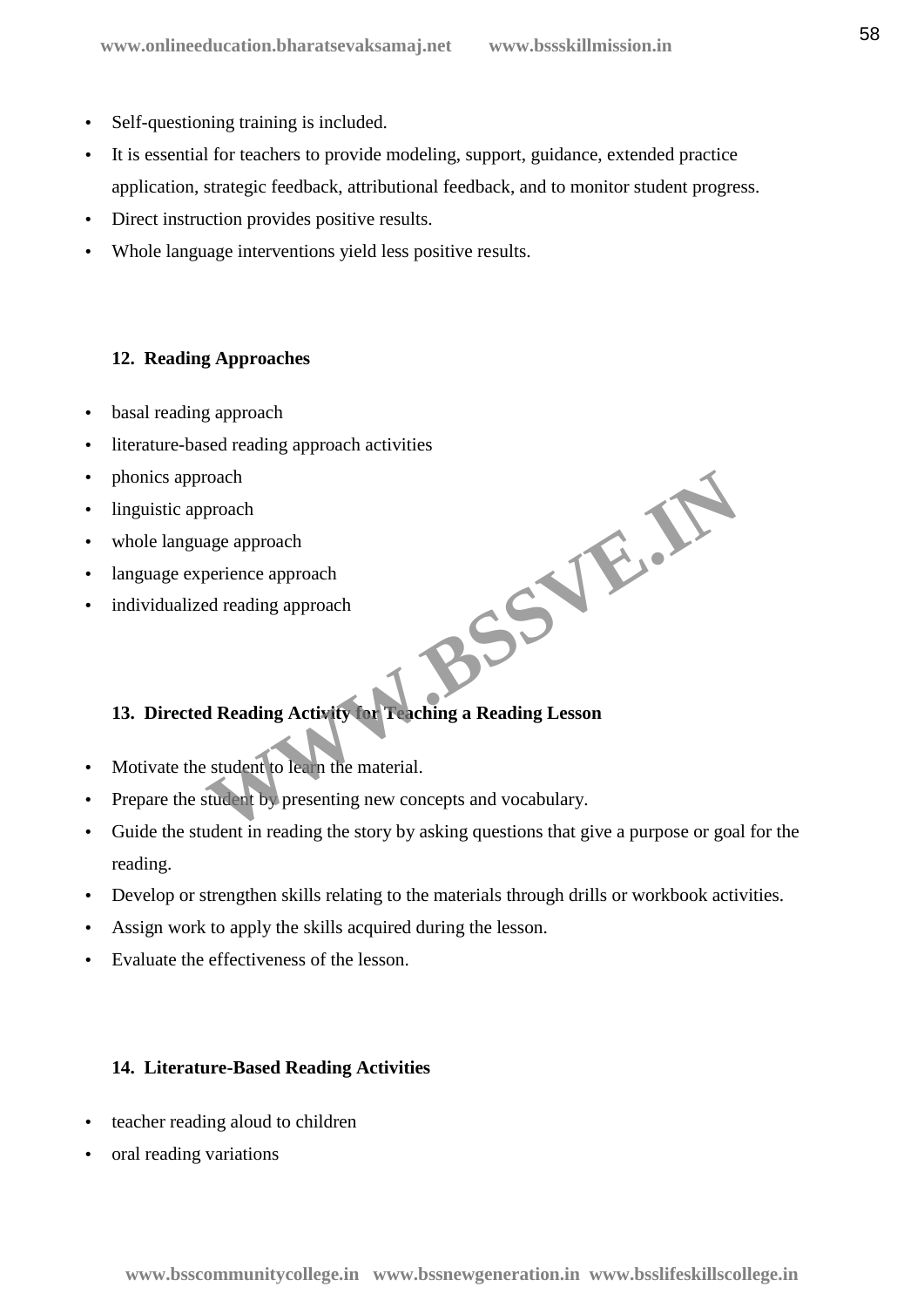W.B.A

- shared reading
- shared reading
- sustained silent reading

### **15. Guidelines for Teaching Phonics**

- Use lowercase letters for beginning instruction.
- Introduce most useful skills first.
- Introduce easy sounds and letters first.
- Introduce new letter-sound associations at a reasonable pace.
- Introduce vowels early, but teach consonants first.
- Emphasize the common sounds of letters first.
- Teach continuous sounds prior to stop sounds.
- Teach sound blending early.
- Introduce consonant blends.
- Introduce consonant digraphs.
- Introduce regular words prior to irregular one.
- Read connected text that reinforces phonics patterns.

### **16. Guidelines for Implementing Whole Language Programs with Students with Learning Problems**

- Read aloud to students regularly.
- Devote a few minutes each day to sustained silent reading.
- Introduce students to predictable books with patterned stories.
- Use writing activities.
- Include journal writing.
- Provide meaningful printed materials.
- Establish a network to communicate with other teachers.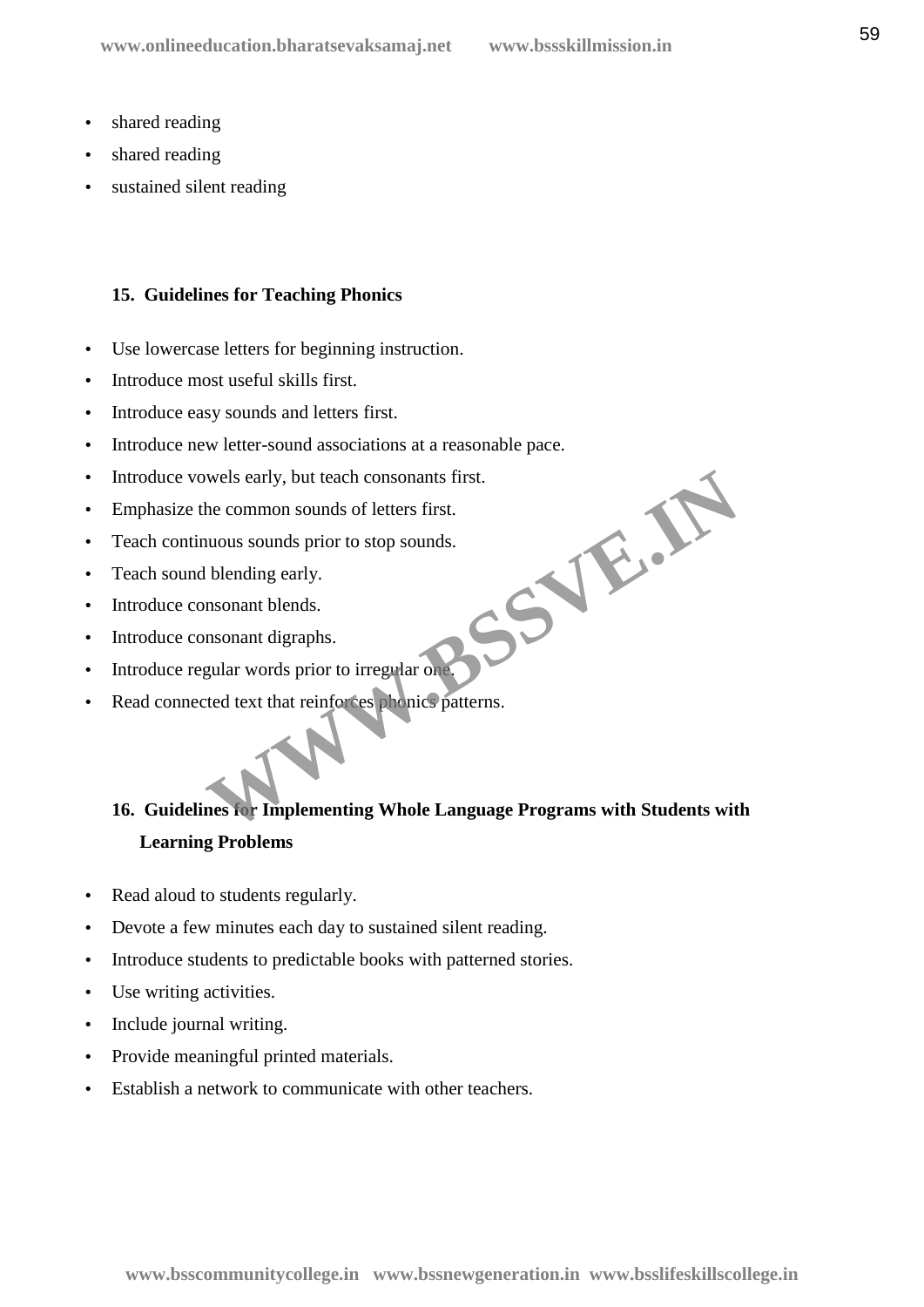### **17. Five Recommendations to Enhance the Effectiveness of Phonological Awareness Instruction**

- Focus first on the auditory features of words.
- Move from explicit, natural segments of language to the more implicit and complex.
- Use phonological properties and dimensions of words to enhance performance.
- Scaffold blending and segmenting through explicit modeling.
- Integrate letter-sound correspondence once learners are proficient with auditory tasks.

### **18. Success for All**

- whole-day kindergarten
- reading programs for 90 minutes per day
- combination of phonics and whole language **WWW.BSSVE.IN**
- homogeneous reading groups
- one-to-one tutoring for grade students
- cooperative learning
- family support services
- a part-or full-time project facilitator

### **19. Reading Recovery**

- Student first rereads two easy books.
- Student works on a book introduced; as the student reads, the teacher conducts a diagnostic procedure.
- Student manipulates plastic letters on a magnetic board to work with letters.
- Student dictates and practices writing.
- Teacher writes the sentence on a strip and asks the student to recreate.
- The student prepares for and reads an unfamiliar book.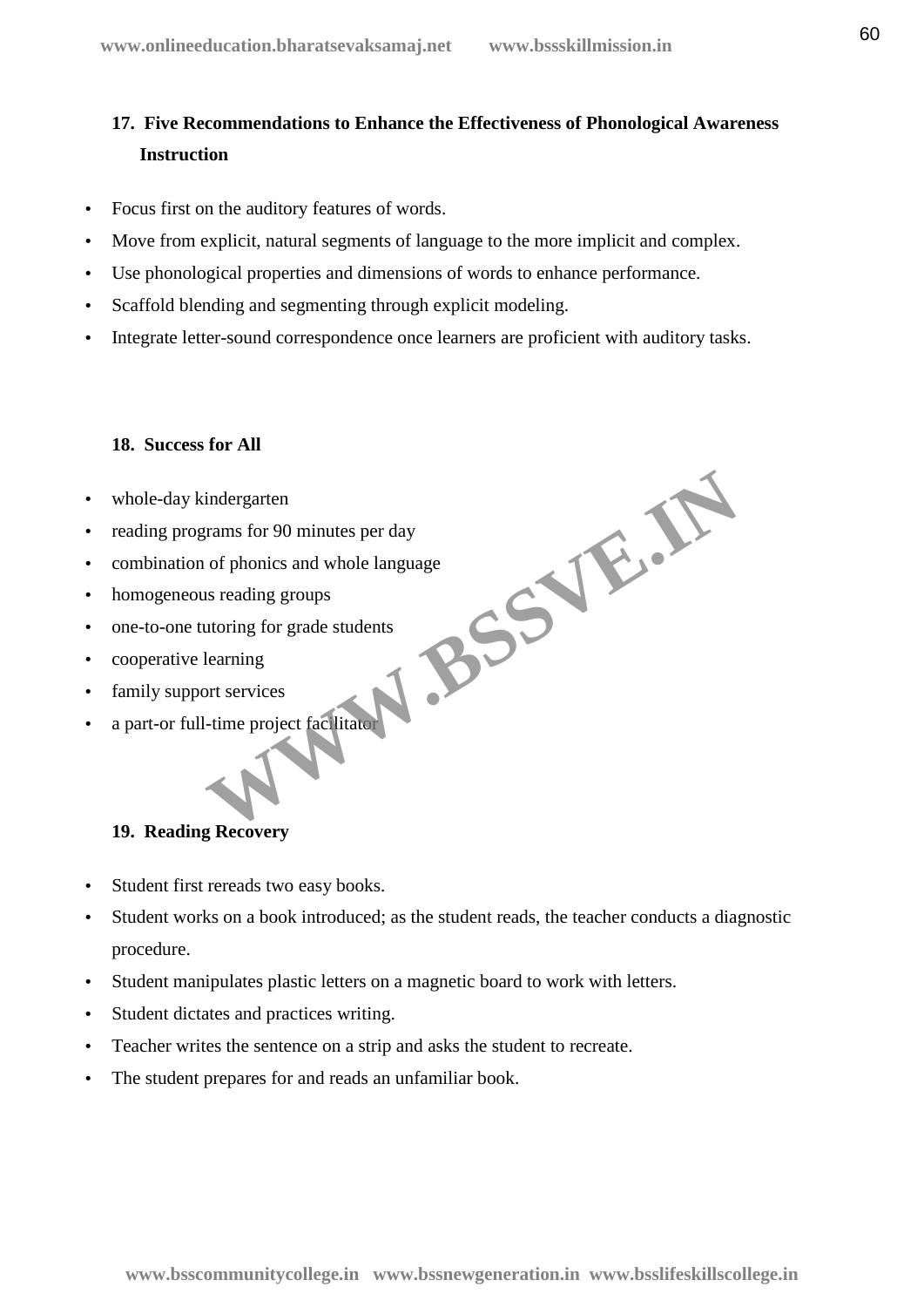### **20. Multisensory Reading Method**

- the Fernald method
- the Gillingham method
- word Imprinting

### **21. Remedial Reading Programs and Methods**

- phonological awareness training
- reading mastery
- corrective reading
- success for all
- reading recovery
- multisensory reading method
- neurological impress method
- glass analysis
- high-interest-low vocabulary method **WASSERF**
- functional reading

### **22. Designing a Reading Program**

- Use effective teaching practices.
- Provide pre-reading experiences.
- Consider the nature of reading development.
- Provide explicit and implicit reading instruction.

### **23. Teaching Strategies in Reading**

- keyword method
- reciprocal teaching
- mapping strategies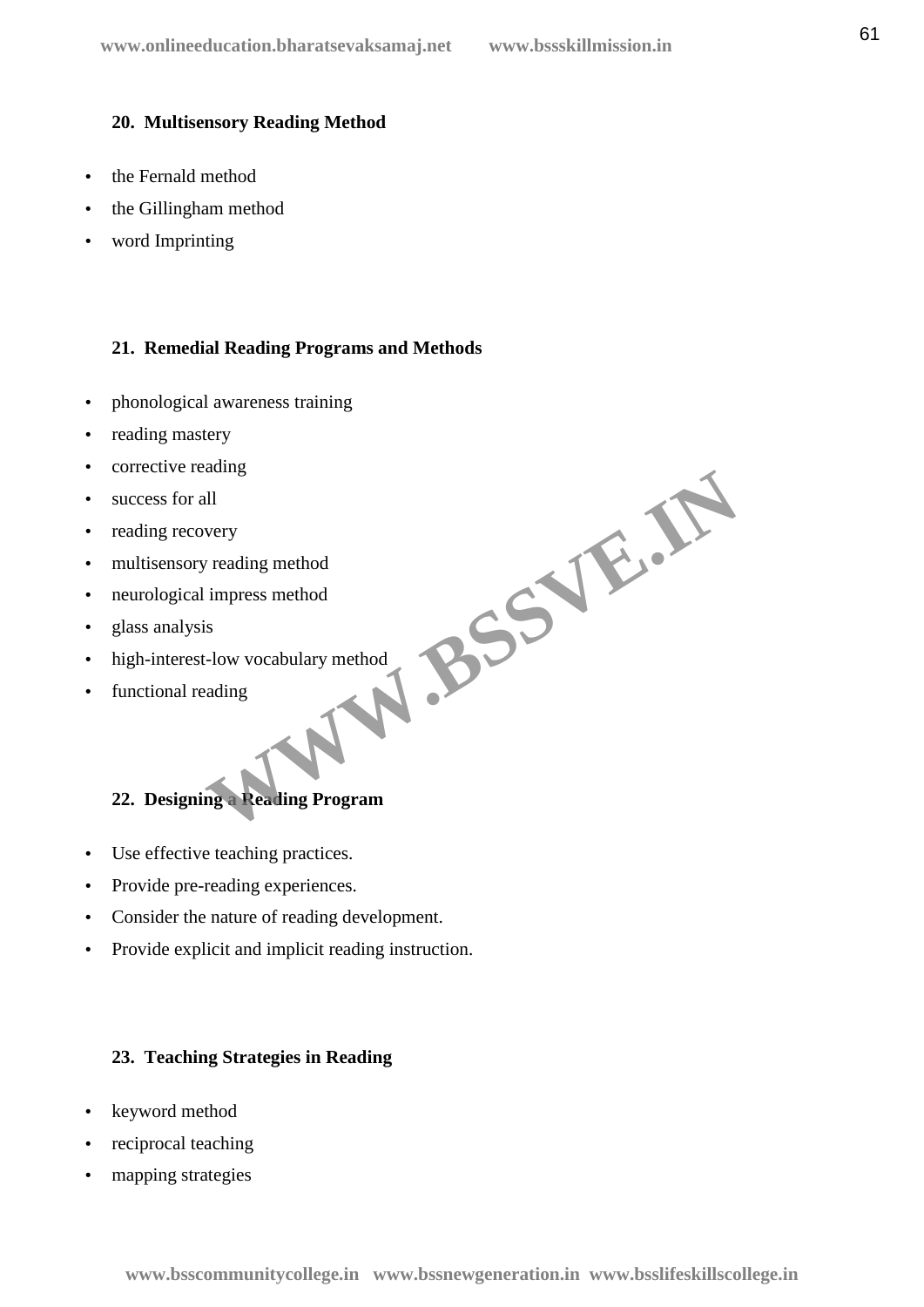### **24. Guidelines for Teaching Adolescents**

- Use instructional time efficiently.
- Remediate early, strategically, and often.
- Teach less but more thoroughly.
- Teach reading strategies explicitly
- Use a balance of teacher-directed and student-centered activities.
- Evaluate progress frequently to determine effectiveness of instruction.

### **25. Reading Activities**

- Pre-reading activities: Concepts about print
- Pre-reading activities: Phonological awareness **WWW.BSSVE.IN**
- word-attack activities
- fluency activities
- comprehension activities

### **26. Commercial Reading Programs**

- Edmark Reading Program
- Great Leaps Reading Program
- Learning Strategies Curriculum
- Learning Through Literature
- Phonic Remedial Reading Lessons
- Phonological Awareness Training for Reading
- Specific Skill Series
- TR Reading Comprehension Series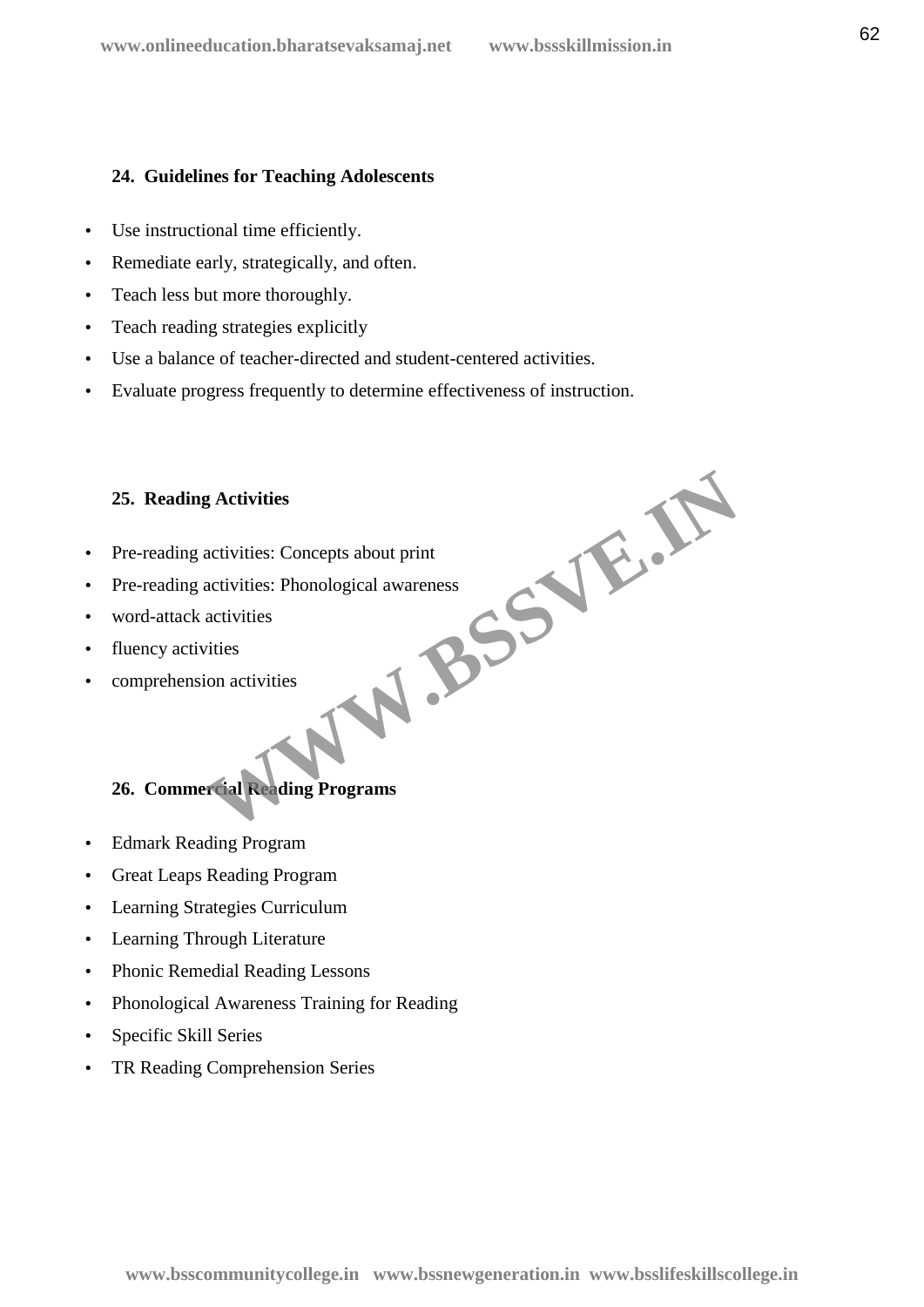### **Topic : Assessing And Teaching Spelling**

### **Topic Objective:**

At the end of this topic students will be able understand:

- Assessing and Teaching Spelling
- Invented Spelling
- Benefits
- Costs
- Instruction for Conventional Spelling
- Assessment of Spelling Skills
- Spelling Standards and Conventions
- Methods Used To Teach and Learn Spelling
- Five Stages of Spelling
- Teaching Spelling Skills

### **Definition/Overview:**

**Assessing and Teaching Spelling:** is not an instructional technique but rather something that is encouraged or discouraged by a child's teachers and parents. Inventive spelling is not universally accepted. Whether teachers and parents encourage inventive spelling is generally connected to those individuals' perspectives on the importance of experimentation in learning. **WWW.BSSVE.IN**

### **Key Points:**

### **1. Invented Spelling**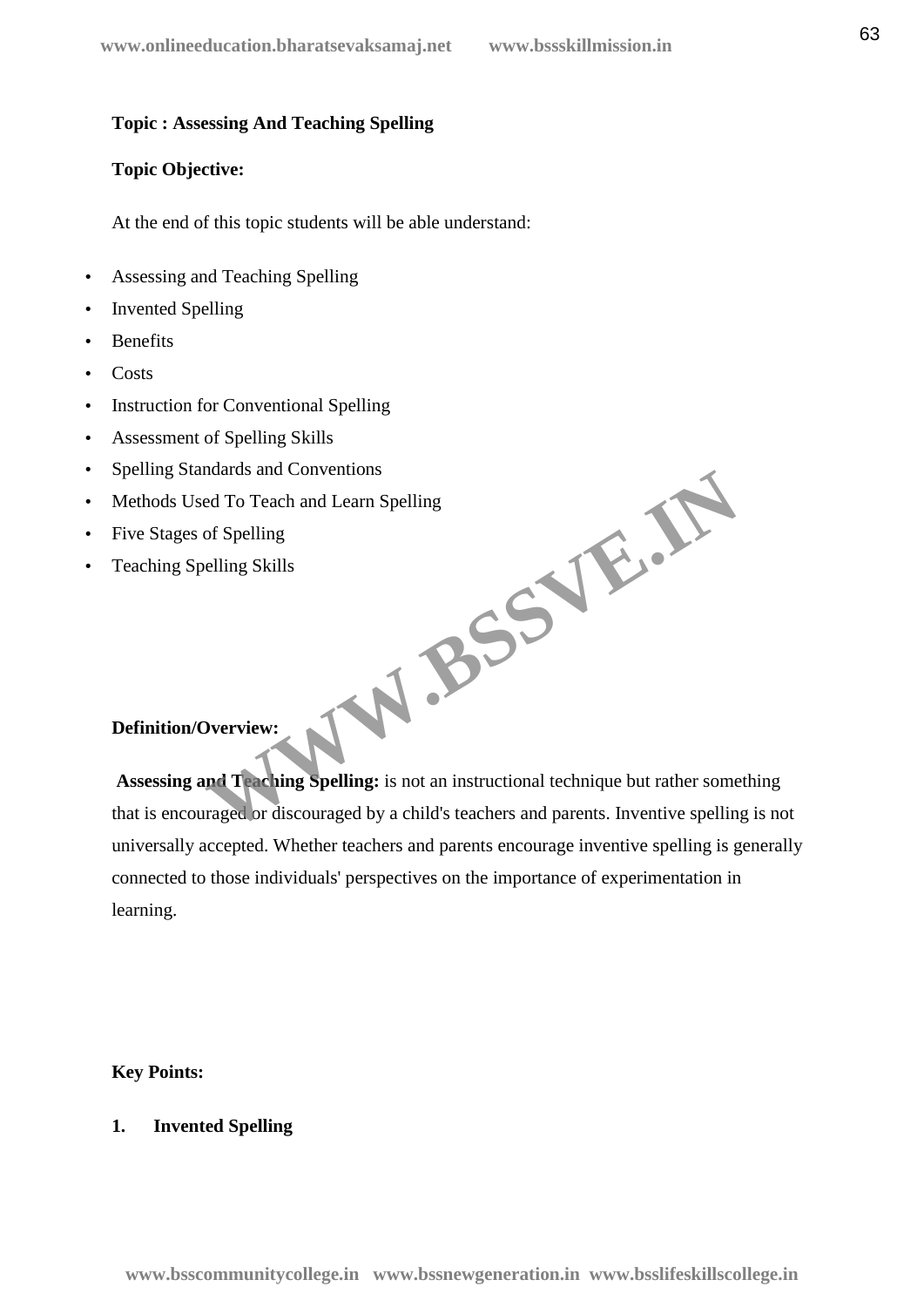Whether an individual accepts or rejects inventive spelling is a feature of that individual's theory of learning. The debate is closely linked with the debate over whole language literacy instruction and phonics instruction. Spelling tend to believe in constructivism, a theoretical perspective on learning (an epistemology) grounded in postmodernism and holism. Constructivists believe that knowledge is created by individuals in a social context. Because knowledge is cultural, there are no right answers. In terms of inventive spelling, constructivists are likely to believe that the child is inventing spellings in accord with his or her understanding of language and print. These spellings are neither right nor wrong; they reflect the child's development as a speller.

Traditional models of spelling instruction require children to write out lists of spelling words, often a prescribed number of times, in practice for a Friday test. This method of instruction does not tend to improve students' spelling on any words except those on the test. Current instruction that emphasizes conventional spelling focuses on the phonics patterns and rules in English. Then a presented namber of this, in practice for a 1 half, test. This includes the test of the test of the phonon does not tend to improve students' spelling on any words except those term instruction that emphasizes conve

Once children learn these phonics patterns, they can apply them to words. When children make errors, the teacher does not merely tell them they are wrong; the teacher, to the extent possible, returns the child's attention to the relevant rule or pattern.

### **2. Benefits**

Whether teachers encourage children to use inventive spellings or not, analyzing them has several key advantages:

- Children's invented spellings help teachers understand what students know and do not know about the phonetic structure of the language.
- Sophisticated spelling, even if it is not conventional, may indicate strong phonological awareness.
- Examining invented spellings may help researchers understand the development of phonological awareness and understanding of sound-symbol correspondences.

For those teachers who emphasize constructivist, inventive spellings, there are further advantages: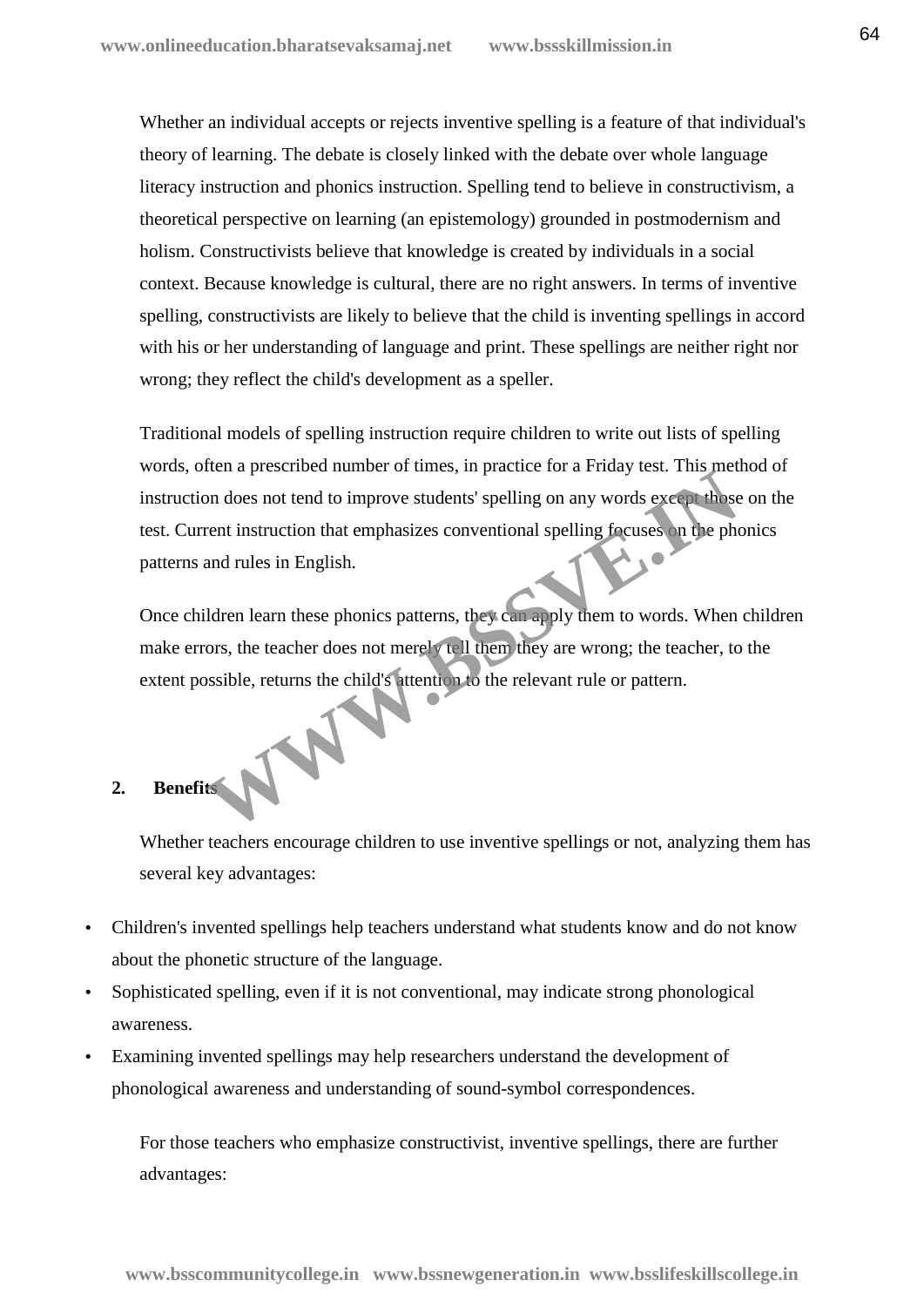- Children who are allowed to spell inventively may learn an earlier appreciation for writing.
- Children who spell inventively may be more creative in their writing because they focus less on form.

### **3. Costs**

Permitting or encouraging children to spell inventively has some costs.

- According to some research, children may learn to spell correctly faster if they are taught to do so in a direct and systematic way.
- Encouraging inventive spelling may delay children's conventional spelling development.
- Early excitement about writing may give way to later frustration when students feel a lack of confidence about their misspellings.
- Some students like to spell things correctly and may resist attempts to get them to spell inventively.
- Practicing bad spelling habits ingrains them and makes them difficult to overcome, while spelling correctly from the beginning eliminates this problem. The means of the specific material structure is convenient a specific feel and the specific misspellings.<br>
Whout their misspellings.<br>
We discuss the to spell things correctly and may resist attempt to get them to sp<br>
ad sp

### **4. Instruction for Conventional Spelling**

Traditional models of spelling instruction require children to write out lists of spelling words, often a prescribed number of times, in practice for a Friday test. This method of instruction does not tend to improve students' spelling on any words except those on the test.

Current instruction that emphasizes conventional spelling focuses on the phonics patterns and rules in English. Once children learn these phonics patterns, they can apply them to words. When children make errors, the teacher does not merely tell them they are wrong; the teacher, to the extent possible, returns the child's attention to the relevant rule or pattern. There are also sight words that do not follow patterns; children need to memorize conventional spellings for these words, such as who.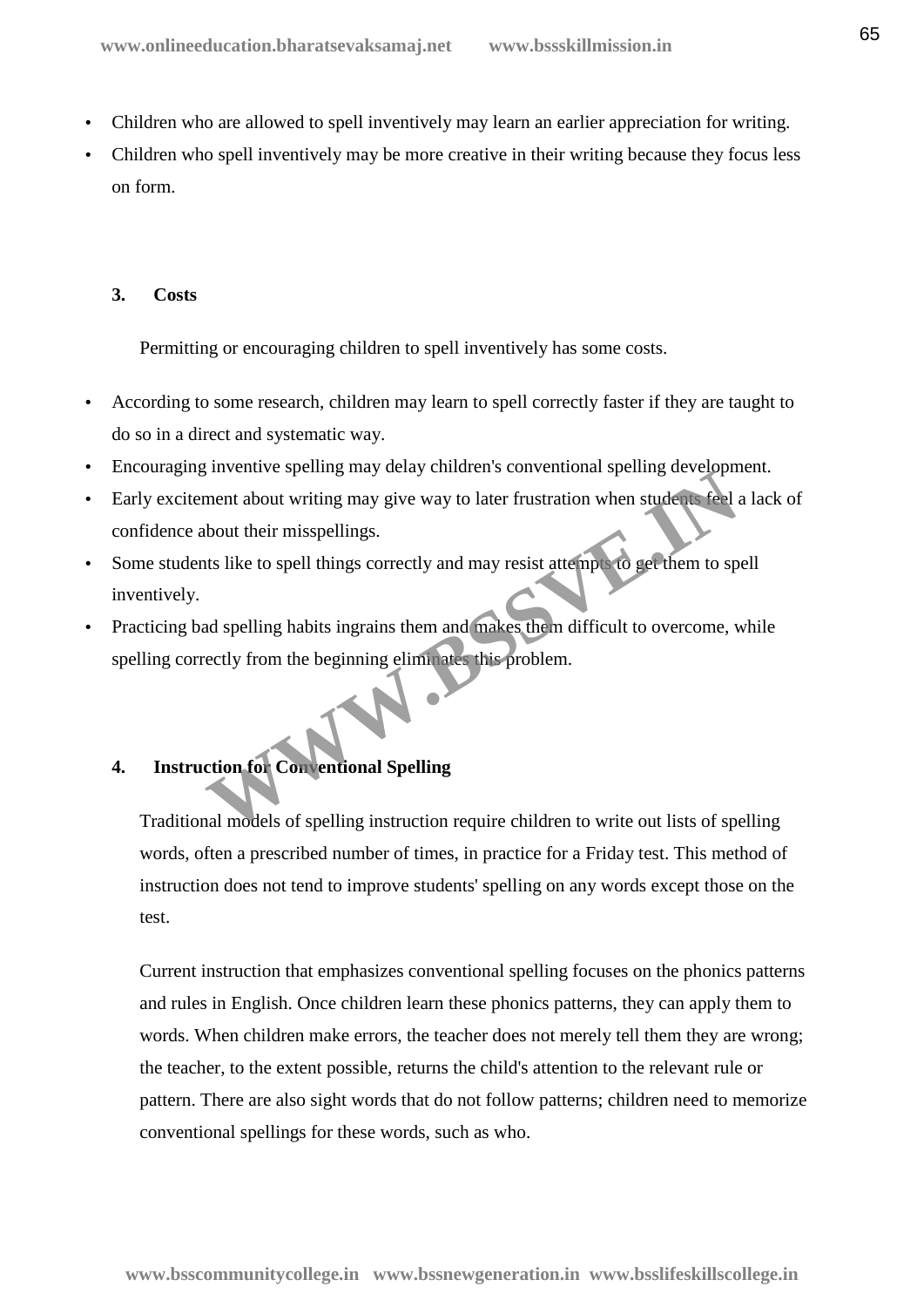### **5. Assessment of Spelling Skills**

A method of spelling assessment includes identifying misspelled words; describing error patterns; analyzing, for a given spelling error, whether the target word is a base word or is derived or inflected; and assessing the student's phonological awareness, visual orthographic memory, orthographic knowledge, and morphological awareness skills based thereon. An embodiment of the method comprises aligning the student's misspelling with the corresponding letters in the correctly spelled target word. An apparatus implements the method.

### **6. Spelling Standards and Conventions**

Whereas uniformity in the spelling of words is one of the features of a standard language in modern times, and official languages usually prescribe standard spelling, minority languages and regional languages often lack this trait. Furthermore, it is a relatively recent development in various major languages in national contexts, linked to the compiling of dictionaries, the founding of national academies, and other institutions of language maintenance, including compulsory mass education. **Example 18 Standards and Conventions**<br>
uniformity in the spelling of words is one of the features of a standard lem<br>
in times, and official languages usually preseribe and<br>
and angle spelling, minds and regional languages

In countries such as the U.S. and U.K. without official spelling policies, many vestigial and foreign spelling conventions work simultaneously. In countries where there is a national language maintenance policy, such as France, the Netherlands and Germany, reforms were driven to make spelling a better index of pronunciation. Spelling often evolves for simple reasons of alphabetic thrift, as when British English "catalogue" becomes American English "catalog".

### **7. Methods Used To Teach and Learn Spelling**

Learning proper spelling by rote is a traditional element of elementary education. In the U.S., the ubiquity of the phonics method of teaching reading, which emphasizes the importance of "sounding out" spelling in learning to read, also puts a premium on the prescriptive learning of spelling. For these reasons, divergence from standard spelling is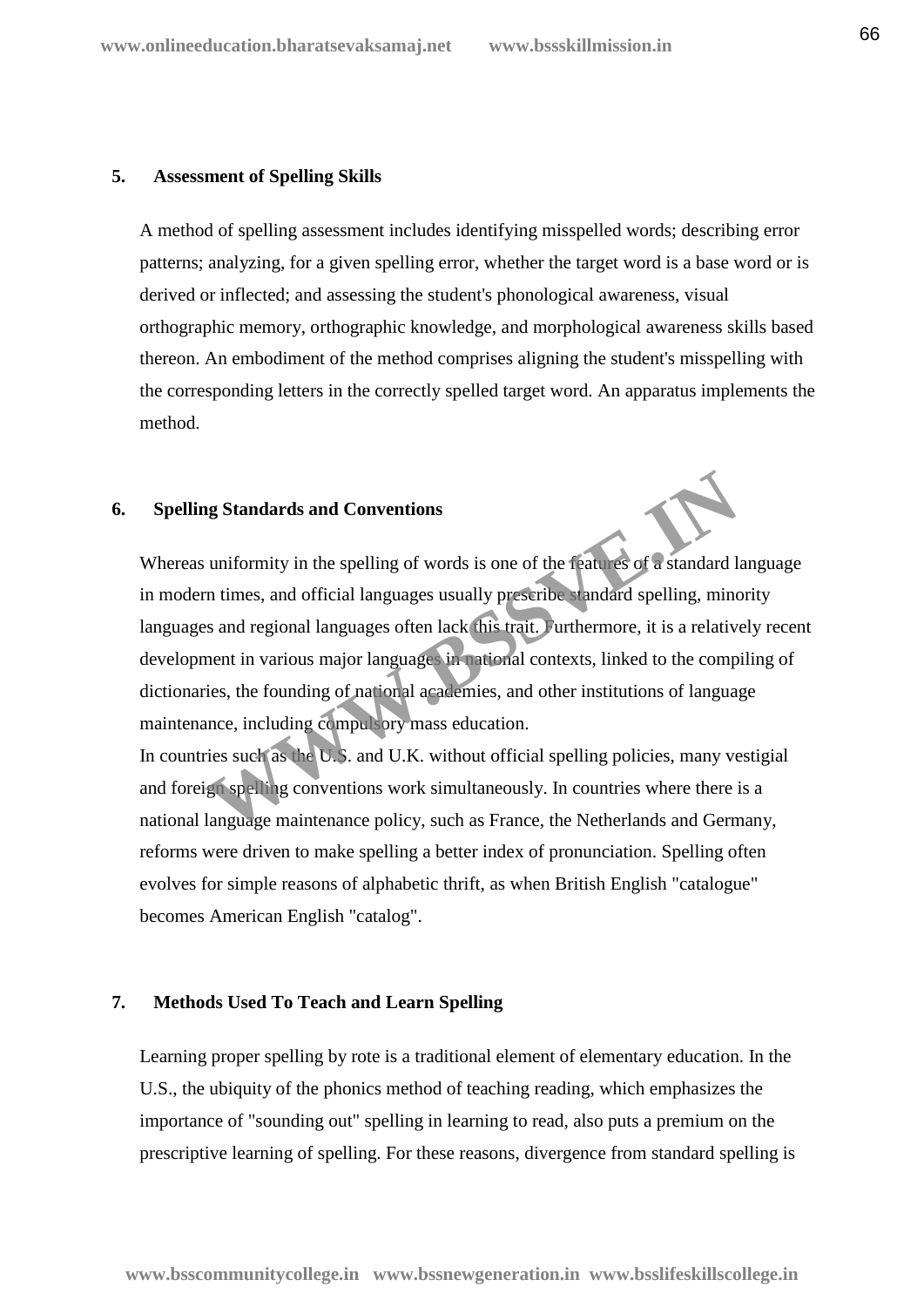often perceived as an index of stupidity, illiteracy, or lower class standing. The intelligence of Dan Quayle, for instance, was repeatedly disparaged for his correcting a student's spelling of "potato" as the now non-standard "potatoe" (C15th spelling, O.E.D.) at an elementary school spelling bee in Trenton, New Jersey on June 15, 1992.

The opposite viewpoint was voiced by President Andrew Jackson who stated "It's a damn poor mind that can only think of one way to spell a word."

Since traditional language teaching methods emphasize written language over spoken language, a second-language speaker may have a better spelling ability than a native speaker despite having a poorer command of the language.

Spelling tests are usually used to assess a student's mastery over the words in the spelling lessons s/he has received so far. They can also be an effective practice method. There are many free spelling tests on websites on the Internet. There are two major problems with spelling tests, however. Firstly, many students "cram" the content into short term memory only to forget it immediately after the test. Secondly, although tests are great to determine which words are hard for a student, they do not ensure proper follow up. An effective remedy is often missing, especially since some students need much more support than others. Example 18 and the spelling tests on websites on the Internet. There are two major problem<br>tests, however. Firstly, many students "cram" the content into short term<br>orget it immediately after the test. Secondly, although t

Spelling bees are competitions to determine the best speller of a group. Such events have grown in popularity and are often televised, particularly in the U.S.

### **8. Five Stages of Spelling**

Spelling is all about patterns. Children need to be taught to see the patterns so they learn patterns instead of memorizing every single letter of every single word.

Learning to spell is a developmental process; i.e., a childs spelling ability progresses through predictable stages.

When children are involved in a writing/spelling program that focuses on enthusiastic communication rather than on correctness, they are far less likely to develop a fear or distaste of writing, and their spelling ability progresses through predictable stages: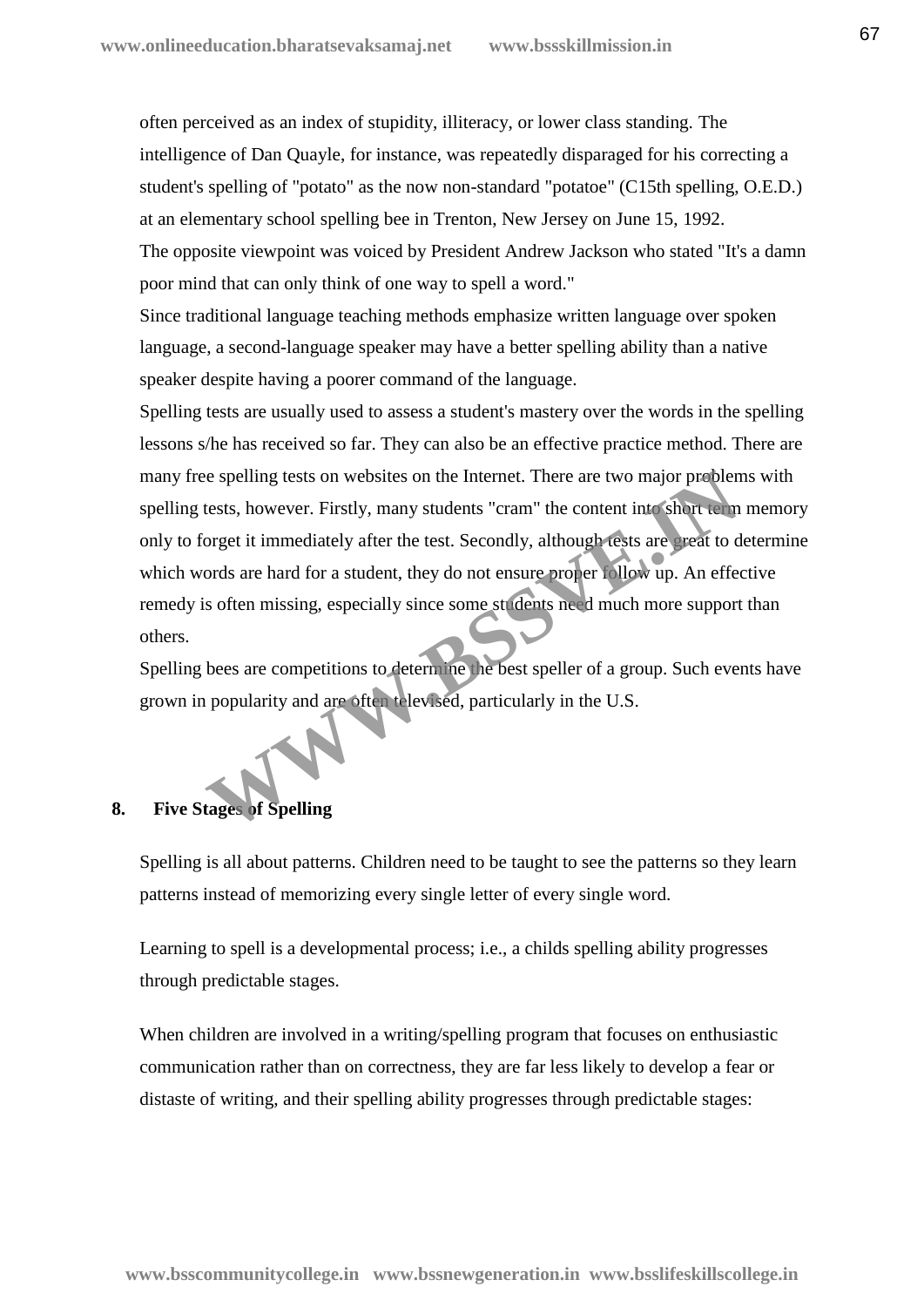### **8.1 Precommunicative Spelling**

Precommunicative Spelling is the spelling when kids first use alphabet symbols to represent words. They may string letters together to represent something they want to say and may even copy certain words, but they do not yet grasp the symbol-sound relationships.

### **8.2 Semiphonetic Spelling**

Semiphonetic Spelling when children know that letters represent the sounds in words and they can use the letters they know to write those sounds. At this stage, however, they only partially perceive and reliably represent the sounds in words. The letters may be in correct sequence, but they omit some of the major sounds (e.g., writing crts for carrots, camr for camera, libric for liberty).

### **8.3 Phonetic Spelling**

Phonetic Spelling when children spell words the way they sound. All the surface sound features are represented, including vowels (even though the words may not have standard spelling). At this stage, they have constructed a systematic, sophisticated, and perceptually accurate mapping of words. They often overapply a spelling rule theyve learned (e.g., a silent e in every word with a long vowel sound). Stage, however, they only partially perceive and reliably represent the swords. The letters may be in correct sequence, but they omit some of the swords. The letters may be in correct sequence, but they omit some of the so

### **8.4 Transitional Spelling**

Transitional Spelling when children move to greater reliance on visual memory and are developing a sense of whether a word looks right. They display new knowledge of the conventions of English spelling (vowels in every syllable, vowel combination patterns, inflectional endings, frequently occuring English letter sequences, etc.).

**www.bsscommunitycollege.in www.bssnewgeneration.in www.bsslifeskillscollege.in**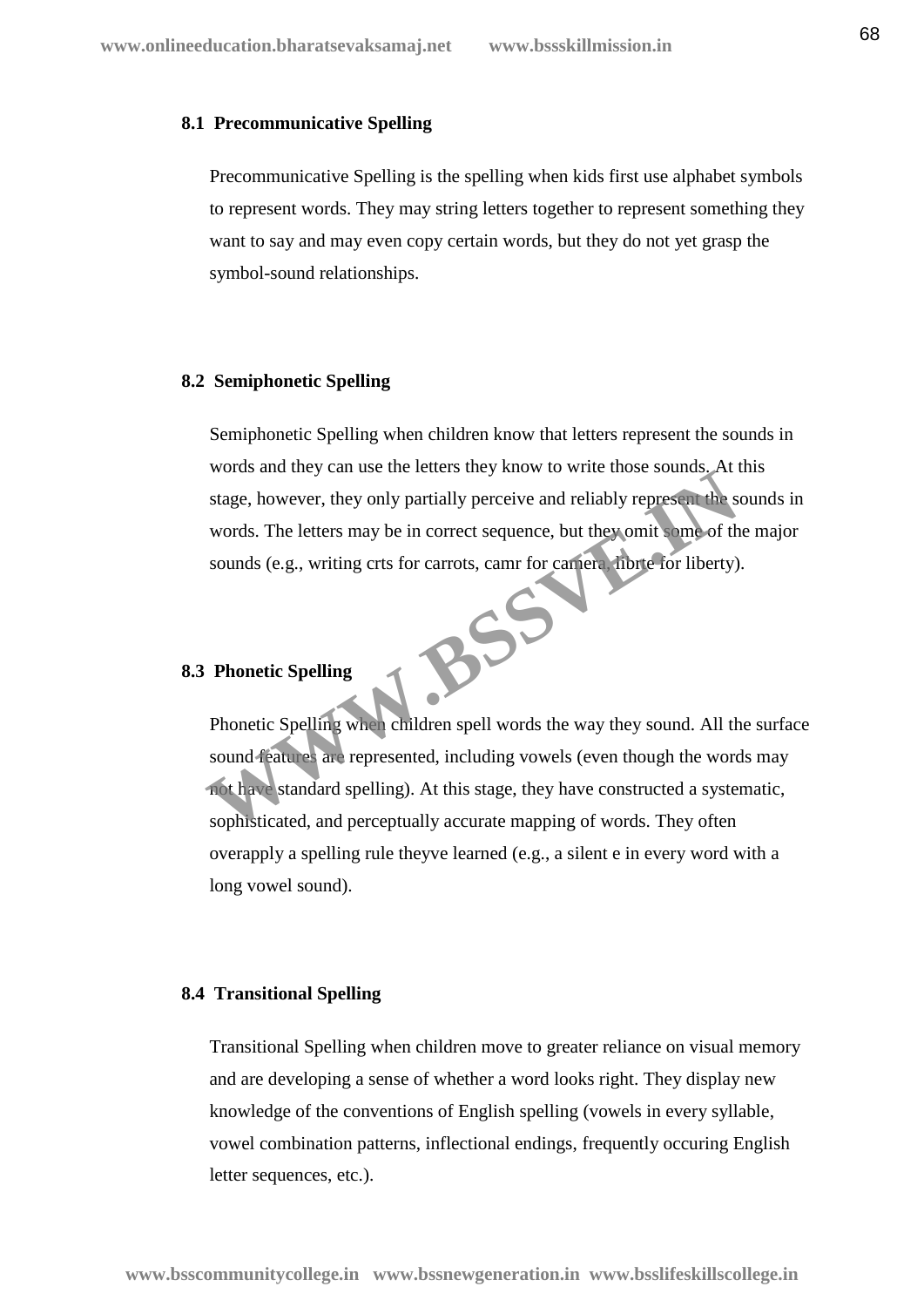### **8.5 Mature Spelling**

Mature Spelling when kids grasp the basic patterns of the English spelling system. They have mastered accurate spelling of prefixes, suffixes, contractions, compound words; can distinguish homonyms; have mastered many irregular spellings; can think of alternative spellings and visualizes the word in the minds eye; are beginning to recognize word origins and to use this information to make meaningful associations.

If children receive good instruction and do a lot of writing, they typically reach the mature level by age eight or nine. After that, improvement is an expanding and refining process. WWW.BSS

### **9. Teaching Spelling Skills**

Many language learners regard speaking ability as the measure of knowing a language. These learners define fluency as the ability to converse with others, much more than the ability to read, write, or comprehend oral language. They regard speaking as the most important skill they can acquire, and they assess their progress in terms of their accomplishments in spoken communication.

- Language learners need to recognize that speaking involves three areas of knowledge:
	- o Mechanics (pronunciation, grammar, and vocabulary): Using the right words in the right order with the correct pronunciation
	- o Functions (transaction and interaction): Knowing when clarity of message is essential (transaction/information exchange) and when precise understanding is not required (interaction/relationship building)
	- o Social and cultural rules and norms (turn-taking, rate of speech, length of pauses between speakers, relative roles of participants): Understanding how to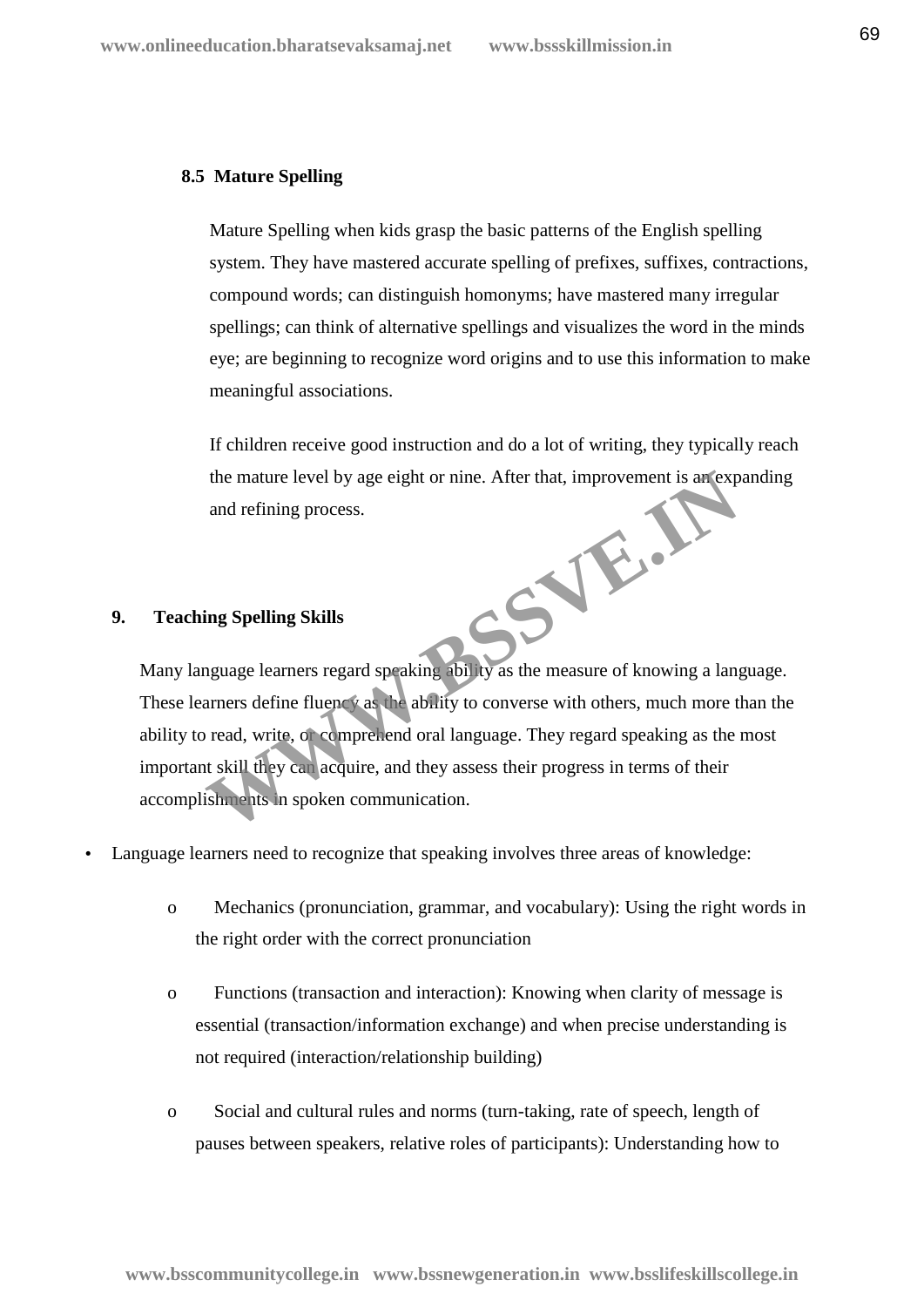take into account who is speaking to whom, in what circumstances, about what, and for what reason.

- o In the communicative model of language teaching, instructors help their students develop this body of knowledge by providing authentic practice that prepares students for real-life communication situations. They help their students develop the ability to produce grammatically correct, logically connected sentences that are appropriate to specific contexts, and to do so using acceptable (that is, comprehensible) pronunciation.
- Skills and strategies to enhance spelling ability can be taught.
	- o Having children correct their own errors immediately seems to help develop visual memory.
	- o Phonics and sequencing skills help spelling.
	- o Learning the common patterns of English, as well as prefixes, suffixes, and root words is helpful. Usually practice is needed in distinguishing between homonyms.
	- o Personal study techniques are helpful to develop and use for learning phonetically unpredictable words. For a person with a strong visual memory, just looking at a word, covering it and visualizing it, and then writing it from memory a few times is usually sufficient. Transies to enhance spelling ability can be taught.<br>
	Having children correct their own errors immediately seems to help de<br>
	isual memory.<br>
	Phonics and sequencing skills help spelling.<br>
	Learning the common patterns of Ingli
- For those who struggle with spelling, most experts recommend using a memory approach that involves multiple senses. For example:
- o Look carefully at the word as you say it aloud.
- o Write the word, naming each letter.
- o Read the word aloud again.
- o Check to make sure you have spelled the word correctly.
- o Cover the word and write it again, saying each part as you write it.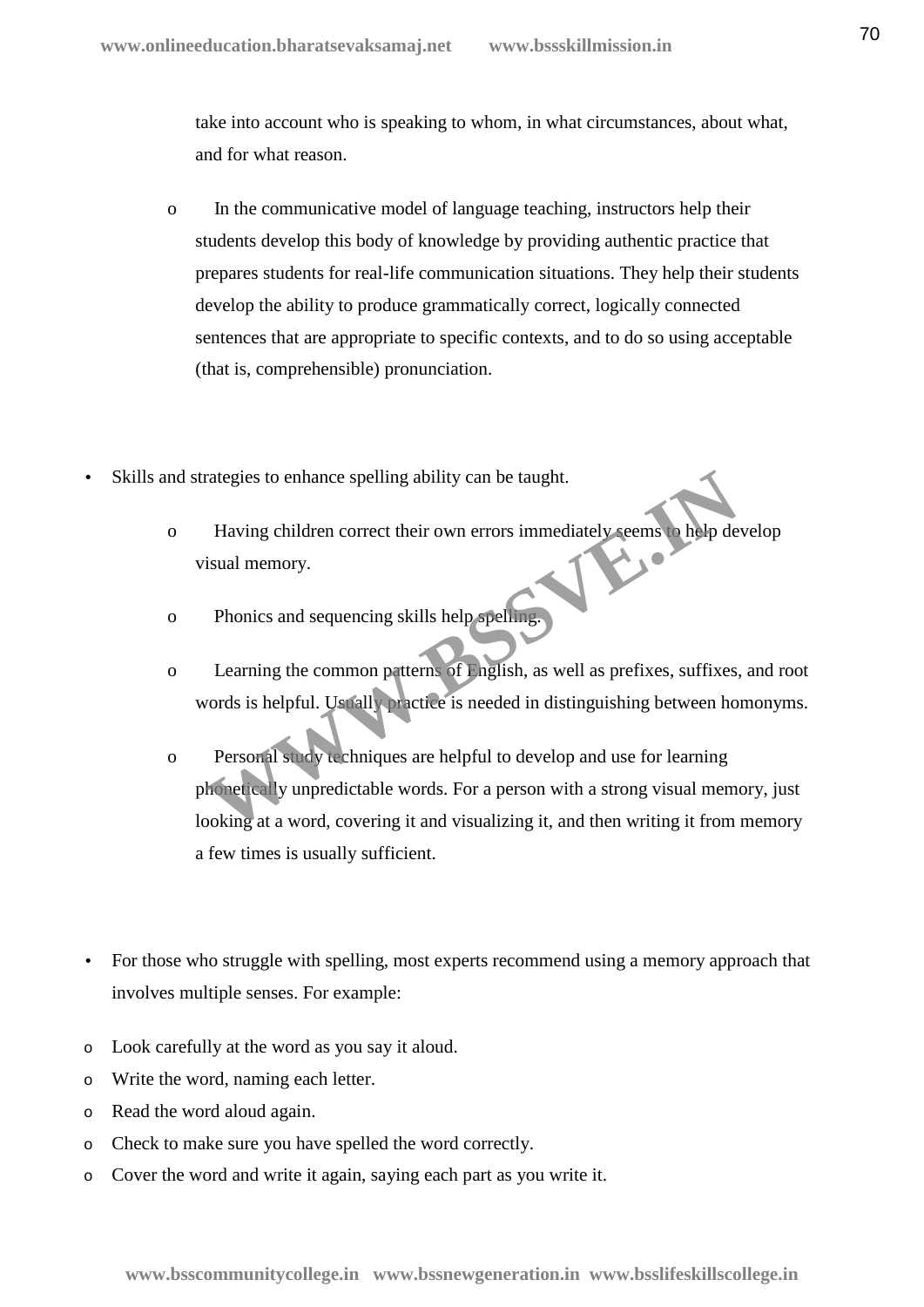- o Check your spelling.
- It used to be thought that the physical act of writing out words by hand was more helpful than any other technique. The latest research, however, indicates that writing, tracing, and computer keyboarding are equally effective. Also using the computer-improved motivation for many students, making spelling and writing a more positive experience.
- For difficult words, it can be helpful to use techniques such as pronouncing a phonetically unpredictable word the way it is spelled (bee-a-oo-tiful  $=$  beautiful) or using sayings (You have a pal in your principal or I like Seconds on dessert).
- Rather than children being required to look up commonly misspelled words in a complete dictionary, some are helped by keeping for themselves an individualized list (dictionary) of words they find difficult. A quick check on their short lists makes looking up common words less laborious. ome are helped by keeping for themselves an individualized list (diction<br>ind difficult. A quick check on their short lists makes looking up commo<br>is.<br>w applicable rules are worth learning, but most children are not helped
- A few widely applicable rules are worth learning, but most children are not helped by being exposed to many rules and all their exceptions. Several sources suggest that the only rules worth memorizing are those dealing with:
	- In Section 4 of this course you will cover these topics:
	- Assessing And Teaching Handwriting And Written Expression
	- Assessing Math

### **Topic : Assessing And Teaching Handwriting And Written Expression**

### **Topic Objective:**

At the end of this topic students will be able understand:

- Assessing and Teaching Handwriting And Written Expression
- Factors That Contribute to Handwriting Problems
- Observing Handwriting Activities
- Analyzing the Students Writing Samples
- Readiness Skills
- Multisensory Approach for Manuscript Writing
- First Graders Errors in the Formation of Manuscript Letters
- A Method for Transitional Writing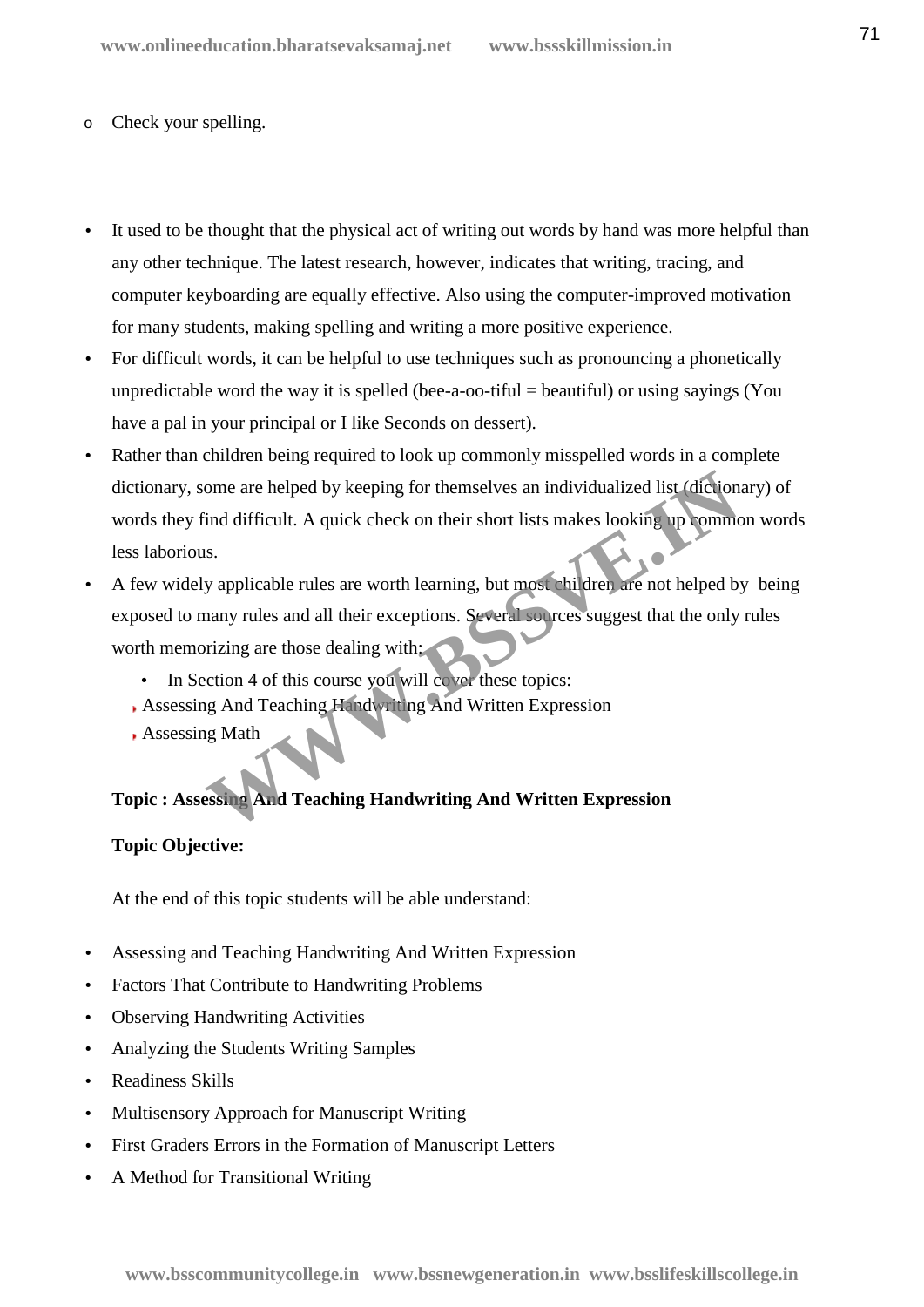- Cursive Writing Letter Groups
- Formal Written Expression Assessment
- Informal Written Expression Assessment
- Process Approach to Writing
- Instructional Recommendations for Developing an Effective Writing Program
- Commercial Written Expression Programs
- Computer Software Programs in Written Expression

### **Definition/Overview:**

Writing was an especially difficult subject, as we expected, because his motor clumsiness, in addition to his general problems, hampered him a great deal. In his tense fist, the pencil could not run smoothly. A whole page would suddenly become covered with big swirls, the exercise book would be drilled full of holes, if not torn up. In the end, it was possible to teach him to write only by making him trace letters and words written in red pencil. This was to guide him to make the right movements. However, his handwriting has so far been atrocious. **Solution**<br>
Solution and the specially difficult subject, as we expected, because his me for elums<br>
is general problems, hampered him a great deal. **in his tense fist**, the per<br>
only b. A whole page would suddenly become c



### **Key Points:**

### **1 Assessing and Teaching Handwriting And Written Expression**

Handwriting problems experienced by children who have been properly diagnosed by very experienced pediatricians and psychiatrists as having Asperger's Syndrome. We present two contrasting case studies of children who currently attend mainstream schools in the U.K. Rather unusually one of these children is a girl (current estimates of the ratio of boys to girls with AS is 4:1). So that the handwriting difficulties of the two children can be compared, we provide examples of their performance on a test called the Evaluation Tool of Children's Handwriting. This is an American test, which one of us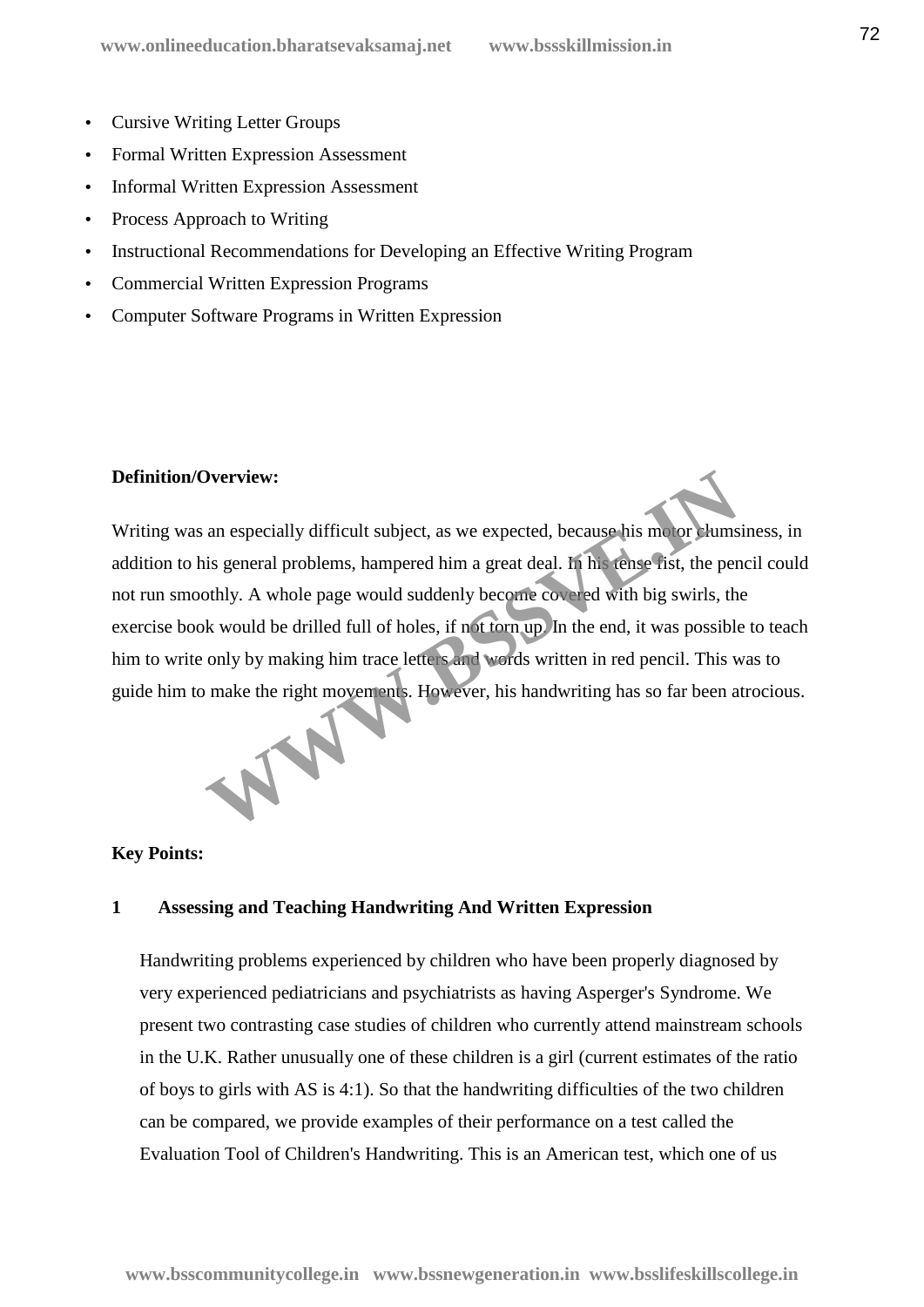(DG) has found very useful in clinical practice and which we feel provides quite good information on different dimensions of a child's handwriting problems. For those not familiar with the content of the test, each child performs 7 tasks as follows:

- Writing the alphabet from memory in lower case then in upper case. The child is instructed not to join the letters together and erasing or striking out is only permitted once.
- Writing the numerals from 1-20 under the same conditions.
- Near-point copying. The child is shown the sentence "Spaceships quickly orbited the moon" and is required to copy it from a sample placed on the desk surface beside them.
- Far-point copying. The child is required to copy the sentence "Sixty cows jumped and gazed at them" from a distance of 6-8 feet raised 4 feet from the floor.
- Manuscript-to cursive transition. The child is shown the sentence "Astronauts waved to sixty cows below " in print form and is required to write it in joined up writing.
- Four non-words are dictated to the child and he/she is required to write them from memory boizt, clagy, shrum and 58273. The print form and is required to write it in joined up writing<br>
The print form and is required to write it in joined up writing<br>
Shown the share of the child and he/she is required to write the in from m<br>
shrum and 58273.
- The child is asked to write a sentence containing no less than five words.

## **2 Factors That Contribute to Handwriting Problems**

- Motor problems
- Faulty visual perception of letters and words
- Poor visual memory
- Poor instruction
- Lack of motivation

### **3 Observing Handwriting Activities**

- Does the student grip the pencil correctly and in a comfortable and flexible manner?
- Is the students paper in the proper position on the writing surface?
- Does the student sit correctly when writing, or is the head too close or too far away from the paper?
- Does the student consistently write with the same hand?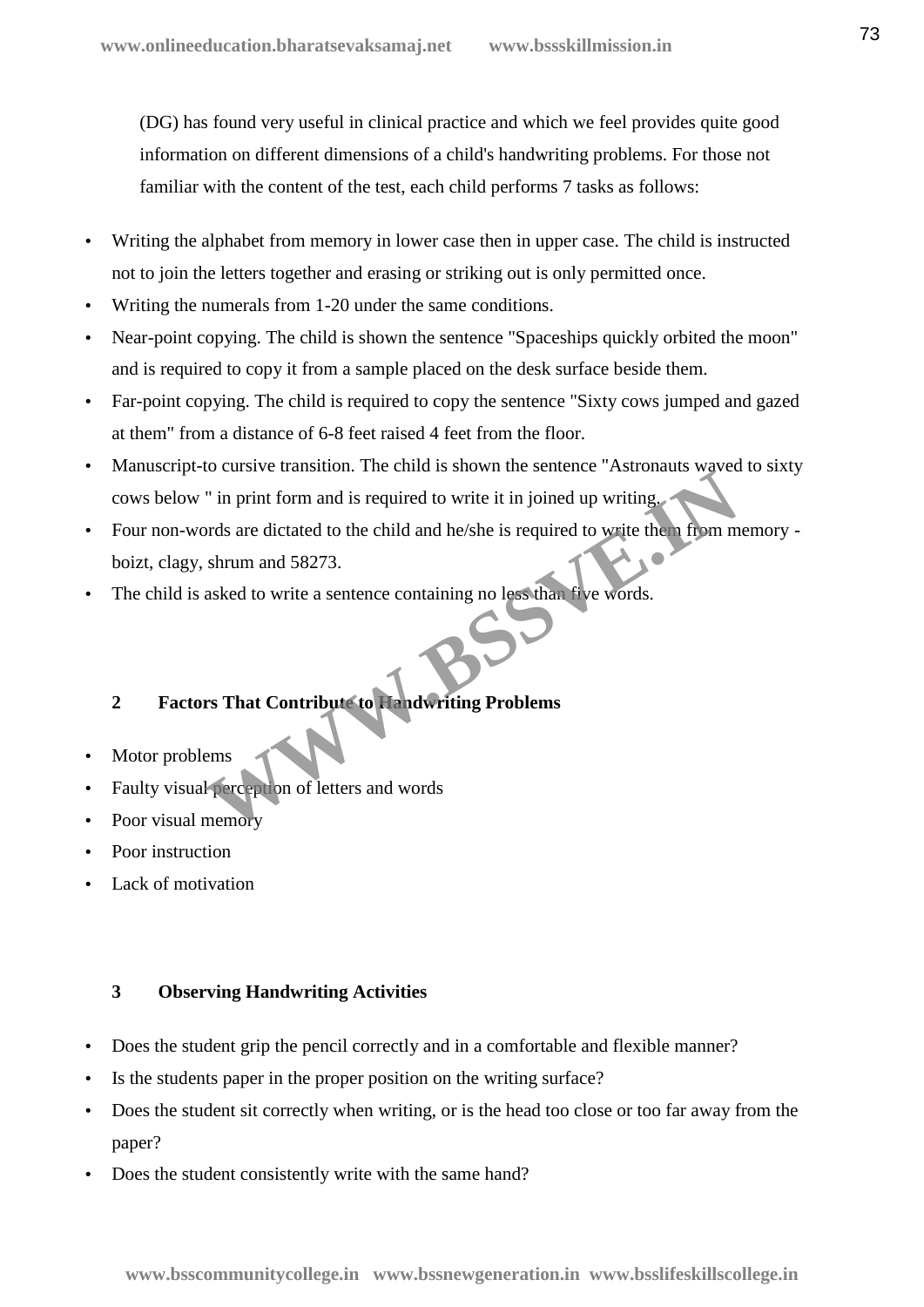- Does the student appear extremely frustrated, nervous, or emotional when writing?
- Does the student have a negative attitude toward handwriting and appear bored and disruptive?

### **4 Analyzing the Students Writing Samples**

- Letter formation
- Letter, size, proportion, and alignment
- Line quality
- Slant
- Rate

### **5 Readiness Skills**

- Perform hand movements such as up-down, left-right, and forward-back. **WARRENT CONTROLLER**
- Trace geometric shapes and dotted lines.
- Connect dots on paper.
- Draw a horizontal line from left to right.
- Draw a vertical line from top to bottom and bottom to top.
- Draw a backward circle, a curved line, and a forward circle.
- Draw slanted lines vertically.
- Copy simple designs and shapes.
- Name letters and discern likenesses and differences in letter forms.

### **6 Multisensory Approach for Manuscript Writing**

- The teacher shows the student the letter (or word).
- The teacher says aloud the letter name and stroke directions.
- The student traces the model with a finger and may report the movements aloud while tracing.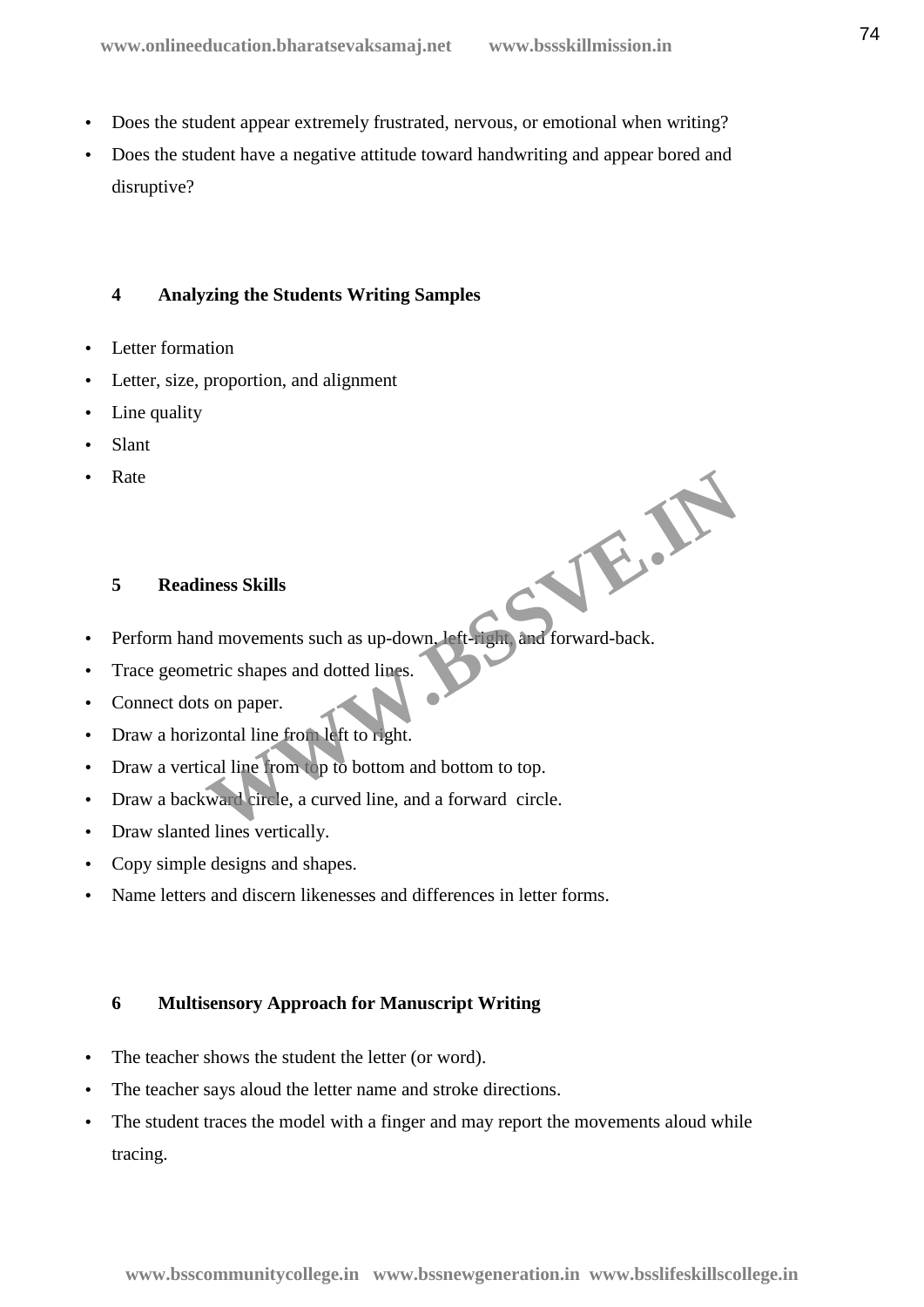- The student traces the formal model.
- The student copies the letter on paper while looking at the model.
- The student writes the letter from memory.

### **7 First Graders Errors in the Formation of Manuscript Letters**

- Incorrect size was the most common type of error and was seen more often in descender letters (p,q,y,g, and j).
- The most frequently reversed letters were N, d, q, and y.
- Incorrect relationship of parts occurred most frequently in the letters k, R, M, and m.
- Partial omission occurred most frequently in the letters m, U, and I.
- Additions often occurred in the letters q, C, k, m, and y.
- The most frequently misshaped letter forms were j, G, and J. **WWW.BSSVE.IN**

# **8 A Method for Transitional Writing**

- The word is printed in manuscript.
- The letters are connected.
- The student traces over.

### **9 Cursive Writing Letter Groups**

- the e family (taught first): e, l, h, f, b, k
- the family with a handle to which the next letter is attached: b, o, v, w
- the family that emphasizes the correct formation of hump-shaped letters: n, s, y
- $\bullet$  the c family: c, a, d, o, q, g
- the hump family: n, m, v, y, x
- the family with tails in the back: f, q
- the family with tails in the front: g, p, y, z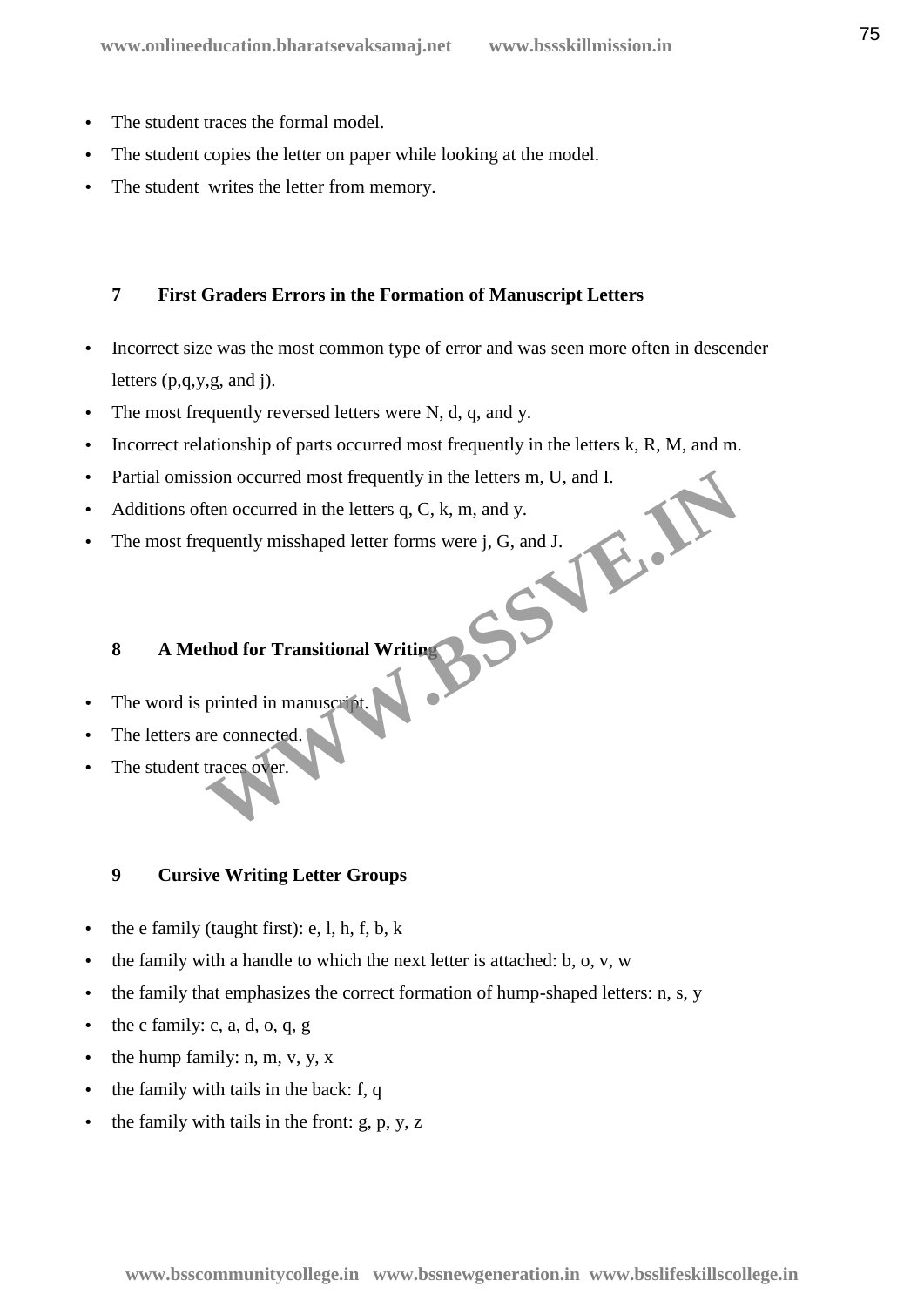### **10 Formal Written Expression Assessment**

- California Achievement TestsFifth Edition (1992): Assesses mechanics (punctuation and capitalization), word usage, and understanding of sentence structure and paragraph organization for students in first through 12th grade.
- CTB Writing Assessment System (1993): Assesses writing samples for students in second through 12th grade.
- Metropolitan Achievement TestsSeventh Edition: Writing Test: Assesses ideas and development; organizational, unity, and coherence; word choice, sentences; grammar and usage; and mechanics for students in first through 12th grade.
- Peabody Individual Achievement TestRevised: Assesses prewriting skills for students in kindergarten through first grade and written language skills for students in second through 12th grade.
- Woodcock Language Proficiency BatteryRevised: Assesses dictation, proofing, writing samples, and writing fluency for preschoolers through adults. Example Proficiency BatteryRevised: Assesses dictation, pro-fing-write<br>
I writing fluency for preschoolers through adults.<br>
all Written Expression Assessment

### **11 Informal Written Expression Assessment**

- fluency
- syntax
- vocabulary
- structure
- content
- profile of components
- curriculum-based measurement
- portfolio assessment

### **12 Process Approach to Writing**

- The process should be modeled.
- The process can be collaborative.
- The process can be prompted.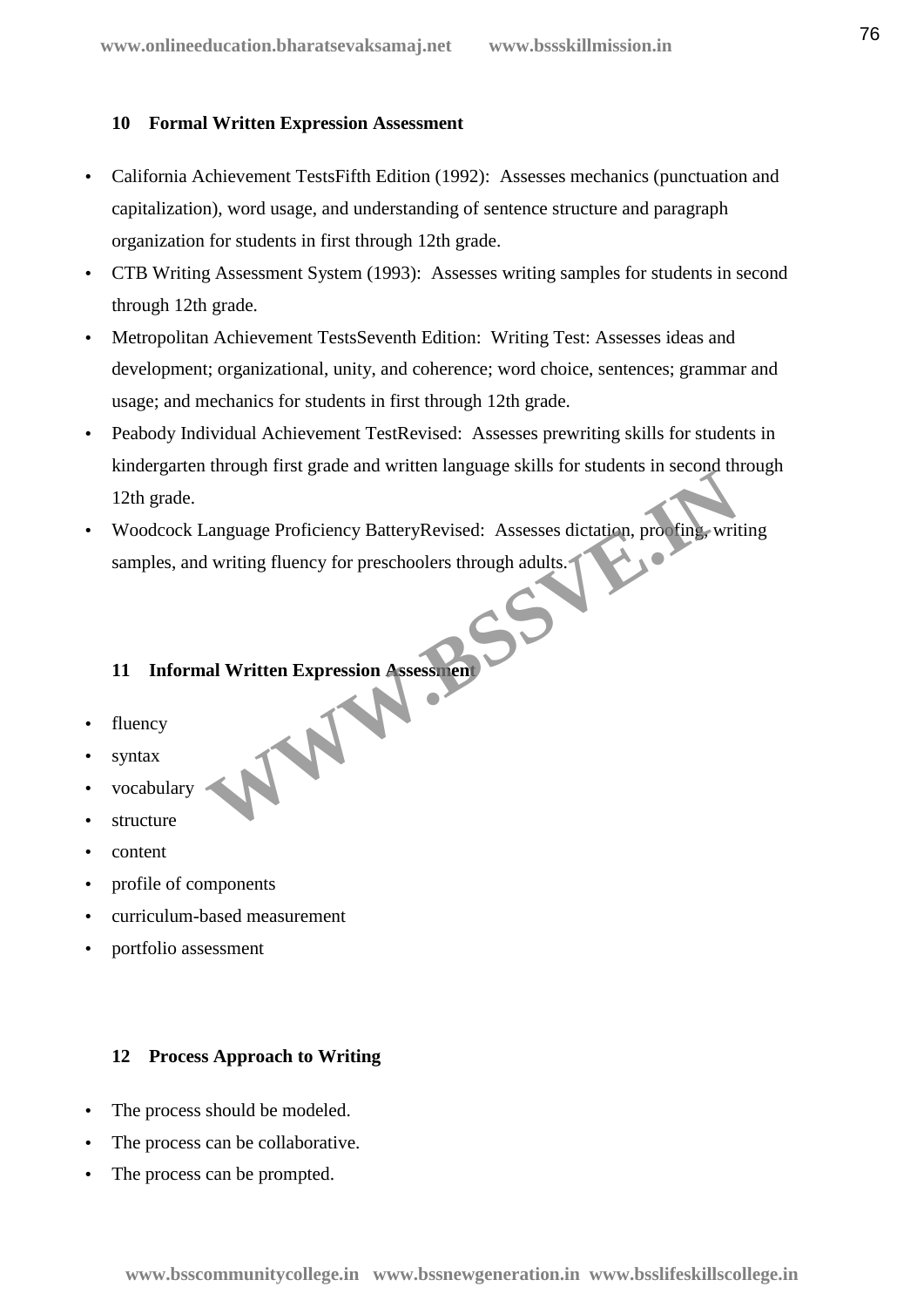The process should become self-initiated and self-monitored.

### **13 Instructional Recommendations for Developing an Effective Writing Program**

- Allocate time for writing instruction.
- Expose students to a broad range of writing tasks.
- Create a social climate conductive writing development.
- Integrate writing with other academic subjects.
- Aid students in developing the processes central to effective writing.
- Automatize skills for getting language onto paper.
- Help students develop explicit knowledge about the characteristics of good writing.
- Help students develop the skills and abilities to carry out more sophisticated composing processes. Is develop explicit knowledge about the characteristics of good writing.<br>
Is develop the skills and abilities to carry out more sophistical ed composes<br>
Is develop goals for improving their written products<br>
Citional pract
- Help students develop goals for improving their written products
- Avoid instructional practices that do not improve students writing performances.

### **14 Commercial Written Expression Programs**

- Clues for Better Writing
- Everyone Write
- Expressive Writing 1; Expressive Writing 2
- Language Roundup
- Reasoning and Writing

### **15 Computer Software Programs in Written Expression**

- Grammar Games
- Kaplan Grammar for the Real World
- Write On! Plus
- The Writing Trek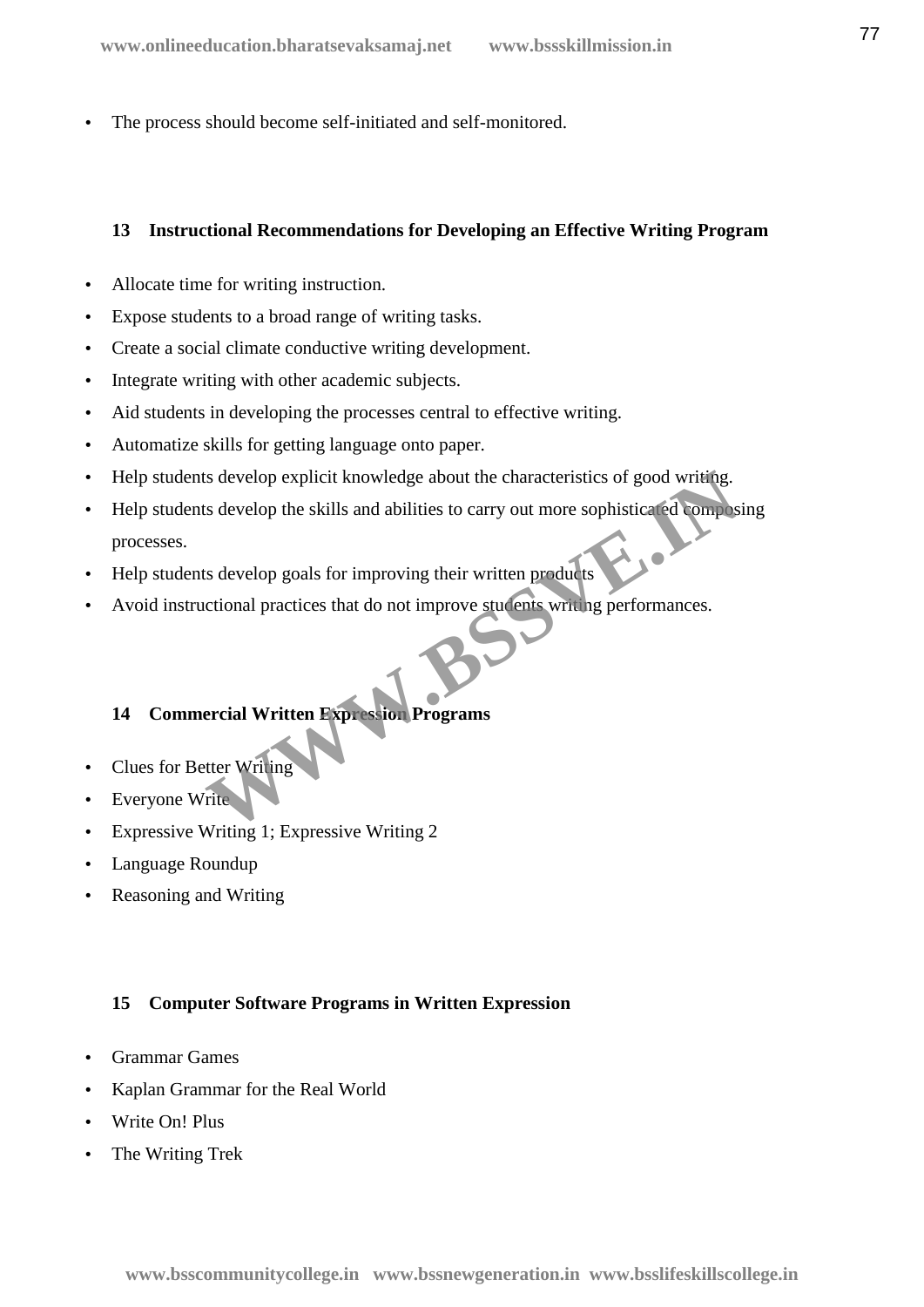The Writing Workshop

### **Topic : Assessing Math**

### **Topic Objective:**

At the end of this topic students will be able understand:

- The steps in Assesing math understanding are:
- Skill Introduction Sequence
- Math Standards and Students with Disabilities
- Concepts Basic to Understanding Numbers
- Readiness for More Advanced Mathematics
- Guidelines for Conducting an Error Analysis For Conducting an Error Analysis<br>ror Patterns in Math<br>Level of Understanding<br>a Assessment<br>th Assessment<br>structed Tests<br>Based Measurement
- Common Error Patterns in Math
- Determining Level of Understanding
- Formal Math Assessment
- Informal Math Assessment
- Teacher-Constructed Tests
- Curriculum-Based Measurement

### **Definition/Overview:**

Children know many math concepts through early play. As infants they know that they are small and their mother and father are big even though they do not know the words. Toddlers know that if they put one block on top of another, they will have two even though they do not know the words. They know that if they have 2 blocks and you have 10, you have more and they want them. Toddlers will often sort objects although we may not know the criteria they are using to form their sets. Very young children know the sequence of their day if there is a schedule to their day. They learn many concepts of number, size, shape, and weight during trips to the grocery store. When they enter preschool, children know many concepts in their own way of knowing.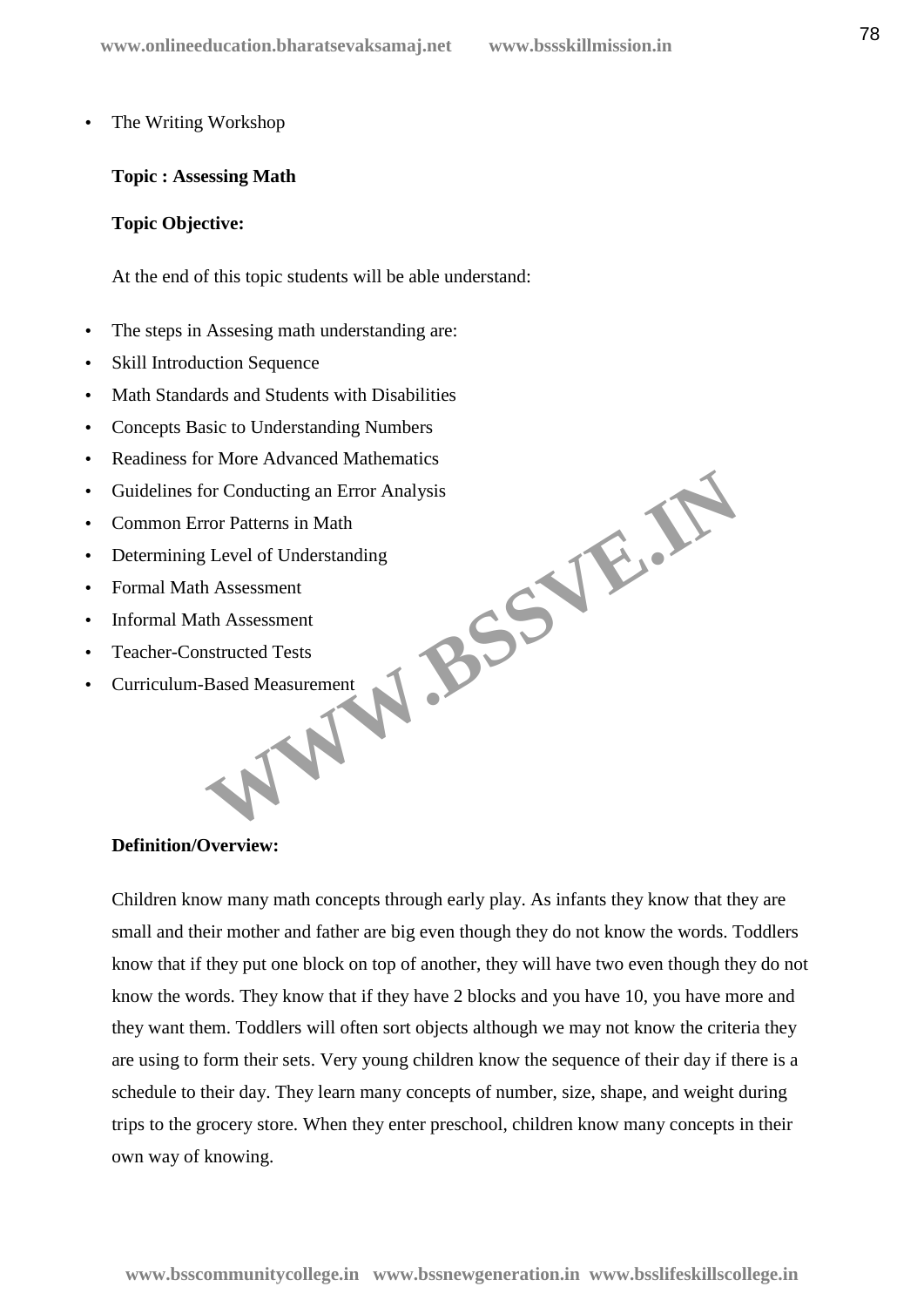### **Key Points:**

### **1. The steps in Assesing math understanding are:**

- 1.1. Our children begin to use and understand the language of math through our correct use of the words through the day. Some of these words are: tall and short, empty and full, near and far, first and last, high and low, in and out, few and many, light and heavy, all and none, hot and cold, same and different, more and less, pair, group, set, names of coins.
- 1.2. Development of rote counting (counting without understanding the value of the numbers) Experience of the counting (counting without finderstal ding the value of therman of rote counting (counting without finderstal ding the value of these parameters) songs to familiarize children with the pumbers repeated in
- Use number songs to familiarize children with the numbers repeated in order
- Finger plays which use numbers help teach the order of the numbers
- Count for fun during a spare minute of the day
- Use nursery songs to practice counting on the fingers
	- 1.3. Development of meaningful counting (counting and understanding that the number 2 represents two objects and 4 represents four objects)
- Begin with small sets of 2 or 3 and ask the child how many there are
- Tell fairy tales and have the correct number of characters to count or act out the story and count the characters together
- Set out three objects and have the children touch each object as they count it
- Increase the number of objects to count as the child becomes confident when he/she is ready, they will begin to count without touching each object.
- Count golf tees the child can make towers with them and then count them
- Count bears, corks, farm animals, paint brushes, tables, books, each other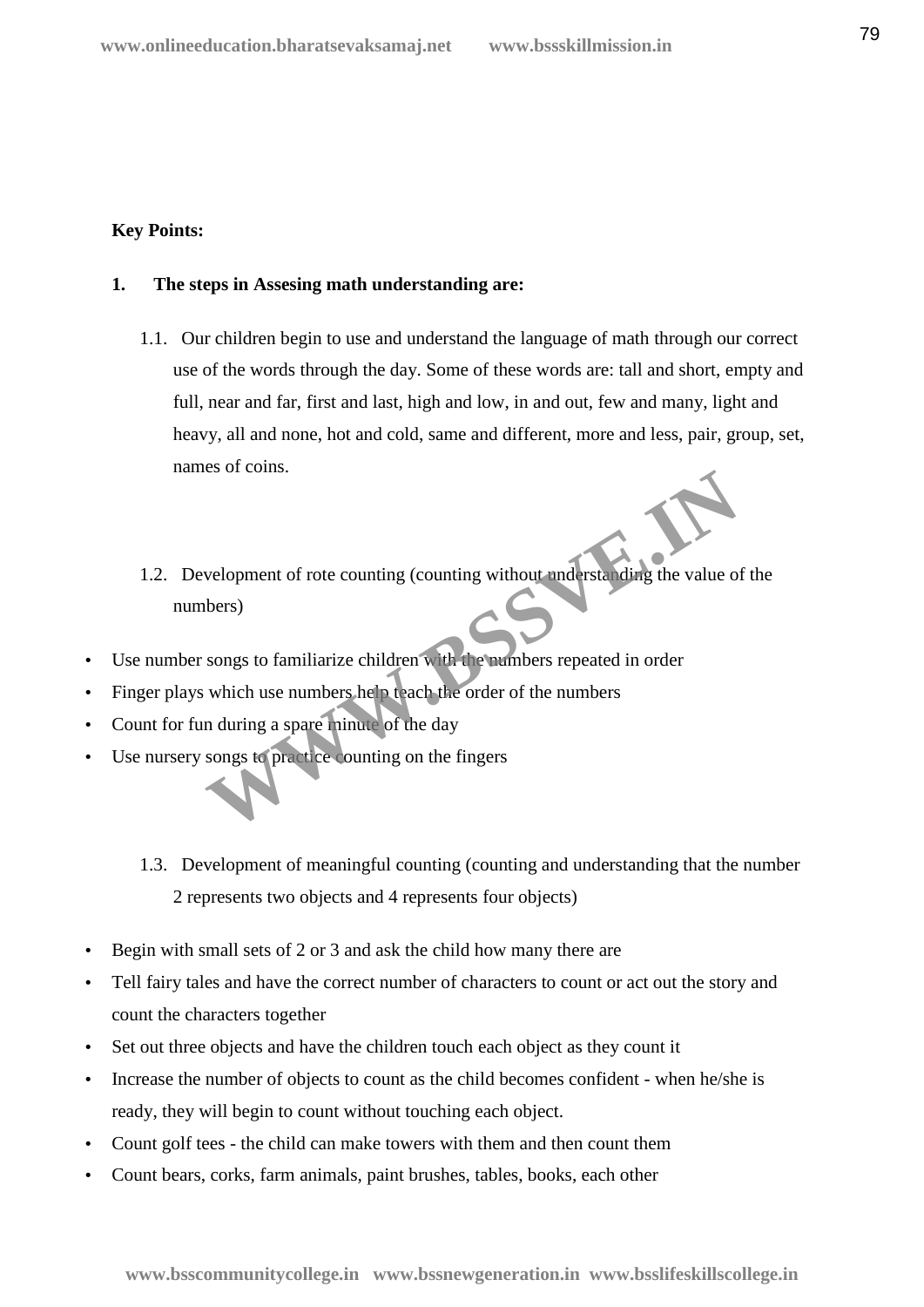- Count plates at lunch time, blocks, children in a center at free choice time
- Count clothes pins as you drop them into a wide-mouth jar

### **2. Skill Introduction Sequence**

- addition and subtractionfirst and second grades
- multiplication and divisionthird and fourth grades
- fractionsfourth and fifth grades
- decimals and percentagesfifth and six grades

### **3. Math Standards and Students with Disabilities**

- The standards make only modest reference to students with disabilities.
- The standards are not based on replicable, validated instructional programs. Research supported instructional programs for students with moderate to mild disabilities are especially lacking.

W.B.

 The standards promote a self-discovery approach for teaching math to all students. This position ignores the wealth of teaching practices generated from the processes-product research that have proven effective with students who have moderate to mild disabilities.

### **4. Concepts Basic to Understanding Numbers**

- classification
- ordering and seriation
- one-to-one and correspondence
- conservation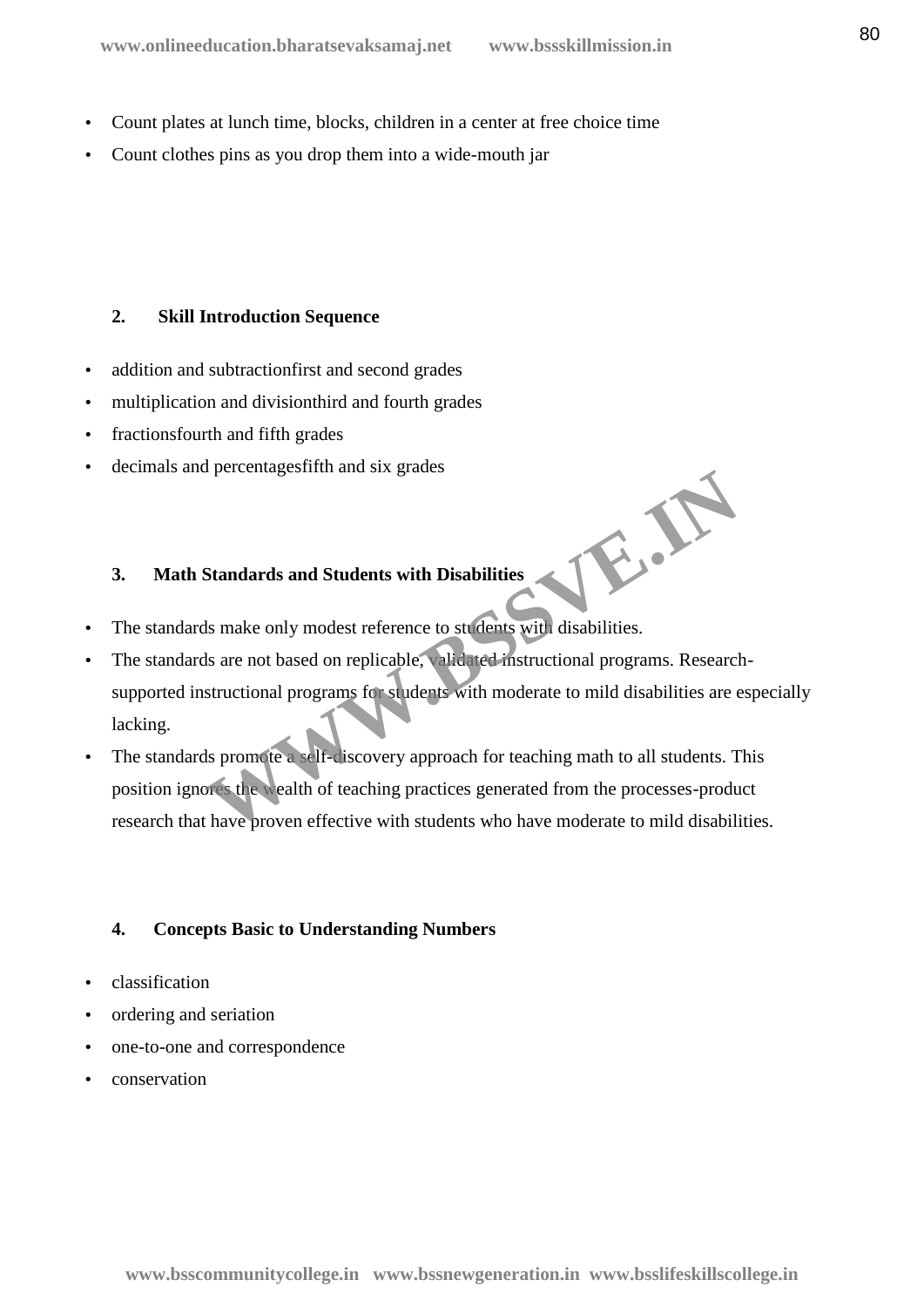### **5. Readiness for More Advanced Mathematics**

- commutative property of addition
- commutative property of multiplication
- associative property of addition and multiplication
- distributive property of multiplication over addition
- inverse operations

### **6. Figure**

### **7. Guidelines for Conducting an Error Analysis**

- Select an assessment or product that provided an opportunity for a variety of errors to occur.
- Encourage the student to attempt everything and to show all work.
- Try to get as many examples of meaningful errors as possible.
- Try to gain insight into the students processes by noting patterns, or thought consistencies, in the errors. tines for Conducting an Error Analysis<br>
ressment or product that provided an opportunity for a variety of errors to<br>
the student to attempt everything and to show all work.<br>
many examples of meaningful errors as possible.<br>
- Try to categorize errors or corrects by content, behavior, condition, or thought process (fact, concept, rule, strategy).
- Note and categorize skills that were not displayed.
- Ask yourself (or the student) How did you arrive at this answer?
- Once you think you have found an error pattern, see if you can confirm it by predicting the sort of mistake a student will make and then giving a specific assessment to see if the pattern occurs.

### **8. Common Error Patterns in Math**

- The sums of the ones and 10s are each recorded without regard for place value.
- All digits are added together (defective algorithm and no regard for place value).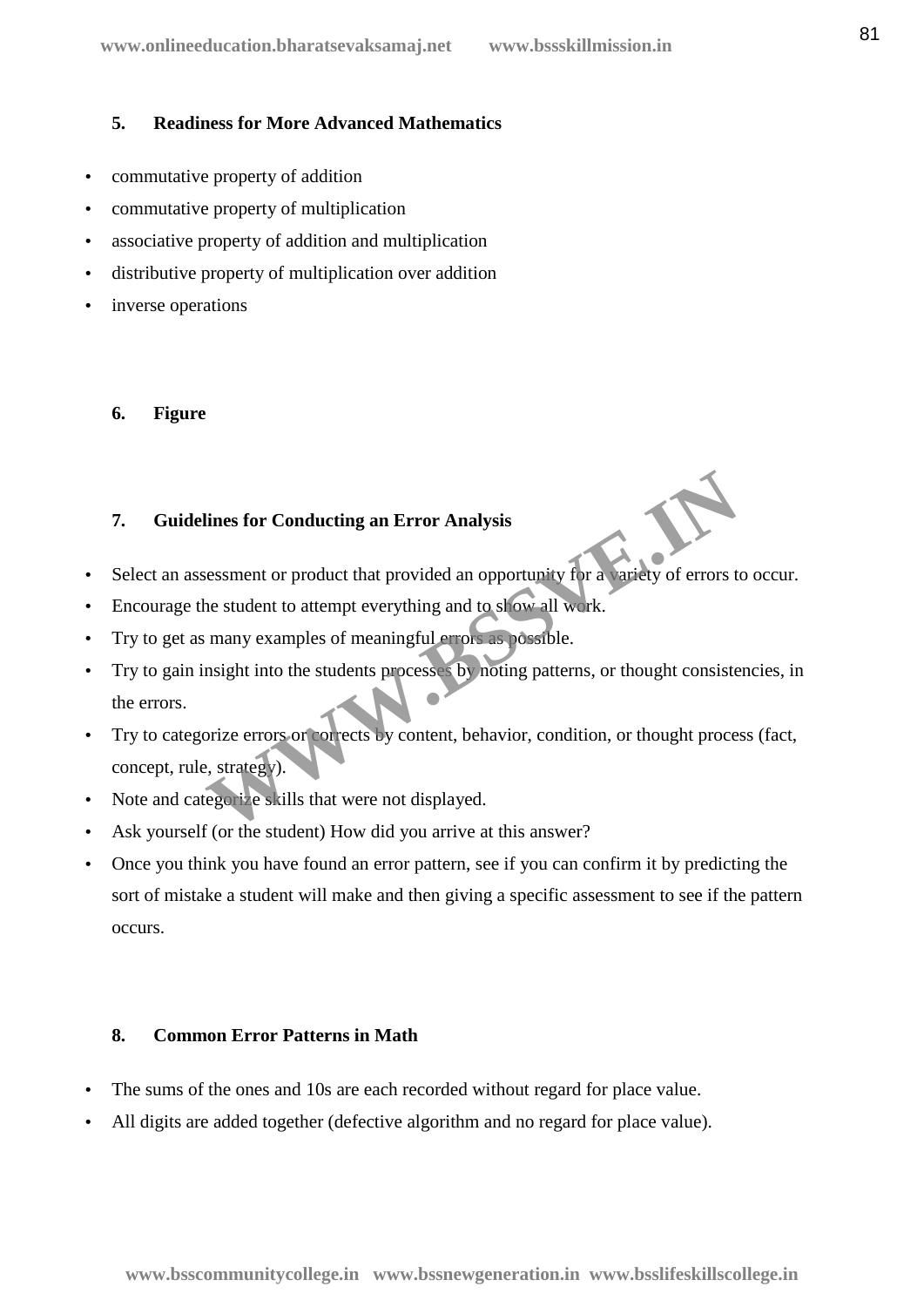- Digits are added from left to right. When the sum is greater than 10, the unit is carried to the next column on the right. This pattern reflects no regard for place value.
- The smaller number is substracted from the larger number without regard for placement of the number. The upper number (minuend) is subtracted from the lower number (subtrahend), or vice versa.
- Regrouping is used when it is not required.
- When regrouping is required more than once, the appropriate amount is not subtracted from the column borrowed from in the second regrouping.
- The regrouped number is added to the multiplicand in the 10s column prior to performing the multiplication operation.
- The zero in the quotient is omitted.

# **9. Determining Level of Understanding W.BSSVE.IN**

- concrete level
- semiconcrete level
- abstract level

### **10. Formal Math Assessment**

- achievement and diagnostic tests
- criterion-referenced tests

### 11. **Informal Math Assessment**

- curriculum-based measurement
- teacher-constructed tests
- assessment at the concrete, semiconcrete, and abstract levels
- diagnostic math interviews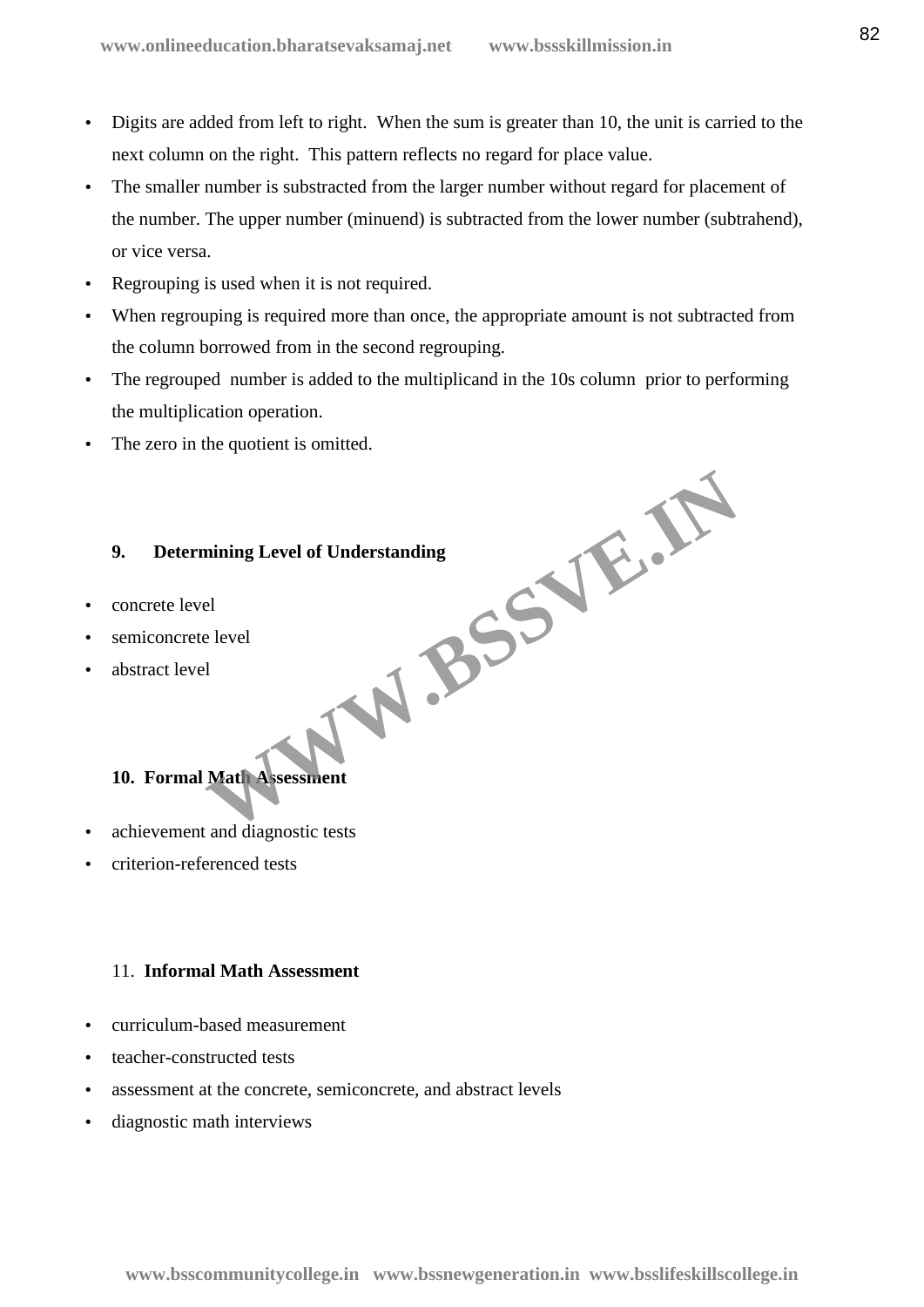### **12. Teacher-Constructed Tests**

- Select a hierarchy that includes the content area to be assessed.
- Decide on the span of skills that needs to be evaluated.
- Construct items for each skill within the range selected.
- Score the test and interpret the students performance.

### **13. Curriculum-Based Measurement**

- Identify a sequence of successive skills included in the school curriculum.
- Select a span of math skills to be assessed.
- Construct or select items for each skill within the range selected.
- Administer and score the survey test.
- Display the results in a box plot, interpret the results, and plan instruction. Select items for each skill within the range selected.<br>
and score the survey test.<br>
In a box plot, interpret the results, and plan instruction.<br>
The secults in a box plot, interpret the results, and plan instruction.<br>
Exte
	- In Section 5 of this course you will cover these topics:
	- Teaching Math
	- Teaching Learning Strategies, Content, And Study Skills
	- Promoting Transitions

### **Topic : Teaching Math**

**Topic Objective:**

At the end of this topic students will be able understand:

- Twelve Components of Essential Mathematics
- Computer Software Programs in Math
- Commercial Math Programs Connecting Math Concepts
- Selected Activities with Calculators
- Guidelines for Early Calculator
- Guidelines for Concrete-Semiconcrete-Abstract Activities
- Strategic Math Series Sequence of Procedures
- Thornton and Toohey Math Facts Program Guidelines
- Promoting a Positive Attitude Toward Math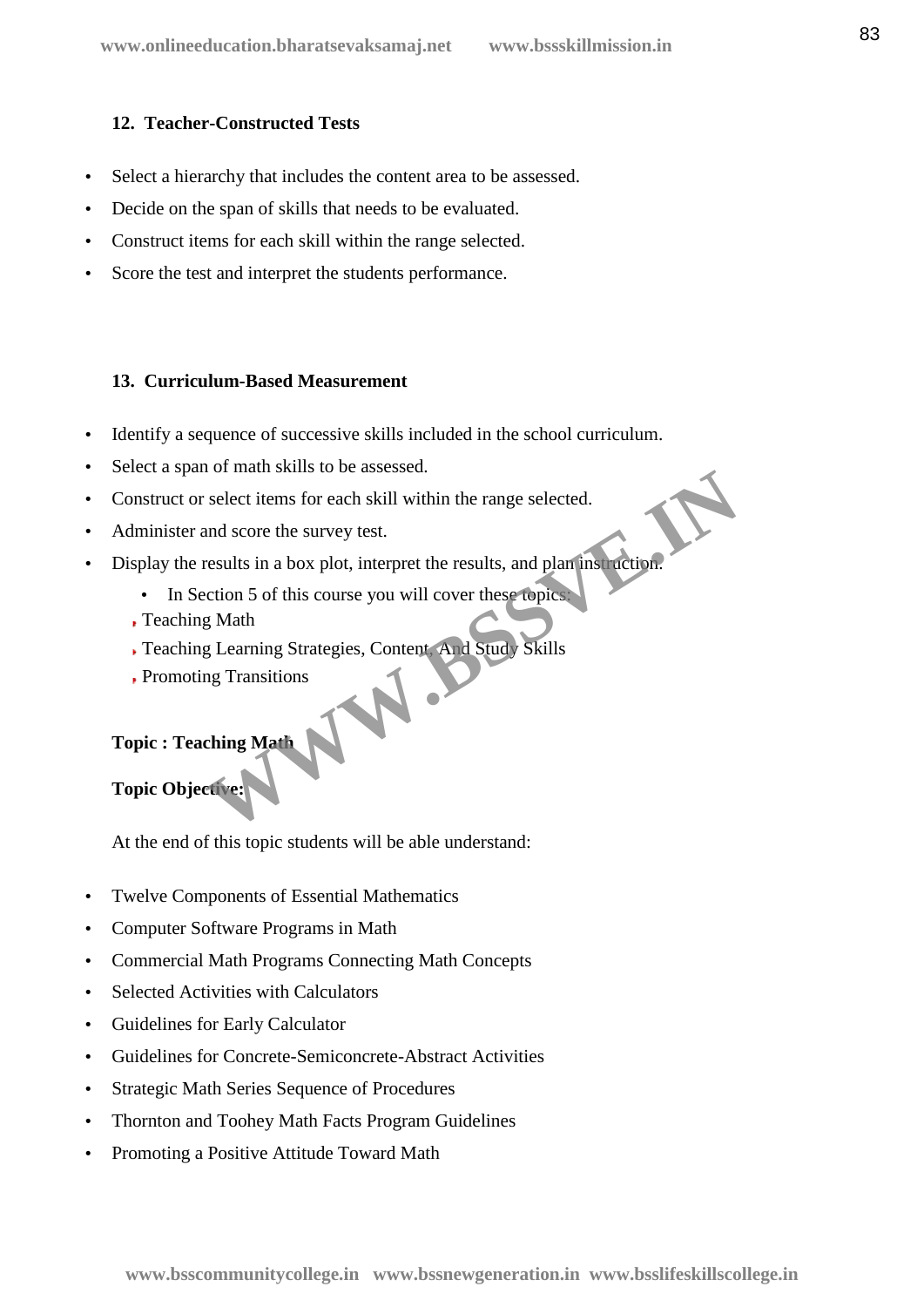- Using Explicit-Implicit Math Instruction
- Selected Instructional Practices to Help Students Generalize Math Skills
- Use cue words to signal an operation.
- Dos and Donts for Teachers
- Guidelines for Problem-Solving Instruction
- Techniques to Improve Speed in Math Computation:
- Guidelines in Conducting a Goal-Setting Conference
- Teaching Steps
- Teaching the Acquisition of Math
- Twelve Components of Essential Mathematics

### **Definition/Overview:**

**Mathematics Education:** Mathematics education is the practice of teaching and learning mathematics, as well as the field of scholarly research on this practice. Researchers in math education are in the first instance concerned with the tools, methods and approaches that facilitate practice or the study of practice. However mathematics education research, known on the continent of Europe as the didactics of mathematics, has developed into a fully fledged field of study, with its own characteristic concepts, theories, methods, national and international organisations, conferences and literature. This article describes some of the history, influences and recent controversies concerning math education as a practice. **WWW.BSSVE.IN**

### **Key Points:**

### **1. Twelve Components of Essential Mathematics**

Following are the main components of mathematics:

problem solving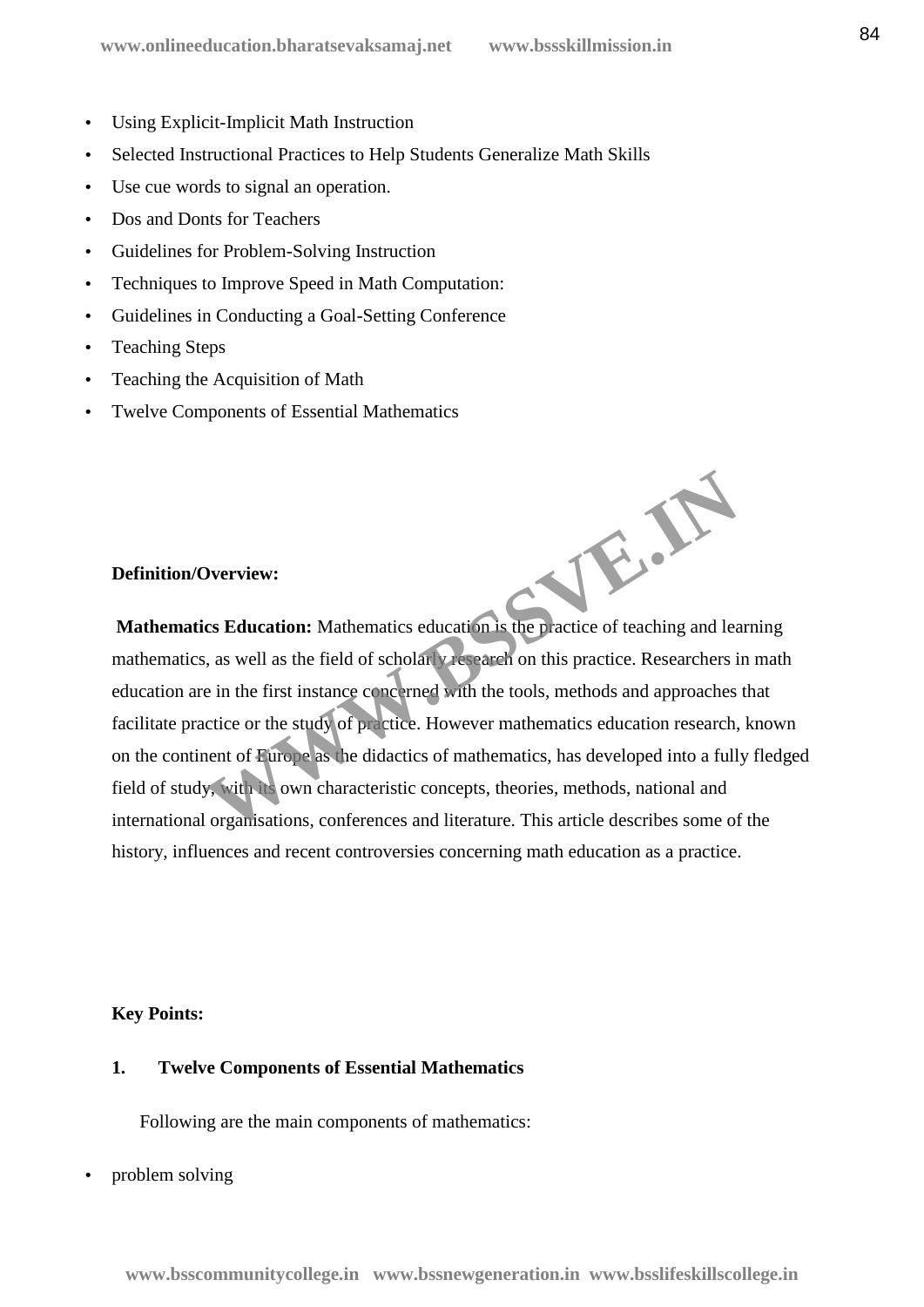- communication of mathematical ideas
- mathematical reasoning
- application of mathematics to everyday situations
- alertness to the reasonableness of results
- estimation
- appropriate computational skills
- algebraic thinking
- measurement
- geometry
- statistics
- probability

### **2. Teaching the Acquisition of Math**

- Follow teaching steps.
- Use teacher modeling of explicit strategies.
- Focus on teacherstudent interactions.
- Use the concrete-semiconcrete-abstract sequence.
- Teach concepts and rules.
- Monitor progress and provide feedback.
- Maintain flexibility.

### **3. Teaching Steps**

Assess the students math skills and identify an appropriate instructional objective.

**WWW.BSSVE.IN**

- Obtain a commitment from the student to learn the math skill and set goals.
- Use effective teaching steps to teach the math skills.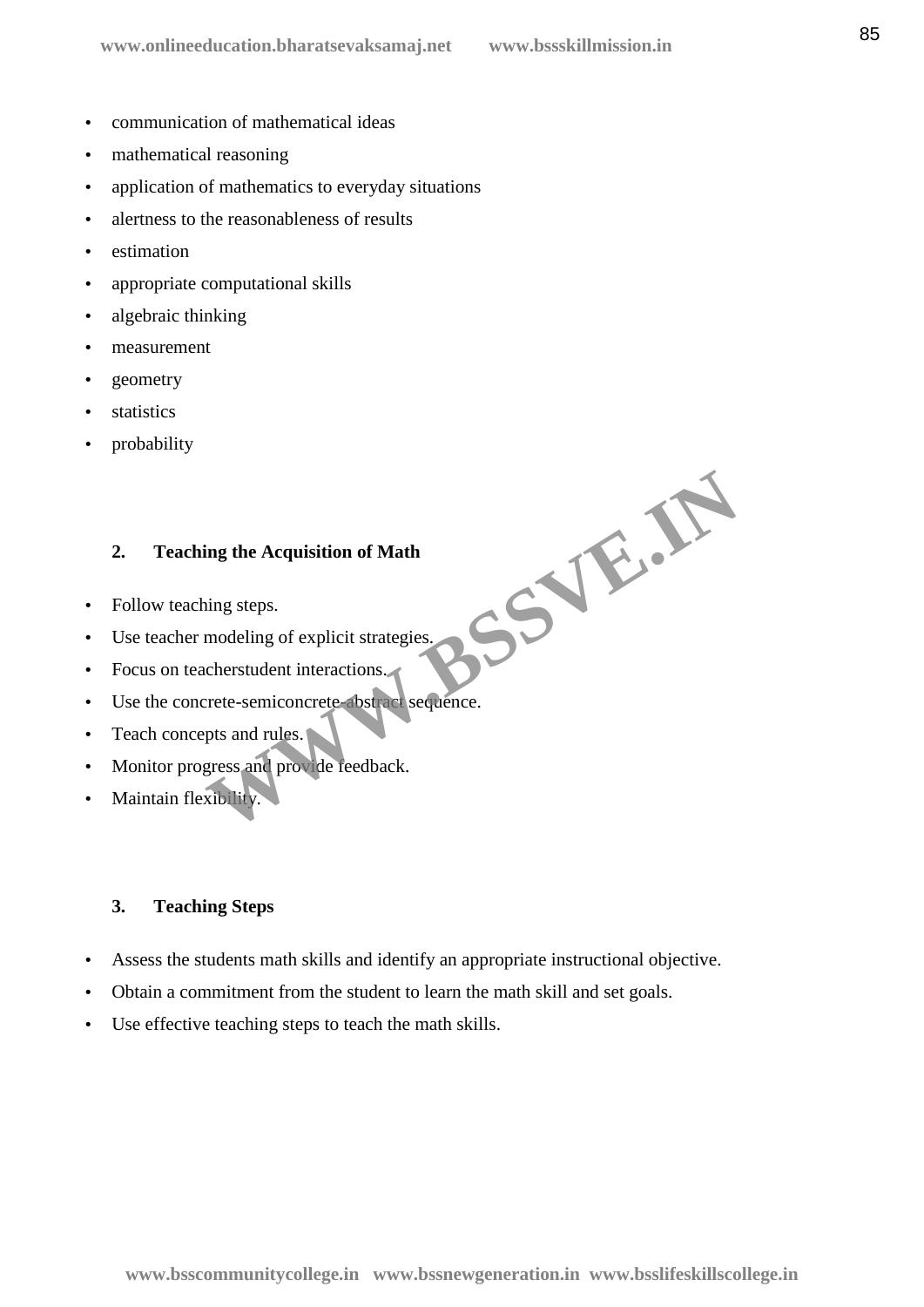### **4. Guidelines in Conducting a Goal-Setting Conference**

- Allow adequate time for the goal-setting conference (e.g., 10 to 15 minutes).
- Arrange to confer with students in a place that does not permit others to overhear.
- Encourage students to do most of the talking (i.e., the teacher should listen).
- Begin the session by guiding students through a self-evaluation of their progress.
- Listen to students ideas without interruptions or judgmental comments.
- If necessary, lead students to revise their goals realistically by asking open-ended questions.
- Encourage students to set goals in skills at the acquisition, proficiency, maintenance, and generalization levels of learning.
- Record the results of the conference and provide copies for students. A conference form can be developed that has space to record the time frame for the goals, self-evaluation of progress in skills, the amount of time spent working on each skill, prerequisite skills that the students did not have, and the amount of time the students plan to work on each skill. amount of time spent working on each skill, prerequisite skills that the s<br>amount of time spent working on each skill, prerequisite skills that the s<br>a. and the amount of time the students plan to work on each skills<br>iques

### **5. Techniques to Improve Speed in Math Computation:**

- Reinforce high rates of correct responses.
- Set a rate goal.
- Chart performances and terminate daily practice once the goal is achieved.
- Tell students to work faster.
- Challenge students to beat their last rate score.
- Teach students to use rules (i.e., any number times 2 is double that number).
- Teach efficient algorithms (such as counting up in addition).
- Drill difficult problems with flash cards.
- Play instructional math games.
- Provide rate practice in small intervals (10 to 20 seconds).
- Teach students the relationships between addition and subtraction or multiplication and division when they are learning the respective facts.

 $\bullet$  and  $\bullet$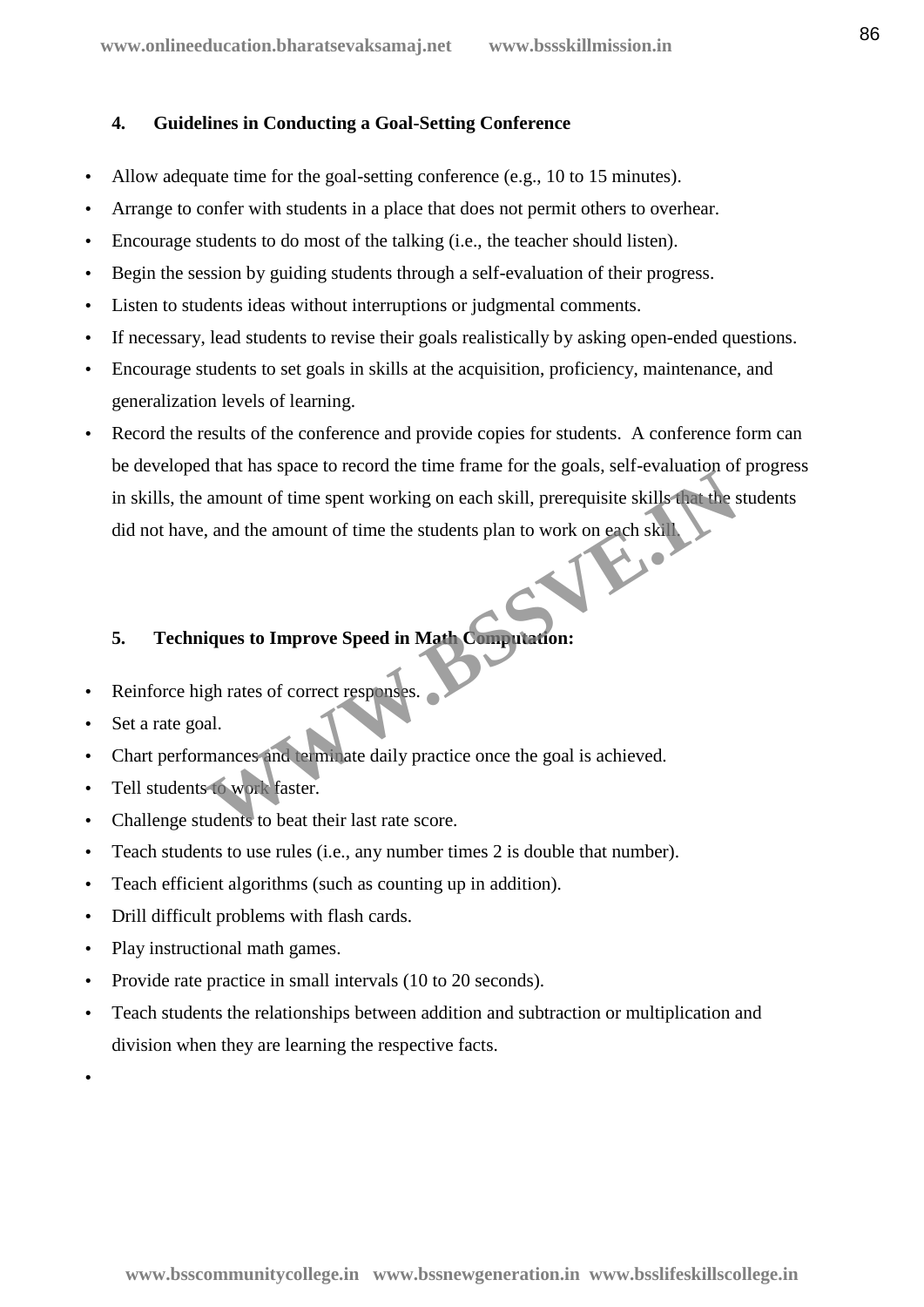### **6. Guidelines for Problem-Solving Instruction**

- Link instruction to students prior knowledge and help them connect what they know in learning new information. For example, to help students learn division facts, point out the relationship of multiplication and division (e.g.,  $9x7=63$ ,  $63+9=7$ ,  $637=9$ ).
- Teach students to understand concepts and operations.
- Give students problems that pertain to daily living.
- Teach word problems simultaneously with computation skills.
- Concentrate on helping students develop a positive attitude toward math.
- Teach students learning strategies that help them become independent learners.

### **7. Dos and Donts for Teachers**

- Begin problem solving the day child enters school.
- Make problem solving the reason for computation.
- Develop long-term programs of problem solving.
- Conduct problem solving as a multimodal activity.
- Parcel out the effects of one variable on another.
- Have children prepare or modify problems.
- Differentiate between process and knowledge.
- Prepare problems in such a way that children must act upon the information. Prepare a set of problems in which all problems have the same question.

W.B.W

- Present problems dealing with familiar subject matter.
- Constantly monitor progress and modify problems to fit the childs weaknesses and progress.

### **7.1. Use cue words to signal an operation.**

- Teach children to use computational rules to solve problems. That is, do not tell children to add when they see three different numbers.
- Use problem-solving activities as an occasional wrap-up to computation.
- Mark a child wrong if he or she makes a computational error in problem solving if the operation is correct.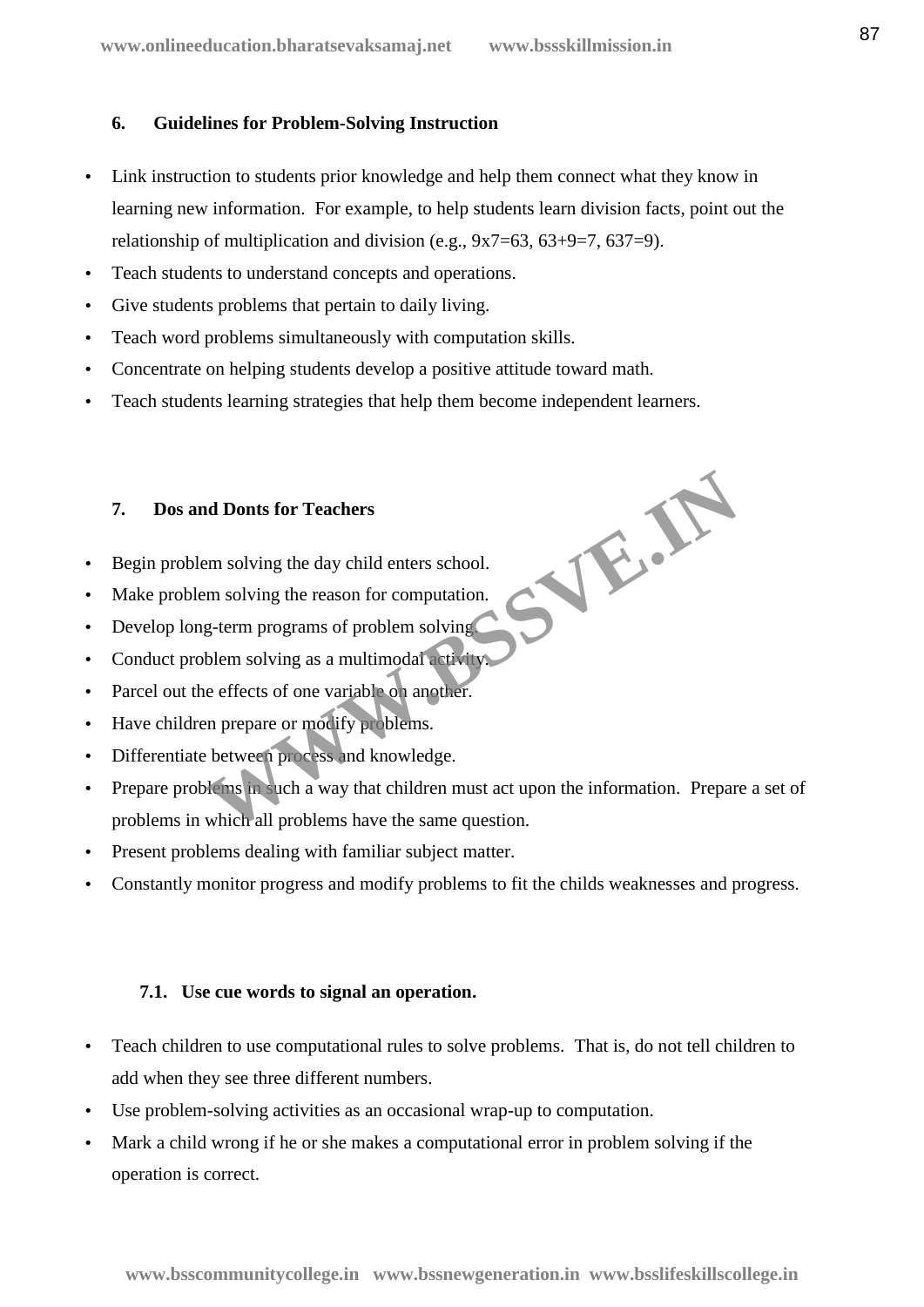- Train teachers to treat problem solving as secondary to computation.
- Assume that because the child is able to perform an arithmetic operation that he or she can automatically solve problems that use that operation.
- Conclude that an incorrect answer automatically indicates lack of facility in problem solving.
- Fail to seize that problem solving in the most important aspect of mathematics for daily living.
- Fail to seize the opportunities for training in problem solving in conjunction with other subject areas.
- Present problem solving in a haphazard manner. Order and be careful planning are essential.

### **8. Selected Instructional Practices to Help Students Generalize Math Skills**

- Develop motivation to learn.
- Have periodic discussions with students about the rationale for learning the math skills.
- Throughout the instructional process, provide students with a variety of examples and experiences.
- Teach skills to a mastery level so that students can concentrate on using and not just remembering the skill. **Example 18 Instructional Practices to Help Students Generalize Math Skills**<br>tivation to learn.<br>ic discussions with students about the rational for learning the math ski<br>the instructional process, provide students with a v
- Teach students strategies for solving multistep math problems.
- Teach students to solve problems pertinent to their daily lives.
- Use reinforcement contingencies that are likely to occur in the natural environment.
- Move the teaching situation from (i.e., teacher-led) to independent work.
- Encourage students to generalize.

### **9. Using Explicit-Implicit Math Instruction**

- Model target strategy.
- Engage in interactive dialogue.
- Encourage metacognition and self-regulation.
- Provide prompts and guidance.
- Focus on authentic learning and rationales for learning.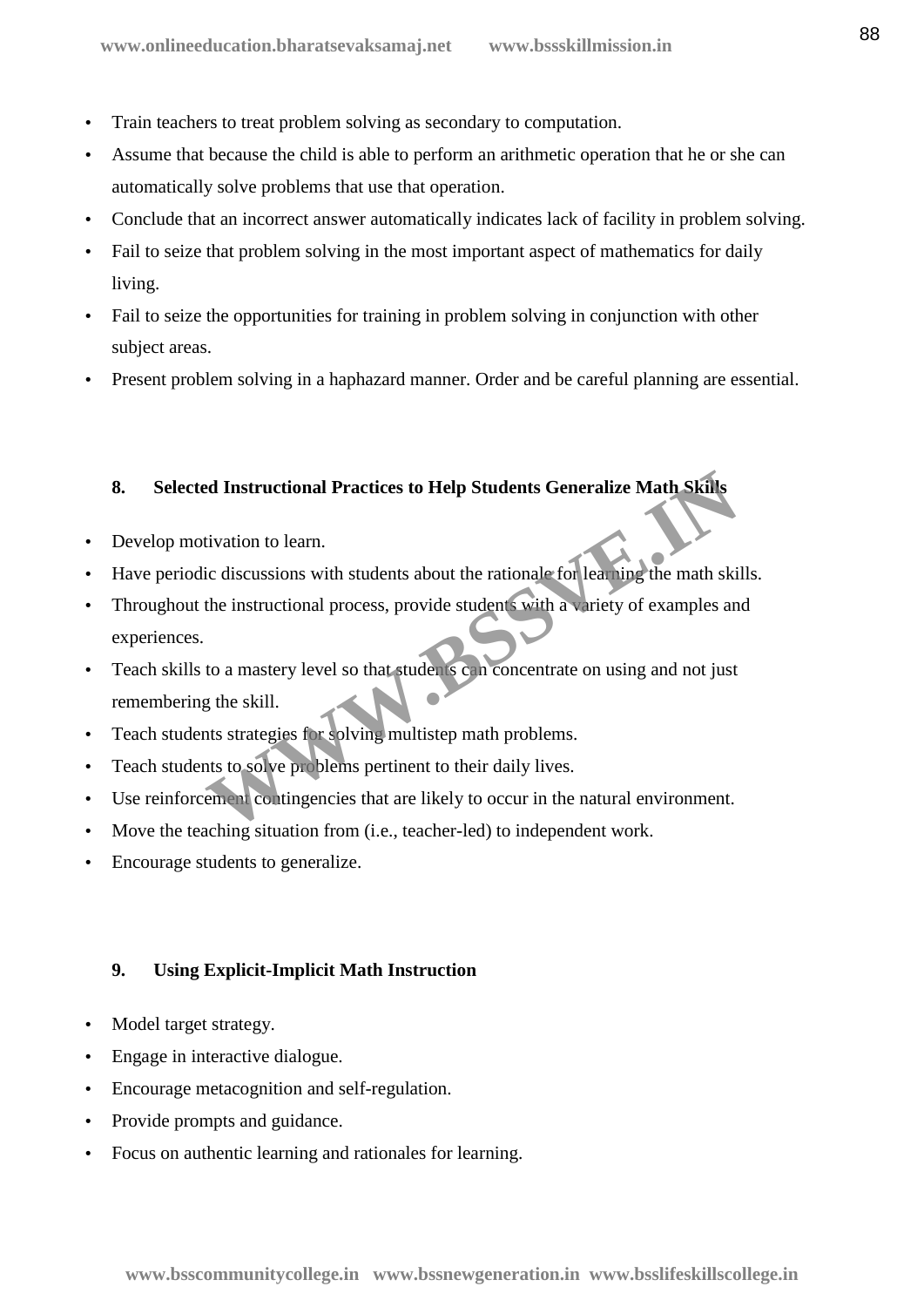- Use graphs to monitor progress and provide feedback.
- Teach to mastery.
- Use goal-setting.
- Teach for transfer
- Focus on understanding and helping students link previous knowledge with new knowledge.
- Provide explicit instruction.
- Teach mnemonics.
- Encourage reflection and discussion.
- Use student think alouds.
- Use teacher scripts.
- Teach in zone of proximal development.
- Check preskill development prior to teaching.
- Use verbal rehearsal.
- Promote peer collaboration.

# **10. Promoting a Positive Attitude Toward Math WWW.BSSVE.IN**

- Involve students in setting challenging but attainable instructional goals.
- Ensure success by building on prior skills and using task analysis to simplify the instructional sequence of a math skill or concept.
- Discuss the relevance of a math skill life problems.
- Communicate positive expectancies of students abilities to learn.
- Help students understand the premise that their own efforts influence both success and failure.
- Model an enthusiastic and positive attitude toward math and maintain a lively pace during math instruction.
- Reinforce students for effort on math work and stress that errors are learning opportunities.

### **11. Thornton and Toohey Math Facts Program Guidelines**

Consider prerequisite learnings by looking ahead to review or reteach as necessary.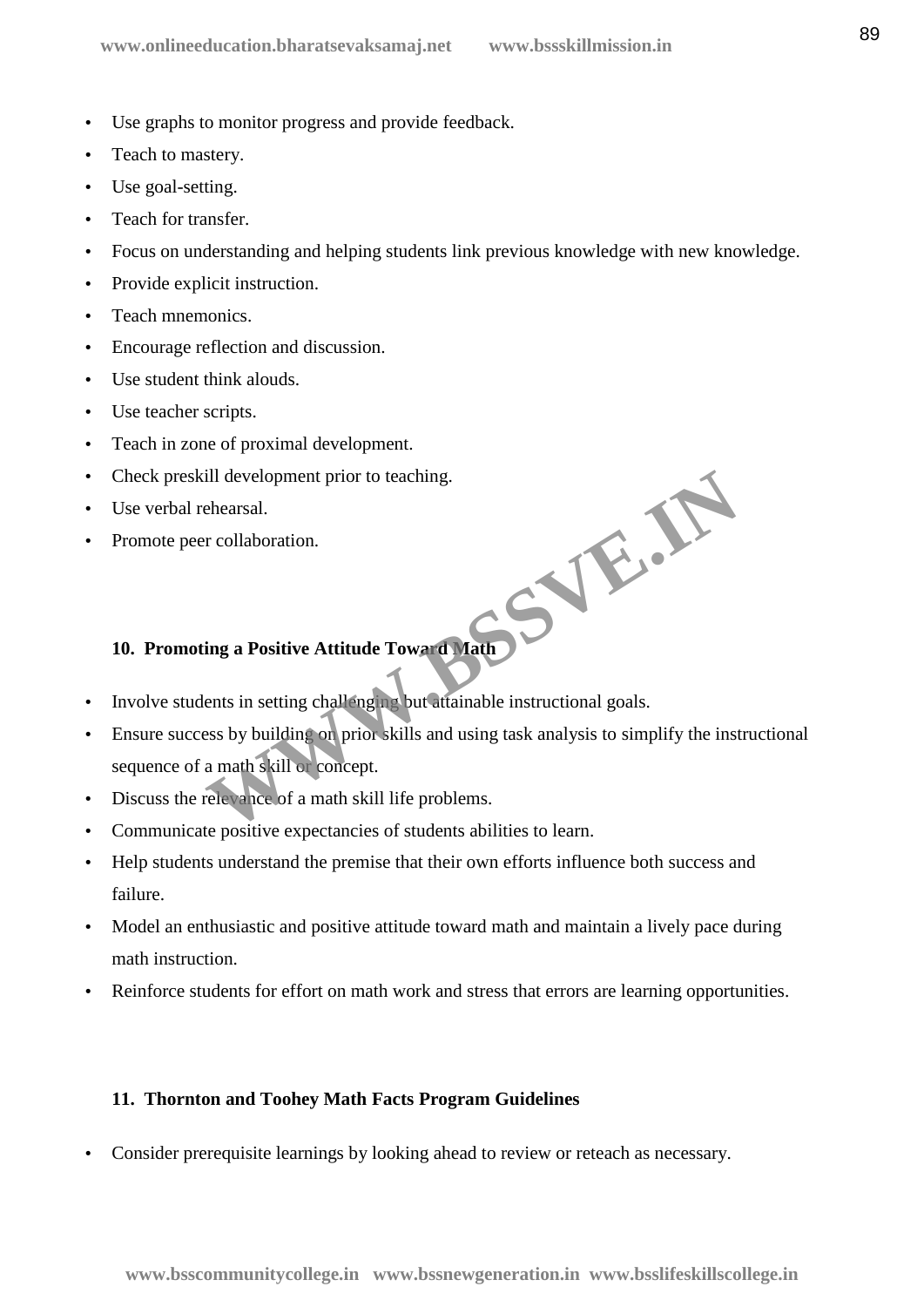- Provide ongoing diagnosis and assessment.
- Modify the sequence in which facts are presented for learning.
- Before drill, teach students strategies for computing answers to unknown facts.
- Modify the presentation of activities to fit the learning style of each student.
- Control the pacing.
- Help students discriminate when to use a strategy, and integrate new learnings with old.
- Provide verbal prompts.
- Help students develop self-monitoring skills.
- Ensure provisions for overlearning.

# **12. Strategic Math Series Sequence of Procedures WASSVE.IN**

- Give an advance organizer.
- Describe and model.
- Conduct guided practice.
- Conduct independent practice.
- Conduct problem-solving practice.
- Provide feedback.

### **13. Guidelines for Concrete-Semiconcrete-Abstract Activities**

- Before abstract experiences, instruction must proceed from concrete (manipulative) experiences to semiconcrete experiences.
- The main objective of manipulative aids is to help students understand and develop mental images of mathematical processes.
- The activity must accurately represent the actual process. For example, a direct correlation should exist between the manipulative activities and the paper-and-pencil activities.
- More than one manipulative object should be used in teaching a concept.
- The aids should be used individually by each student.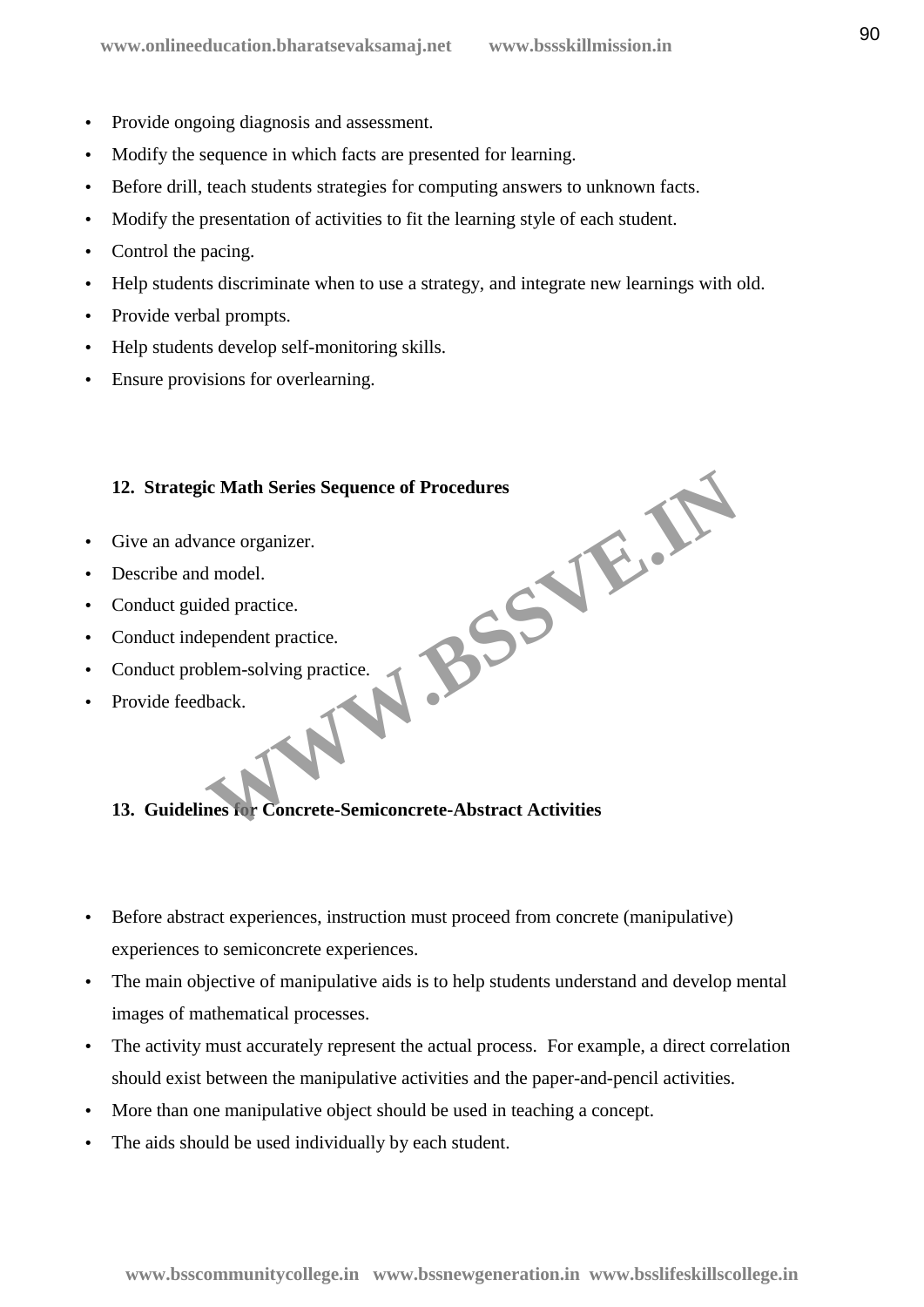The manipulative experience must involve the moving of objects. The learning occurs from the students physical actions on the objects rather than from the object themselves.

### **14. Guidelines for Early Calculator**

- Encourage the student to press the clear key twice prior to beginning each problem on the calculator.
- Point out the sequential number configuration on the calculator and the location of the initial function keys the student will use.
- Encourage the student to watch the display panel after each entry and check the results for reasonableness.
- Stress that weak batteries or broken calculators can produce incorrect answers
- Encourage the student to operate the calculator with the hand not used for writing. This facilitates the ability to record the results with one hand and operate the calculator with the other hand. other hand. Examples and the student to operate the calculators can produce incorrect answers<br>
the student to operate the calculator with the hand not used for whiting. The ability to record the results with one hand and operate the c

### **15. Selected Activities with Calculators**

- Present real-life problem situations for the student to solve on the calculator. For example, place three books on one students desk and five books on another students desk. State the problem situation and ask the student to use the calculator to show the total number of books on the two desks. Discuss the reasonableness of the answer.
- Instruct the student to enter 5748 into the calculator. Next, ask the student to use addition or subtraction to change 7 to 0. Ask for the new number and discuss why 5048 is correct. Repeat the task by changing 5 to 6, 4 to 2, and 8 to 1.
- Have the student round each addend in an addition problem to the nearest hundred and estimate a sum. Then have the student use a calculator to determine the actual sum of the addends and compare the answer with the estimate.
- Instruct the student to use the calculator to divide several numbers by 10. The student should generalize that every time the equals  $(=)$  key is pressed, the decimal point of the number divided by 10 moves one space to the left.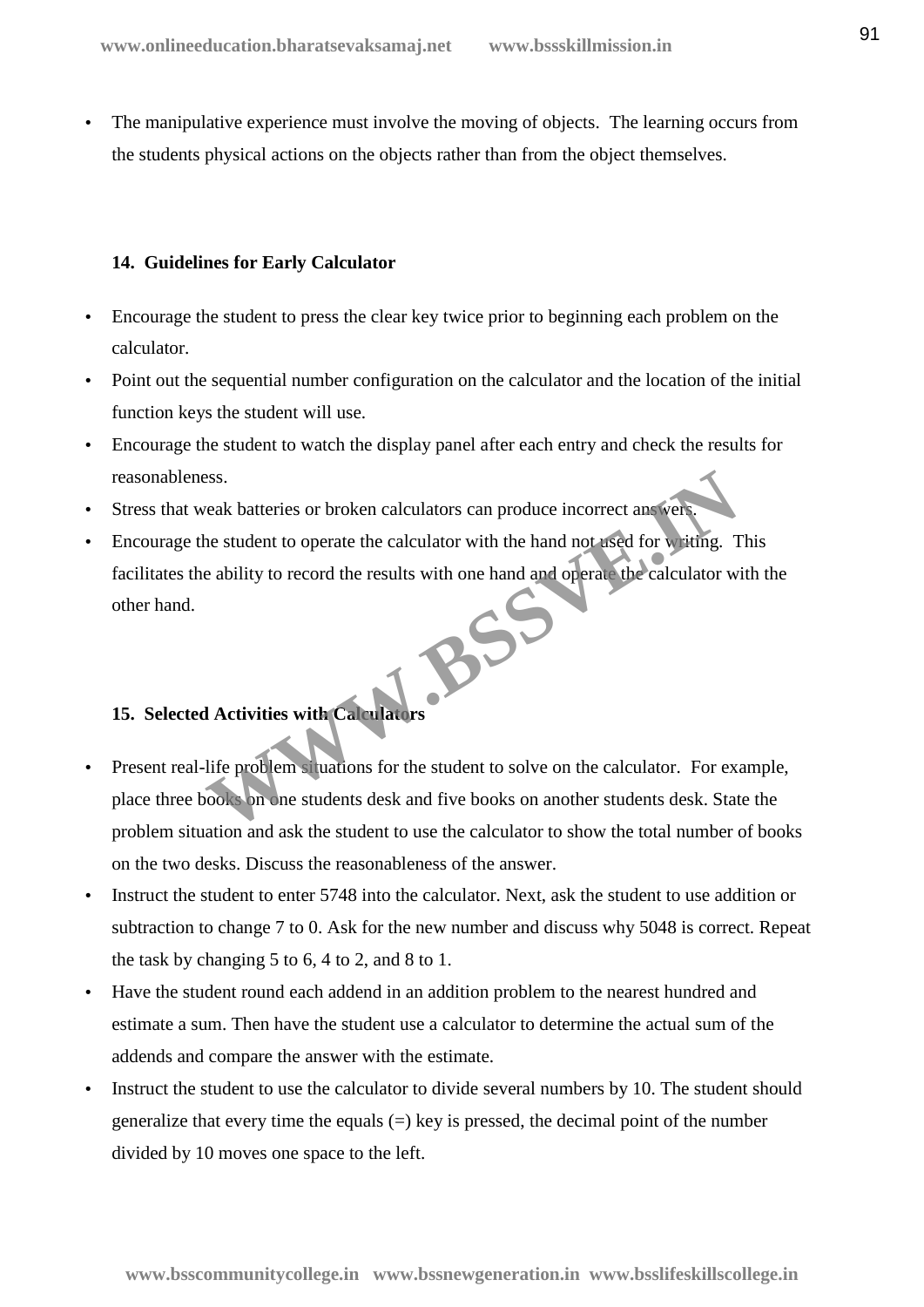Provide various math problems for the student to complete. Instruct the student to use the calculator as a self-correcting device to check answers to completed computations.

### **16. Commercial Math Programs Connecting Math Concepts**

- Corrective Mathematics
- DISTAR Arithmetic
- Key Math Teach and Practice
- Real-Life Math
- Saxon Math 54 and Math 65: Adaptations for Special Populations
- Strategic Math Series
- The Super Source

# **17. Computer Software Programs in Math** the Series<br>ource<br>ter Software Programs in Math<br>raction<br>aster<br>noces

- Fraction Attraction
- Math Blaster
- Math FactMaster
- Math Sequences
- Word Math

### **Topic : Teaching Learning Strategies, Content, And Study Skills**

### **Topic Objective:**

At the end of this topic students will be able understand:

- Motivation
- Learning Strategies
- Study Skills
- Reinforces
- Tactics for Enhancing Intrinsic Motivation
- Techniques to Help Students Alter Their Beliefs About Their Learning and Performance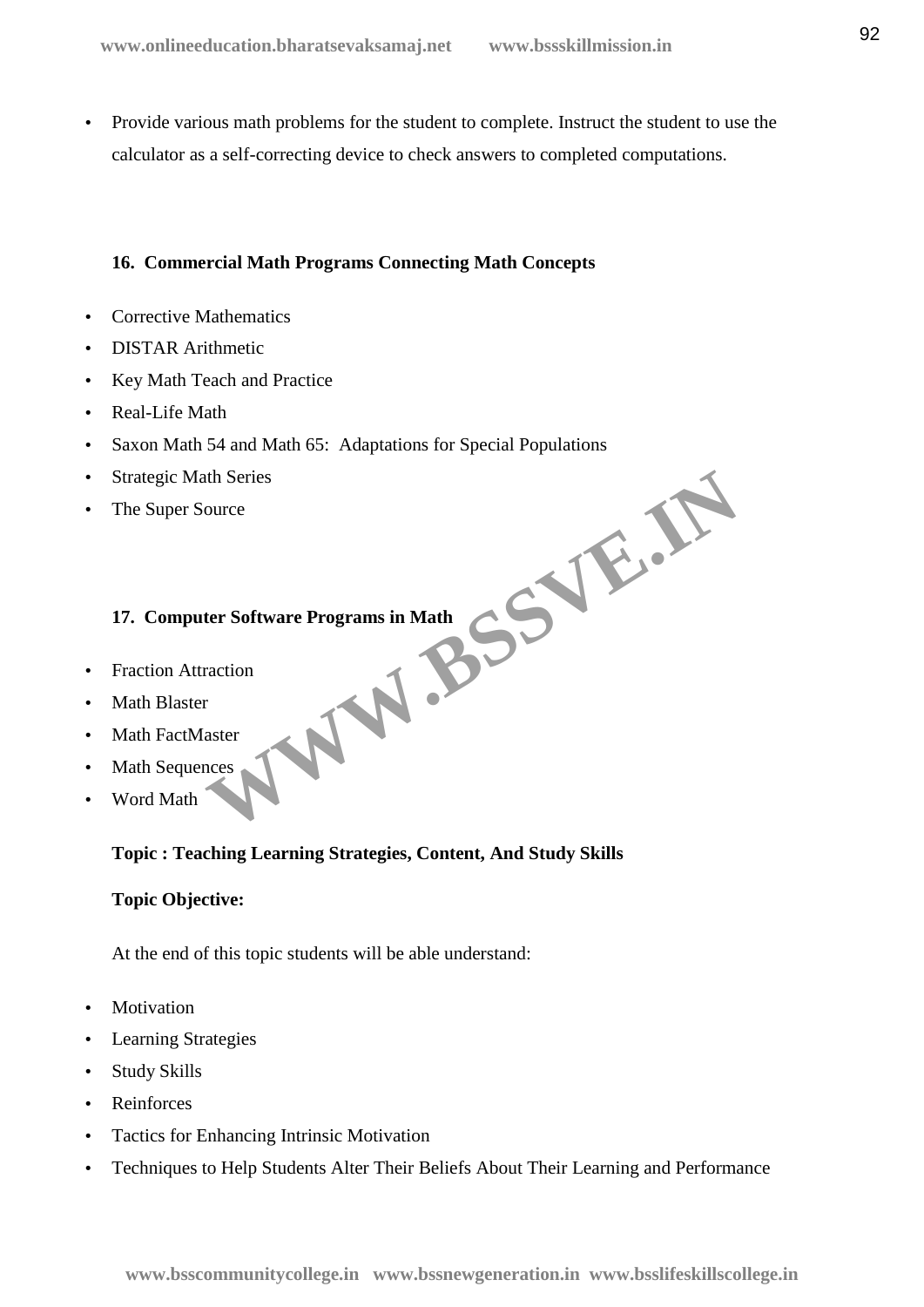- Instructional Procedures that Relate to Acquisition and Generalization of Skills and Strategies
- Steps in a Problem-Solving Sequence
- Content Enhancements
- Activities for Preserving Content
- Use the following suggestions to help students maintain attention and learn:
- **Assignments**
- Tutoring
- Nonacademic Guidelines for Tutors:
- Improving Test Performances
- Activities for Developing Time Management
- Activities for Developing Self-Management
- Note-Taking Strategies

### **Definition/Overview:**

Learning strategies determine the approach for achieving the learning objectives and are included in the pre-instructional activities, information presentation, learner activities, testing, and follow-through. The strategies are usually tied to the needs and interests of students to enhance learning and are based on many types of learning styles. **WWW.BSSVE.IN**

### **Key Points:**

### **1. Motivation**

Motivation is the set of reasons that determines one to engage in a particular behavior. The term is generally used for human motivation but, theoretically, it can be used to describe the causes for animal behavior as well. This article refers to human motivation. According to various theories, motivation may be rooted in the basic need to minimize physical pain and maximize pleasure, or it may include specific needs such as eating and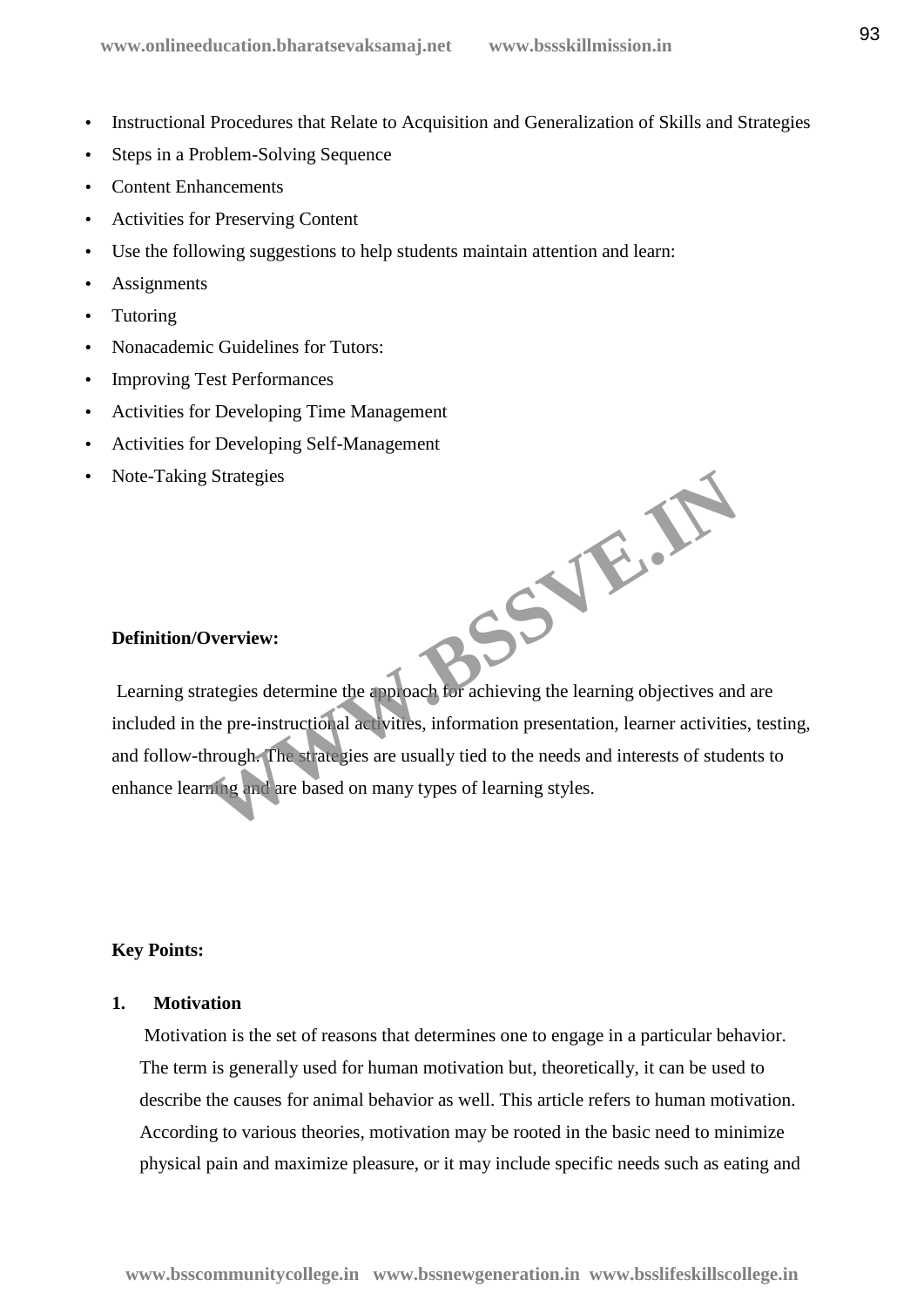resting, or a desired object, hobby, goal, state of being, ideal, or it may be attributed to less-apparent reasons such as altruism, morality, or avoiding mortality.

### **2. Learning Strategies**

They are used to achieve the "learning objectives" that you want your learners to use when they return to their jobs.

The learning objectives in turn, point you towards the major medium avenue, in which you will present your instruction, such as through the use of elearning, self-study, classroom, or OJT. However, do not fall into the trap of using only one medium when designing your course. . . use a blended approach.

Although some people use the terms interchangeably, objectives, media, and strategies all have separate meanings. For example, your learning objective might be "Pull the correct items for a customer order." Your medium might be OJT. Your instructional strategies is to have the learners watch a demonstration in order to get an overall view of the customer order process, have a question and answer period, observe small group demonstrations, and then receive hands-on practice by actually performing the job. The highest level "High interest," requires that the learner has a high interest in the subject and wants to become an expert in it. You might think of this level as one of Maslow's meta needs such as self-actualization. That is, few people are going to know a subject this well, unless it is easily grasped, or they are willing to spend the time mastering it. n some people use the terms interchangeably, objectives, media, and strangent arate meanings. For example, your learning objective might be "Pull the accustomer order." Your medium might be OFT. Your instructional strangen

### **3. Study Skills**

Study skills are basic abilities, strategies and methods of learning which are critical to academic success. They include removing distractions, time management and notetaking. Effective study skills are considered essential for students to acquire good grades in school, and are useful in general to improve learning throughout one's life, in support of career and other interests.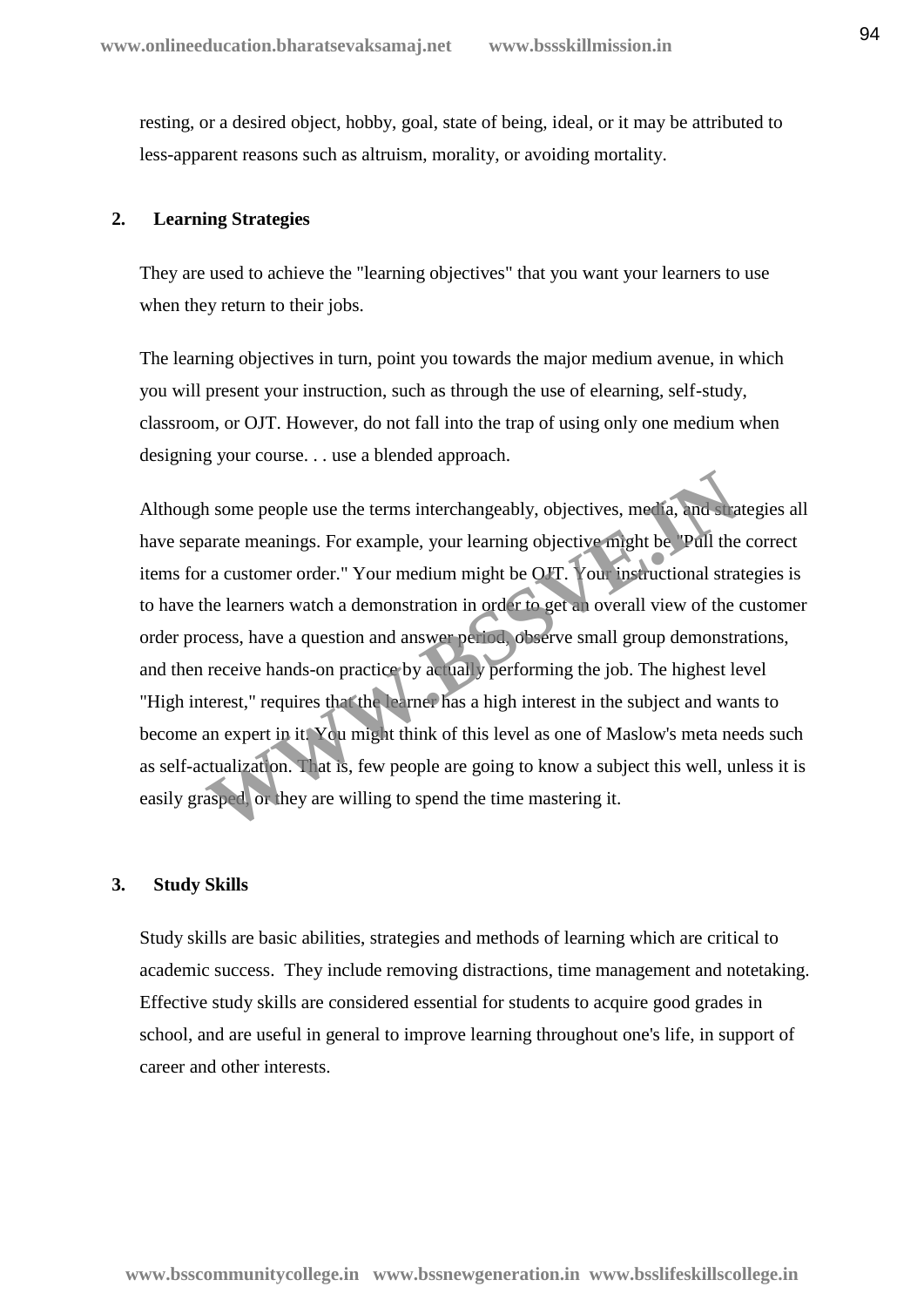### **4. Reinforces**

- time for listening to tapes, CDs, or records
- tokens for progress on academics
- charting or self-recording academic accomplishments
- allowances at home tied to grades
- time to play games or enjoy a recreational activity
- opportunity to participate in scheduling academic activities
- tangible reinforcers such as restaurant coupons, magazines, and movie tickets
- exemption from some homework or assignments
- extra time for a break or lunch

### **5. Tactics for Enhancing Intrinsic Motivation**

- Provide some choices in curriculum content and procedures to enhance the students perception that learning is worthwhile, and discuss the relevance (real-life applications) of various content. S for Enhancing Intrinsic Motivation<br>
e choices in curriculum content and procedures to enhance the students<br>
hat learning is worthwhile, and discuss the relevance (real-life application<br>
ent.<br>
cussion, obtain a commitment
- Through discussion, obtain a commitment to options that the student values and indicates a desire to pursue. Contractual agreements are helpful.
- Schedule informal and formal conferences with students to enhance their role in making choices and negotiating agreements.
- Provide feedback that conveys student progress. The student must not perceive the feedback as an effort to entice and control. Self-correcting materials are useful.

## **6. Techniques to Help Students Alter Their Beliefs About Their Learning and Performance**

- Engineer instructional arrangements to promote and reinforce student independence.
- Communicate high expectations for students through words and actions.
- Help students identify and analyze beliefs that underlie their behavior as ineffective learners.
- Help students discard unproductive beliefs through a variety of activities and interactions.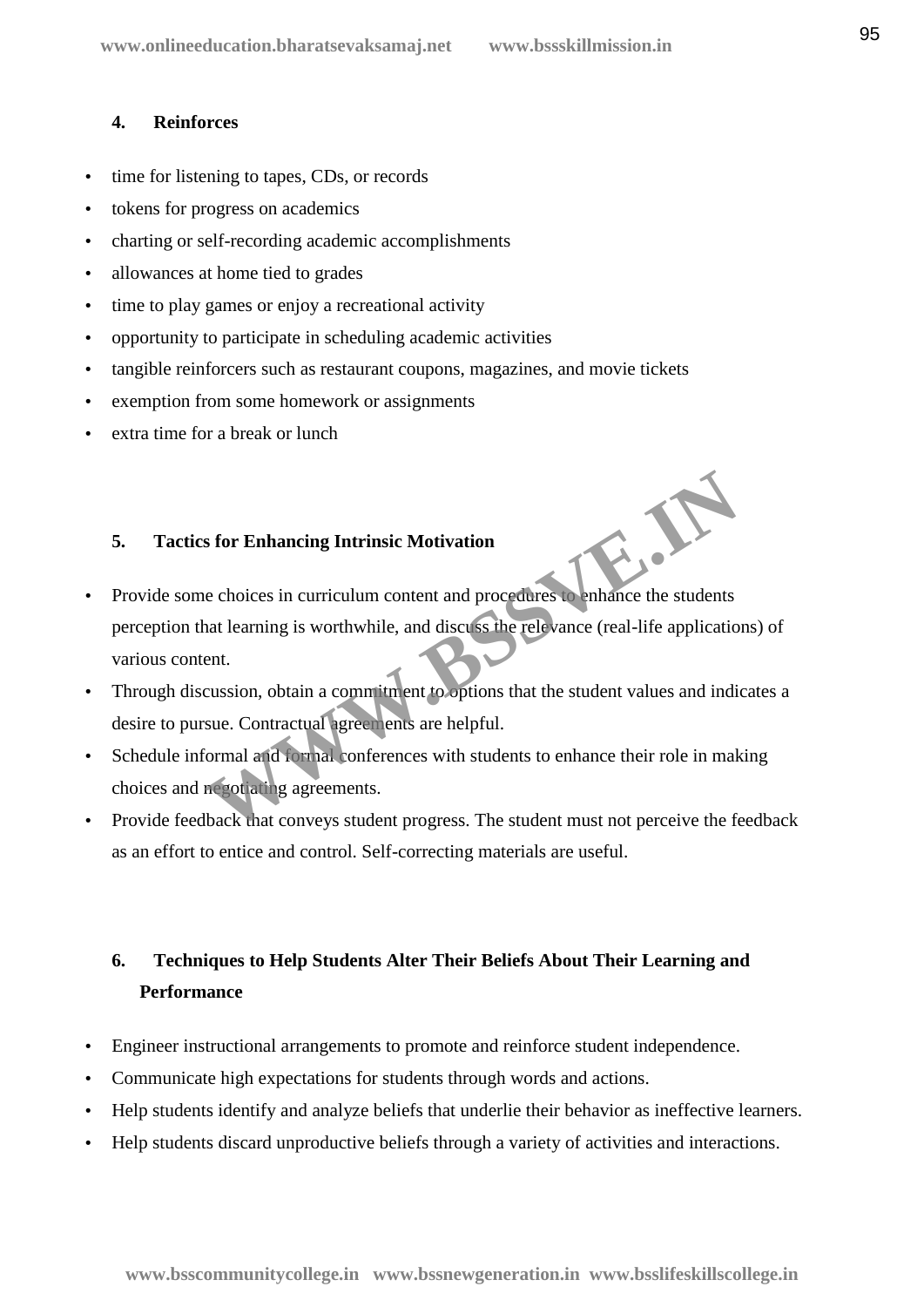## **7. Instructional Procedures that Relate to Acquisition and Generalization of Skills and Strategies**

- The student should be committed to learning the strategy and fully understand the purpose and benefits. The students understanding of the potential effect of the strategy and the consequences of continued use of ineffective and inefficient strategies is the first step in the instructional process. The student must understand that the goal is to learn the content or perform a certain task successfully, rather than simply to learn strategy. Thus, the teacher must inform the student of the strategys goals and obtain a commitment from him or her to learn the strategy.
- The physical and mental actions covered in the strategy should be fully described and explained. The student must be taught what to do and how to think about each step of the strategy, and the full content of the strategy should be made apparent. Examples and circumstances relevant to the students experiences should be incorporated into the presentation, and the student should play an active role in exploring and commenting on the strategy and its uses. I and mental actions covered in the strategy should be fully described and<br>he student must be taught what to do and how to think about each step of<br>the full content of the strategy should be made apparent. Examples and<br>es
- The student should be taught how to remember the strategy to facilitate the process of selfinstruction. After the content of the strategy is presented to the student, the teacher should demonstrate how the strategy can be remembered easily. If a mnemonic is used, the teacher should demonstrate how the strategy can be remembered easily. If a mnemonic is used, the teacher explicitly should relate the mnemonic to the intended physical and mental associations and demonstrate how to use the mnemonic to guide the student in the selfinstructional process.
- The student should understand the process of learning the strategy and participate in goal setting activities to anticipate and monitor learning. The student should be informed of the acquisition and generalization process, understand the goals and vocabulary associated with each step, and set goals for mastery of each step. As instruction proceeds, the student should evaluate each step as it is completed to determine whether specified learning goals have been met.
- Multiple models of the strategy should be provided, and an appropriate balance between the physical and mental activities involved in the strategy should be achieved. The heart of strategic instruction is in the think-aloud model in which the teacher accurately and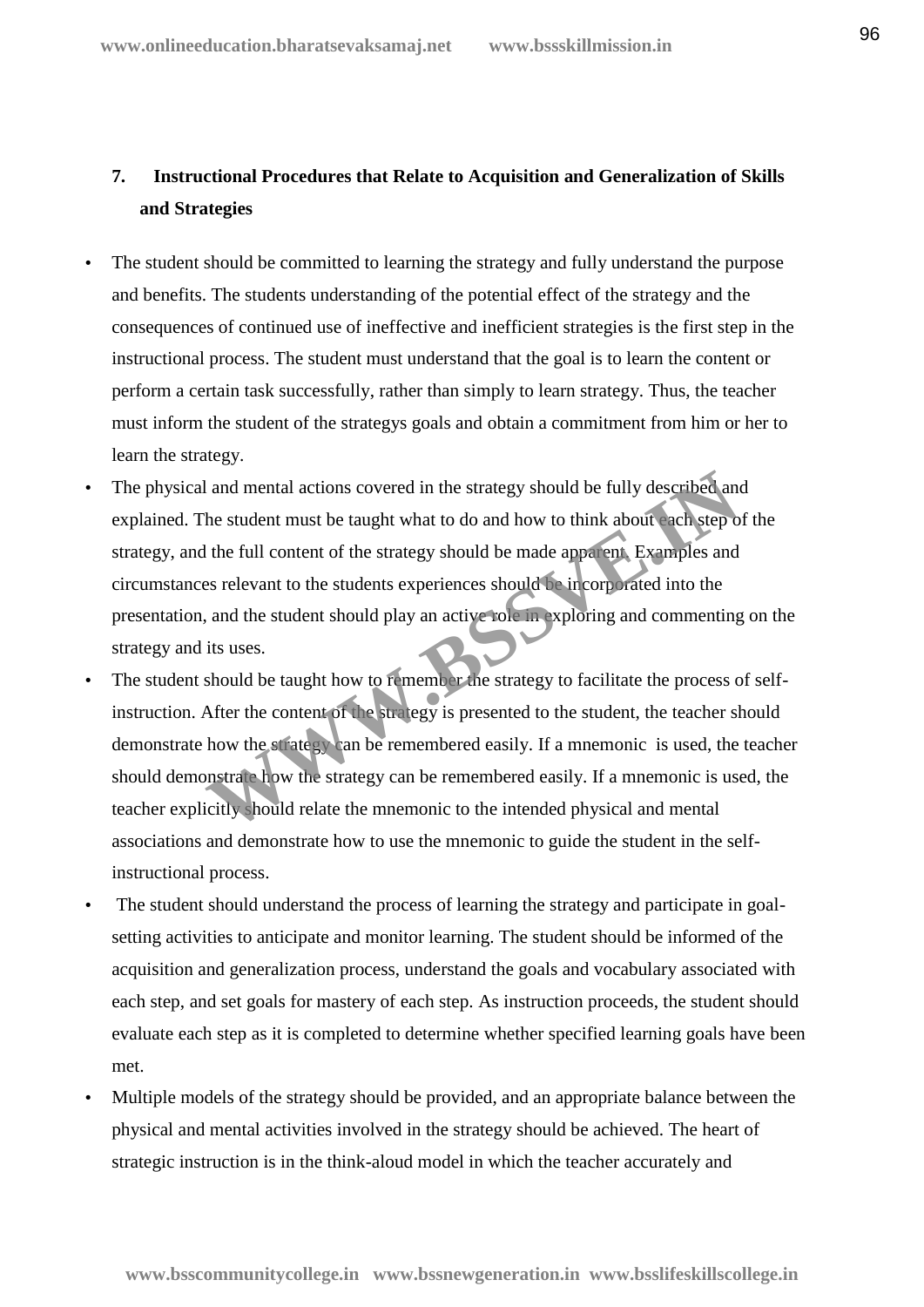completely demonstrates the strategys application. While a complete and thorough initial model is critical, additional modeling episodes should be inserted throughout the instructional process. In each of these models, the physical activities must be demonstrated as the associated mental activities are made apparent in an overt think-aloud depiction of the strategy.

- The student should be enlisted in the model and become a full participant in guiding the strategy instructional process. While the modeling phase of instruction begins with the teacher, it should end with student participation in and experience with the modeling process. The teacher gradually should include the student in the model. The student eventually should be able to perform the strategy while providing many of the key mental actions associated with each step.
- The strategy should be understood fully and memorized before practice in the strategy is initiated. Sufficient rehearsal of the strategy steps should be provided before the student is asked to perform the strategy from memory. Before applied practice of the strategy begins, the student should know the remembering system and be able to demonstrate how to use it to guide the self-instructional process. During the forthcoming practice phase, the student must sufficiently understand the strategy and be able to concentrate on applying it rather than focusing unnecessary mental effort on remembering its aspects. should be understood fully and memorized before practice in the strategy fficient rehearsal of the strategy steps should be provided before the strategy from the strategy from memory. Before applied practice of the strateg
- Practice should begin with controlled guided practice and conclude with advanced independent practice. The goal of the initial practice stage should be mastering the strategy without having to struggle with content or situational demands. Thus, practice should occur under conditions in which the student feels comfortable or knowledgeable. As the strategy is learned, conditions that approximate actual setting and task demands should be introduced gradually until the student uses the strategy to fully meet actual learning demands.
- A measurement system should provide ongoing information that will demonstrate to the student and the teacher that the strategy is being learned and used and that the demands of the setting are being met. Knowledge of progress and performance is a critical part of the learning process. The measurement system should tell the student whether the strategy is promoting success. However, the measurement system also should provide information related to the students mastery of the strategy.
- While generalization should be promoted throughout the strategy acquisition process, specific efforts to promote generalization should follow strategy acquisition. After the strategy has been mastered, the student should attempt to generalize it. In the generalization stage, the teacher and student must work together to identify where the strategy can be used across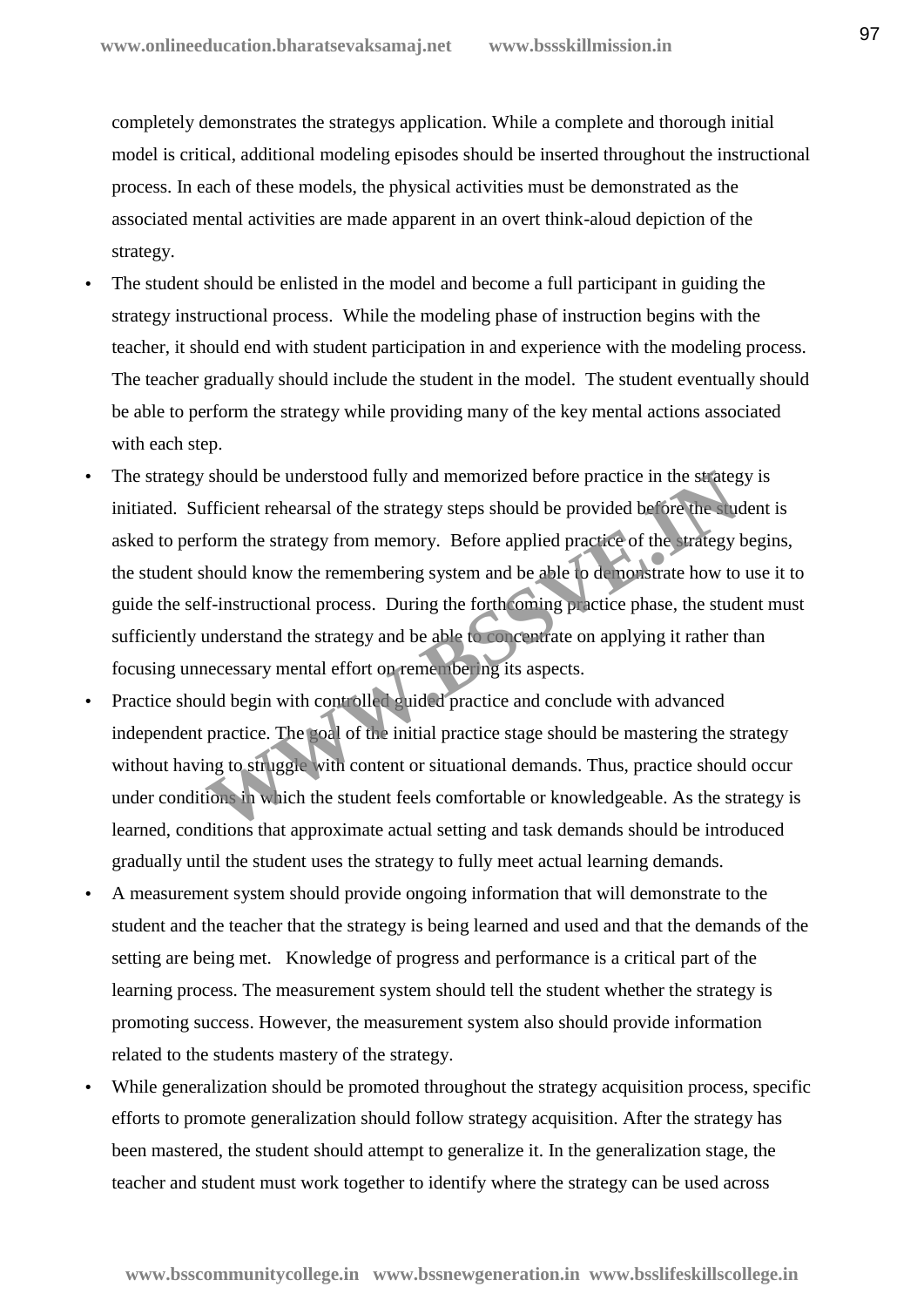settings and conditions, identify modifications in the strategy to make it more generalizable, and program use of the strategy across settings.

### **8. Steps in a Problem-Solving Sequence**

- Determine the requirements for making it in the general class.
- Specify the course requirements that the student is not satisfying.
- Identify factors hindering the students performance.
- Brainstorm possible classroom modifications.
- Select a plan of action.
- Implement the plan.
- Evaluate the plan.

# **9. Content Enhancements** WW.BSSVE.IN

- Advance organizers
- Visual displays
- Study guides
- Mnemonic device
- $\bullet$  Audio recording
- Computer-assisted instruction
- Peer-mediated instruction

### **10. Activities for Preserving Content**

- Provide a list of simple questions before a lecture or reading assignment to serve as an effective advance organizer.
- Provide written backup to oral directions and lectures (e.g., use an outline on a handout or overhead).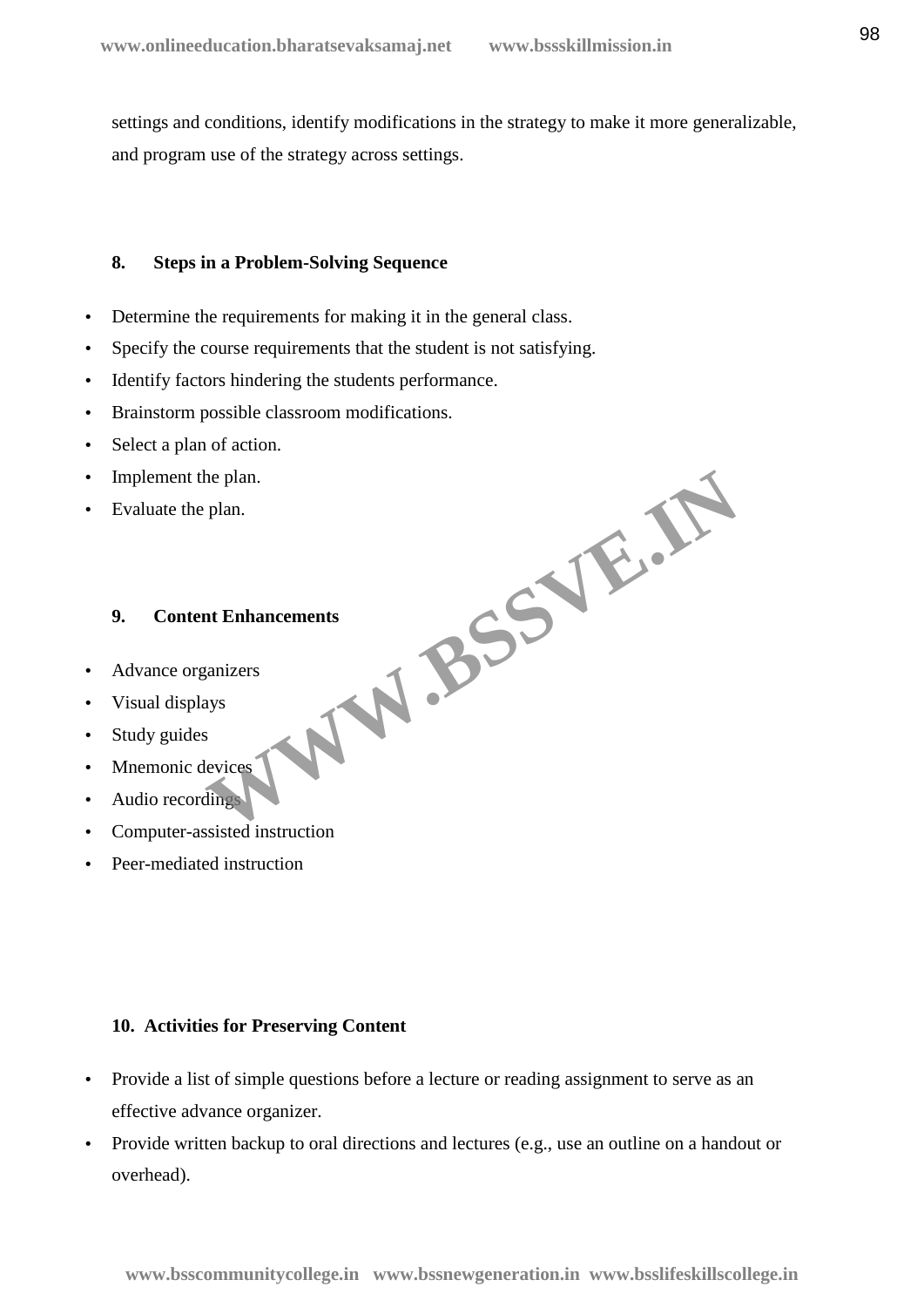- Use the following activities for presenting information to the student who has difficulty with auditory input:
	- o Provide pre-presentation questions.
	- o Develop vocabulary before presentation.
	- o Pace presentation and give frequent examples.
	- o Cluster main points.
	- o Summarize.
	- o Provide opportunities for student questions and discussion. WE.AS
	- o Repeat important points.
	- o Relate content to other topics
	- o For students who have difficulty following oral presentations, provide tapes of the lectures or allow them to record the class presentation.
	- o Have the student with learning problems sit near the front of the class.

Match a problem learner with a peer helper.

### **11. Use the following suggestions to help students maintain attention and learn:**

- Combine visual and auditory presentations.
- Establish eye contact with students during oral directions and lectures.
- Write assignments, directions, and lecture objectives on the chalkboard.
- Pause after questions to provide thinking time.
- Pause after each segment while giving directions and presenting content.
- Give examples and demonstrations.
- Briefly review information from previous lectures, and summarize information at the end of each lecture.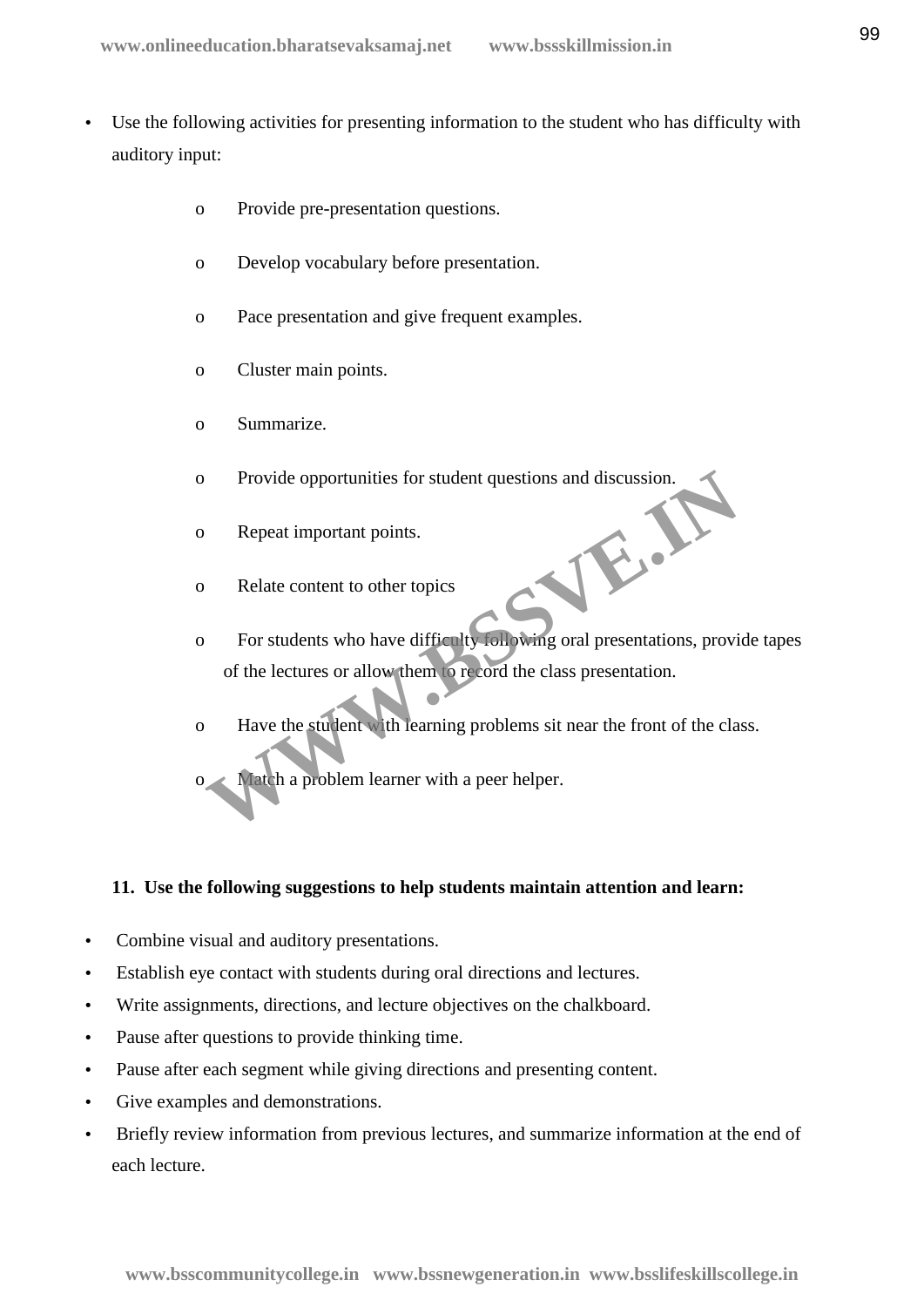- Provide students with time after the lecture for reviewing and improving notes.
- Talk distinctly and at a reasonable rate.
- Give cues concerning what is important, and refer students to textbook pages for more clarification or information.
- Use a pause procedure during lectures to improve recall of adolescents.

### **12. Assignments**

- Assignment requirements must be explicit and clear.
- Requirements should relate to important learning outcomes.
- Choices must be provided that enable students to personalize learning.
- Over time, choices should include what to learn, how to learn, and how to demonstrate what has been learned.
- Assignment completion initially should be modeled and guided in class by the teacher with student involvement.
- Students should know the dimensions of assignments and be prompted to ask questions about assignment completion. WWW.

### **13. Tutoring**

- Instruction should be powerful. The teacher must know the content well, provide enough time for intensive teaching, and follow the principles of effective instruction (e.g., reinforcement, engaged time, modeling, and feedback).
- Instruction should result in long-range benefits to the learner. Effective instruction should diminish the effect that the learning difficulty may have on future learning or help the student function more adequately. In addition to immediate subject-matter content, the teacher should stress skills (e.g.,study skills and test-taking skills) that increase the students potential for later learning.
- Teacher expectations for learner performance should be high. Success must be maintained, but expected levels of performance should not be reduced unless absolutely necessary.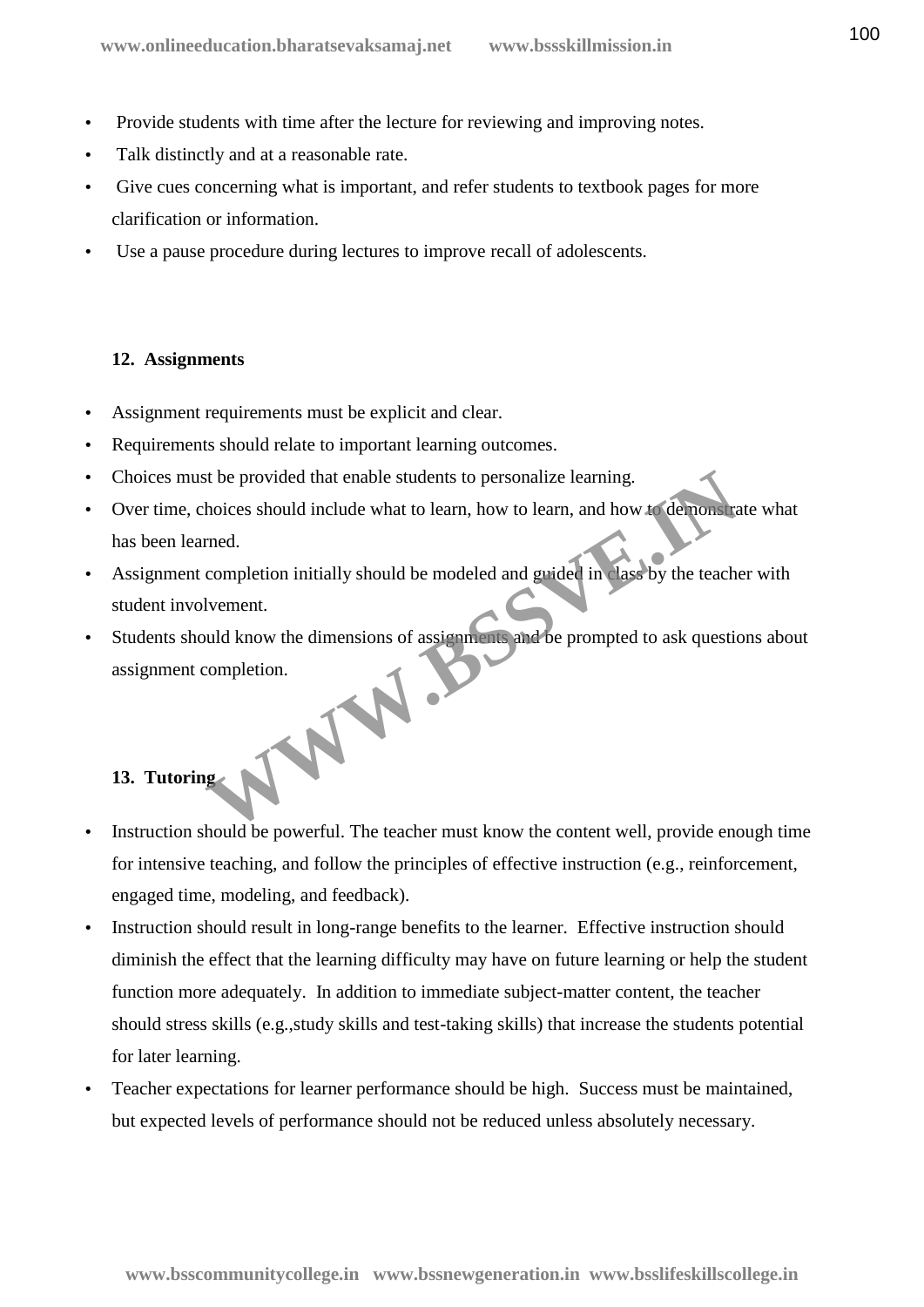### **14. Nonacademic Guidelines for Tutors:**

- Be dependable. Missing a few sessions can negatively affect the tutortutee relationship and impede the students progress.
- Be patient during instruction. Be willing to review or go over the material until the student learns it.
- Focus on understanding the students concerns and feelings.
- Maintain integrity by giving the student accurate feedback concerning progress.
- Respect the interpersonal relationship and handle it with sensitivity.

### **15. Improving Test Performances**

- Give frequent, timed minitests.
- Use alternative response forms when existing formats appear to hinder student expression.
- Provide a tape of the test items.
- Leave ample white space between test questions, and underline key words in the directions and test items. **Example 18 Text Performances**<br>
It, timed minitests.<br>
We response forms when existing formats appear to hander student expresses of the test items.<br>
White space between test questions and underline key words in the directi
- Provide test-study guides that feature various answer formats.
- Provide additional time for the student who writes slowly, or use test items that require minimal writing.
- Test Administration Consideration
- Identify general class teachers who are the most sensitive to the needs of students with learning problems.
- Support the development of a homework hotline.
- Help establish a parental involvement and training program.
- Work with guidance counselors to schedule students so that a balanced workload is maintained.
- Encourage the development of parallel alternative curriculum for the content classes.
- Support the development of equitable diploma options for mainstreamed students.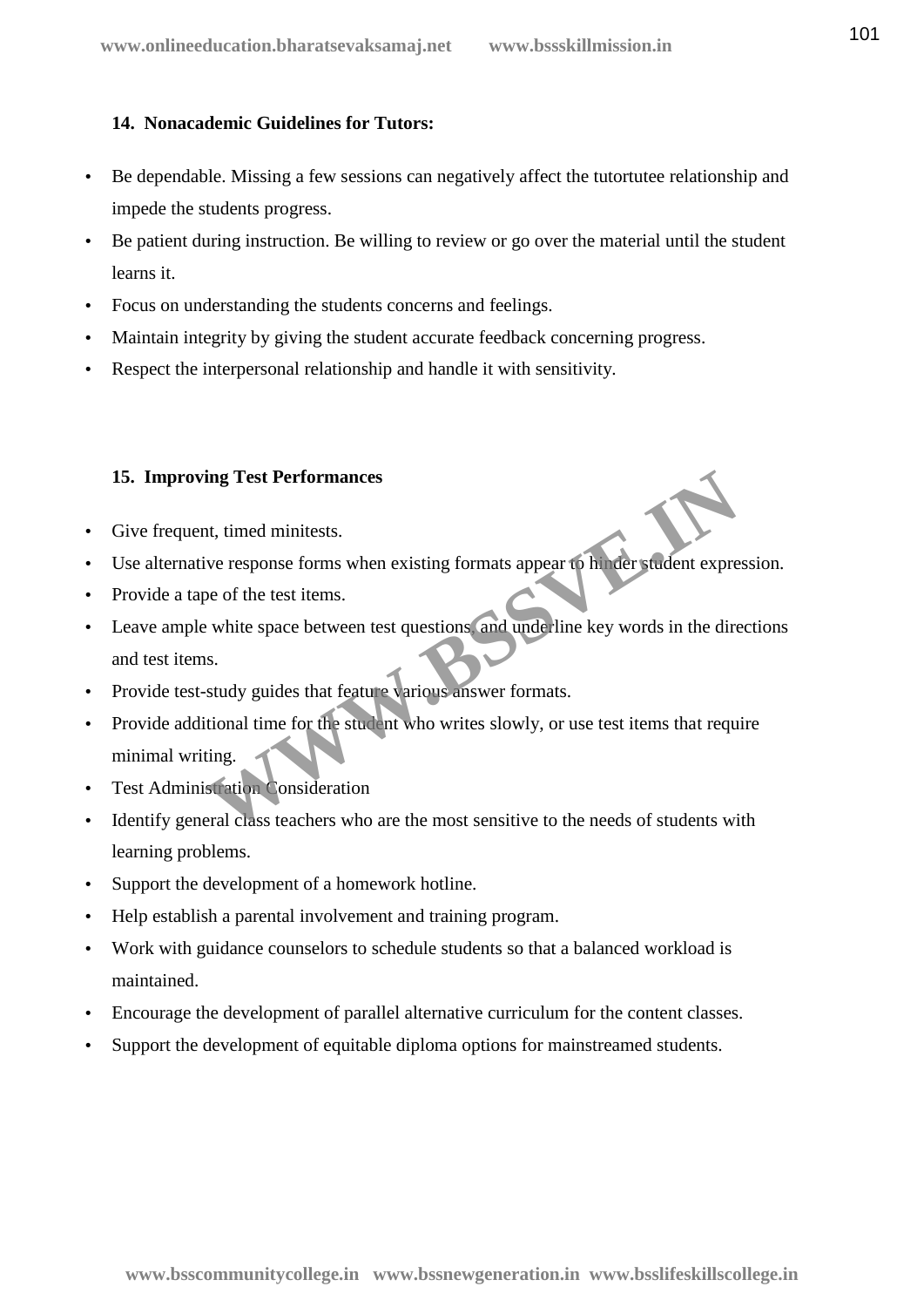### **16. Activities for Developing Time Management**

- Give the student a five-day schedule of after-school time and ask him or her to record all activities during these time blocks.
- Provide the student with a calendar to assist in scheduling daily or weekly activities.
- Encourage the student to allow some flexibility in the daily schedule.
- Either provide assignments or have the student list at least four school assignments and estimate how long it will take to complete each task.
- Have the student list and prioritize school assignments.
- To enhance the efficient completion of academic tasks, encourage the student to work in an environment conducive to studying.

### **17. Activities for Developing Self-Management**

- Ensure that the student understands specific behavioral expectations regarding assignments and class routines. Examples September 1993<br>
The student understands specific behavioral expectations regarding assign<br>
and the student understands specific behavioral expectations regarding assign<br>
and iscussions.<br>
Examples the monotonic sta
- Help the student set goals and timelines regarding schoolwork.
- Focus on ifthen discussions.
- Provide the student with a self-monitoring chart to monitor a target behavior.

### **18. Note-Taking Strategies**

- Physically prepare for listening and taking notes by sitting alertly.
- Review vocabulary.
- Listen for organizational cues or signal words.
- Listen for content importance by noticing such cues as change in voice, tone, pitch, pauses, and volume.
- Ask for elaboration on specific points or content when confusion exists.
- Request examples to illustrate specific concepts.
- Paraphrase certain points to check understanding.
- Ask for visual references.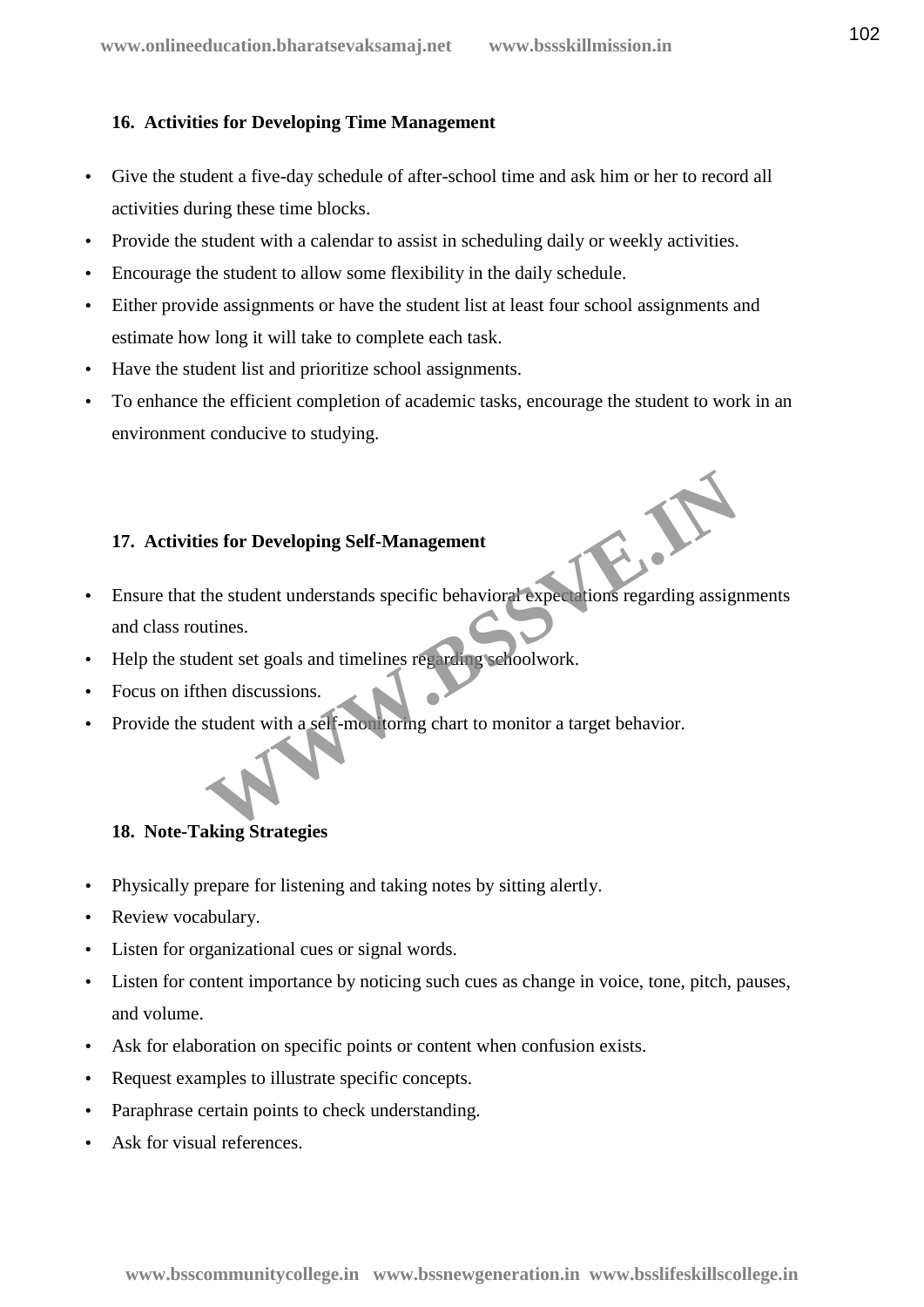### **Topic : Promoting Transitions**

### **Topic Objective:**

At the end of this topic students will be able understand:

- Adults with Learning Disabilities
- Need for Assistance
- Common Factors of Adults with Learning Disabilities
- Transition Program Components
- Transition Program Participants and Transition Plans
- Academic Interventions
- Functional Living Skills Competencies
- Sequence of Independent Living-Related Developments
- Curriculum-Based Vocational Assessment
- Self-Advocacy Training
- Suggestions for College Students with Learning Disabilities Tring Skins Competencies<br>
Independent Living-Related Developments<br>
Based Vocational Assessment<br>
raining<br>
for College Students with Learning Disabilities<br>
Ilege Students with Learning Disabilities<br>
Transition Education<br>
Pro
- Status of College Students with Learning Disabilities
- Commercial Transition Education Programs
- Computer Software Programs in Transition Education

### **Definition/Overview:**

It is widely believed that adult learning disabilities such as dyslexia, dysgraphia or dyscalcula emerged when a child first tackled academic subjects in 1st grade, at age 6 or 7, and disappeared when a student left academic pursuits behind as an adult. We know now, however, that learning disabilities are lifelong in nature. Assessments of the pre-reading skills of very young children at 3 or 4 are accurate predictors of reading difficulties to come, and while many adults whove benefited from quality education targeted to meet their needs do learn to compensate and to a degree overcome their learning disabilities, they never actually go away.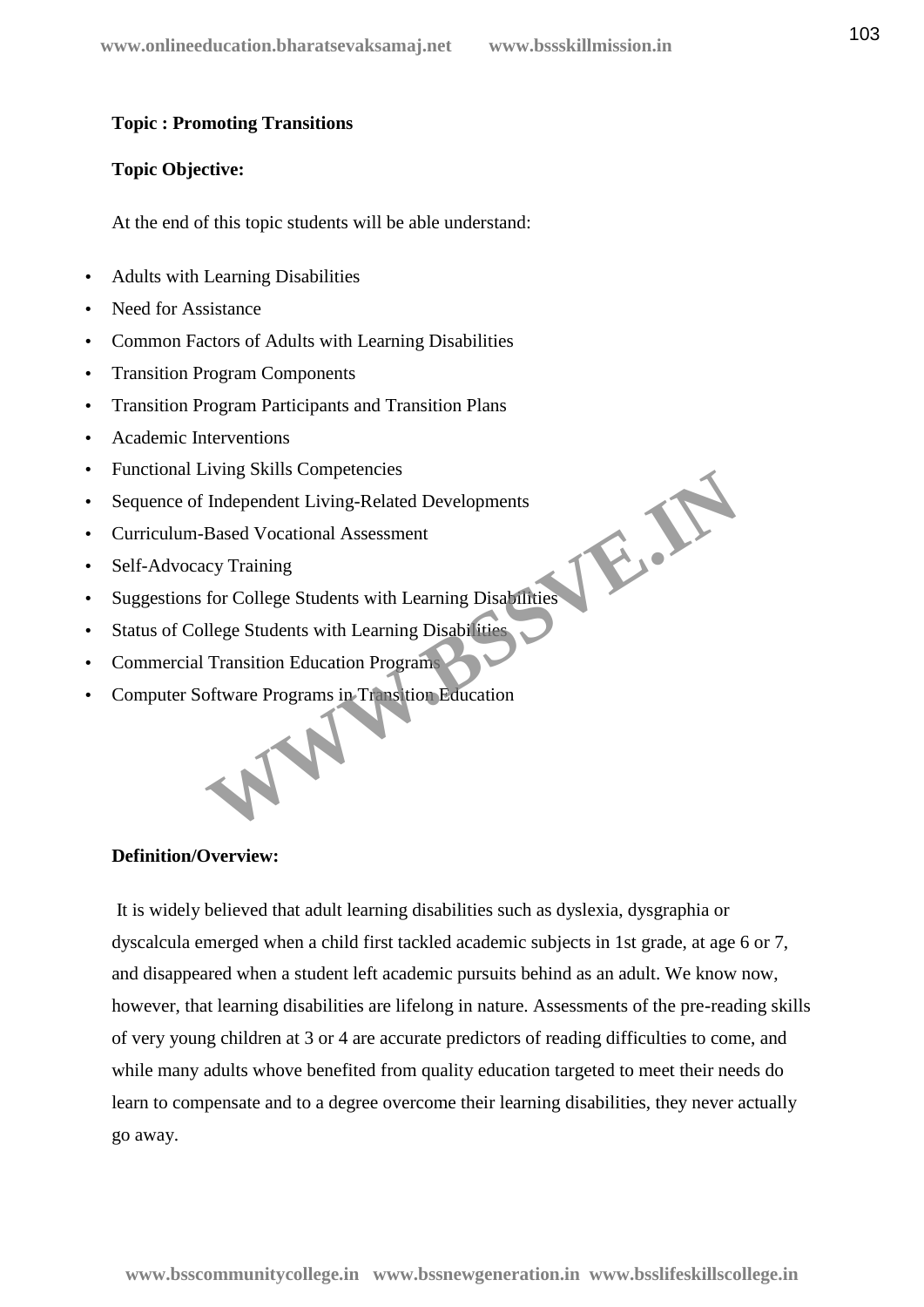### **Key Points:**

### **1. Adults with Learning Disabilities**

The prevalence of learning disabilities has spiraled ever higher among students in American schools over recent years. There are many explanations for this: diagnostics are better able to detect learning disabilities; environmental hazards such as mercury in fish, agricultural pesticides, air pollutants, etc., pose increasing levels of risk during fetal development and to young children; poor instructional methods have left disadvantaged children behind and struggling with reading and learning difficulties that could be misdiagnosed as learning disabilities. Whatever the set of factors causing the rise in students with learning disabilities, one fact is clear: there were many, many children a decade or a generation ago who had learning disabilities that were never diagnosed and who never received appropriate treatment or instructional assistance. behind and struggling with reading and learning difficulties that could behind and struggling with reading and learning difficulties that could be<br>nosed as learning disabilities. Whatever the set of factors causing the ris

What became of those people with learning disabilities who are now adults? Many of them dropped out of high school, frustrated by school failures. If they were girls, statistics indicate that a very high proportion of them became pregnant almost immediately upon leaving school, seeking life fulfillment outside of the academic experience that proved to be so unrewarding. If they were men and lucky, they found jobs for the most part entry level and dead end jobs and got on with life as best they could with low literacy skills. (One individual of note sold beer in the KingDome in Seattle for 17 years before being diagnosed with learning disabilities: he went to college, attained a masters degree and is now a prominent advocate working for the U.S. Department of Education in Washington, D.C.) There are the several problems that held with the adults who are disabling:

- Underemployment
- job dissatisfaction
- Dependent living arrangement
- Social skills problems
- Poor work habits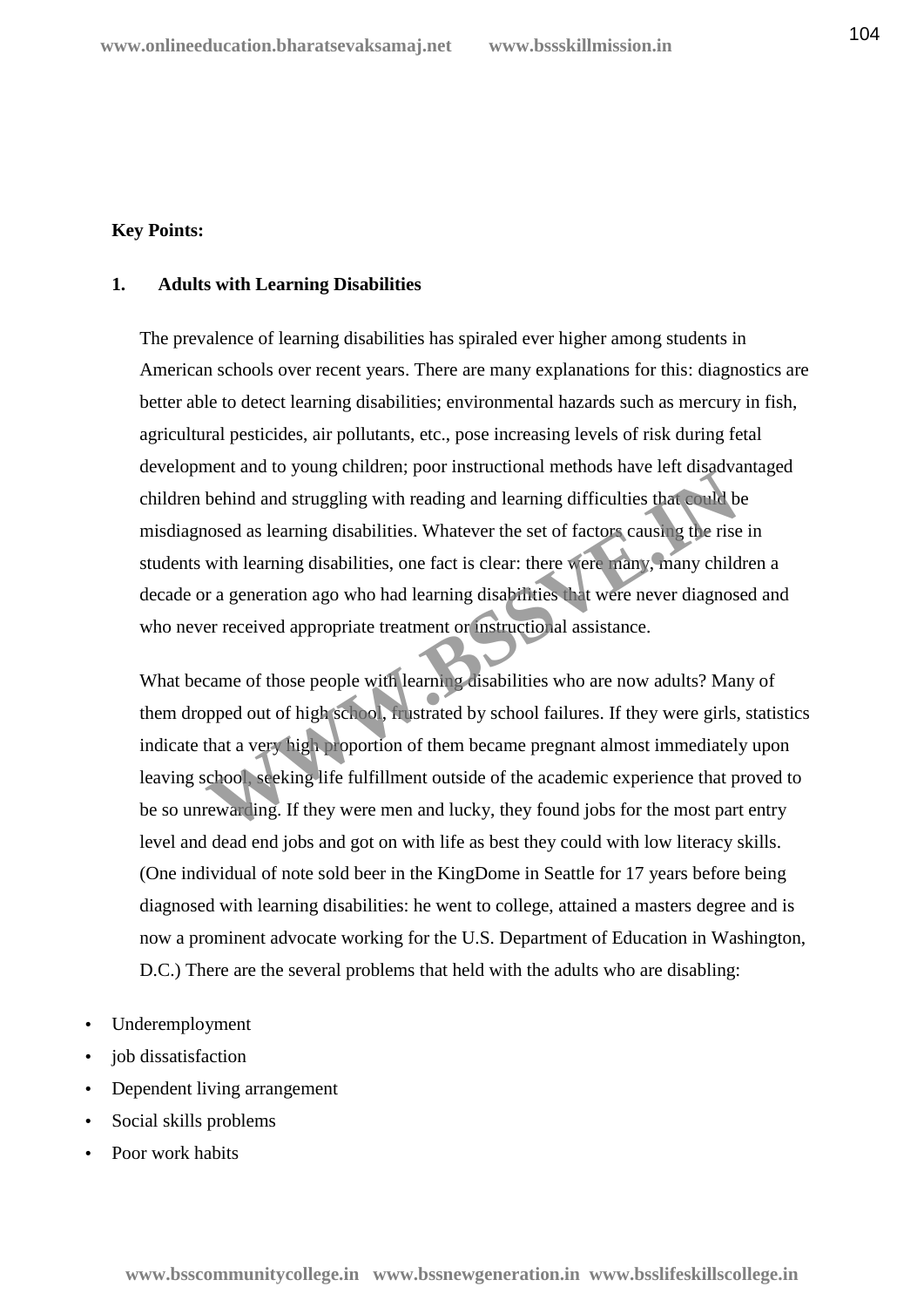**WWW.BSSVE.IN**

Job selection

### **2. Need for Assistance**

- Social relationship and skills
- Career counseling
- Developing self-esteem and confidence
- Overcoming dependence; survival
- Vocational training
- Getting and holding a job
- Reading
- Spelling
- Managing personal finances
- Organizational skills
	- **3. Common Factors of Adults with Learning Disabilities**

### **4. Transition Program Components**

- Individualized planning
- Systematic vocational assessment, job exploration, vocational counseling, and vocational skills training
- Academic remediation: Academic and vocational counseling and intervention in advocacy training, social skills, and social support
- The identification and coordination of support systems such as vocational rehabilitation, employers, and vocational educators
- a systematic job-seeking curriculum that features activities such as writing a resume, finding job openings, filling out applications, and interviewing for employment
- an evaluation plan to monitor the short-term and long-term effectiveness of the program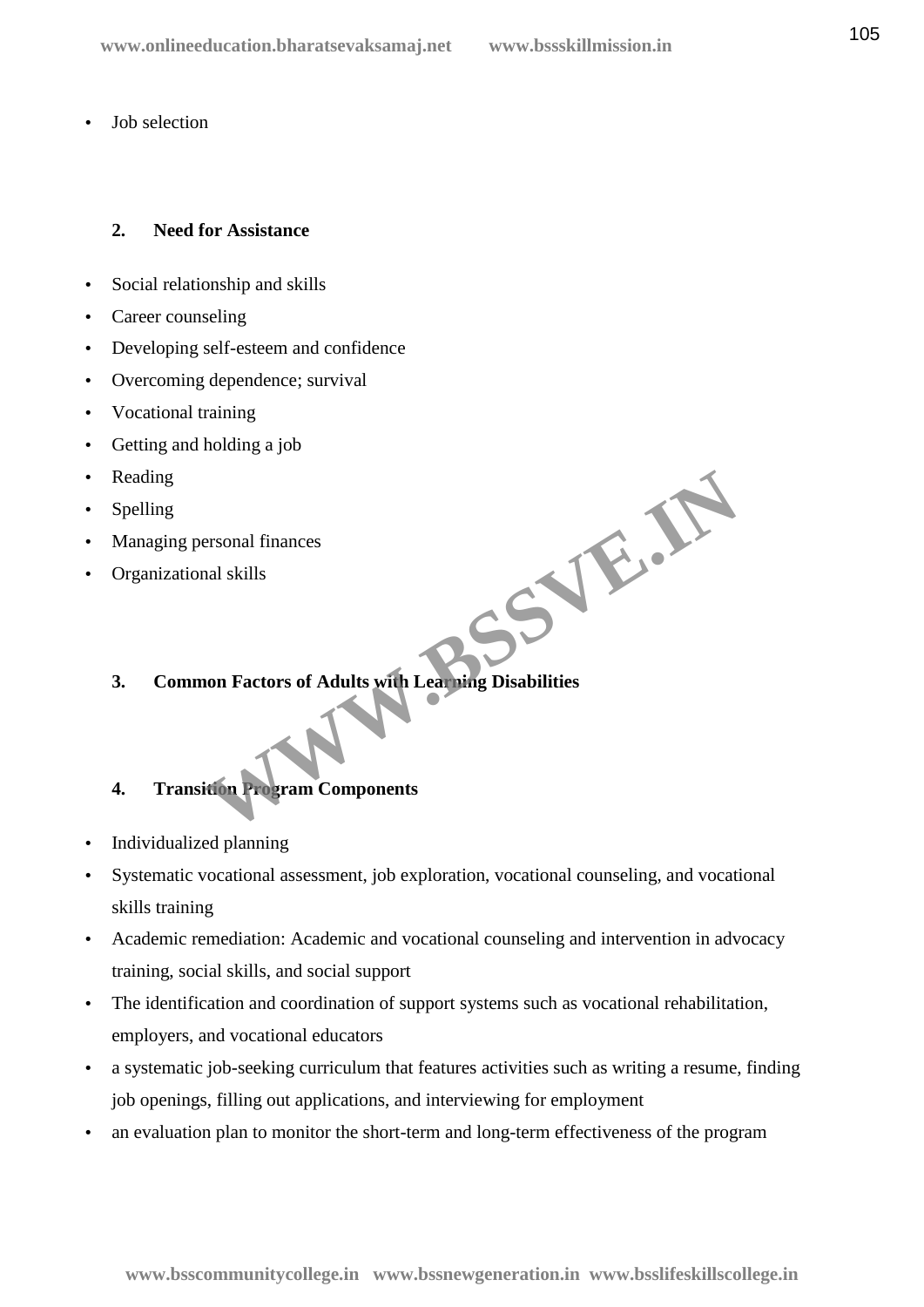### **5. Transition Program Participants and Transition Plans**

- special educators
- Guidance counselors
- Vocational evaluator or school psychologist
- Employers
- Vocational educators
- Parents
- **Students**
- College and university personnel
- Vocational rehabilitation counselors **WWW.BSSVE.IN**

### **6. Academic Interventions**

- skill-oriented instruction
- Content-oriented instruction

# **7. Functional Living Skills Competencies**

- Manages personal finance
- Selects and manages a household
- Cares for personal needs
- Raises children and meets marriage responsibilities
- Buys, prepares, and consumes food
- Buys and cares for clothing
- Exhibits responsible citizenship
- Uses recreational facilities and engages in leisure
- Gets around the community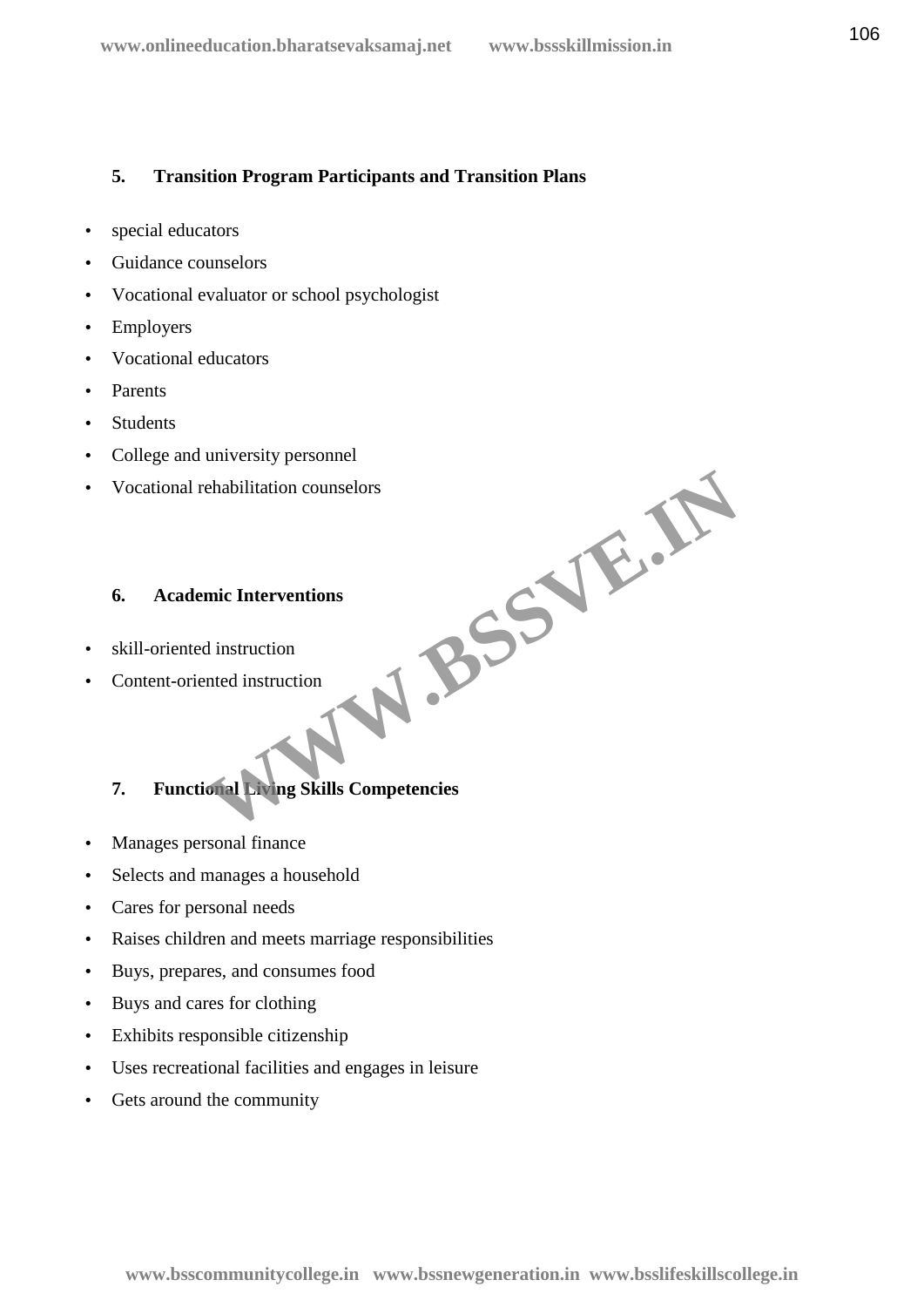### **8. Sequence of Independent Living-Related Developments**

- Preschool age: Learns to listen, cooperate, do for self, show initiative, be honest; differentiates work from other activities
- Elementary age: Fantasizes different roles
- Junior high school age: Has part-time or summer job; does chores at home; develops hobbies or special interests; begins to understand personal strengths and weaknesses; understands relative rewards
- Senior high school age and older: Continues exploration of various career possibilities; prepares for career or initial employment; changes plans or jobs; understands and acts upon personal strengths and weaknesses; refines hobbies or special interests; learns how to get jobs and holds several different jobs; displays appropriate work behavior.

### **9. Curriculum-Based Vocational Assessment**

- It provides relevant information in the beginning stages of planning an individuals vocational program. **Example 18 Alle We are alleved to the Superior Selectional Assessment**<br>
Elevant information in the beginning stages of planning an individuals ve<br>
is an integral and ongo ne part of a students vocational program.<br>
Conduct
- Assessment is an integral and ongoing part of a students vocational program.
- The person conducting curriculum-based vocational assessment is the same person responsible for the students vocational instruction.
- Informal and direct assessment measures are used to evaluate a students progress throughout the vocational program.

### **10. Self-Advocacy Training**

- Independent living skills
- Financial and consumer skills
- citizenship and legal skills
- Community involvement skills
- Career and employment skills
- Social and family-living skills
- Health and wellness skills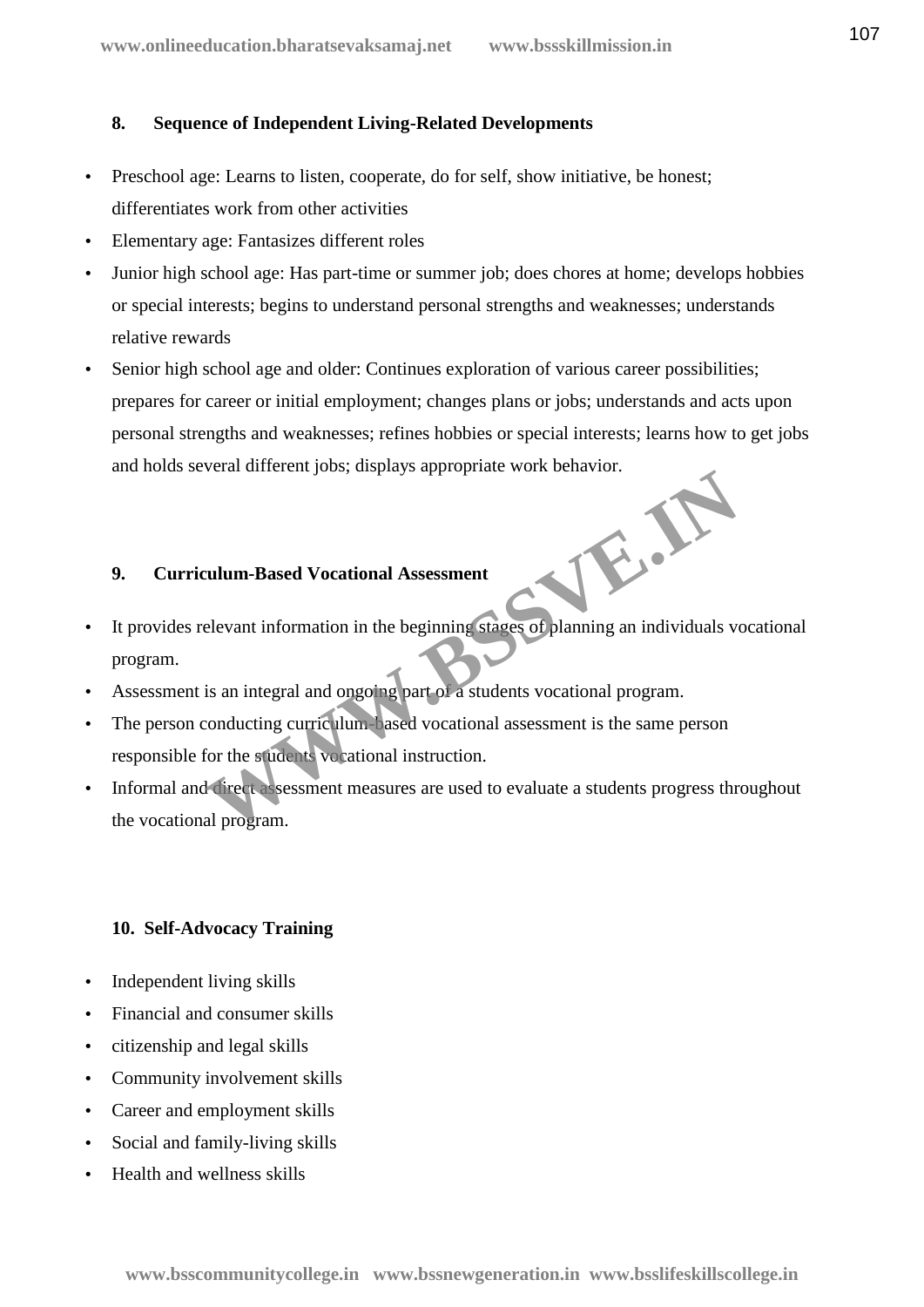Leisure and recreation skills

### **11. Suggestions for College Students with Learning Disabilities**

- Talk to your instructors before the semester begins.
- If you think that you may have specific learning disability, contact the disabled student services office on campus.
- Maintain realistic goals and priorities for course work.
- Keep only one calendar with all appointments and relevant dates (i.e., assignments, tests, and project due dates) clearly marked.
- Use a tape recorder during lectures and listen to the tape as soon after class as possible to reorganize your notes.
- Seek help for any questions you may have so that they can be answered before the next test.
- Sit near the front of the classroom.
- Talk to your instructors before the semester begins.
- If you think that you may have specific learning disability, contact the disabled student services office on campus. Exercise and listen to the tape as soon after class as possib<br>
our notes.<br>
The any questions you may have so that they can be answered before the net<br>
front of the classroom.<br>
instructors before the semester begins<br>
that y
- Maintain realistic goals and priorities for course work.
- Keep only one calendar with all appointments and relevant dates (i.e., assignments, tests, and project due dates) clearly marked.
- Use a tape recorder during lectures and listen to the tape as soon after class as possible to reorganize your notes.
- Seek help for any questions you may have so that they can be answered before the next test.
- Sit near the front of the classroom.

## **12. Status of College Students with Learning Disabilities**

- Their intellectual functioning is comparable to college students without learning disabilities.
- They score in the average or above-average range on intelligence tests.